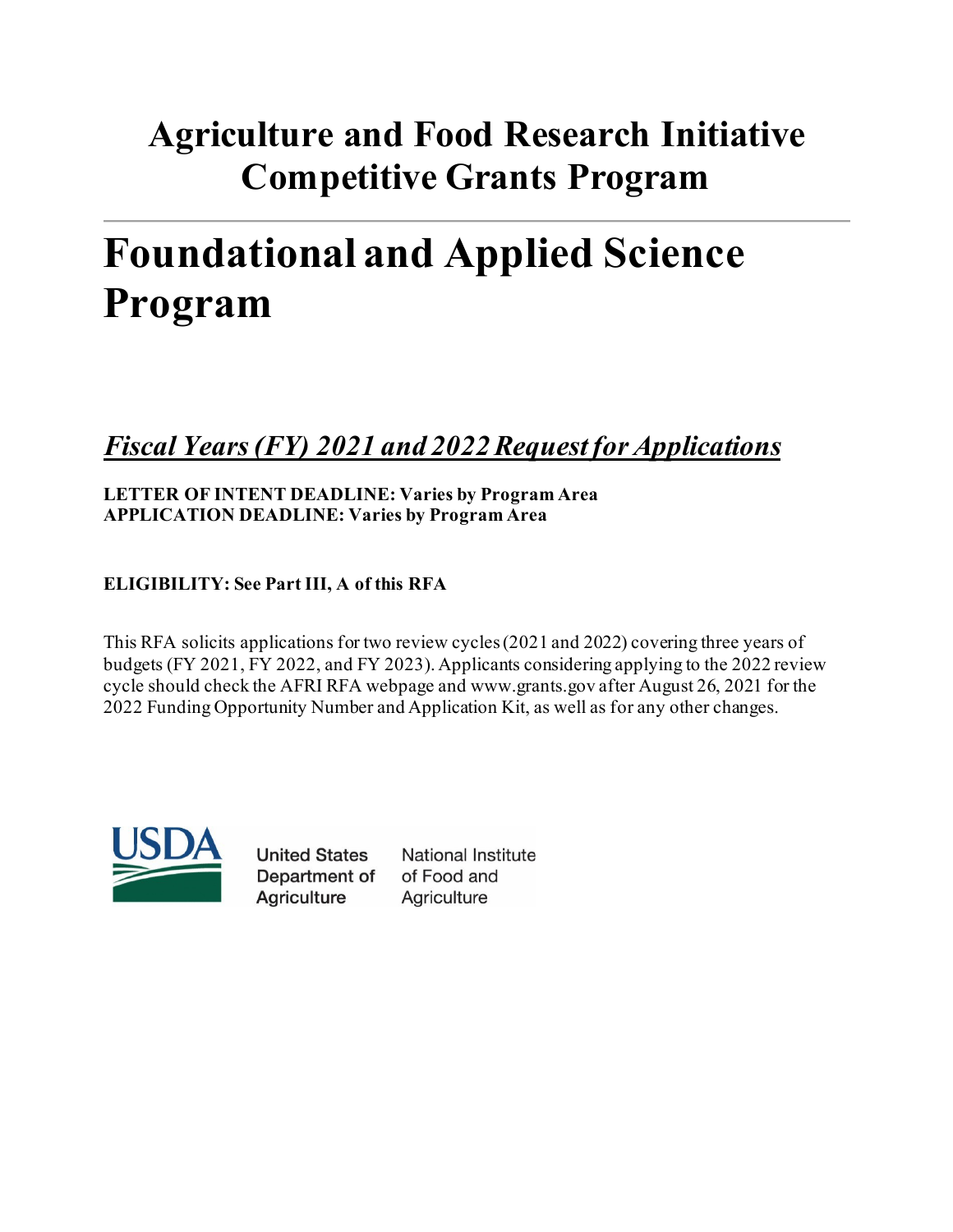#### **NATIONAL INSTITUTE OF FOOD AND AGRICULTURE; U.S. DEPARTMENT OF AGRICULTURE**

## **AGRICULTURE AND FOOD RESEARCH INITIATIVE COMPETITIVE GRANTS PROGRAM**

#### **FOUNDATIONAL AND APPLIED SCIENCE PROGRAM**

#### **INITIAL ANNOUNCEMENT**

**CATALOG OF FEDERAL DOMESTIC ASSISTANCE:** This program is listed in the Assistance Listings under the Catalog of Federal Domestic Assistance number 10.310.

**DATES FOR LETTERS OF INTENT AND APPLICATIONS:** The Program Area Descriptions section in Part I, C of this RFA identifies the applicability of a Letter of Intent (LOI) and, if applicable, the deadline date for its submission is also found in the same section. If a LOI is required, applicant must submit it by **5:00 p.m. Eastern Time** on the LOI deadline date. This RFA solicits applications for two review cycles (2021 and 2022). Applications for the 2021 review cycle must be received by **5:00 p.m. Eastern Time** on the 2021 deadline dates indicated in Part I, C of this RFA, Program Area Descriptions. Applications for the 2022 review cycle must be received by **5 p.m. Eastern Time** on the 2022 deadline dates indicated in Part I, C of this RFA, Program Area Descriptions.

Applications received after these deadlines will normally not be considered for funding (see Part IV, C of this RFA). Comments regarding this request for applications (RFA) are requested within six (6) months from the issuance of this notice. Comments received after that date will be considered to the extent practicable.

**STAKEHOLDER INPUT:** We at the National Institute of Food and Agriculture (NIFA) seek your comments about this request for applications (RFA). We will consider your comments when we develop the next RFA for the program, if applicable, and we will use them to meet the requirements of section 103(c)(2) of the Agricultural Research, Extension, and Education Reform Act of 1998 (7 U.S.C. 7613(c)(2)). Submit your written comments by the deadline set forth in the DATES portion of this notice via email to  $Policy@usda.gov$ . (This email address is only for receiving comments regarding this RFA and *not* for requesting information or forms.) In your comments, please state that you are responding to the Foundational and Applied Science RFA.

Visit the [NIFA Centers of Excellence website](https://nifa.usda.gov/centers-excellence) to access a factsheet on the Centers of Excellence (COE) designation process, including COE criteria, and a list of programs offering COE opportunities.

NIFA solicits proposed topics fo[r Agriculture and Food Research Initiative](https://nifa.usda.gov/program/agriculture-and-food-research-initiative-afri) (AFRI) RFAs from eligible state and national commodity boards on an ongoing basis. Topics must relate to the established AFRI six priority areas. Topics submitted by the commodity boards that align with NIFA priorities are chosen for inclusion in selected program areas of AFRI RFAs. Details on general information and topic submission resources for inclusion in future AFRI RFAs can be found at [NIFA's Commodity Board Provision](https://nifa.usda.gov/commodity-boards) website.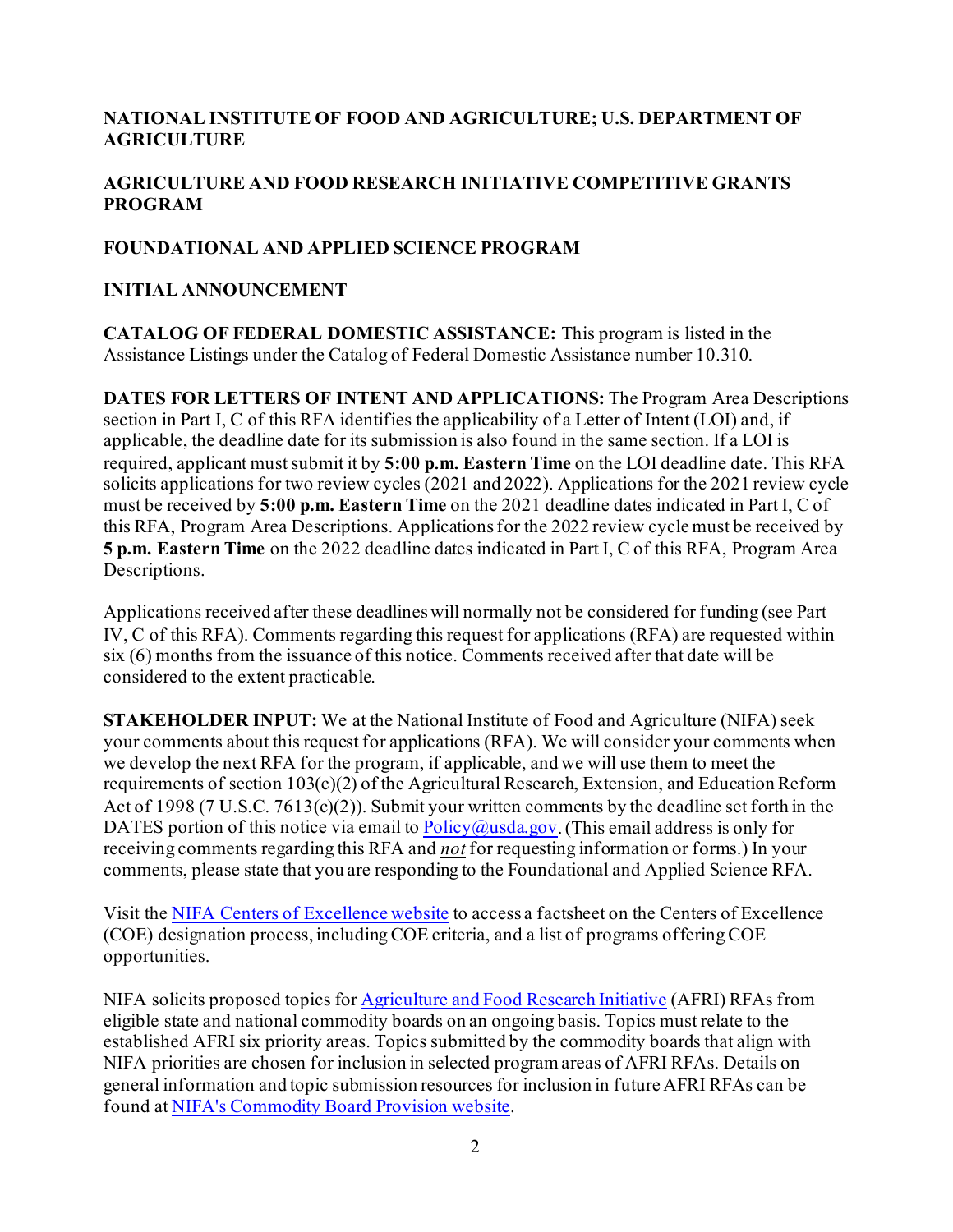Applicants are encouraged to view the Program Area Descriptions beginning in Part I, C of this RFA for additional details on commodity board-specific priorities and submission of applications relevant to these priorities.

**EXECUTIVE SUMMARY:** The Agriculture and Food Research Initiative (AFRI) is America's flagship competitive grants program that provides funding for fundamental and applied research, education, and extension projects in the food and agricultural sciences. In this RFA, NIFA requests applications for six AFRI priority areas through the Foundational and Applied Science Program for 2021 and 2022. Applicants considering applying to the second year should check th[e AFRI RFA](https://www.nifa.usda.gov/afri-request-applications)  [webpage](https://www.nifa.usda.gov/afri-request-applications) an[d www.grants.gov](http://www.grants.gov/). The goal of this program is to invest in agricultural production research, education, and extension projects for more sustainable, productive and economically viable plant and animal production systems. The global agricultural output needs to be expanded significantly to meet the food needs of the population expected in 2050; thus, it is imperative to develop innovative, safe and sustainable management strategies for livestock, crops, and critical underlying resources.

In 2021 and 2022, applications are sought in the following priority areas:

- 1. Plant health and production and plant products;
- 2. Animal health and production and animal products;
- 3. Food safety, nutrition, and health;
- 4. Bioenergy, natural resources, and environment;
- 5. Agriculture systems and technology; and
- 6. Agriculture economics and rural communities

**The anticipated amount available for new grants for the 2021 deadlines in this Foundational and Applied Science RFA is approximately \$290 million. The anticipated amount available for new grants for the 2022 deadlines in this Foundational and Applied Science RFA is approximately \$290 million.**

This RFA is being released prior to the passage of appropriation acts for FY 2021, FY 2022, and FY 2023. Enactment of additional continuing resolutions or an appropriations act may affect the availability or level of funding for this program.

This RFA solicits Standard Grants, Conference Grants, Coordinated Agricultural Project Grants, and Food and Agricultural Science Enhancement (FASE) Grants, whereas project types solicited in this RFA are Research, Extension and Integrated Research, Education and/or Extension projects. Grant types and project types solicited vary by program area priority and not all grant types are solicited within each program area priority. See Part I, C (Program Area Descriptions) of this RFA for grant and project types solicited by each specific program area priority, and Part II, C of this RFA for a description of each individual grant type and project type.

This notice identifies the objectives for the AFRI Foundational and Applied Science program including program priorities, deadline dates, funding information, eligibility criteria for projects and applicants, and application forms and associated instructions needed to apply for an AFRI Foundational and Applied Science Program grant.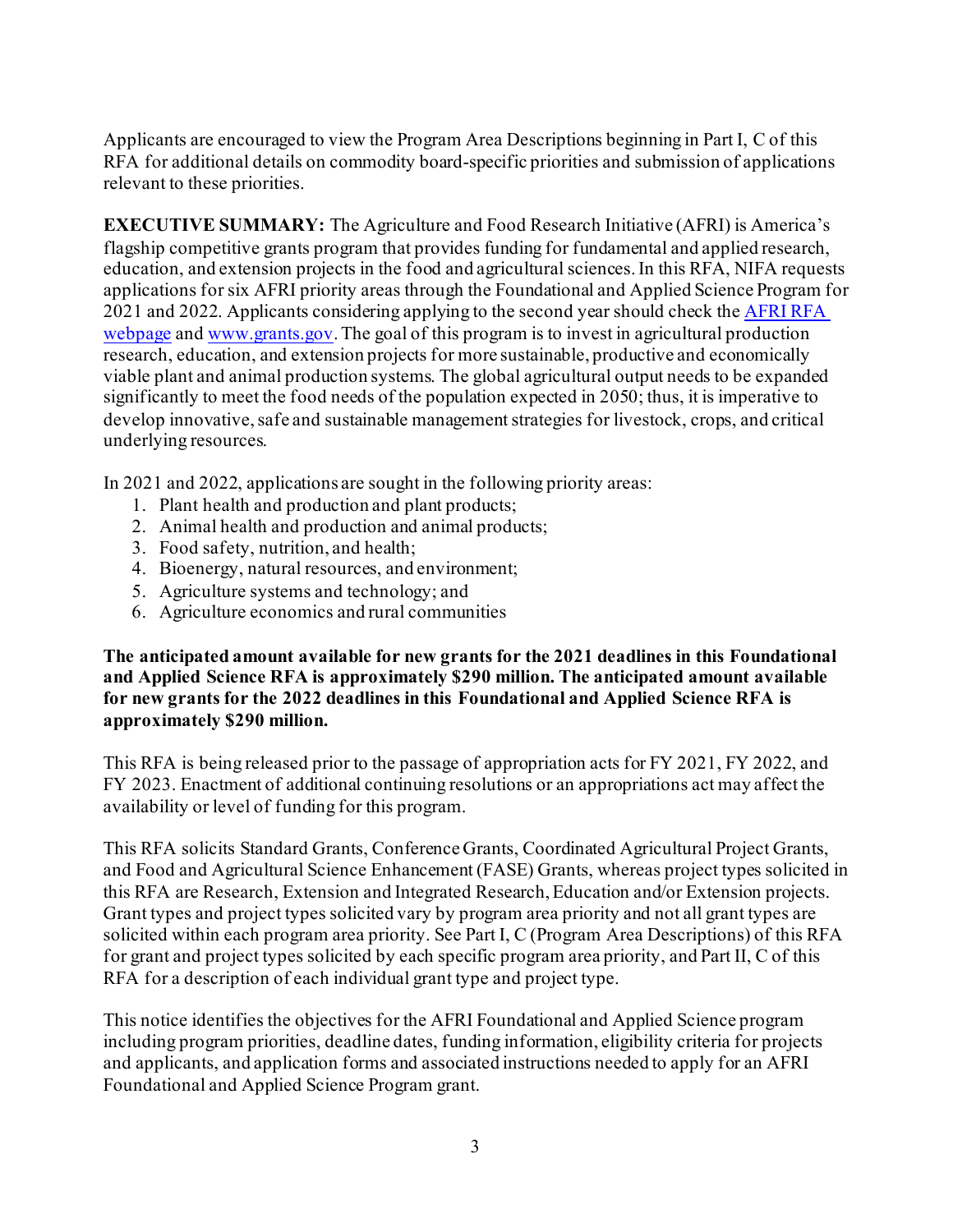| Priority<br>Area* | Program Area                                                                  | 2021 Review<br><b>Cycle Deadlines**</b> | 2022 Review Cycle<br>Deadlines** |
|-------------------|-------------------------------------------------------------------------------|-----------------------------------------|----------------------------------|
| <b>PHPPP</b>      | a. Foundational Knowledge of Agricultural Production<br>Systems               | June 17, 2021                           | September 15, 2022               |
| <b>PHPPP</b>      | b. Foundational Knowledge of Plant Products                                   | May 20, 2021                            | August 18,2022                   |
| <b>PHPPP</b>      | c. Pests and Beneficial Species in Agricultural Production<br>Systems         | May 27, 2021                            | August 25, 2022                  |
| <b>PHPPP</b>      | d. Physiology of Agricultural Plants                                          | May 20, 2021                            | August 18,2022                   |
| <b>PHPPP</b>      | e. Plant Breeding for Agricultural Production                                 | May 20, 2021                            | August 18,2022                   |
| PHPPP             | f. Pollinator Health: Research and Application                                | June 17, 2021                           | September 15, 2022               |
| <b>AHPAP</b>      | a. Animal Reproduction                                                        | May 6,2021                              | August 11, 2022                  |
| <b>AHPAP</b>      | b. Animal Nutrition, Growth and Lactation                                     | May 6,2021                              | August 11,2022                   |
| <b>AHPAP</b>      | c. Welfare and Well-being of Agricultural Animals                             | May 6,2021                              | August 11, 2022                  |
| <b>AHPAP</b>      | d. Diseases of Agricultural Animals                                           | May 6,2021                              | August 11, 2022                  |
| <b>AHPAP</b>      | e. Animal Breeding and Functional Annotation of Genomes                       | May 6,2021                              | August 11, 2022                  |
| <b>FSNH</b>       | a. Food Sa fety and Defense                                                   | May 27, 2021                            | August 25, 2022                  |
| <b>FSNH</b>       | b. Novel Foods and Innovative Manufacturing Technologies                      | June 10,2021                            | September 1, 2022                |
| <b>FSNH</b>       | c. Diet, Nutrition and the Prevention of Chronic Diseases                     | May 27, 2021                            | August 25, 2022                  |
| <b>FSNH</b>       | d. Food and Human Health                                                      | June 10, 2021                           | September 1, 2022                |
| <b>FSNH</b>       | e. Mitigating Antimicrobial Resistance Across the Food Chain                  | June 10, 2021                           | September 1, 2022                |
| <b>BNRE</b>       | a. Soil Health                                                                | June 10, 2021                           | September 1, 2022                |
| <b>BNRE</b>       | b. Water Quantity and Quality                                                 | June 10, 2021                           | September 1, 2022                |
| <b>BNRE</b>       | c. Sustainable Bioeconomy through Biobased Products                           | June 10, 2021                           | September 1, 2022                |
| <b>BNRE</b>       | d. Sustainable Agroecosystems: Health, Functions, Processes<br>and Management | June 17, 2021                           | September 15, 2022               |
| <b>AST</b>        | a. Engineering for Agricultural Production Systems                            | July 15, 2021                           | October 6, 2022                  |
| <b>AST</b>        | b. Bioprocessing and Bioengineering                                           | July 1,2021                             | September 29, 2022               |
| <b>AST</b>        | c. Nanotechnology for Agricultural and Food Systems                           | May 27, 2021                            | August 25, 2022                  |
| <b>AERC</b>       | a. Small and Medium-Sized Farms                                               | June 24, 2021                           | September 22, 2022               |
| <b>AERC</b>       | b. Economics, Markets and Trade                                               | July 15,2021                            | October 6, 2022                  |
| <b>AERC</b>       | c. Economic and Social Implications of Food and Agricultural<br>Technologies  | July 15,2021                            | October 6, 2022                  |
| <b>AERC</b>       | d. Rural Economic Development                                                 | June 17, 2021                           | September 15, 2022               |
| Crosscutting      | a. Agricultural Microbiomes in Plant Systems and Natural<br>Resources         | July 15,2021                            | October 6, 2022                  |
| Crosscutting      | b. Critical Agricultural Research and Extension (CARE)                        | June 17, 2021                           | September 15, 2022               |
| Crosscutting      | c. Data Science for Food and Agricultural Systems (DSFAS)                     | July 29, 2021                           | October 20, 2022                 |
| Crosscutting      | d. Inter-Disciplinary Engagement in Animal Systems (IDEAS)                    | July 15,2021                            | October 6, 2022                  |
| Crosscutting      | e. Tactical Sciences for Agricultural Biosecurity                             | July 22, 2021                           | October 20, 2022                 |

The deadlines under this RFA are summarized as follows:

\* PHPPP=Plant Health and Production and Plant Products, AHPAP=Animal Health and Production and Animal Products; FSNH=Food Safety, Nutrition, and Health; BNRE=Bioenergy, Natural Resources, and Environment; AST=Agriculture Systems and Technology; AERC=Agriculture Economics and Rural Communities; Crosscutting=Crosscutting Programs

\*\* All applications must be received by 5 p.m. EST on the deadline date.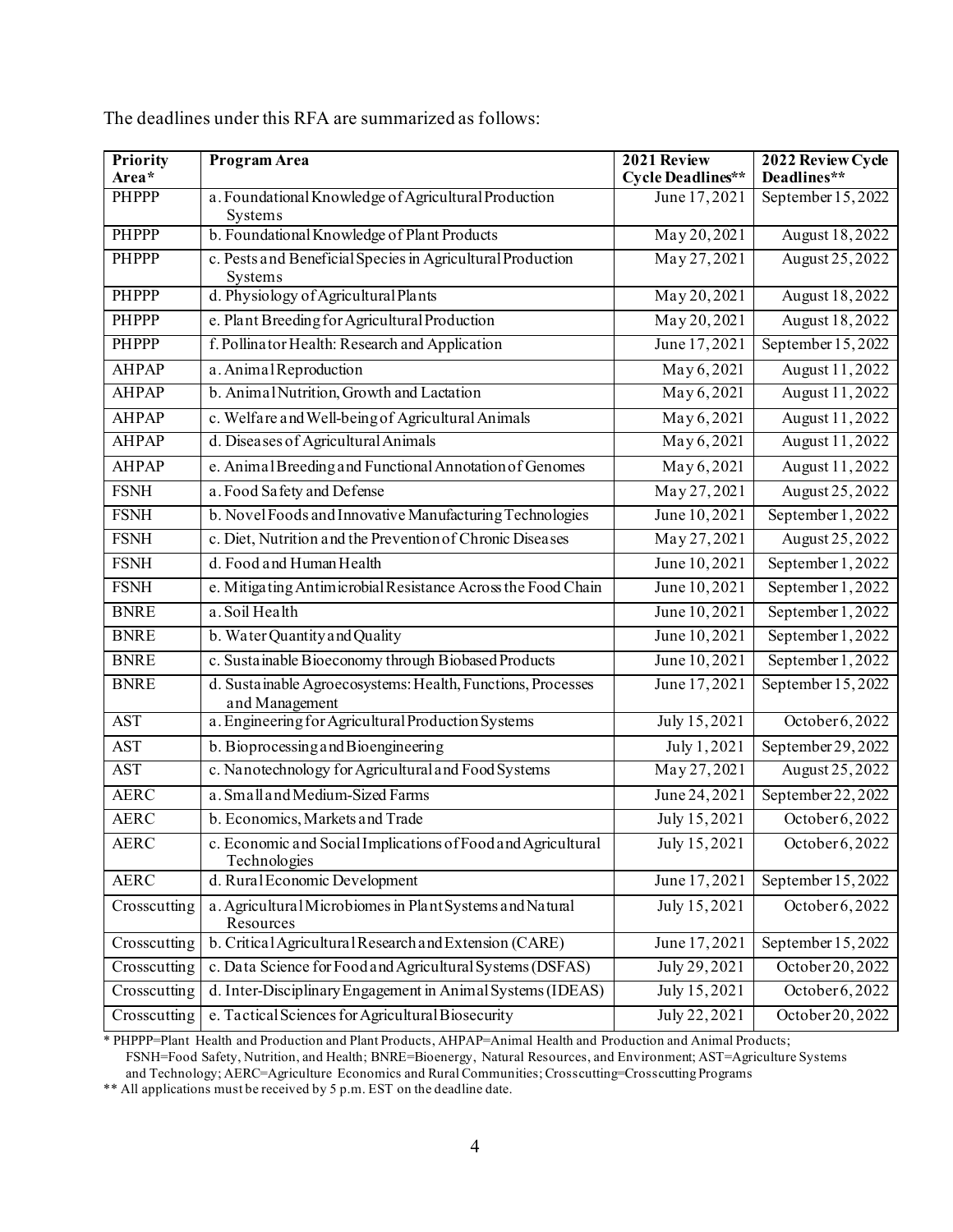#### **Beginning in 2021:**

- This RFA covers two grant review cycles, one with 2021 deadlines and one with 2022 deadlines. For applications received under the 2021 deadlines, funding from FY 2021 and FY 2022 budgets will be used. For the 2022 review cycle, funding from FY 2022 and FY 2023 budgets will be used.
- All applicants who meet the eligibility requirement as a New Investigator (see Part II, C), will also be eligible to apply for a seed grant, as well as for a New Investigator (standard) grant. While all seed grant applications submitted to a program area priority will be evaluated together, seed grant applications from New Investigators will not compete for funding with applications from strengthening-eligible (see Part II, C) institutions. More information about seed grants is located on th[e AFRI RFA Resources page](https://nifa.usda.gov/resource/afri-request-applications-resources) ("AFRI Grant Types" in the attachments list).
- Year-round conference grant applications are accepted after submission of the Letter of Intent, see Part I, C of this RFA for more information on which programs accept conference grants. The LOI must be submitted at least 195 days before the start of the conference. The full Conference Grant application must be submitted, at minimum, 150 days before the start of the conference.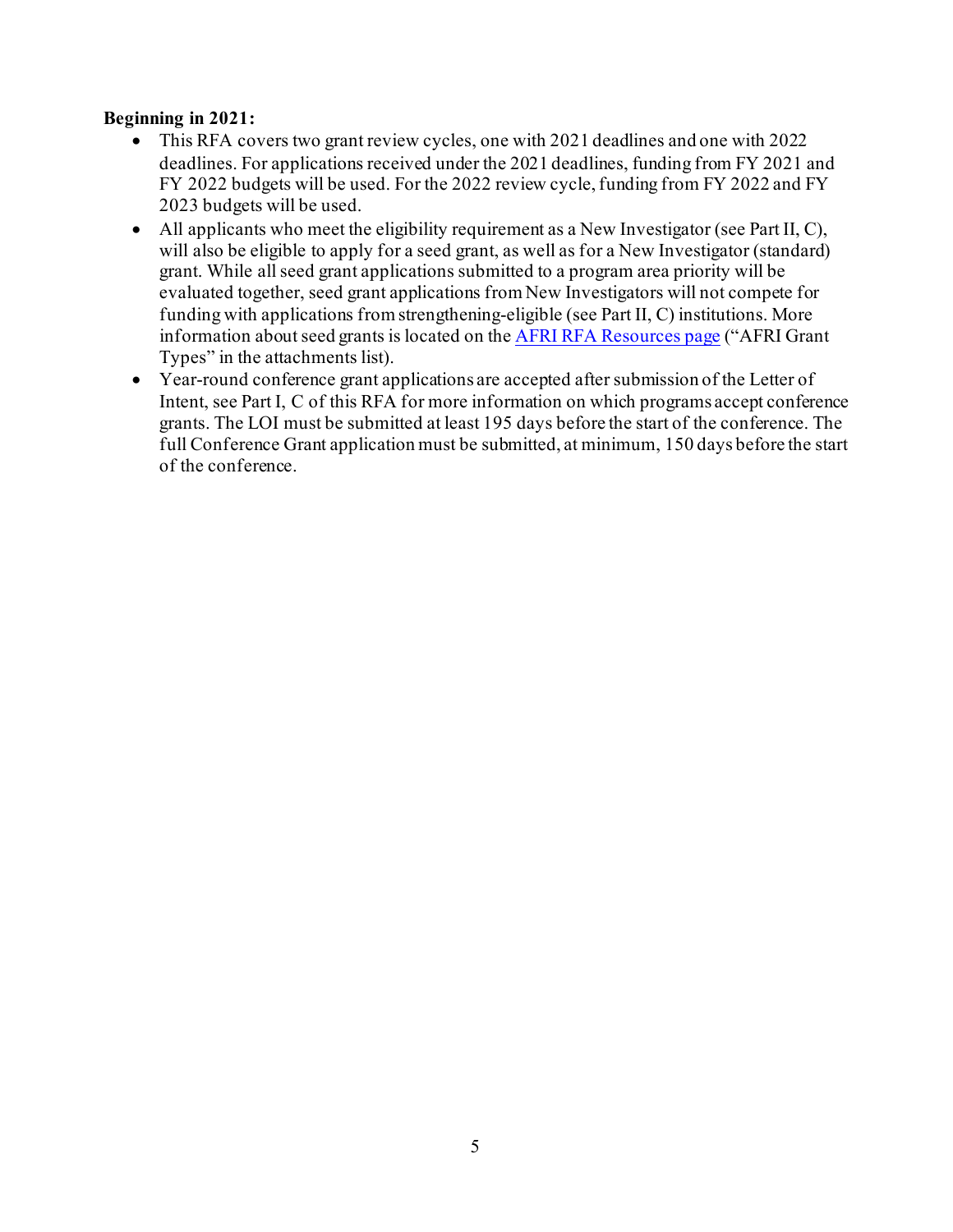## **Table of Contents**

| А.              |  |  |
|-----------------|--|--|
| <b>B.</b>       |  |  |
| C.              |  |  |
|                 |  |  |
| A.              |  |  |
| <b>B.</b>       |  |  |
| C.              |  |  |
| D.              |  |  |
|                 |  |  |
| A.              |  |  |
| <b>B.</b>       |  |  |
| $\mathcal{C}$ . |  |  |
| D.              |  |  |
|                 |  |  |
| A.              |  |  |
| <b>B.</b>       |  |  |
| $\mathcal{C}$ . |  |  |
| D.              |  |  |
| E.              |  |  |
| F.              |  |  |
|                 |  |  |
| A.              |  |  |
| <b>B.</b>       |  |  |
| $\mathcal{C}$ . |  |  |
| D.              |  |  |
| E.              |  |  |
| <b>PART</b>     |  |  |
| A.              |  |  |
| <b>B.</b>       |  |  |
| $C$ .           |  |  |
| D.              |  |  |
| Ε.              |  |  |
|                 |  |  |
|                 |  |  |
| A.              |  |  |
| <b>B.</b>       |  |  |
| C.              |  |  |
| D.              |  |  |
| E.              |  |  |
|                 |  |  |
|                 |  |  |
|                 |  |  |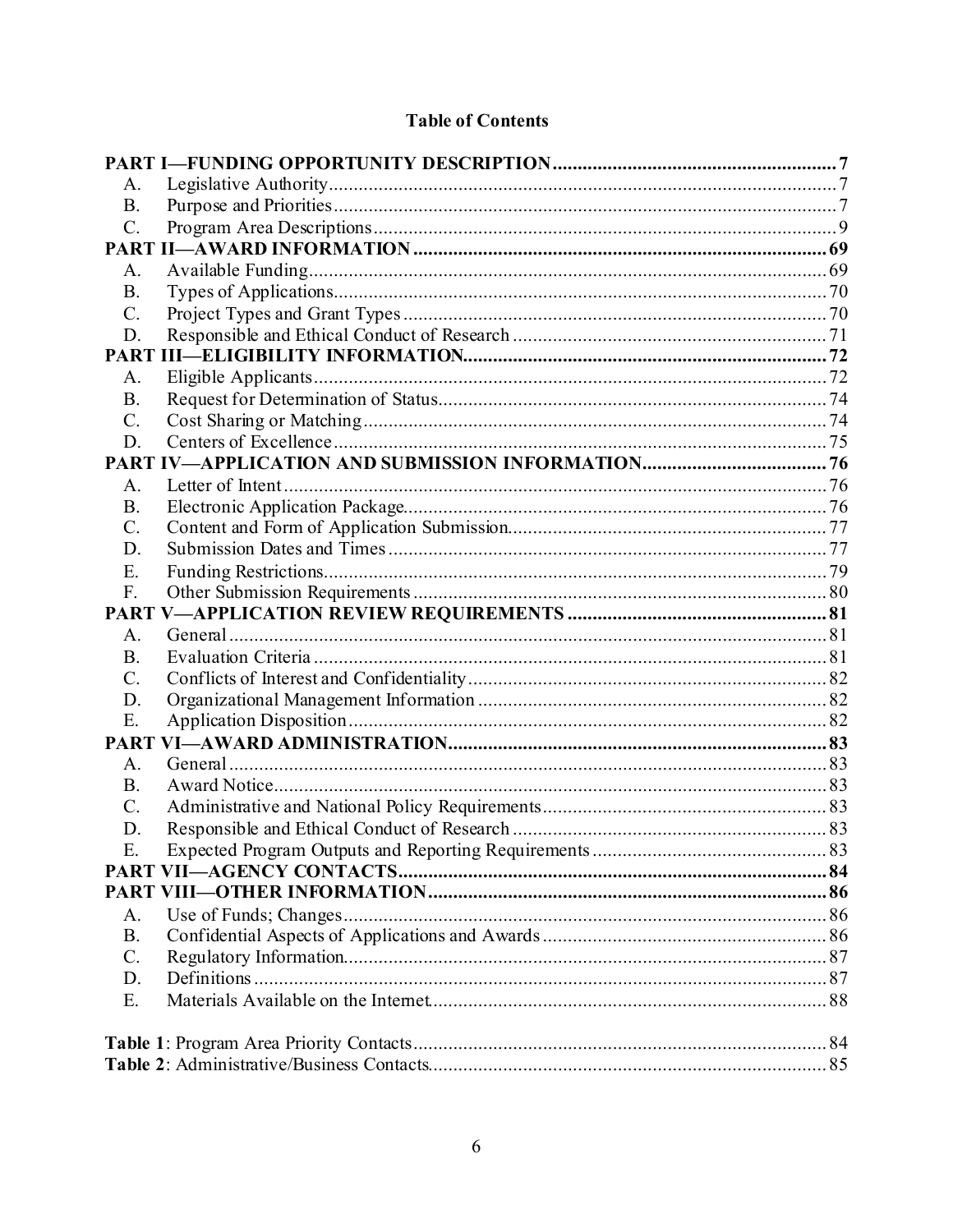## <span id="page-6-0"></span>**PART I—FUNDING OPPORTUNITY DESCRIPTION**

#### <span id="page-6-1"></span>**A. Legislative Authority**

Section 2(b) of the Competitive, Special, and Facilities Research Grant Act (hereafter referred to as the Act) [\(7 U.S.C. 3157\)](https://uscode.house.gov/view.xhtml?req=(title:7%20section:3157%20edition:prelim)%20OR%20(granuleid:USC-prelim-title7-section3157)&f=treesort&edition=prelim&num=0&jumpTo=true), as amended, authorizes the Agriculture and Food Research Initiative (AFRI), a competitive grant program to provide funding for fundamental and applied research, education, and extension to address food and agricultural sciences in the following six priority areas:

- 1. Plant health and production and plant products;
- 2. Animal health and production and animal products;
- 3. Food safety, nutrition, and health;
- 4. Bioenergy, natural resources, and environment;
- 5. Agriculture systems and technology; and
- 6. Agriculture economics and rural communities.

To the maximum extent practicable, NIFA, in coordination with the Under Secretary for Research, Education, and Economics (REE), will make grants for high priority research, education, and extension, taking into consideration, when available, the determinations made by the National Agricultural Research, Extension, Education, and Economics Advisory Board (NAREEEAB) pursuant to the Competitive, Special, and Facilities Research Grant Act [\(7](https://uscode.house.gov/view.xhtml?req=(title:7%20section:3157%20edition:prelim)%20OR%20(granuleid:USC-prelim-title7-section3157)&f=treesort&edition=prelim&num=0&jumpTo=true)  [U.S.C. 3157\)](https://uscode.house.gov/view.xhtml?req=(title:7%20section:3157%20edition:prelim)%20OR%20(granuleid:USC-prelim-title7-section3157)&f=treesort&edition=prelim&num=0&jumpTo=true). The Secretary delegates the authority to the Under Secretary i[n 7 CFR 2.21](https://www.ecfr.gov/cgi-bin/text-idx?SID=fb71e0bdd8201139683f371c33f35d70&mc=true&node=se7.1.2_121&rgn=div8), and the Under Secretary delegates that authority to NIFA.

#### <span id="page-6-2"></span>**B. Purpose and Priorities**

The purpose of AFRI is to support research, education, and extension work by awarding grants to solve key problems of local, regional, national, and global importance in sustaining conventional, organic, and urban agricultural systems. These include farm efficiency, profitability and sustainability; ranching; bioenergy; forestry; aquaculture; rural communities and entrepreneurship; human nutrition; mitigating impacts of biotic and abiotic constraints on food production; food safety; mitigating food waste and food loss; physical and social sciences; home economics and rural human ecology; biotechnology; and classical breeding. Through this support, AFRI advances knowledge in both fundamental and applied sciences important to agriculture. Funding this work also allows AFRI to support education and extension activities that deliver science-based knowledge to end users, allowing them to make informed, practical decisions. This AFRI RFA provides funding for research-only, extension-only, and integrated research, education, and/or extension projects addressing the six priorities identified in Part I, A.

Food and agricultural systems are under the constraints of a growing population; pressure on natural resources; challenges of climate variability and change; and complex demands of ensuring nutritional security and food safety in a global economy. Addressing these challenges requires research, education, extension, and integrated programs in concert with agroecological approaches that increase agricultural and natural resource sustainability. The term ''sustainable agriculture'' (7 U.S.C. 3103) means a combined system of plant and animal production practice having a site-specific application that will, over the long-term, achieve the following goals: 1) satisfy human food and fiber needs; 2) enhance environmental quality and the natural resource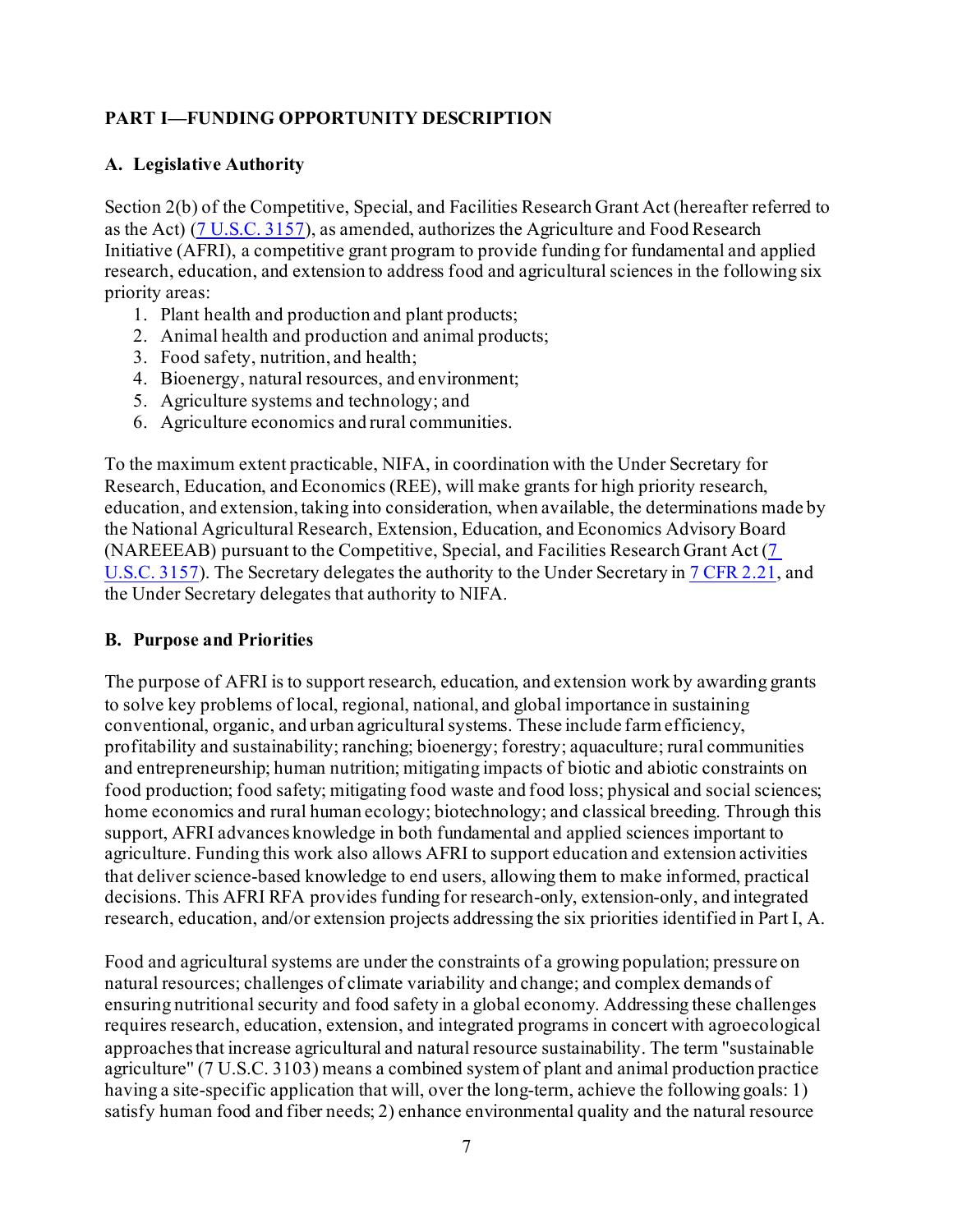base upon which the agricultural economy depends; 3) make the most efficient use of nonrenewable resources and on-farm resources and integrate, where appropriate, natural biological cycles and controls; 4) sustain the economic viability of farm operations; and 5) enhance the quality of life for farmers and society as a whole. AFRI encourages projects addressing enhancement of sustainability of agricultural systems.

NIFA supports global engagement that advances U.S. agricultural goals. To attain the agency's goals for U.S. agriculture, global competence of our nation's agricultural workforce, and safe and nutritious food security in a growing world, NIFA recognizes that collaboration with international partners through AFRI can contribute to advances in U.S. agriculture. In an increasingly interconnected world, these U.S. advances may have global importance. Thus, applicants to this RFA may include collaborations with international partners. However, only eligible U.S. institutions may apply. Such applications may include subawards to international partners or other institutions and must clearly demonstrate benefits to the U.S. Additional guidance on including international activities is provided on th[e AFRI International Partnerships](https://nifa.usda.gov/resource/afri-international-partnerships)  [website.](https://nifa.usda.gov/resource/afri-international-partnerships)

#### **Stakeholder Input**

Th[e AFRI Stakeholder Feedback](https://nifa.usda.gov/resource/afri-stakeholder-feedback) page has information on AFRI-related stakeholder input.

#### **Background**

AFRI is NIFA's flagship competitive grants programs for food and agricultural sciences, and funding is offered through the Foundational and Applied Science, Sustainable Agricultural Systems, and Education and Workforce Development Requests for Applications for addressing critical societal issues.

The Foundational and Applied Science RFA program areas address the following priorities as well as all included subpriorities:

- A. Plant Health and Production and Plant Products;
- B. Animal Health and Production and Animal Products;
- C. Food Safety, Nutrition, and Health;
- D. Bioenergy, Natural Resources, and Environment;
- E. Agriculture Systems and Technology; and
- F. Agriculture Economics and Rural Communities.

This AFRI RFA aligns with six USDA strategic goals:

- Strategic Goal 2: Maximize the Ability of American Agricultural Producers To Prosper by Feeding and Clothing the World;
- Strategic Goal 3: Promote American Agricultural Products and Exports;
- Strategic Goal 4: Facilitate Rural Prosperity and Economic Development;
- Strategic Goal 5: Strengthen the Stewardship of Private Lands Through Technology and Research;
- Strategic Goal 6: Ensure Productive and Sustainable Use of Our National Forest System Lands; and
- Strategic Goal 7: Provide All Americans Access to a Safe, Nutritious, and Secure Food Supply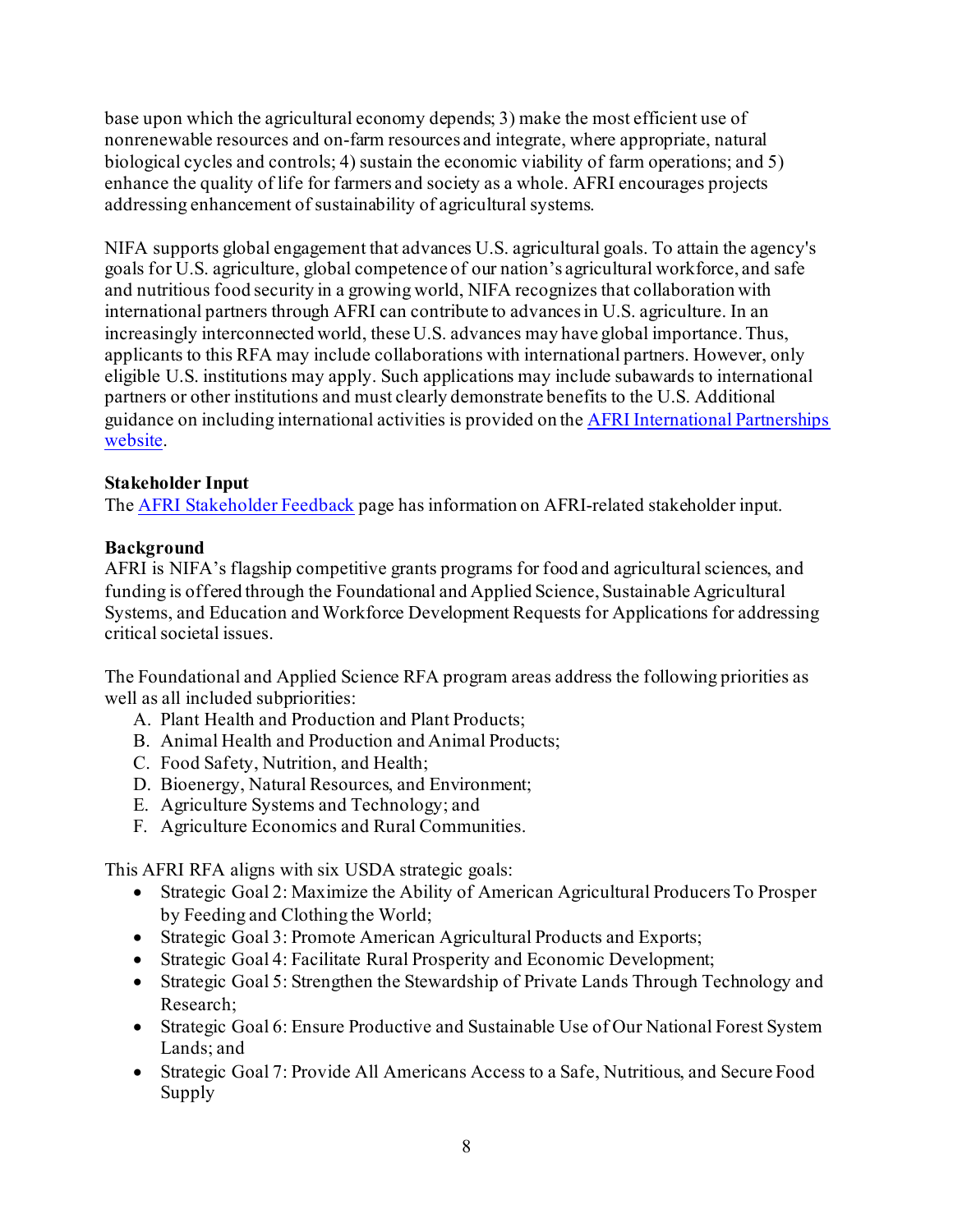The program area priorities in this RFA also align with the themes outlined in th[e USDA](https://www.usda.gov/sites/default/files/documents/usda-science-blueprint.pdf)  [Science Blueprint.](https://www.usda.gov/sites/default/files/documents/usda-science-blueprint.pdf) The outcomes of projects supported through this RFA are expected provide foundations for achieving the goals of th[e USDA Agriculture Innovation Agenda](https://www.usda.gov/sites/default/files/documents/agriculture-innovation-agenda-vision-statement.pdf).

#### <span id="page-8-0"></span>**C. Program Area Descriptions**

This AFRI RFA includes seven program areas. The program areas and their respective approximate funding amounts for each review cycle include (available funding in millions):

- 1. Plant health and production and plant products (\$66)
- 2. Animal health and production and animal products (\$55)
- 3. Food safety, nutrition, and health (\$39)
- 4. Bioenergy, natural resources, and environment (\$33)
- 5. Agriculture systems and technology (\$29)
- 6. Agriculture economics and rural communities (\$34)
- 7. Crosscutting programs (\$32)

## **Plant Health and Production and Plant Products**

#### **Background**

Monumental gains in American crop productivity over the past 60 years are the result of innovations in agricultural production practices, plant breeding, and pest management. The goal of the Plant Health and Production and Plant Products (PHPPP) program area is to ensure continued production gains are achieved through break-through discoveries and the translation of these into plant production and protection practices. The outcomes of these projects are expected to increase production efficiencies and combat persistent threats and new challenges that limit the achievement of dependable yields across variable growing conditions.

Plant-based agriculture is changing with the introduction of new engineering, technology, and information tools. Further improvements to plant agriculture will require a greater understanding of complex, inter-related factors, across a wide range of scales. These include investigations of plant and pest biology at the molecular, cellular, whole-organism, and systems levels to increase performance and provide protection from biotic and abiotic stressors. New traits are being discovered and varieties developed using gene editing and other advanced breeding methods. Optimal integration of production system components is sought to ensure practices and products are safe for consumers and achieved with good stewardship of natural resources and efficient use of human capital. By supporting extension programming **and** training the next generation of scientists, new technologies will be made readily available to end-users and put into practice. This strategy will ensure that the United States continues to be a leader in the agricultural sciences and a reliable source for the expanding domestic and global demand for an abundant and secure supply of food, feed, natural fibers, wood, and other plant-based products.

In addition to the program area priorities described in this section, the **PHPPP** program area also supports the following program area priorities:

- 1. Agricultural Microbiomes in Plant Systems and Natural Resources (A1402) and Tactical Sciences for Agricultural Biosecurity (A1181) program area priorities are described in Crosscutting Programs.
- 2. [Plant Biotic Interactions](https://www.nsf.gov/funding/pgm_summ.jsp?pims_id=505267) will be offered through an interagency program with the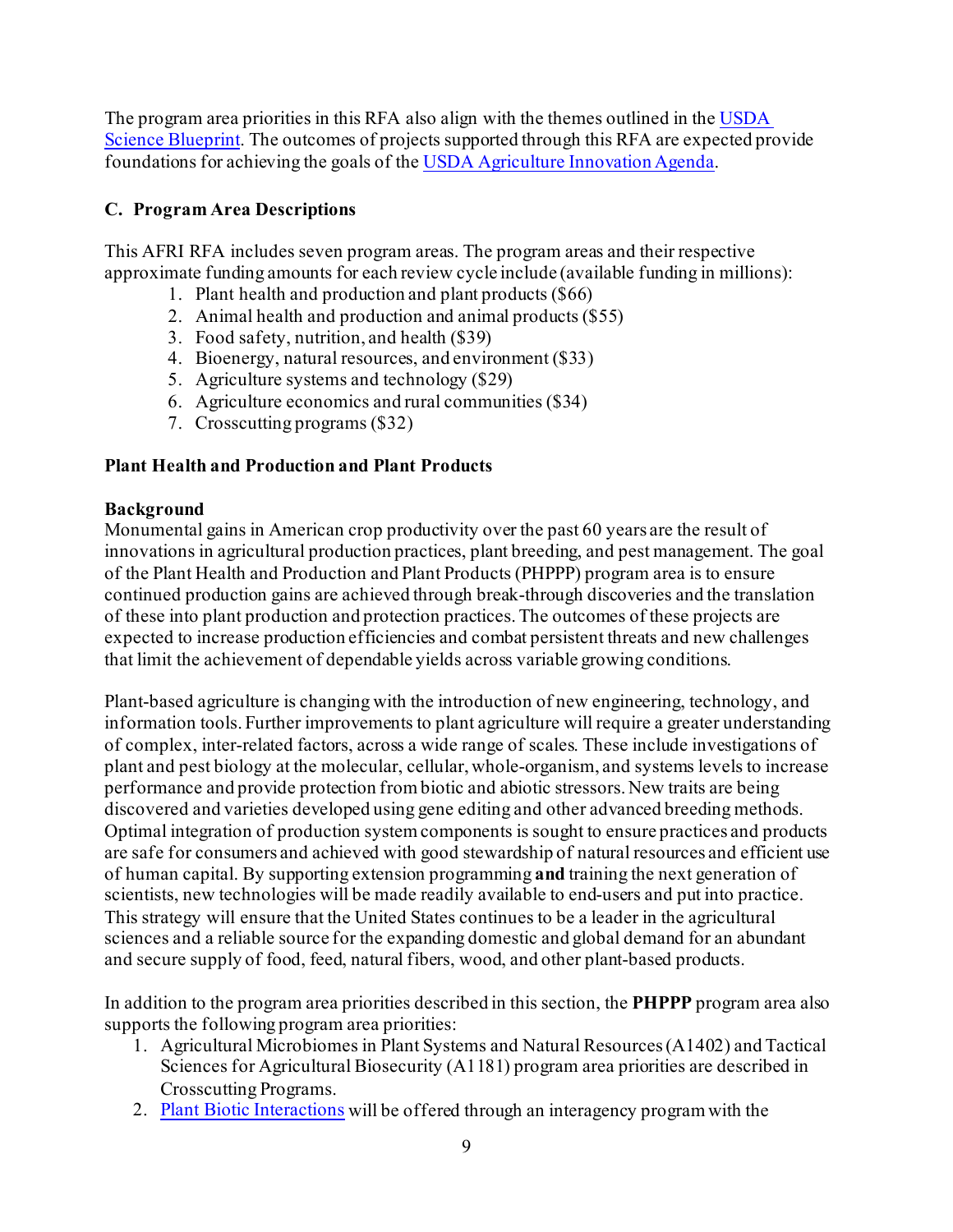National Science Foundation; the NIFA program contact is Dr. Ann Lichens-Park, (202) 445-5483 o[r ann.park@usda.gov](mailto:ann.park@usda.gov).

## **Total Program Funds:** Approximately **\$66** million for each review cycle

**Key Information** (Applicable to **All** Plant Health and Production and Plant Products Program Area Priorities):

- All applications must adhere to the requirements in Part IV of this RFA.
- Choice of plant species (including crops, trees, and weeds) and objectives must be justified in terms of importance to agricultural food, feed, fiber, ornamental plants (including turf), planted forest, or industrial crop production systems in the United States.
- Applications from and collaborations with minority-serving institutions, small to midsized institutions, and/or institutions within the Established Program to Stimulate Competitive Research (EPSCoR) states are encouraged in this program area.
- Applications that include collaborations with international partners may also be submitted. Th[e AFRI International Partnerships webpage](https://nifa.usda.gov/resource/afri-international-partnerships) contains additional information on international partnerships.
- Applications with highly complex, large scale, transdisciplinary, and integrated research, education, and extension projects that incorporate foundational knowledge from this program area should be submitted to th[e AFRI Sustainable Agricultural Systems](https://nifa.usda.gov/program/afri-sas)  [program](https://nifa.usda.gov/program/afri-sas) (A9201) described in the AFRI SAS RFA.
- An applicant may submit a Conference Grant application anytime during the year. A Letter of Intent (LOI) is required for Conference Grant applications. The LOI must be submitted at least **195 days** before the start of the conference. The full Conference Grant application must be submitted, at minimum, **150 days** before the start of the conference.

**Program Area Priorities** – Each application must address at least **one of the six** program area priorities listed below. Details about each of the PHPPP program area priorities are provided later in this section.

- a. Foundational Knowledge of Agricultural Production Systems
- b. Foundational Knowledge of Plant Products
- c. Pests and Beneficial Species in Agricultural Production Systems
- d. Physiology of Agricultural Plants
- e. Plant Breeding for Agricultural Production
- f. Pollinator Health: Research and Application

## **a. Foundational Knowledge of Agricultural Production Systems**

## **Program Area Priority Code:** A1102

## **Proposed Budget Requests:**

- Budgets for Standard Grants, Strengthening Standard Grants, and New Investigator Grants for research projects must not exceed **\$650,000** total per project (including indirect costs) for project periods of three to five years.
- Budgets for Standard Grants, Strengthening Standard Grants, and New Investigator Grants for integrated projects must not exceed **\$750,000** total per project (including indirect costs) for project periods of three to five years.
- Conference and FASE Grants must adhere to the guidelines outlined in Part II, C(2) of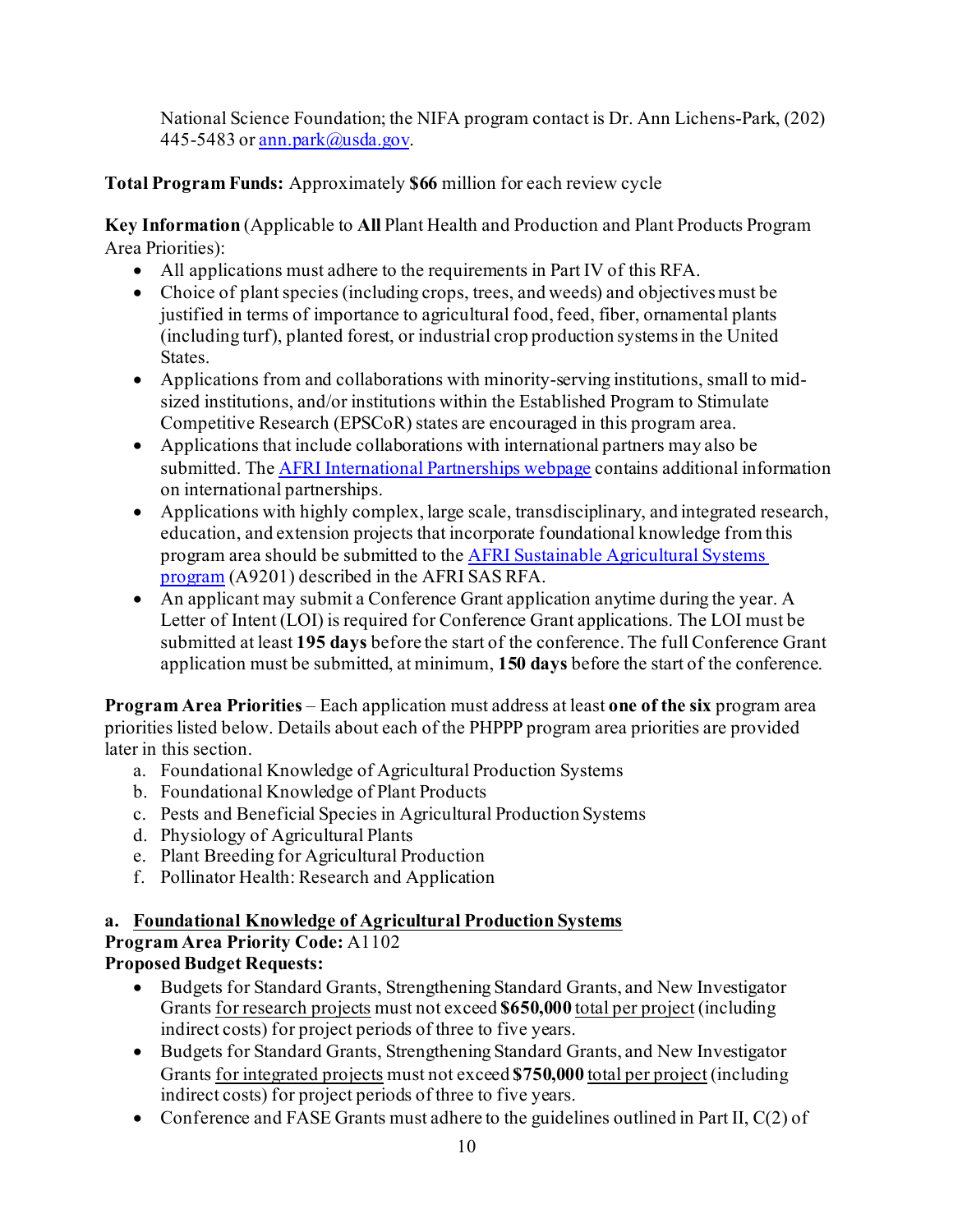this RFA.

• Requests exceeding the budgetary guidelines will not be reviewed.

**Requested Project Types:** Research and Integrated Projects only

**Requested Grant Types:** Standard, Conference, and FASE (Strengthening Standard, New Investigator, Strengthening Conference, Seed, Equipment, and Sabbatical) Grants only

**Letter of Intent:** Required only for Conference Grant applications. The LOI must be submitted a minimum of 195 days before the conference begins.

## **Application Deadlines:**

- **2021:** Thursday, June 17, 2021 (5:00 p.m. Eastern Time)
- **2022:** Thursday, September 15, 2022 (5:00 p.m. Eastern Time)
- **Conference Grants:** Submitted after LOI decision response and a minimum of 150 days before the conference begins

**Program Area Priority Contacts:**

- Dr. Mathieu Ngouajio, (202) 570-1915 o[r mathieu.ngouajio@usda.gov](mailto:mathieu.ngouajio@usda.gov)
- Dr. Robert Nowierski, (202) 552-9084 o[r robert.nowierski@usda.gov](mailto:robert.nowierski@usda.gov)
- Dr. John Erickson[, john.erickson@usda.gov](mailto:john.erickson@usda.gov)

## **Program Area Priority:**

The Foundational Knowledge of Agricultural Production Systems program supports plant research to advance our knowledge for the wide range of agricultural production systems found across the rural-urban continuum, from conventional open-fields to protected built environments. Research will address critical or process-limiting dynamics that occur among and within the various management components of a production system using experimental manipulations of system components, technological interventions, system analyses, modeling, or agro-ecological approaches. Results are expected to lead to the development of innovative sustainable solutions to challenges limiting or threatening the productivity, profitability, and good stewardship of natural resources and human capital.

Applications must address one or more of the following:

- Investigate how multiple management components of agricultural production systems can be integrated to enhance soil-crop-atmospheric processes or resilience to various biotic and abiotic stressors and improve product quality and/or productivity;
- Determine how production systems can alter the structure of microbial communities associated with plants, soils, or other growing media; the ways alterations affect functions such as plant nutrient uptake/utilization efficiency; and resilience to weeds, insects, diseases, weather extremes, and other stressors that influence productivity and/or product quality;
- Investigate how changes to cropping systems, including diversification or intensification, affect crop performance, soil health, and other outcomes beneficial to system resilience; or
- Conduct syntheses and meta-analyses of existing data or develop new or extend existing models to derive general principles about the function, properties, and performance of agricultural production systems.

## **Program Area Priority Additional Information:**

• Projects supported by Foundational Knowledge of Agricultural Production Systems program area priority can serve as building blocks needed for large inter- and trans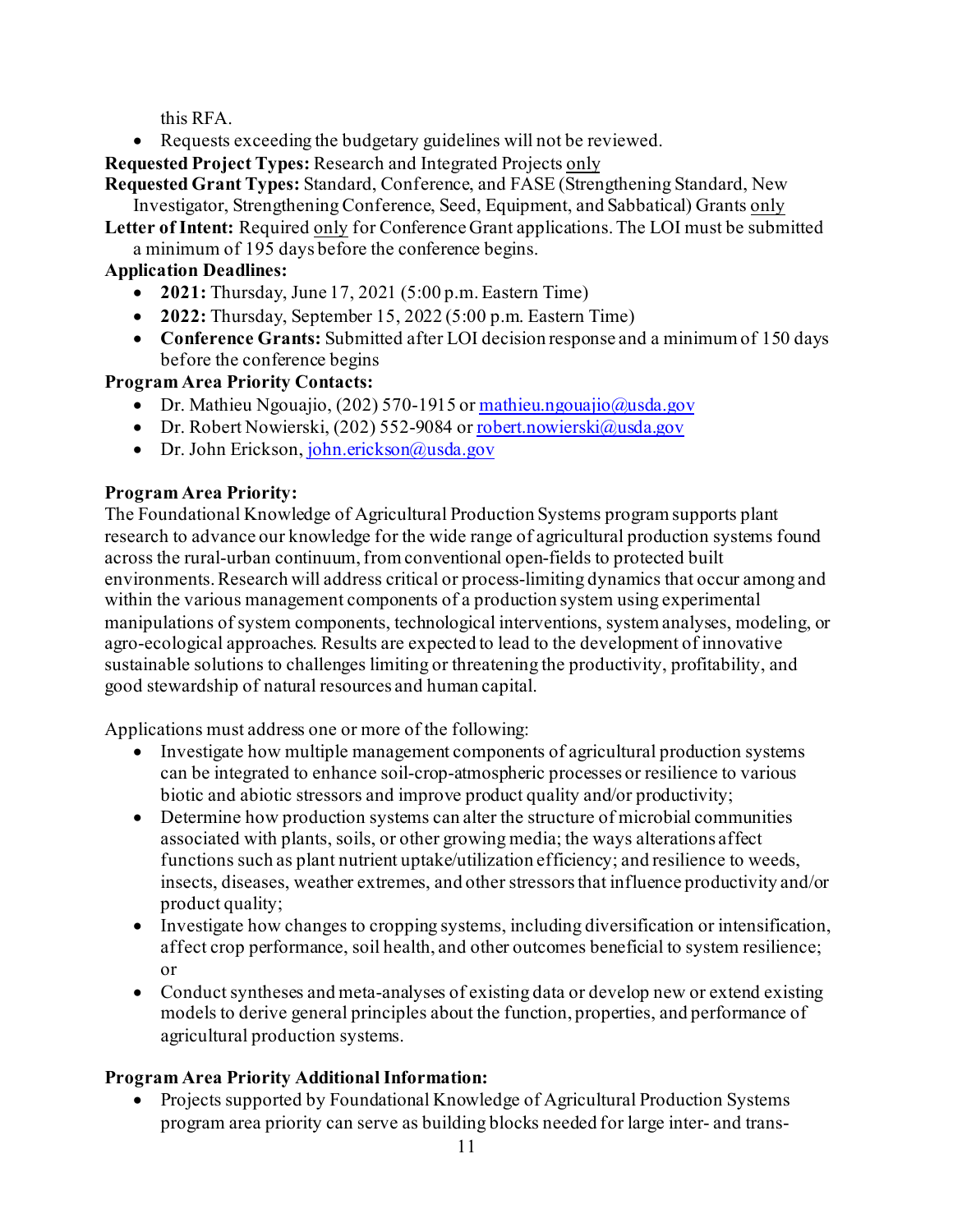disciplinary projects funded by th[e AFRI Sustainable Agricultural Systems program.](https://nifa.usda.gov/program/afri-sas)

- Appropriate plant-based production systems for study include food, feed, fiber, ornamental plants (including turf), industrial crops; harvested forages and pastures; rangelands; and planted forests. Conventional, organic, and protected systems (including hydroponics, aquaponics, aeroponics, vertical farming, and other controlled environment production systems) are appropriate for study.
- The production system studied could include key management components such as: integrated crop management, soil or other growing media fertility, soil health, agronomic practices, cover cropping, biodiversification, economics, integrated management of target pests (including arthropods, nematodes, pathogens, and weeds), automation, and worker well-being and safety.
- Development of innovative production systems to optimize the production of highvalued plant-based products are encouraged. Plant-based products may include but are not limited to oil, fiber, nutra- and pharmaceuticals, nutrients, proteins, juices, fragrances, resins, and biopesticides.
- Applicants must ensure applications are submitted to the right program or program area priority, for instance:
	- 1. Applications to study management of pests or beneficial species may be more appropriate for the Pests and Beneficial Species in Agricultural Production Systems program area priority (A1112)
	- 2. Applications to study microbiome function may be more appropriate for the Agricultural Microbiomes in Plant Systems and Natural Resources program area priority (A1402 in Crosscutting Programs)
	- 3. Applications to study aquatic animals in aquaponics systems may be more appropriate for the Small and Medium-Sized Farms program area priority (A1601) or the Economics, Markets and Trade program area priority (A1641) described in the Agriculture Economics and Rural Communities program area of this RFA
- The Foundational Knowledge of Agricultural Production Systems program does not support projects focused on livestock. Please refer to the Animal Health and Production and Animal Products program area, described elsewhere in this RFA.

## **b. Foundational Knowledge of Plant Products**

## **Program Area Priority Code:** A1103

## **Proposed Budget Requests:**

- Budgets for Standard Grants, Strengthening Standard Grants, and New Investigator Grants must not exceed **\$650,000** total per project (including indirect costs) for project periods of three to five years.
- Conference and FASE Grants must adhere to the guidelines outlined in Part II,  $C(2)$  of this RFA.
- Requests exceeding the budgetary guidelines will not be reviewed.

**Requested Project Types:** Research Projects only

**Requested Grant Types:** Standard, Conference, and FASE (Strengthening Standard, New Investigator, Strengthening Conference, Seed, Equipment, and Sabbatical) Grants only

**Letter of Intent:** required only for Conference Grant applications. The LOI must be submitted a minimum of 195 days before the conference begins.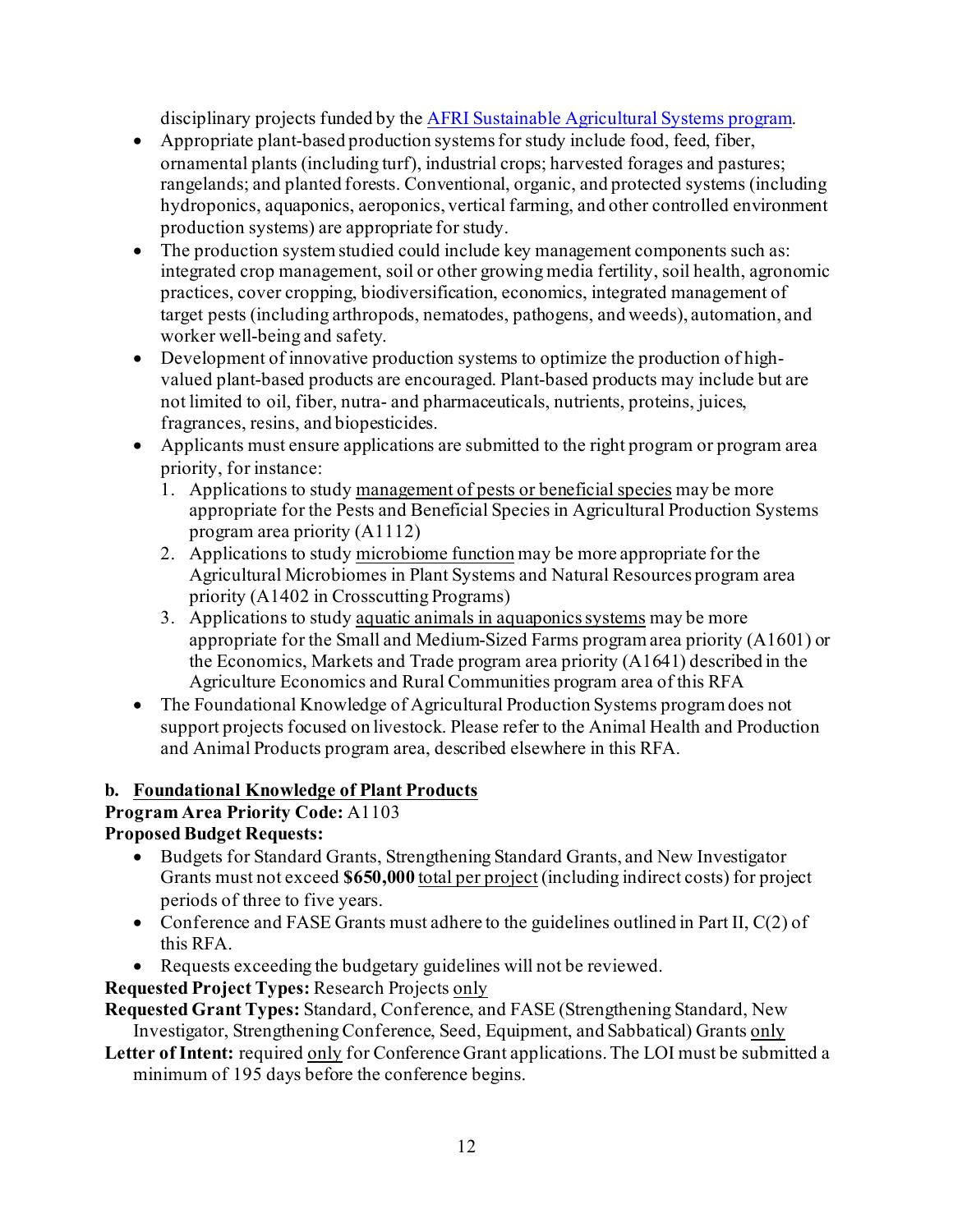## **Application Deadlines:**

- **2021:** Thursday, May 20, 2021 (5:00 p.m. Eastern Time)
- **2022:** Thursday, August 18, 2022 (5:00 p.m. Eastern Time)
- **Conference Grants:** submitted after LOI decision response and a minimum of 150 days before the conference begins

## **Program Area Priority Contact:**

• Dr. Ed Kaleikau, (816) 926-1741 o[r edward.kaleikau@usda.gov](mailto:edward.kaleikau@usda.gov)

## **Program Area Priority:**

The Foundational Knowledge of Plant Products program supports projects to study the synthesis of plant-derived, high-value chemicals and ingredients for use in foods, pharmaceuticals, and other natural products. Projects must focus on agriculturally-important plants, including native and minor crop plant species and weeds. Molecular, biochemical, whole-plant, agronomic, or eco-physiological approaches may be used to determine the genetic basis of such traits identified through these studies. The intent of this program is for results to be translated into development of varieties that help create or meet emerging and future markets and contribute towards longterm demand for new agriculturally-based industrial and food products.

Applications must address one or more of the following:

- Macronutrients and/or micronutrient synthesis, accumulation, and/or availability that are beneficial to human health and nutrition;
- Primary and secondary metabolism regulating the synthesis of plant metabolites and its chemical ingredients that improve the quality of food and/or feed; or
- Plant-based chemicals that have industrial and/or pharmaceutical relevance.

## **Program Area Priority Additional Information:**

• Applications that address topics related to medicinal studies or alternatively plant defense compounds are not appropriate for this program area priority.

#### **c. Pests and Beneficial Species in Agricultural Production Systems**

## **Program Area Priority Code:** A1112

## **Proposed Budget Requests:**

- Budgets for Standard Grants, Strengthening Standard Grants, and New Investigator Grants must not exceed **\$750,000** total per project (including indirect costs) for project periods of three to five years.
- Conference and FASE Grants must adhere to the guidelines outlined in Part II,  $C(2)$  of this RFA.
- Applications exceeding the budgetary guidelines will not be reviewed.

**Requested Project Types:** Research-only and Integrated Projects (Research and Extension) only

**Requested Grant Types:** Standard, Conference, and FASE (Strengthening Standard, New Investigator, Strengthening Conference, Seed, Equipment, and Sabbatical) Grants only

**Letter of Intent:** required only for Conference Grant applications. The LOI must be submitted a minimum of 195 days before the conference begins.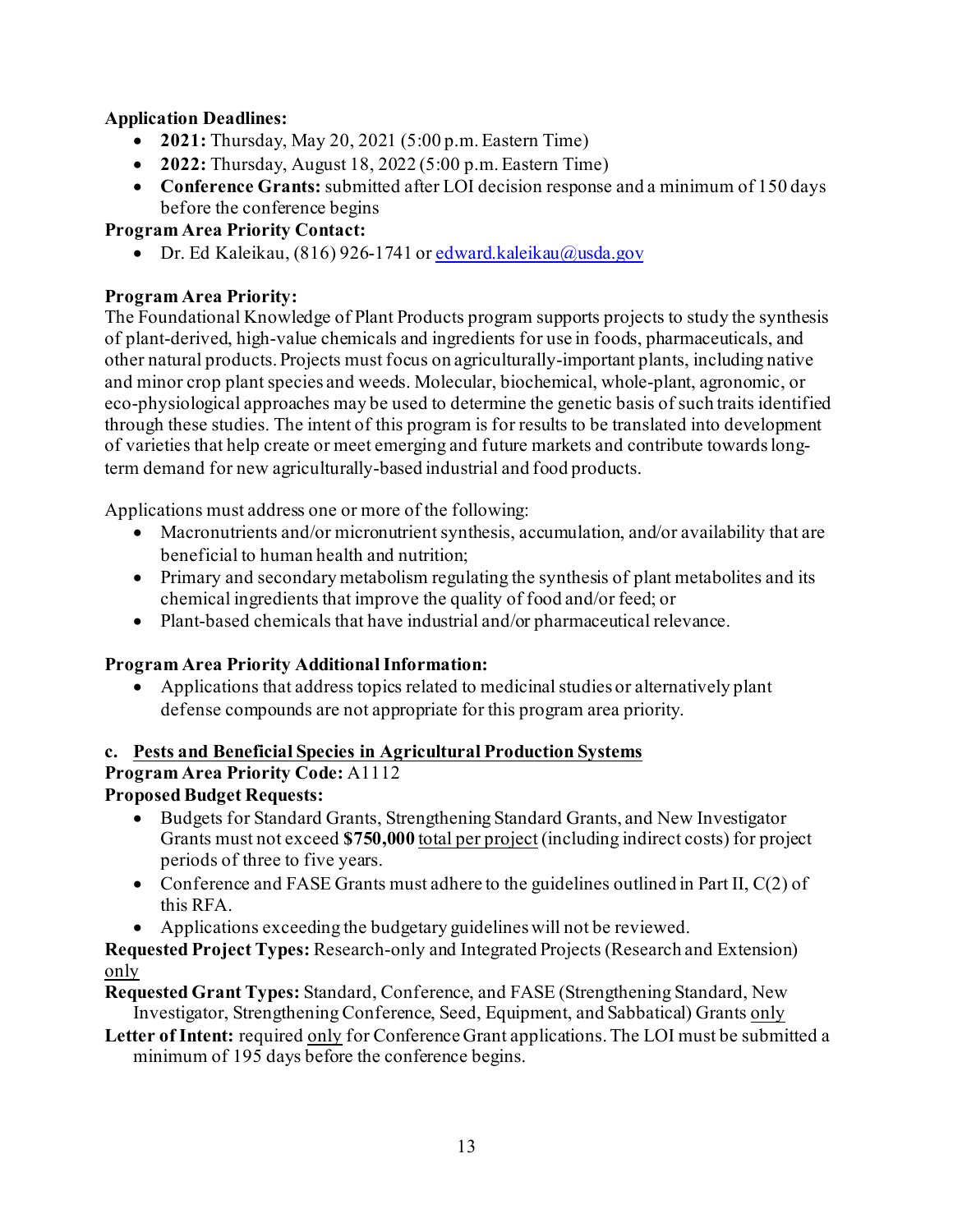## **Application Deadlines:**

- **2021:** Thursday, May 27, 2021 (5:00 p.m. Eastern Time)
- **2022:** Thursday, August 25, 2022 (5:00 p.m. Eastern Time)
- **Conference Grants:** submitted after LOI decision response and a minimum of 150 days before the conference begins

## **Program Area Priority Contacts:**

- Dr. Erica Kistner-Thomas[, erica.kistnerthomas@usda.gov](mailto:erica.kistnerthomas@usda.gov)
- Dr. Robert Nowierski, (202) 552-9084 o[r robert.nowierski@usda.gov](mailto:robert.nowierski@usda.gov)

## **Program Area Priority:**

The goal of the Pests and Beneficial Species in Agricultural Production Systems program is to advance knowledge of invasive or established plant pests and associated beneficial species leading to innovative and biologically-based strategies to manage pests. Appropriate plant-based agricultural production systems for study include food and fiber crops, ornamental plants (including turf), and managed grasslands, rangelands and planted forests. Conventional, organic, and protected systems (including hydroponics, aquaponics, aeroponics, vertical farming, and other controlled environment agricultural systems) are appropriate for study. Pests may include invertebrates, plant pathogens and/or their vectors, nematodes or weeds. Beneficial species in this program will be restricted to biological control agents and microbes that play a role in pest management. Molecular, organismal, population, and/or community approaches are appropriate to this program. Both foundational and translational projects are encouraged.

Applications must address one or more of the following:

- Biotic and abiotic factors affecting the abundance or spread of agriculturally-important plant pests, disease vectors, or beneficial species relevant to pest management; factors may include (but are not limited to) other plant pests or beneficial species, climate variability, plant compounds, pesticides, or toxins;
- Behavioral attributes of pests and beneficial species, including intra- or interspecies interactions and/or communication systems relevant to pest management;
- Factors that contribute to invasiveness, including (but not limited to) studies using population genetics/genomic approaches or models to predict, prevent or manage outbreaks, or to pinpoint geographic distribution or origin;
- Movement or dispersal dynamics of pests or beneficial organisms, including pests that vector plant diseases; this could include epidemiological factors that influence disease spread, the influence of agronomic practices on weed populations, and research on aspects of weed biology that impact reproductive biology, seed bank dynamics, and other population-level aspects;
- Mechanisms of pest resistance to pesticides or toxins in genetically-modified plants (e.g., fungicides, herbicides, insecticides, or Bt toxin) and development of strategies to mitigate resistance and/or crop failure; or
- Conference applications that bring together experts in weed biology, plant genomics, herbicide resistance, and data science to better understand how genomic information could lead to novel solutions to manage weeds, how data will be used and maintained, and the underlying molecular mechanisms that contribute to invasiveness.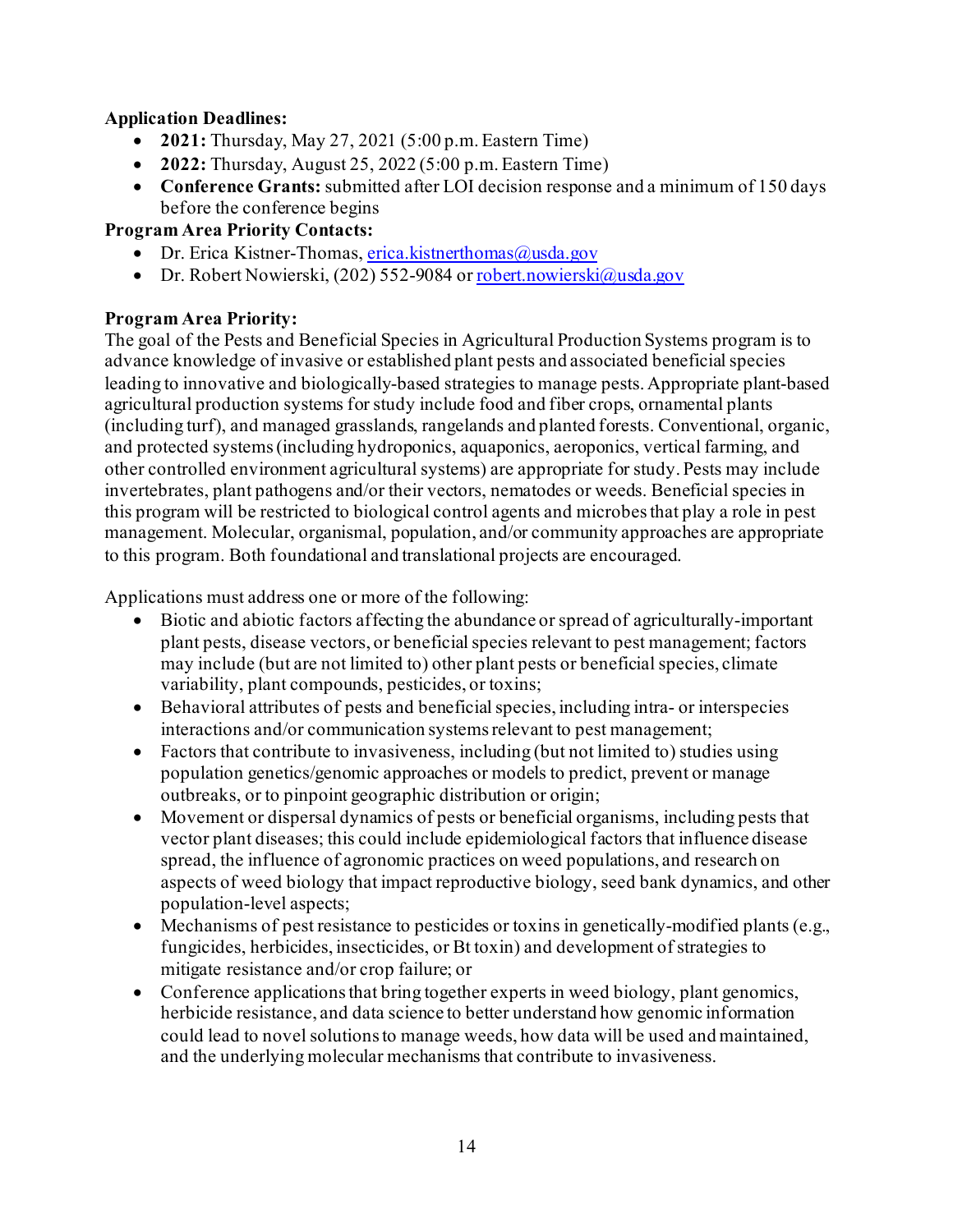## **Program Area Priority Additional Information:**

- Applicants must ensure applications are submitted to the right program or program area priority, for instance:
	- Applications that address topics related to pollinators are not appropriate for this program area priority; consider submitting to the Pollinator Health: Research and Application (A1113).
	- Studies involving molecular mechanisms that mediate interactions of plants with their biotic partners may be appropriate for the NSF/NIF[A Plant Biotic Interactions](https://www.nsf.gov/funding/pgm_summ.jsp?pims_id=505267) program.
	- Applications to study microbiome function may be more appropriate for the Agricultural Microbiomes in Plant Systems and Natural Resources program area priority (A1402 in Crosscutting Programs).
	- Applications to study pests of livestock or humans (e.g., vectors of human diseases or nuisance pests such as flies, bed bugs, cockroaches, and termites) are not appropriate for this program area priority. Instead, consider submitting to the Animal Health and Production and Animal Products program area if you are studying pests of livestock, or to th[e Crop Protection and Pest Management](https://nifa.usda.gov/funding-opportunity/crop-protection-and-pest-management) RFA if your work is focused on nuisance pests in urban or rural systems.
	- Applications for work on big data analytics and tool development to support the development of a data network and cyberinfrastructure for pests and beneficial species should be submitted to the Data Science for Food and Agriculture Systems (DSFAS) program area priority (A1541 in Crosscutting Programs).
	- Projects associated with the initiative to sequence 5,000 arthropod genomes (i5K) are encouraged to link with th[e National Agricultural Library's i5k workspace](https://i5k.nal.usda.gov/).

## **d. Physiology of Agricultural Plants**

#### **Program Area Priority Code:** A1152 **Proposed Budget Requests:**

- Budgets for Standard Grants, Strengthening Standard Grants, and New Investigator Grants must not exceed **\$650,000** total per project (including indirect costs) for project periods of three to five years.
- Conference and FASE Grants must adhere to the guidelines outlined in Part II,  $C(2)$  of this RFA.
- Requests exceeding the budgetary guidelines will not be reviewed.

**Requested Project Types:** Research Projects only

**Requested Grant Types:** Standard, Conference, and FASE (Strengthening Standard, New Investigator, Strengthening Conference, Seed, Equipment, and Sabbatical) Grants only

**Letter of Intent:** required only for Conference Grant applications.The LOI must be submitted a minimum of 195 days before the conference begins.

## **Application Deadlines:**

- **2021:** Thursday, May 20, 2021 (5:00 p.m. Eastern Time)
- **2022:** Thursday, August 18, 2022 (5:00 p.m. Eastern Time)
- **Conference Grants:** submitted after LOI decision response and a minimum of 150 days before the conference begins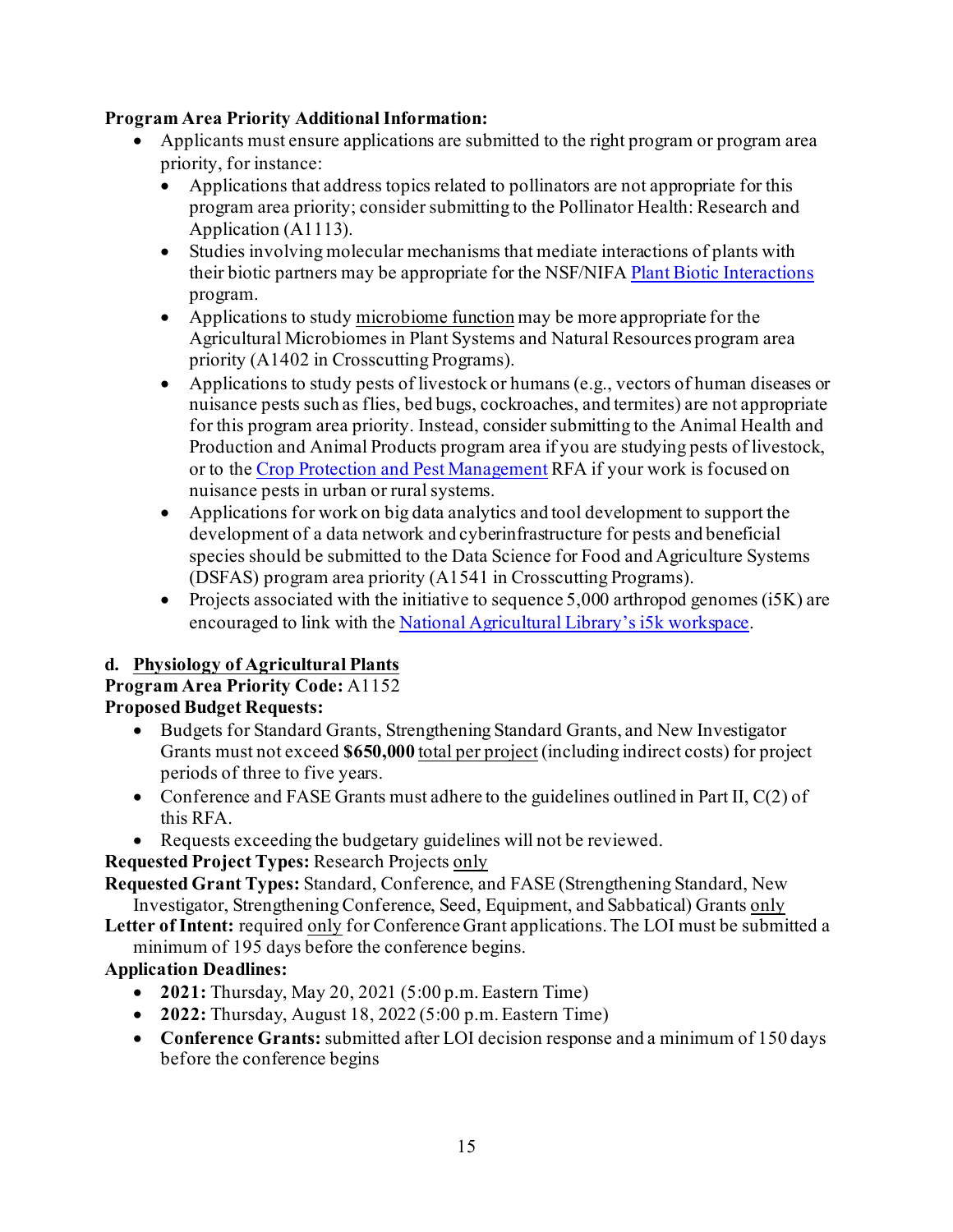## **Program Area Priority Contacts:**

- Dr. Ed Kaleikau, (816) 926-1741 o[r edward.kaleikau@usda.gov](mailto:edward.kaleikau@usda.gov)
- Dr. John Erickson[, john.erickson@usda.gov](mailto:john.erickson@usda.gov)

## **Program Area Priority:**

The Physiology of Agricultural Plants program will support projects to improve productivity or other performance factors of agriculturally-important plants (including weeds) using molecular, biochemical, whole-plant, agronomic, or eco-physiological approaches. The genetic basis of important traits identified through these studies are expected to translate into plant varieties with improved yield or product quality, or growth resilience to adverse environmental conditions.

This program area priority will support research in the following areas:

- Plant growth and developmental processes, including plant architecture, carbon assimilation, and source-sink relationships;
- Mechanisms of plant response to abiotic stresses, including increased water use efficiency; or
- Nutrient uptake, assimilation, and/or utilization, particularly increased plant use efficiency for nitrogen, phosphorus, or other supplemental nutrients.

## **Program Area Priority Additional Information:**

- Relevance to agriculturally-important traits should be clearly justified and specific.
- For studies that involve microbes in plant nutrient utilization or abiotic stress tolerance, consider the Agricultural Microbiomes program area priority (in Crosscutting Programs) or the NSF/NIFA [Plant Biotic Interactions](https://www.nsf.gov/funding/pgm_summ.jsp?pims_id=505267) program to determine the best fit for the project.

## **e. Plant Breeding for Agricultural Production**

#### **Program Area Priority Code:** A1141 **Proposed Budget Requests:**

- Budgets for Standard Grants, Strengthening Standard Grants, and New Investigator Grants for Plant Breeding Research must not exceed **\$650,000** total per project (including indirect costs) for project periods of three to four years. See "Program Area Priority" described subsequently for opportunity to request **\$800,000** for applications that
- includes specific types of partnerships for this priority only. • Budgets for Standard Grants, Strengthening Standard Grants, and New Investigator Grants for Later Stages of Cultivar Development must not exceed **\$500,000** total per project (including indirect costs) for project periods of five years.
- Budgets for Coordinated Agricultural Project Grants addressing Innovation in Genomic Technology to Accelerate Breeding Progress must not exceed **\$15,000,000** total per project (including indirect costs) for project periods of five years. This program area anticipates making a single CAP award in the 2021 cycle.
- Conference and FASE Grants must adhere to the guidelines outlined in Part II,  $C(2)$  of this RFA.
- Requests exceeding the budgetary guidelines will not be reviewed.

## **Requested Project Types:** Research and Integrated Projects; Integrated Projects only for Innovation in Genomic Technology to Accelerate Breeding Progress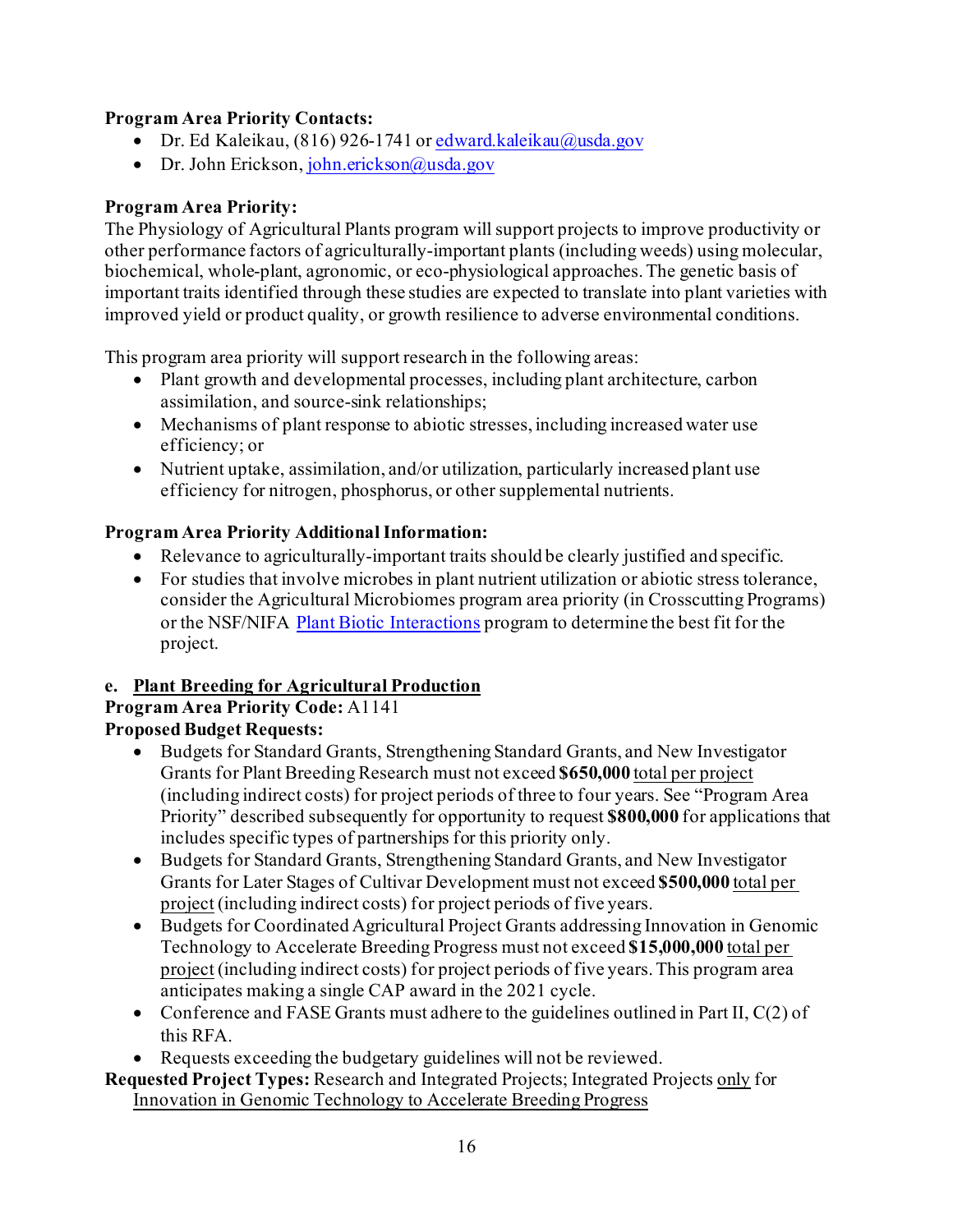**Requested Grant Types:** Standard, Conference, and FASE (Strengthening Standard, New Investigator, Strengthening Conference, Seed, Equipment, and Sabbatical) Grants; Coordinated Agricultural Project and FASE (Strengthening Coordinated Agricultural Project) Grants only for Innovation in Genomic Technology to Accelerate Breeding Progress

**Letter of Intent:** required only for Conference Grant applications. The LOI must be submitted a minimum of 195 days before the conference begins.

#### **Application Deadlines:**

- **2021:** Thursday, May 20, 2021 (5:00 p.m. Eastern Time)
- **2022:** Thursday, August 18, 2022 (5:00 p.m. Eastern Time)
- **Conference Grants:** submitted after LOI decision response and a minimum of 150 days before the conference begins

#### **Program Area Priority Contacts:**

- Dr. Ed Kaleikau,  $(816)$  926-1741 or edward.kaleikau $@$ usda.gov
- Dr. Ann Stapleton[, ann.stapleton@usda.gov](mailto:ann.stapleton@usda.gov)
- Dr. Shelby Servais, (816) 401-7525 or [shelby.servais@usda.gov](mailto:shelby.servais@usda.gov)

## **Program Area Priority:**

The Plant Breeding for Agricultural Production program will support public breeding efforts to improve crop productivity, efficiency, quality, and performance, particularly for local and regional adaptation to soils and climates of U.S. farming systems. Conventional/classical and/or genomics-enabled plant breeding approaches will be supported. Research is encouraged to genetically dissect and then introduce desirable traits that may include, but are not limited to: increased nutrient use efficiency; increased photosynthetic efficiency; tolerance to drought, flood and temperature extremes; resistance to pests and diseases; improved taste, aroma, nutrition, or food safety; adaptation to vertical agriculture systems; and removal of undesirable traits from crop plants through the use of both traditional genetic approaches and targeted gene editing.

The Plant Breeding for Agricultural Production program applications must address one of the following:

- **Plant Breeding Research** focused on pre-breeding and germplasm enhancement; participatory breeding; selection theory; applied quantitative genetics; phenomics; or the incorporation of modeling (including crop growth models) in breeding. Explainable artificial intelligence research on ways to leverage parameters and processes that directly relate to theory, genetics and crop models is also encouraged. In addition, applications that address the emerging area of plant breeding for foodborne illness that focus on initiating pre-breeding screening strategies to characterize genetic variability, heritability, and efficacy of target traits or support for breeding objectives where genetic variation and efficacy is established are especially encouraged. Proposed budget requests must not exceed **\$650,000** total per project (including indirect costs) for project periods three to four years.
- Opportunity to request **\$800,000** for applications that includes specific types of partnerships. A **Plant Breeding Research** application that includes significant collaboration with minority-serving institutions, small- to mid-sized institutions, EPSCoR state institutions, and/or international partners will be funded up to \$150,000 above the listed budget maximum of \$650,000 (i.e., up to \$800,000). Applications that include such partnerships must begin their title as **"PLANT BREEDING**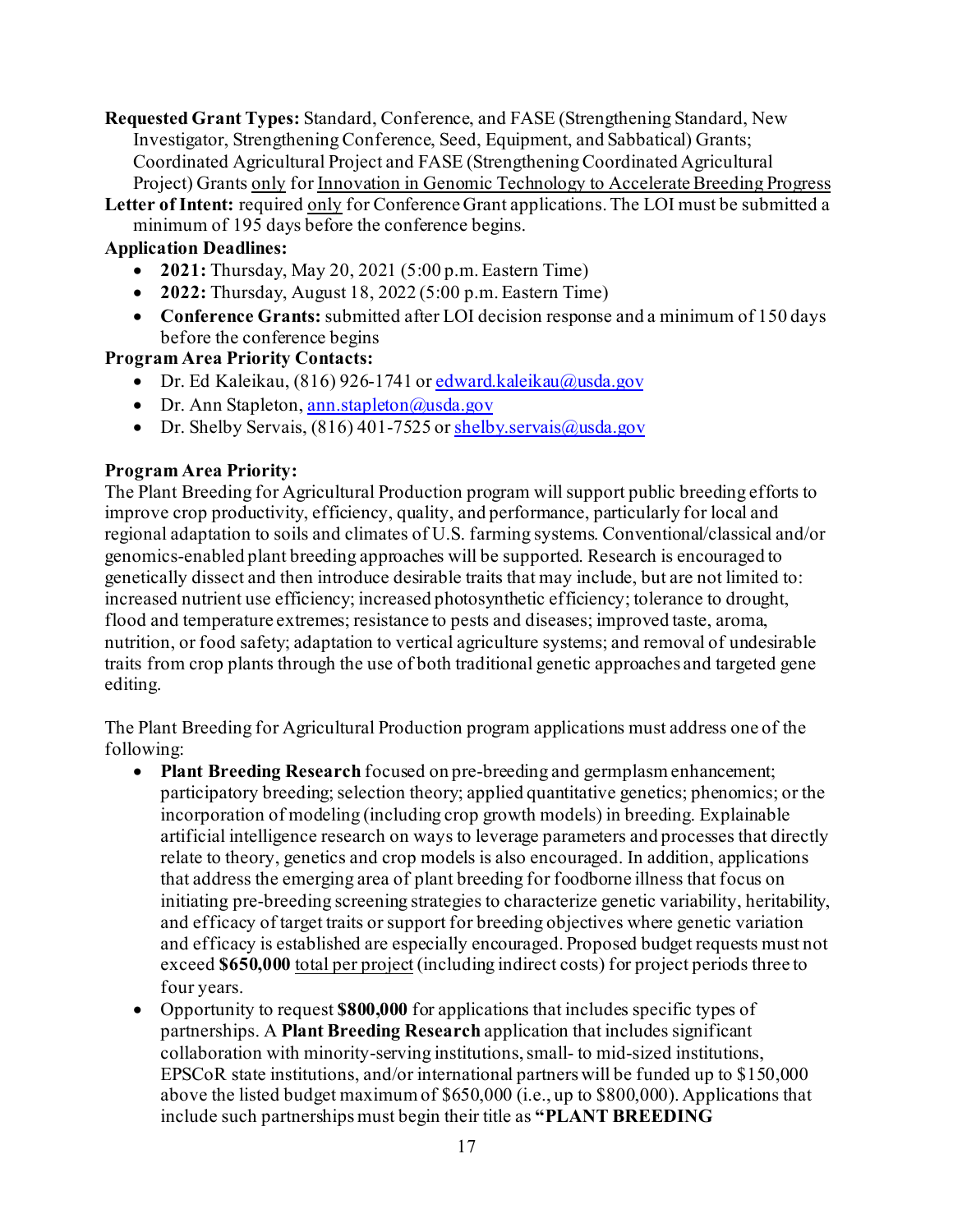**PARTNERSHIP:** [full title…]" The partnership team MUST BE reflected among the listed Project Director, and Co-Project Director(s). A minimum of \$150,000 of the budget MUST BE allocated to the institution(s) included as partner(s).

- **Later Stages of Cultivar Development** focused on testing and evaluation of developed materials in established regional trials with the primary goal of releasing publicly finished cultivars is encouraged. Proposed budget requests must not exceed **\$500,000** total per project (including indirect costs) for project periods of five years**.** Applications that include such research must begin their title as **"CULTIVAR DEVELOPMENT**: [full title...]"
- **CAP for Innovation in Genomic Technology to Accelerate Breeding Progress:** The availability of complete genomes, inexpensive sequencing technologies and editing tools for most major crops as well as advancements in data science and automation have opened possibilities for complementing current public breeding programs with more focused and accelerated approaches to designing optimal gene combinations for changing environments. The CAP Innovation in Genomic Technology to Accelerate Breeding Progress priority supports multiple goals within the USDA Science Blueprint, and USDA Innovation Agenda, to catalyze and coordinate research linking genome design and predictive breeding to achieve advances that generate societal and environmental benefits. The **Integrated research and education** CAP priority aims to (1) harness new tools to empower national and international breeding communities to accelerate improvements in crop productivity through innovations in breeding and genomics and (2) to train current and future plant breeders to leverage field and genomics expertise. The ultimate goal is innovation in field evaluation, education, and design of allele incorporation, to enable sustainable crop systems for a changing world.

Possible focus areas include integration between genotyping and high-throughput phenotyping for source- and sink- related traits, implementation of genomic selection approaches into active public breeding programs and cultivar production, development and testing of new methods, theories, modeling and artificial intelligence for predictive breeding beyond what private industry already does, and functional genomic studies to identify pathways affecting plant productivity and development of ways to incorporate pathway information into genomic selection. The integrated CAP priority encourages:

- coordination and development of breeding and genomic information in open databases that maximize compatibilities and connectivity to other international databases to include a commitment to the development of tools to facilitate visualization of data and utilization by breeders and researchers;
- international collaborations in research and training with international centers (e.g. CGIAR) or groups from other countries equally committed to public access of germplasm and information;
- incorporation and updating of educational activities based on best practices as supported by bodies of evidence;
- commitment to the many dimensions of diversity including ethnicity, gender, career stages, institutional types, and geographical locations.

Eligible applicants for **Integrated Projects** include a) Colleges and universities; b) 1994 Land-Grant Institutions; and c) Hispanic-serving agricultural colleges and universities. For more information see Part III (Eligibility Information) of this RFA. The integrated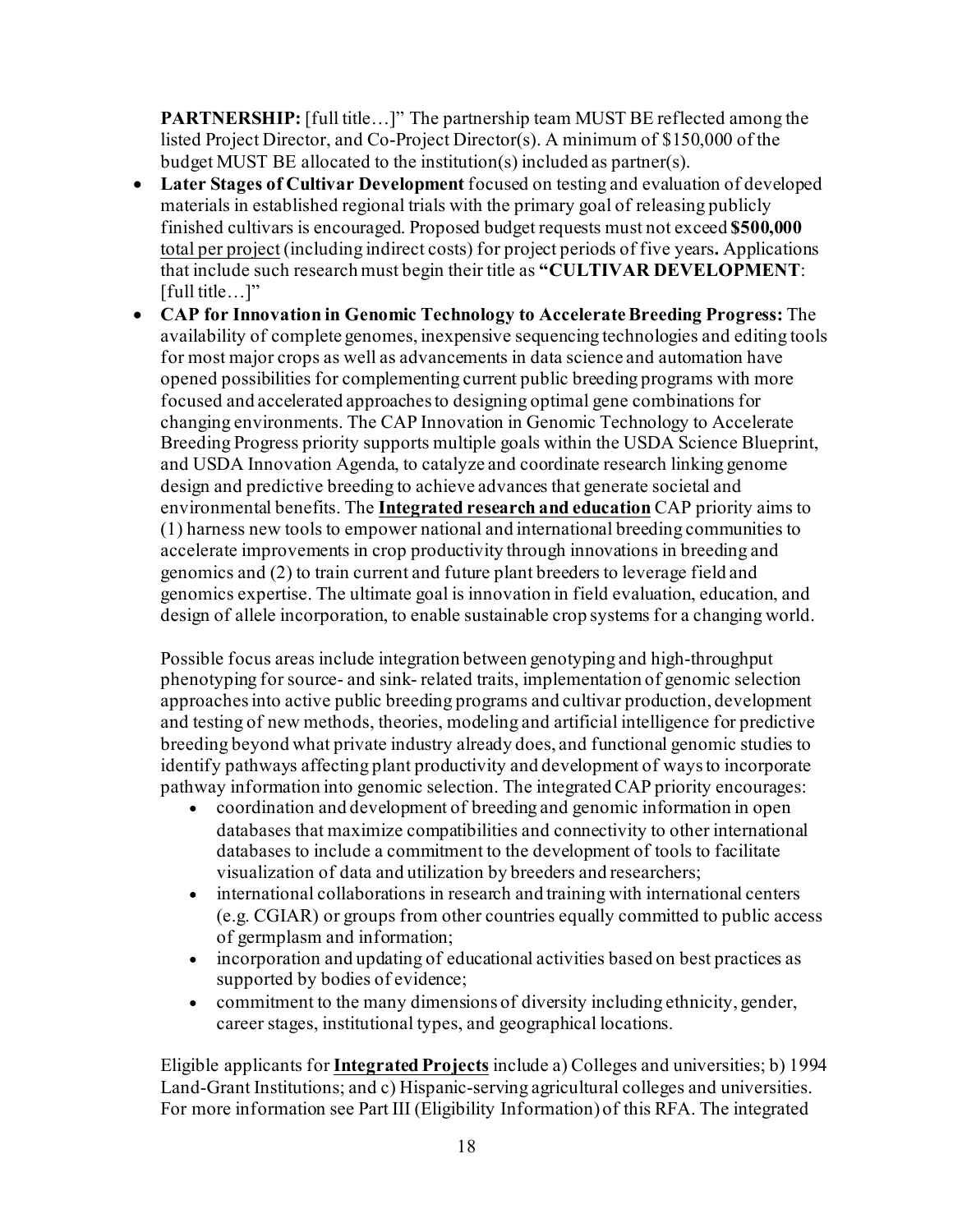application must include a project management plan and a data management plan that covers project intellectual property. Public-private partnerships with letters of support are strongly encouraged. Proposed budget requests must not exceed **\$15,000,000** total per project (including indirect costs) for project periods of five years. NIFA anticipates investing in one integrated CAP award in FY2021. Applications that include such integrated research and education must begin their title as "**NIFA CAP for Innovation in Genomic Technology to Accelerate Breeding**: [full title…]"

## **Program Area Priority Additional Information:**

- Choice of plant species and objectives must be justified in terms of importance to agricultural food, feed, fiber, ornamental plants (including turf), or industrial crop production systems in the United States.
- Research that incorporates training of field-based plant breeders is encouraged.
- Relevance to cultivar development should be clearly justified, demonstrable, and specific.
- Data management plan: Use of automated plan builders is encouraged, for example, the [DMP Tool;](https://dmptool.org/) Inclusion of a plan and process for updating the data management plan to incorporate new knowledge on best practices is strongly advised; Incorporation o[f FAIR](https://www.go-fair.org/fair-principles/)  [best practices](https://www.go-fair.org/fair-principles/) is strongly encouraged.
- Release or distribution of plant germplasm and other plant materials: Researchers must consult with the relevant National Plant Germplasm System (NPGS) crop curator to determine whether and how to deposit plant germplasm, plant cultivars, transgenic plants, plant mutants, plant populations, or other kinds of plant materials into the NPGS genebanks and stock centers. Project directors must confer with the relevant crop curators and Crop Germplasm Committees early in the application development process regarding the desirability of submitting the preceding plant materials generated by NIFA funding for deposit into NPGS genebanks and stock centers. More information is available on th[e NPGS website.](https://www.ars-grin.gov/Pages/Collections)
- Applications for work on big data analytics and tool development are solicited to support the development of a plant breeding data network and cyberinfrastructure with the requirement to convert large amounts of data into knowledge and applications through computer analytics and modeling. Such applications must be submitted to the Data Science for Food and Agriculture Systems (DSFAS) program area priority (A1541 in Crosscutting Programs).

## **f. Pollinator Health: Research and Application**

## **Program Area Priority Code**: A1113 **Proposed Budget Requests:**

- Budgets for Standard Grants, Strengthening Standard Grants, and New Investigator Grants must not exceed **\$750,000** total per project (including indirect costs) for project periods of three to five years.
- Budgets for Standard Grants, and Strengthening Standard Grants addressing the research coordination network priority below must not exceed **\$650,000** total per project (including indirect costs) for project periods of three to five years. NIFA anticipates a maximum of one award.
- Conference and FASE Grants must adhere to the guidelines outlined in Part II,  $C(2)$  of this RFA.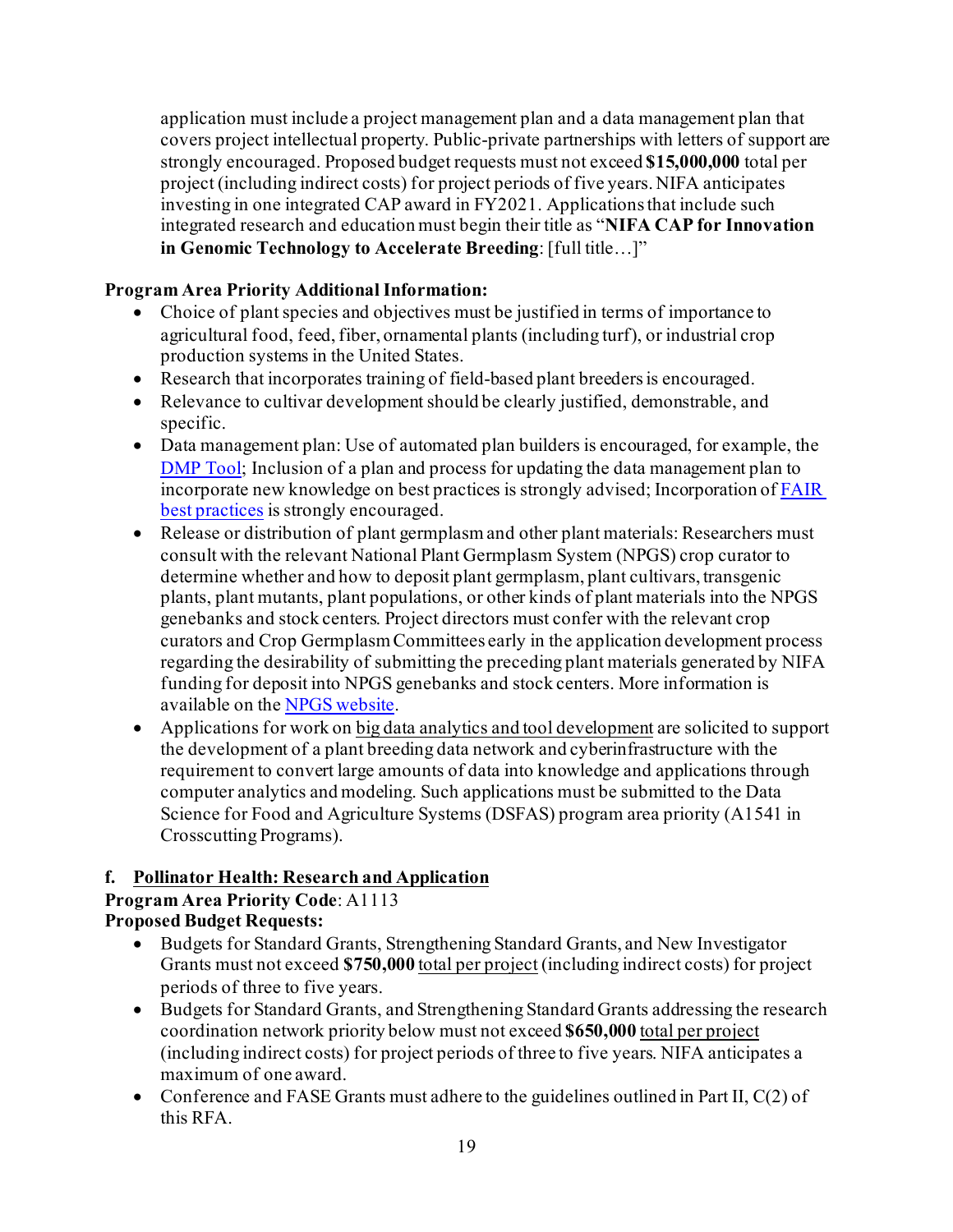• Requests exceeding the budgetary guidelines will not be reviewed.

**Requested Project Types:** Single function Research, Education or Extension only **Requested Grant Types:** Standard, Conference, and FASE (Strengthening Standard, New

- Investigator, Strengthening Conference, Seed, Equipment, and Sabbatical) Grants only
- **Requested Grant Types for Research Coordination Networks:** Standard and FASE (Strengthening Standard) Grants only
- **Letter of Intent:** required only for Conference Grant applications. The LOI must be submitted a minimum of 195 days before the conference begins.

## **Application Deadlines:**

- **2021:** Thursday, May 27, 2021 (5:00 p.m. Eastern Time)
- **2022:** Thursday, August 25, 2022 (5:00 p.m. Eastern Time)
- **Conference Grants:** submitted after LOI decision response and a minimum of 150 days before the conference begins

## **Program Area Priority Contacts:**

- Dr. Erica Kistner-Thomas[, erica.kistnerthomas@usda.gov](mailto:erica.kistnerthomas@usda.gov)
- Dr. Robert Nowierski, (202) 552-9084 o[r robert.nowierski@usda.gov](mailto:robert.nowierski@usda.gov)
- Dr. Megan O'Rourke[, megan.orourke@usda.gov](mailto:megan.orourke@usda.gov)

#### **Program Area Priority:**

The Pollinator Health: Research and Application program supports single-function projects (research, extension or education) with the goal of promoting healthy populations of animal pollinators in agricultural systems where reliance of crops on pollinators for pollination services is increasing and where declines of pollinators is evident. The declining health of pollinator populations poses a serious risk to crops that depend on pollinators for the production of marketable commodities and could ultimately impact the nation's food security. Several factors are significantly impacting the health of pollinator populations, including pests, diseases, pesticides, pollutants or toxins, nutritional deficits; effects of climate variability, agricultural production intensification, and habitat loss; reduced species or genetic diversity; and pollinator or crop management practices. Recent research also indicates that changes in bee gut microbial communities could have effects on nutritional health, disease resistance, or susceptibility to pesticides. However, the mechanisms that underlie these effects on pollinator health need further research. Studies involving ecological, behavioral, genomic, physiological, biophysical, sociological, and/or economic approaches will be considered for funding. Targeted multi-year monitoring of selected species in the context of research is also appropriate.

Applications must address one or more of the following:

- Factors that influence the abundance, diversity and health of pollinators. Examples may include biotic, abiotic as well as social, cultural or economic phenomena.
- Functions of the microbiome associated with pollinators and their role in promoting healthy populations.
- Development and evaluation of innovative tools and management practices that would likely be adopted by stakeholders to ensure healthy pollinators. Examples include, but are not limited to, innovative genetic/genomic and breeding tools, diagnostic techniques, other cutting-edge technologies, alternative chemicals or biologically-based strategies to combat varroa mites or key bee diseases.
- Development, implementation and/or evaluation of management practices of other crop pests/diseases that also ensure protection of pollinators and other beneficial species (i.e.,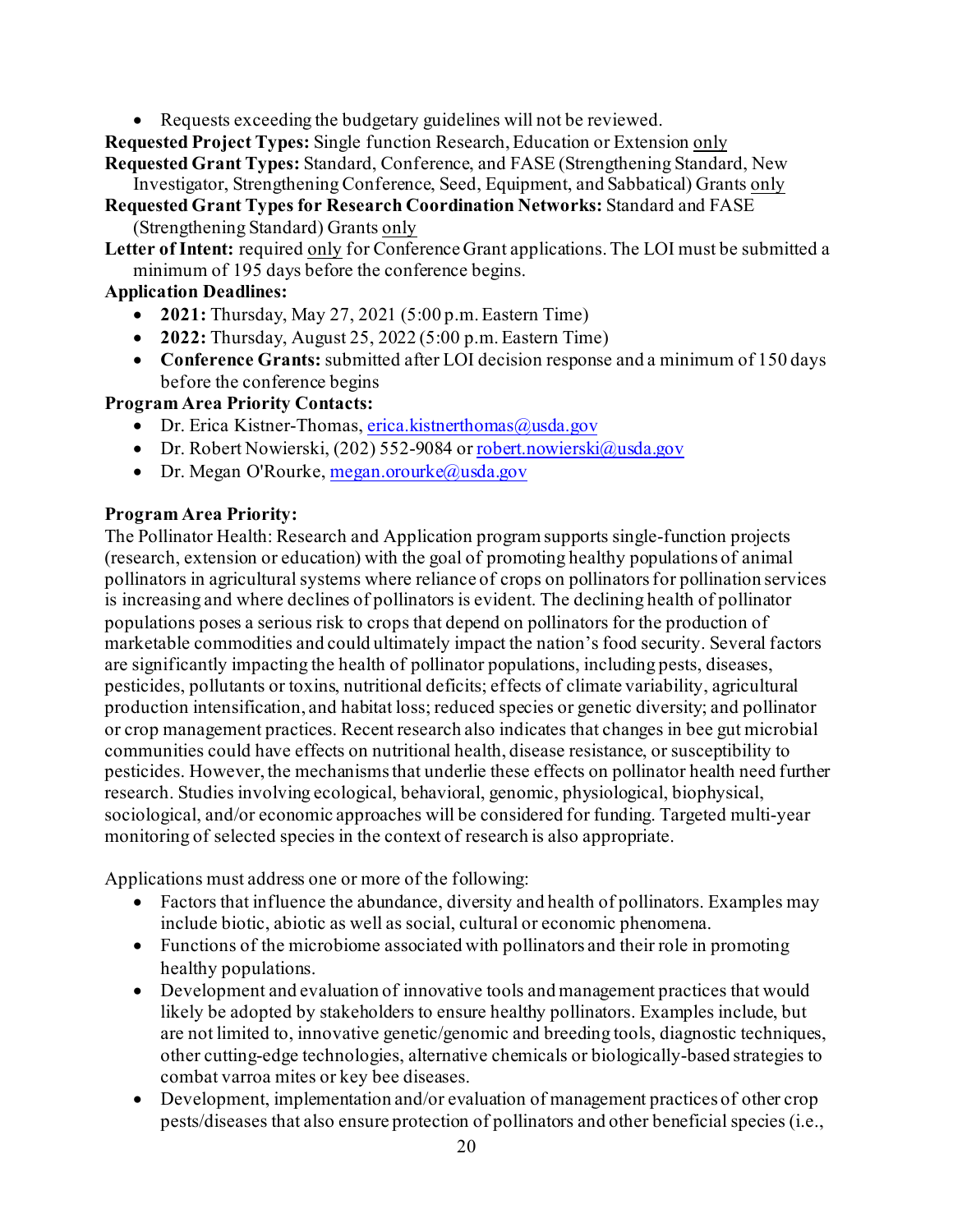integrated pest and pollinator management). Engagement of extension leaders with one or more types of stakeholders (crop producers, consultants, agribusinesses, non-profit organizations, land managers, bee keepers or others managing native pollinators) is strongly encouraged. Experience working with stakeholders to overcome barriers to adoption of integrated pest and pollinator management practices is recommended. Letters of support or collaboration with stakeholders should be included in the application.

- Education-only that target K-14 level students to advance learning about pollinators in agricultural and associated landscapes. Non-exhaustive examples of educational approaches include curriculum development, experiential learning projects, learning opportunities that increase scientific knowledge, or other creative projects related to pollinators.
- Extension only projects that include informal training, workshops or demonstration projects related to pollinators in agriculture and associated systems.
- Establishment of a Research Coordination Network for a National Native Bee Monitoring Plan. Applications are solicited to foster national-level coordination of efforts to reliably assess the status and trends of agriculturally-important native bee species on a national scale. We will likely only fund one proposal of this type nationally. The purpose is not to fund research itself, but to support broad coordination of ongoing research efforts already funded. Partnerships with existing Federal and state governments and private and non-profit organizations are encouraged. Connections with existing biological inventories or networks should also be emphasized. Network activities may include but are not limited to: training the next generation of scientists in bee taxonomy using traditional and molecular approaches; development of minimum standards and methods for data collection and integration of data sets; plans for long-term data management, data storage, and data sharing; linkages with publicly-accessible databases for collection information, tool development, sampling methods and data curation plans.

#### **Program Area Priority Additional Information:**

- A broad range of plant systems are appropriate, such as fruit, vegetable, nut and oil seed crops, habitat in conservation reserve programs, cover crops, hedgerows, rangelands, horticultural crops, prairies, forests, etc. Rural, semi-rural and urban systems are also appropriate.
- Proposals to establish a research coordination network must include a management plan that clearly delineates the specific roles and responsibilities of individuals, agencies or private industries or land managers (e.g., research coordination, leveraging additional funds or other resources, sharing data and information, or citizen engagement).

#### **Animal Health and Production and Animal Products**

#### **Background**

Animal health and production play critical roles in the sustainability and competitiveness of U.S. agriculture. Livestock, poultry, equine, and aquaculture species contribute significantly to the nation's economy, global food production, and food security. For U.S. agriculture to remain globally competitive, a better understanding of the critical biological and physiological mechanisms underlying nutrition, growth, reproduction, and health in these species is needed. Basic and applied research at the genetic, genomic, molecular, cellular, microbiome, and organ systems levels is essential to control and prevent animal diseases, reduce animal health and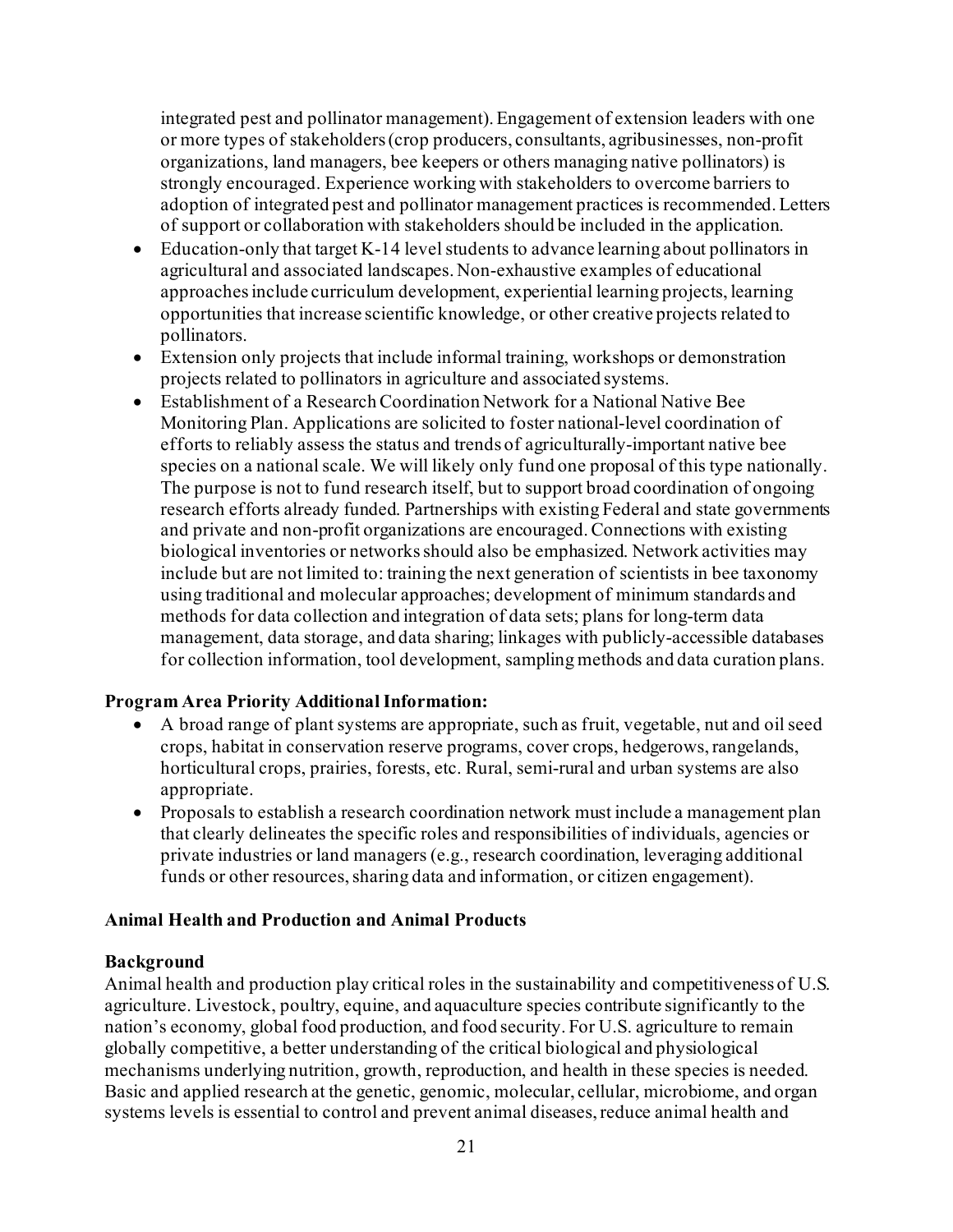production costs, enhance nutritional quality of animal products, and minimize environmental impacts. New knowledge gained from this research will lead to better management strategies for both conventional and organic production systems to enhance production efficiency, improve animal health and welfare, and develop high quality animal products for human use. These strategies may include the application of biotechnology, conventional/classical breeding, and breed development. Recent advances in genome modification technologies, such as genome editing, holds promise as a novel tool for understanding the role of specific genes and gene products in animal biology, physiology, and production traits, as well as precision breeding. NIFA is soliciting proposals on genome editing in the programs areas given below as well as in the Inter-Disciplinary Engagement in Animal Systems program are priority (A1261).

**Total program funds** – Approximately **\$55** million for each review cycle

#### **Program Area Key Information applicable to ALL Animal Health and Production and Animal Products Program Area Priorities:**

- All applications must adhere to the requirements in Part IV of this RFA.
- Applications from and collaborations with minority-serving institutions, small to midsized institutions, and/or institutions within the EPSCoR states are encouraged in this program area.
- Applications that include collaborations with international partners may also be submitted. Th[e AFRI International Partnerships webpage](https://nifa.usda.gov/resource/afri-international-partnerships) contains additional information on international partnerships.
- Applicants must justify the use of experimental model systems. Applications that primarily use non-agricultural or non-aquaculture species as models (*i.e.,* encompassing greater than 50% of the work proposed) will not be considered.
- When appropriate, applicants must include statistical power analyses and describe the experimental design, experimental unit, replication and sample size for each experimental group.
- Applications with highly complex, large scale, transdisciplinary, and integrated research, education, and extension projects that incorporate foundational knowledge from this program area should be submitted to th[e AFRI Sustainable Agricultural Systems](https://nifa.usda.gov/program/afri-sas)  [program](https://nifa.usda.gov/program/afri-sas) (A9201) described in the AFRI SAS RFA.
- An applicant may submit a Conference Grant application anytime during the year. A Letter of Intent (LOI) is required for Conference Grant applications. The LOI must be submitted at least 195 days before the start of the conference. The full Conference Grant application must be submitted, at minimum, 150 days before the start of the conference.

**Program Area Priorities** – Each application must address at least one of the five program area priorities listed below. Details about each of the Animal Health and Production and Animal Products program area priorities are provided later in this section.

- a. Animal Reproduction
- b. Animal Nutrition, Growth and Lactation
- c. Welfare and Well-being of Agricultural Animals
- d. Diseases of Agricultural Animals
- e. Animal Breeding and Functional Annotation of Genomes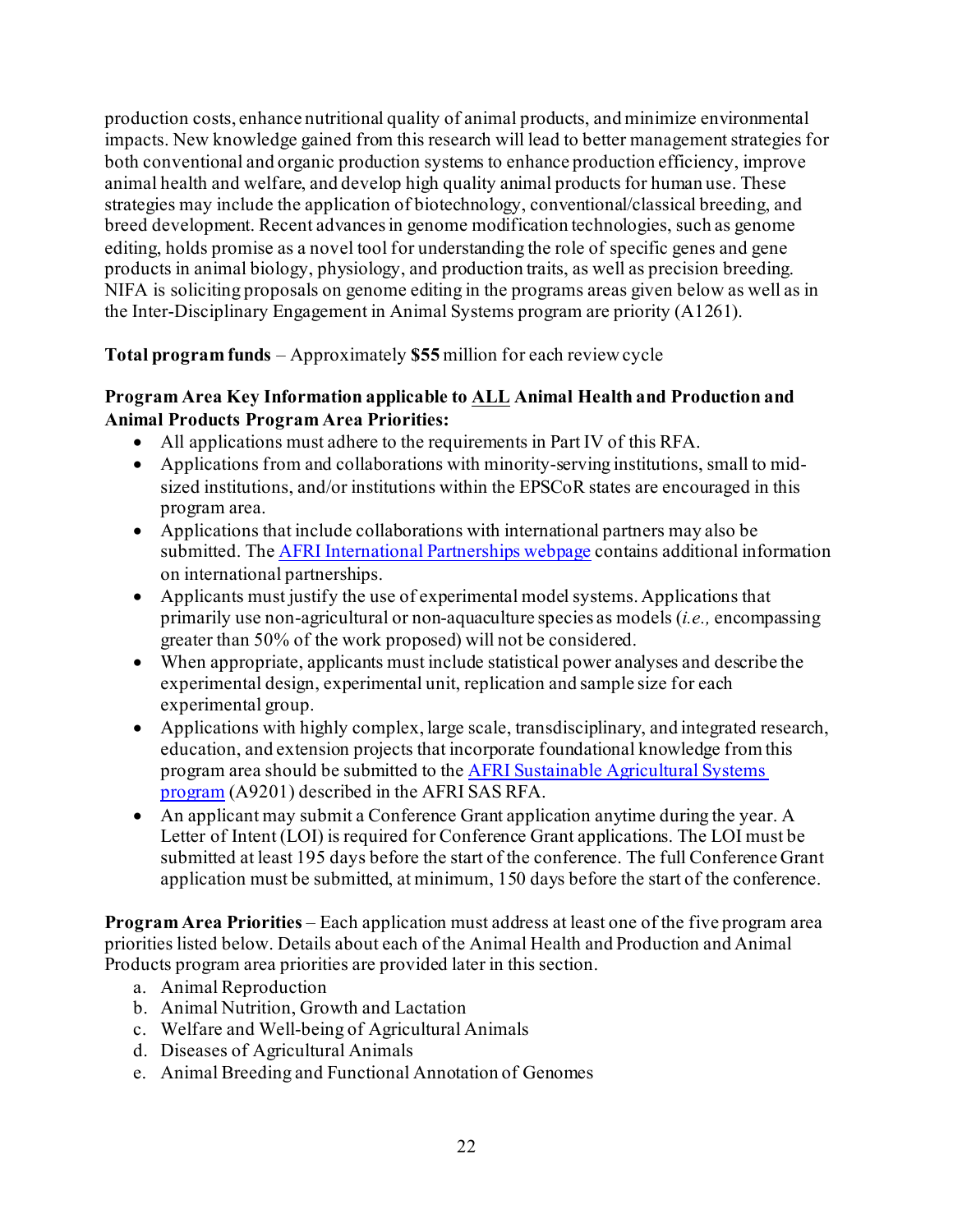## **a. Animal Reproduction**

## **Program Area Priority Code:** A1211

## **Proposed Budget Requests:**

- Budgets for Standard Grants, Strengthening Standard Grants, and New Investigator Grants must not exceed **650,000** total per project (including indirect costs) for project periods of three to five years.
- Conference and FASE Grants must adhere to the guidelines outlined in Part II, C(2) of this RFA.
- Requests exceeding budgetary guidelines will not be reviewed.

## **Requested Project Types:** Research Projects only

**Requested Grant Types:** Standard, Conference, and FASE (Strengthening Standard, New Investigator, Strengthening Conference, Seed, Equipment, and Sabbatical) Grants only

Letter of Intent: required only for Conference Grant applications. The LOI must be submitted a minimum of 195 days before the conference begins.

## **Application Deadlines:**

- **2021:** Thursday, May 6, 2021 (5:00 p.m. Eastern Time)
- **2022:** Thursday, August 11, 2022 (5:00 p.m. Eastern Time)
- **Conference Grants:** submitted after LOI decision response and a minimum of 150 days before the conference begins

## **Program Area Priority Contact:**

• Dr. Mark Mirando, (202) 445-5575 o[r mark.mirando@usda.gov](mailto:mark.mirando@usda.gov)

## **Program Area Priority:**

Cellular, molecular, genomic/genetic or whole-animal aspects of animal reproduction relevant to improving reproductive efficiency or enhancing reproductive management, especially focusing on:

- Gonadal function (including production, function, and preservation of gametes);
- Hypothalamic-pituitary axis;
- Embryonic and fetal development (including interaction between the conceptus and its uterine environment); or
- Microbiome of the reproductive tract.

## **Program Area Priority Additional Information:**

• Applications to study effects of nutritional plane on reproductive performance are appropriate for this program area priority (A1211). Applications to study effects of nutritional plane during gestation on subsequent growth performance or lactation of the offspring should be submitted to the Animal Nutrition, Growth and Lactation program area priority (A1231). Applications to study effects of nutritional plane during gestation on immune function or susceptibility to disease of the dam or offspring should be submitted to the Diseases of Agricultural Animals program area priority (A1221).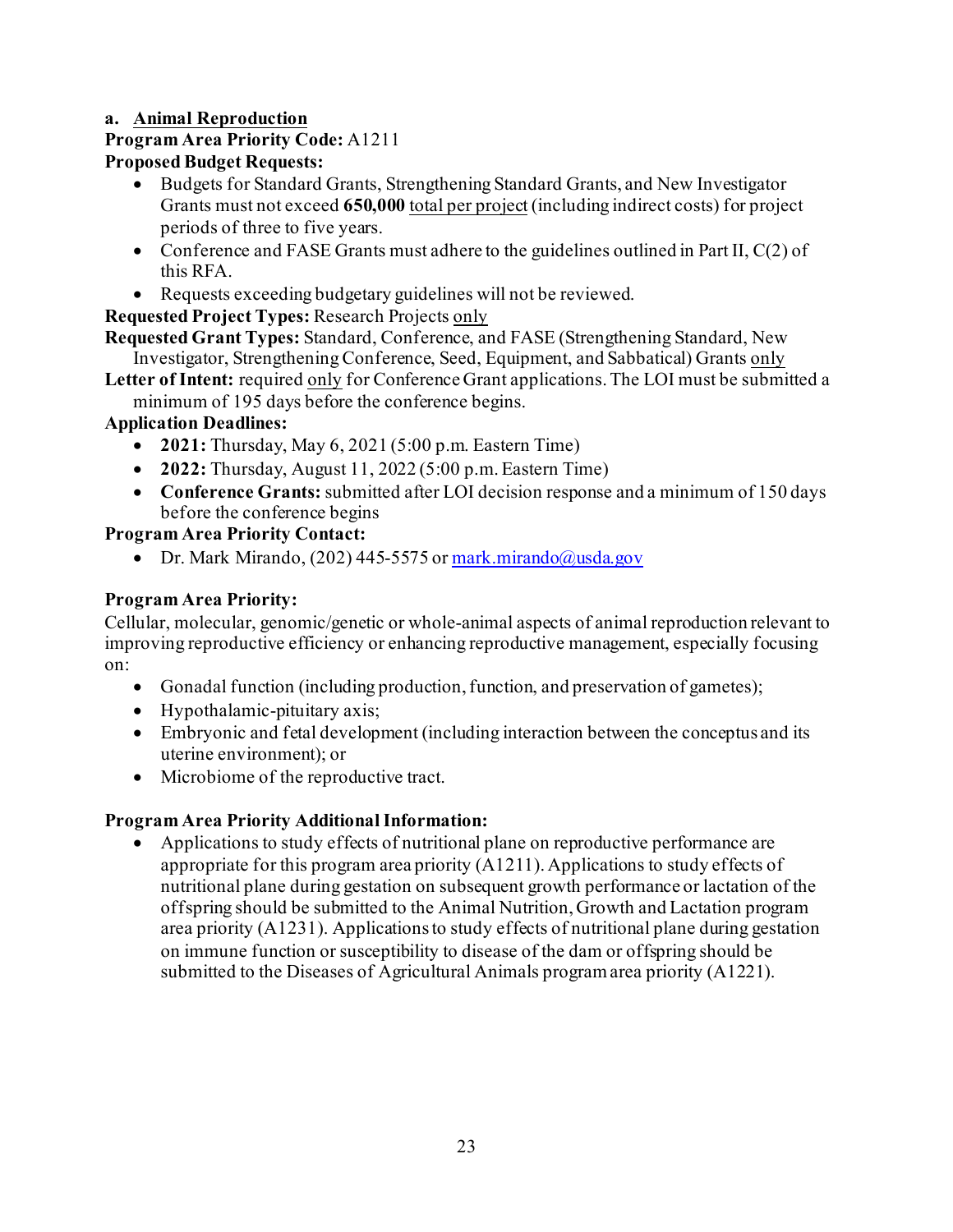## **b. Animal Nutrition, Growth and Lactation**

## **Program Area Priority Code:** A1231

## **Proposed Budget Requests:**

- Budgets for Standard Grants, Strengthening Standard Grants, and New Investigator Grants must not exceed **\$650,000** total per project (including indirect costs) for project periods of three to five years.
- Conference and FASE Grants must adhere to the guidelines outlined in Part II,  $C(2)$  of this RFA.
- Requests exceeding budgetary guidelines will not be reviewed.

## **Requested Project Types:** Research Projects only

**Requested Grant Types:** Standard, Conference, and FASE (Strengthening Standard, New Investigator, Strengthening Conference, Seed, Equipment, and Sabbatical) Grants

Letter of Intent: required only for Conference Grant applications. The LOI must be submitted a minimum of 195 days before the conference begins.

## **Application Deadlines:**

- **2021:** Thursday, May 6, 2021 (5:00 p.m. Eastern Time)
- **2022:** Thursday, August 11, 2022 (5:00 p.m. Eastern Time)
- **Conference Grants:** submitted after LOI decision response and a minimum of 150 days before the conference begins

## **Program Area Priority Contact:**

Dr. Steven Smith,  $(202)$  445-5480 o[r steven.i.smith@usda.gov](mailto:steven.i.smith@usda.gov)

## **Program Area Priority:**

Cellular, molecular, genomic/genetic or whole-animal aspects of nutrition, growth and lactation, especially focusing on:

- Nutrient utilization and efficiency, including influence and impact of the gastrointestinal microbiome;
- Innovative approaches to feed formulation or use of novel alternative feedstuffs;
- Improving the quality and efficiency of producing meat, milk, eggs, and animal fiber; or
- Metabolic disorders and nutritional deficiencies affecting production of meat, milk, eggs, and animal fiber.

- Applications focused on the effects of metabolic disorders (e.g., hepatic lipidosis, ketosis, post-parturient hypocalcemia, displaced abomasum, insulin resistance) and nutrient deficiencies on meat, milk and egg production are appropriate for this program area priority (A1231). Applications focused on the effects of metabolic disorders and nutrient deficiencies on immune function or susceptibility to disease should be submitted to the Diseases of Agricultural Animals program area priority (A1221).
- Applications to study effects of nutritional plane during gestation on subsequent growth performance or lactation of the offspring are appropriate for this program area priority (A1231). Applications focused on effects of nutritional plane on reproductive performance should be submitted to the Animal Reproduction program area priority (A1211). Applications to study effects of nutritional plane during gestation on immune function or susceptibility to disease of the dam or offspring should be submitted to the Diseases of Agricultural Animals program area priority (A1221).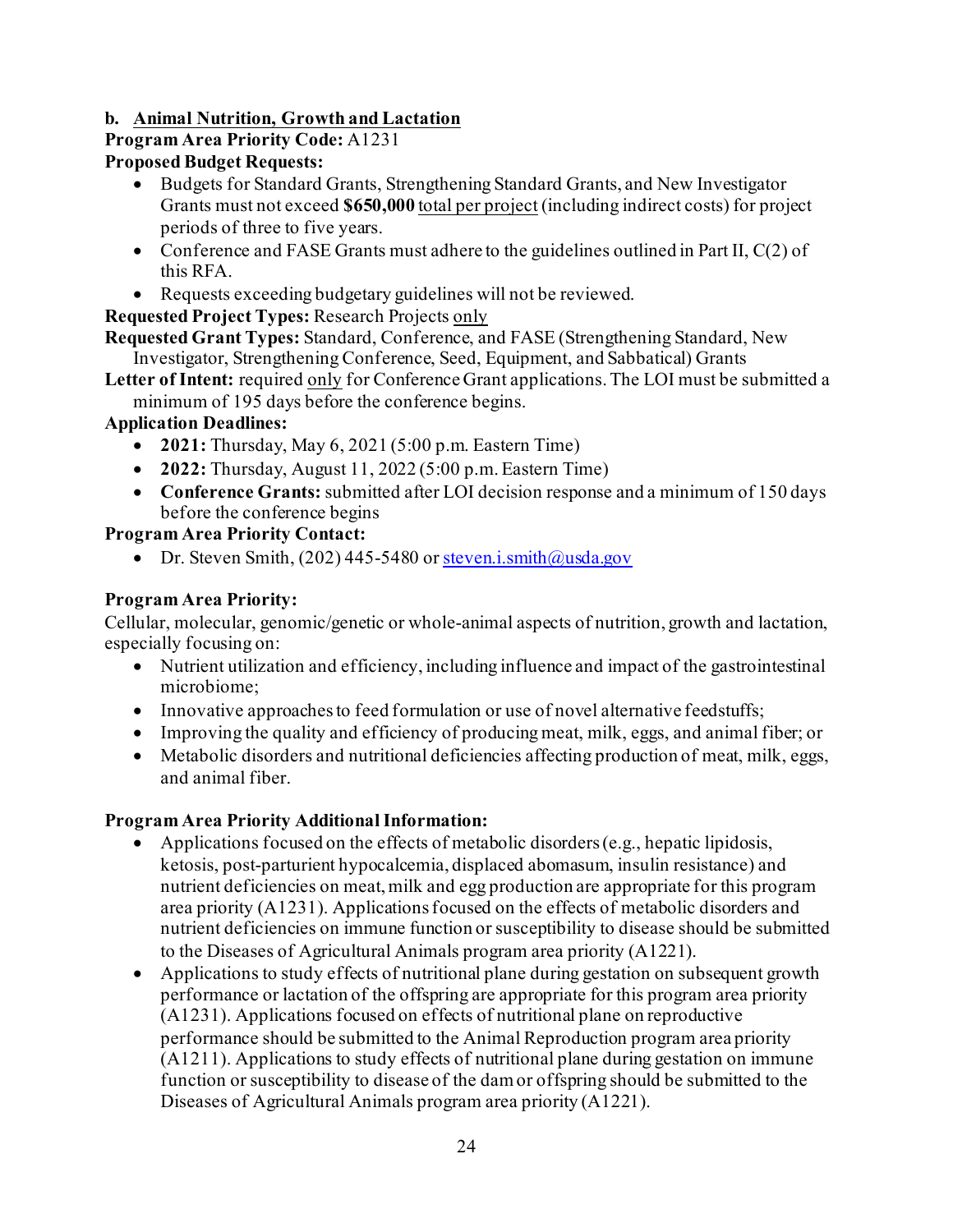- Projects addressing precision animal management, such as resource-smart feeding and monitoring, should consider the Inter-Disciplinary Engagement in Animal Systems (IDEAS) program area priority (A1261 in Crosscutting Programs).
- Applications to study effects of pre-harvest treatments (e.g. nutritional plane) on postharvest product characteristics are appropriate for this program area priority (A1231). Applications focused exclusively on post-harvest treatments and their effect on our understanding of the chemical, physical, and biological properties of animal products or methods to improve the safety, quality, shelf-life, convenience, nutrient profile or sensory attributes of animal products, should be submitted to the Novel Foods and Innovative Manufacturing Technologies program area priority (A1364). Applications focused exclusively on post-harvest treatments intended to enhance the nutritional value of animal products through improved bioavailability of vitamins, minerals, and bioactive components should be submitted to the Food and Human Health program area priority (A1343).

## **c. Welfare and Well-being of Agricultural Animals**

## **Program Area Priority Code:** A1251

## **Proposed Budget Requests:**

- Budgets for Standard Grants, Strengthening Standard Grants, and New Investigator Grants must not exceed **\$650,000** total per project (including indirect costs) for project periods of three to five years. See "Program Area Priority Additional Information" for opportunity to request **\$800,000** for research only applications that include specific types of partnerships.
- Conference and FASE Grants must adhere to the guidelines outlined in Part II, C(2) of this RFA.
- Requests exceeding budgetary guidelines will not be reviewed.
- **Requested Project Types:** Research or Integrated Projects only

**Requested Grant Types:** Standard, Conference, and FASE (Strengthening Standard, New Investigator, Strengthening Conference, Seed, Equipment, and Sabbatical) Grants

**Letter of Intent:** required only for Conference Grant applications. The LOI must be submitted a minimum of 195 days before the conference begins.

#### **Application Deadlines:**

- **2021:** Thursday, May 6, 2021 (5:00 p.m. Eastern Time)
- **2022:** Thursday, August 11, 2022 (5:00 p.m. Eastern Time)
- **Conference Grants:** submitted after LOI decision response and a minimum of 150 days before the conference begins

#### **Program Area Priority Contacts:**

- Dr. Mark Mirando, (202) 445-5575 o[r mark.mirando@usda.gov](mailto:mark.mirando@usda.gov)
- Dr. Tim Sullivan,  $\frac{\text{timothy}}{\text{subtwo}}$  allivan $\omega$ usda.gov

#### **Program Area Priority:**

Evaluation of current animal agriculture production practices and/or development of new or enhanced management approaches that safeguard both animal welfare and sustainable production efficiency, including but not limited to:

• Advance objective measures of animal welfare and well-being, including the use of emerging methods and metrics for assessment (e.g., functional genomics; epidemiology; automated, noninvasive methods) for outcome based (health and behavior) welfare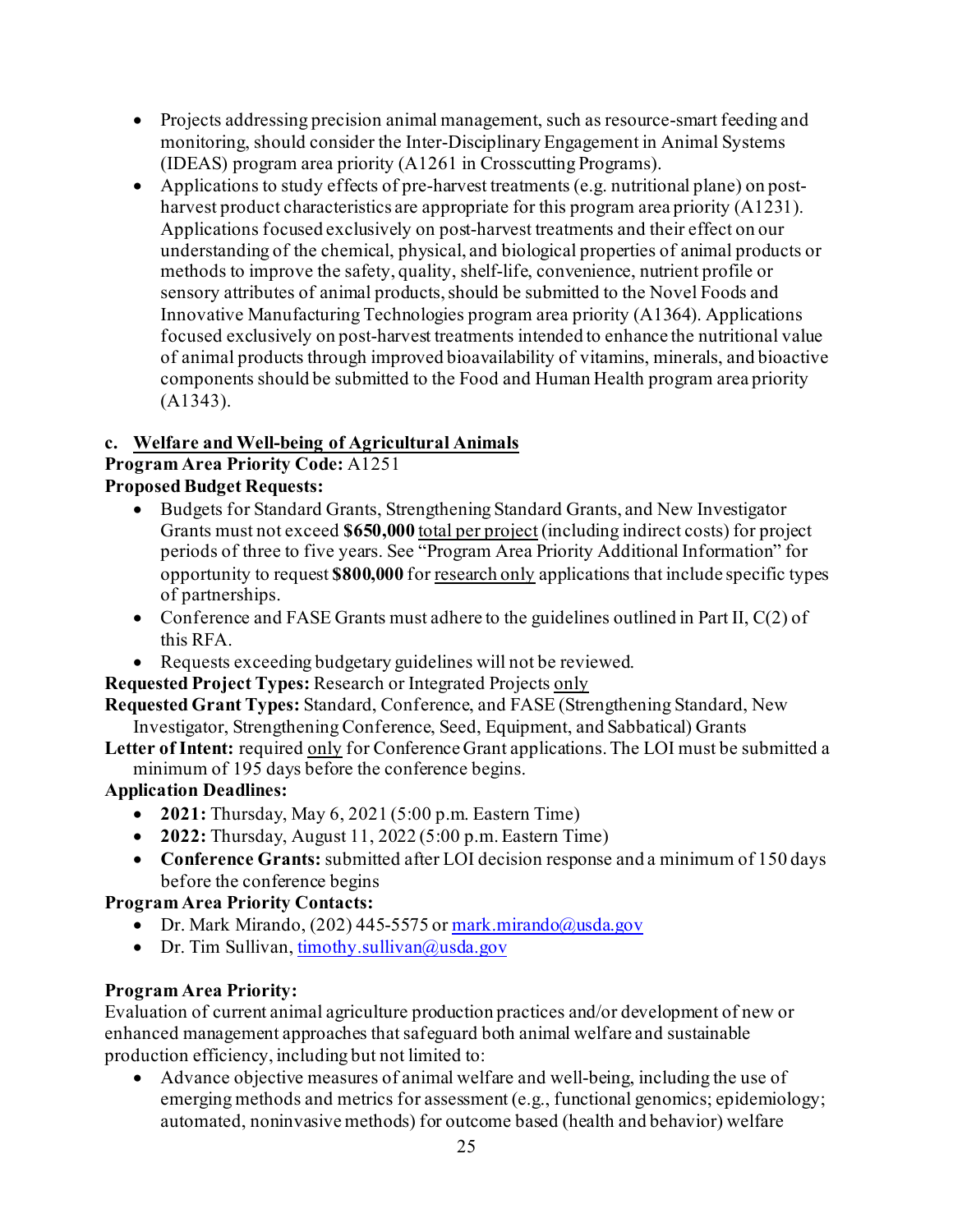assessment criteria.

- Alternatives or improvements for painful management procedures; euthanasia and slaughter methods to decrease pain and distress; handling and transportation to decrease injury and distress (including heat stress);
- Understanding the effect of the microbiome on animal welfare and well-being;
- Selection for robustness, behavior, and/or social effects; or
- Development of innovative alternatives to replace or reduce the use of animals in agricultural research.

## **Program Area Priority Additional Information:**

- Opportunity to request **\$800,000** for applications that includes specific types of partnerships. An application that includes significant collaboration with minority-serving institutions, small- to mid-sized institutions, EPSCoR state institutions, and/or international partners will be funded up to \$150,000 above the listed budget maximum of \$650,000 (i.e., up to \$800,000). Applications that include such partnerships must begin their title as **"PARTNERSHIP**: [full title…]" The partnership team MUST BE reflected among the listed Project Director and Co-Project Director(s). A minimum of \$150,000 of the budget MUST BE allocated to the institution(s) included as partner(s).
- Applications that address social science aspects of animal welfare should be submitted to the Inter-Disciplinary Engagement in Animal Sciences program area priority (A1261).
- Applications that address animal welfare with a significant engineering component such as the design, manufacture, and operation of structures, technologies, machines, processes, and/or systems should be submitted to the Agriculture Systems and Technology program area priority: Engineering for Agricultural Production Systems (A1521).
- Applications that address animal welfare, but work exclusively on prevention, control, or treatment of animal diseases, should be submitted to the Diseases of Agricultural Animals program area priority (A1221).

#### **d. Diseases of Agricultural Animals**

**Program Area Priority Code:** A1221 **Proposed Budget Requests:**

- Budgets for Standard Grants, Strengthening Standard Grants, and New Investigator Grants must not exceed **\$650,000** total per project (including indirect costs) for project periods of three to five years. See "Program Area Priority Additional Information" for opportunity to request **\$800,000** for applications that include specific types of partnerships.
- Conference and FASE Grants must adhere to the guidelines outlined in Part II,  $C(2)$  of this RFA.
- Requests exceeding budgetary guidelines will not be reviewed.
- **Requested Project Types:** Research Projects only

**Requested Grant Types:** Standard, Conference, and FASE (Strengthening Standard, New Investigator, Strengthening Conference, Seed, Equipment, and Sabbatical) Grants

**Letter of Intent:** required only for Conference Grant applications. The LOI must be submitted a minimum of 195 days before the conference begins.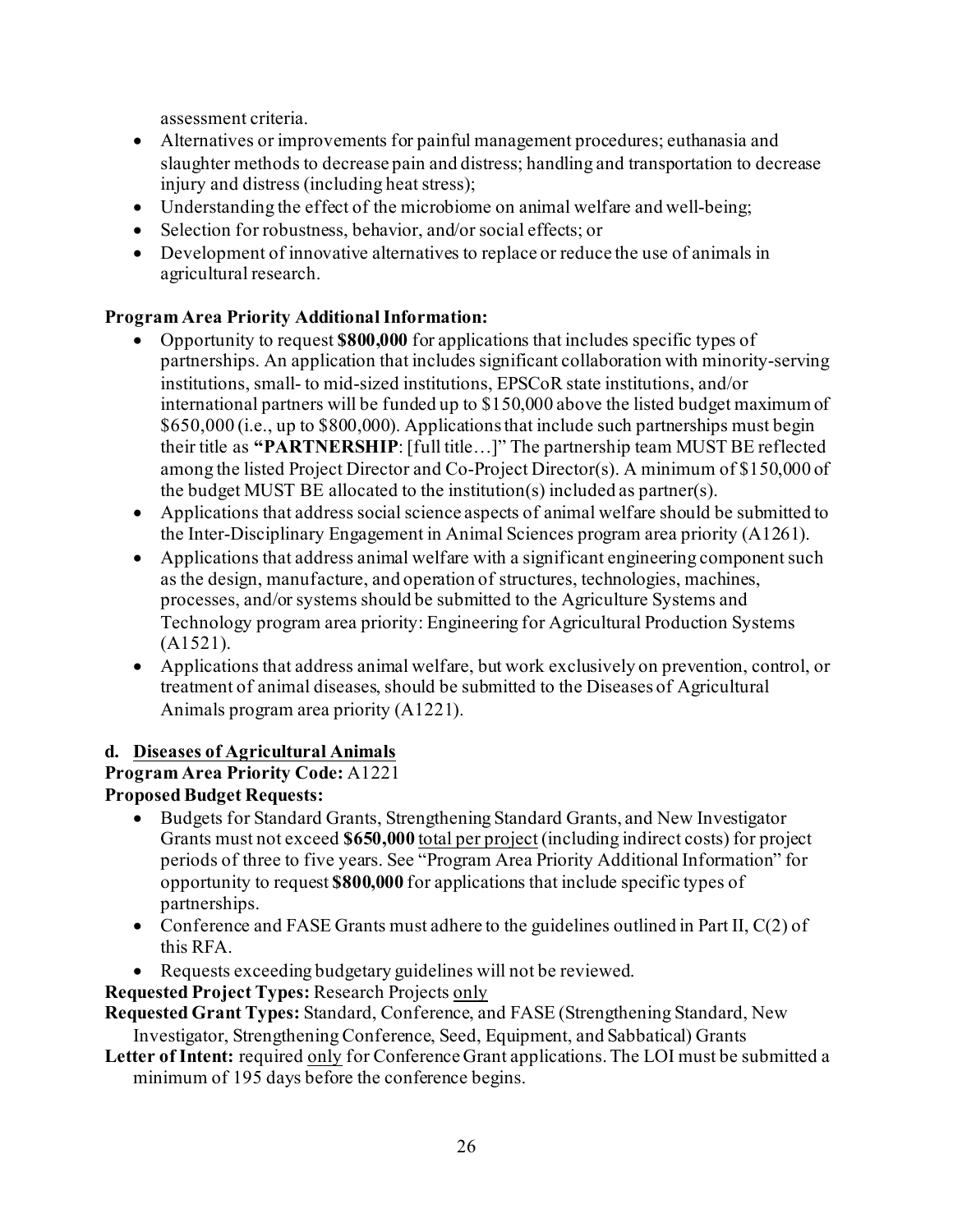#### **Application Deadlines:**

- **2021:** Thursday, May 6, 2021 (5:00 p.m. Eastern Time)
- **2022:** Thursday, August 11, 2022 (5:00 p.m. Eastern Time)
- **Conference Grants:** submitted after LOI decision response and a minimum of 150 days before the conference begins

## **Program Area Priority Contacts:**

- Dr. Mark Mirando, (202) 445-5575 o[r mark.mirando@usda.gov](mailto:mark.mirando@usda.gov)
- Dr. Tim Sullivan[, timothy.sullivan@usda.gov](mailto:timothy.sullivan@usda.gov)

## **Program Area Priority:**

- Cellular, molecular, genomic/genetic or whole-animal aspects of animal health and disease, with emphasis on maintaining healthy agricultural animals to ensure a safe and adequate food supply;
- Maintenance of homeostasis including innate immune responses;
- Disease prevention and control, **including** vaccines; reverse vaccinology; breeding for resistance; management, and diagnostics (for endemic diseases only). *NOTE: Diagnostics for transboundary/foreign and emerging/re-emerging diseases should be submitted to the Tactical Sciences for Agricultural Biosecurity program area priority (A1181). For diagnostic tests, applicants must provide a validation plan.;*
- Therapeutic interventions for disease reduction or treatment, including minor use animal drugs;
- Immune Reagents for Agricultural Animals. Development of publicly-accessible, reasonably-priced immunological reagents for aquaculture (major focus on catfish and salmonids) or Poultry. **Applications addressing reagents for ruminants, swine, or equine species will NOT be accepted in 2021.** NIFA anticipates a maximum of one award in this area. Reagents should be applicable to the study of more than one disease and fill gaps where research is hindered due to a lack of critical reagents. Clearly outline how you will connect with stakeholders and partners to determine the U.S. immunology communities' highest priority needs.
	- o The application title should be: "IMMUNE REAGENTS for Aquaculture: Lead Institution Name" or "IMMUNE REAGENTS for Poultry: Lead Institution Name".
	- o Describe a strong management and implementation plan that guarantees sustainability and avoids loss of developed reagents.
- Establishment of a "Research Coordination Network for Minor Use Drugs" to advance the timely approval of priority animal health products for minor species of food- and fiber-producing animals, and for minor uses in major animal species (excluding companion animals).
	- o The proposal should be titled: "RCN MINOR USE DRUGS: Project Director's First and Last name"; example title = "RCN MINOR USE DRUGS: Joseph Smith".
	- o The budget should be divided among 5 years. Projects must address (1) linkages among research institutions, drug manufacturer(s) and the FDA-Center for Veterinary Medicine and other relevant government or private agencies as needed, (2) outreach and communication, (3) selection and prioritization of drug approval needs, (4) sustainability and future funding, and (5) a management plan.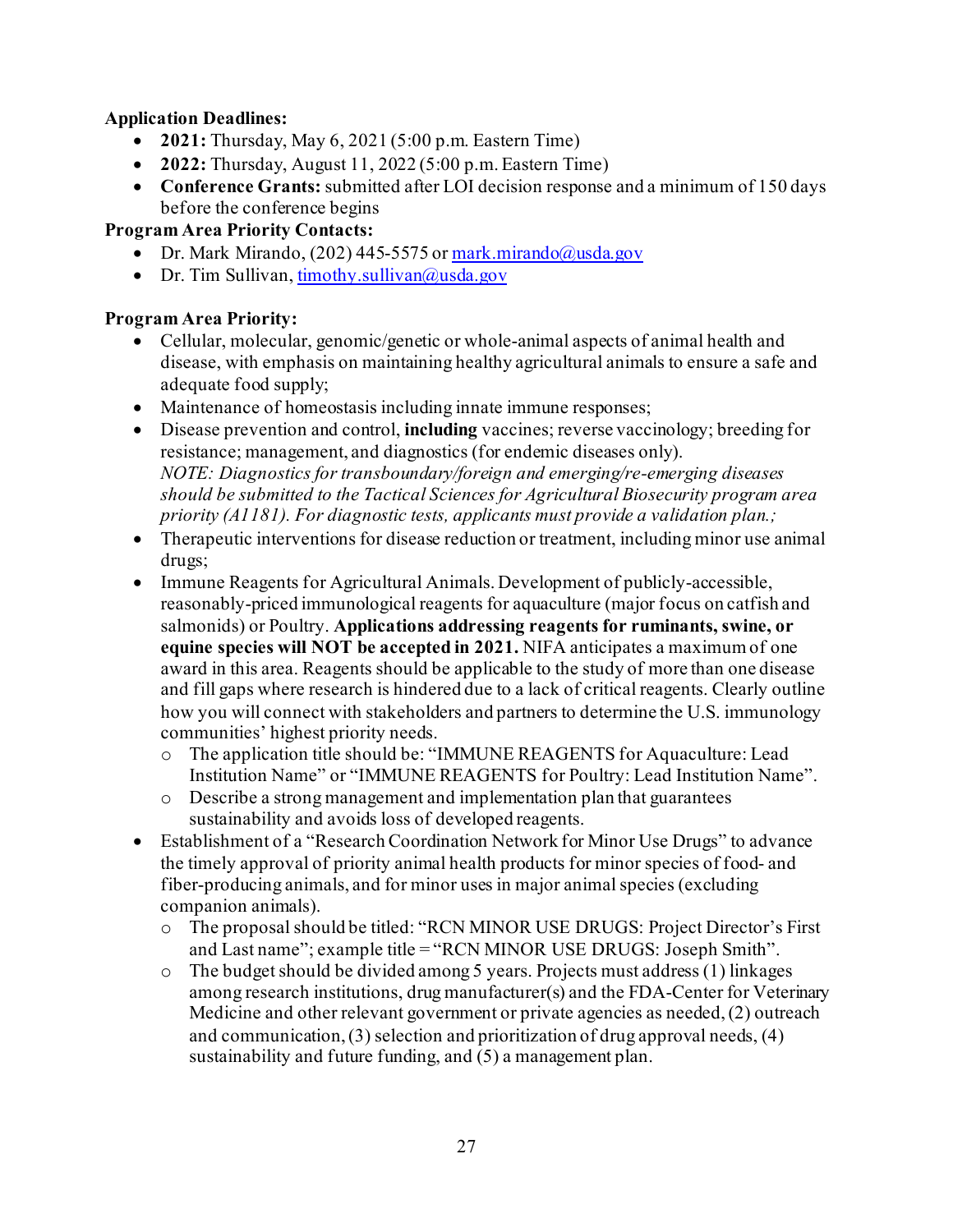## **Program Area Priority Additional Information:**

- Opportunity to request **\$800,000** for applications that includes specific types of partnerships. An application that includes significant collaboration with minority-serving institutions, small- to mid-sized institutions, EPSCoR state institutions, and/or international partners will be funded up to \$150,000 above the listed budget maximum of \$650,000 (i.e., up to \$800,000). Applications that include such partnerships must begin their title as **"PARTNERSHIP: [full title…]"** The partnership team MUST BE reflected among the listed Project Director and Co-Project Director(s). A minimum of \$150,000 of the budget MUST BE allocated to the institution(s) included as partner(s).
- Applications to study effects of nutritional plane during gestation on immune function or susceptibility to disease of the dam or offspring are appropriate for this program area priority (A1221).
- Applications focused on the effects of metabolic disorders (e.g., hepatic lipidosis, ketosis, post-parturient hypocalcemia, displaced abomasum, insulin resistance) and nutrient deficiencies on immune function or susceptibility to disease are appropriate for this program area priority (A1221). Applications focused on the effects of metabolic disorders and nutrient deficiencies on meat, milk and egg production should be submitted to the Animal Nutrition, Growth and Lactation program area priority (A1231).

## **e. Animal Breeding and Functional Annotation of Genomes**

**Program Area Priority Code:** A1201

## **Proposed Budget Requests:**

- Budgets for Standard Grants, Strengthening Standard Grants, and New Investigator Grants must not exceed **\$650,000** total per project (including indirect costs) for project periods of three to five years.
- Budgets for Standard Grants and Strengthening Standard Grants addressing the USDA Animal Genome Blueprint and USDA Agricultural Innovation Agenda target areas must not exceed **\$1,300,000** total per project (including indirect costs) for project periods of four to five years.
- Conference and FASE Grants must adhere to the guidelines outlined in Part II,  $C(2)$  of this RFA.
- Requests exceeding budgetary guidelines will not be reviewed.

## **Requested Project Types:** Research Projects only

**Requested Grant Types:** Standard, Conference, and FASE (Strengthening Standard, New Investigator, Strengthening Conference, Seed, Equipment, and Sabbatical) Grants

**Letter of Intent:** required only for Conference Grant applications. The LOI must be submitted a minimum of 195 days before the conference begins.

#### **Application Deadlines:**

- **2021:** Thursday, May 6, 2021 (5:00 p.m. Eastern Time)
- **2022:** Thursday, August 11, 2022 (5:00 p.m. Eastern Time)
- **Conference Grants:** submitted after LOI decision response and a minimum of 150 days before the conference begins

**Program Area Priority Contacts:**

- Dr. Lakshmi Matukumalli, (816) 926-1189 o[r lakshmi.matukumalli@usda.gov](mailto:lakshmi.matukumalli@usda.gov)
- Dr. Mark Mirando, (202) 445-5575 o[r mark.mirando@usda.gov](mailto:mark.mirando@usda.gov)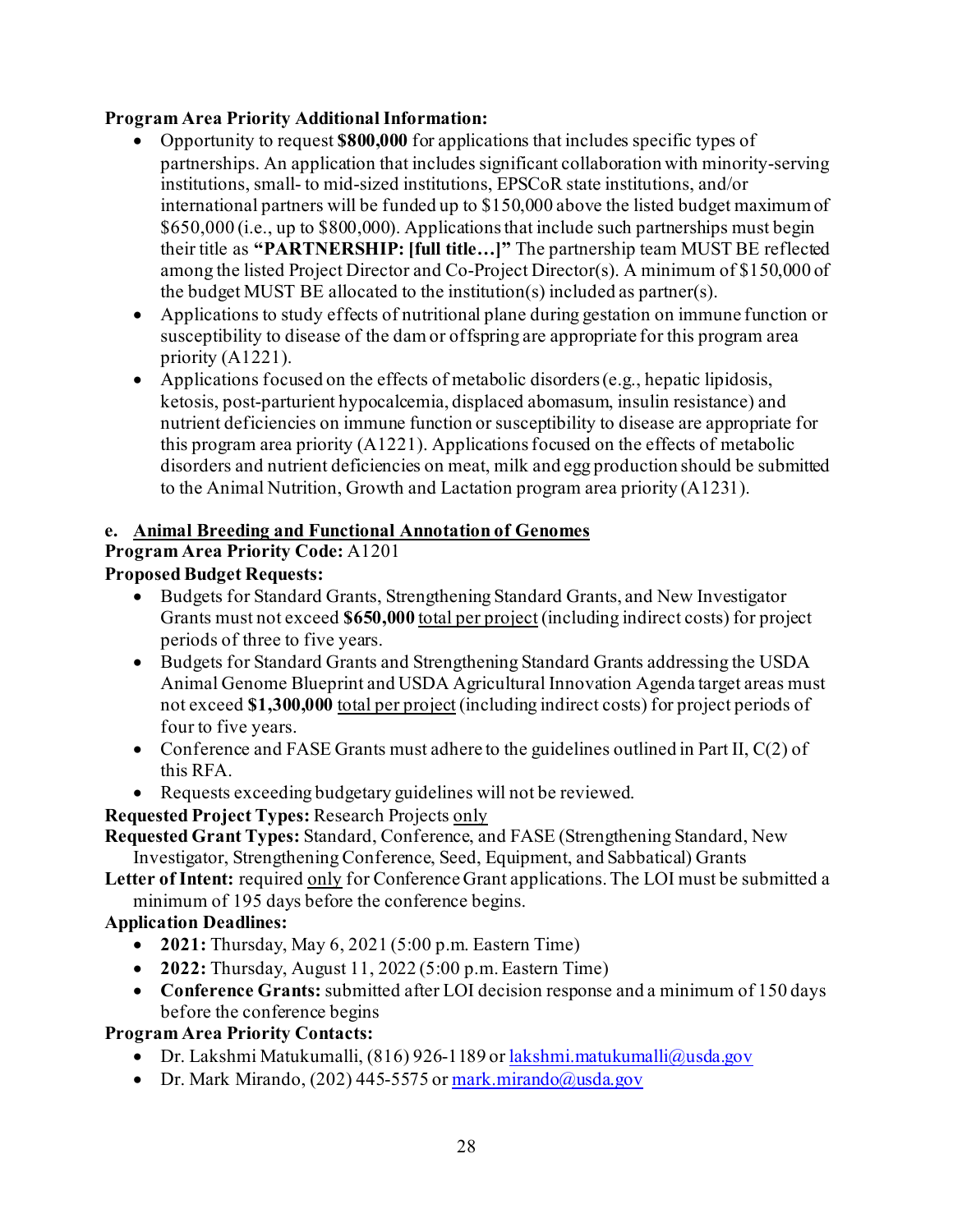## **Program Area Priority:**

Animal genomics research priorities over the next decade were identified from stakeholder inputs and were compiled in a new report. ["Genome to Phenome: Improving Animal Health,](https://www.frontiersin.org/articles/10.3389/fgene.2019.00327/full)  [Production, and Well-Being: A new USDA Blueprint for Animal Genome Research 2018 –](https://www.frontiersin.org/articles/10.3389/fgene.2019.00327/full) [2027"](https://www.frontiersin.org/articles/10.3389/fgene.2019.00327/full) in *Frontier in Genetics*. Some of the research priorities identified in the animal genome blueprint are pan genomes, gene editing, germplasm conservation, functional annotation of animal genomes, precision breeding, high throughput phenotyping, and big data. The USDA [Agricultural Innovation Agenda](https://www.govinfo.gov/content/pkg/FR-2020-04-01/pdf/2020-06825.pdf) (AIA) identified four innovation clusters fo[r Science](https://www.nationalacademies.org/our-work/science-breakthroughs-2030-a-strategy-for-food-and-agricultural-research)  [Breakthroughs to Advance Food and Agricultural Research by 2030](https://www.nationalacademies.org/our-work/science-breakthroughs-2030-a-strategy-for-food-and-agricultural-research) (i) Genome Design, (ii) Digital/Automation, (iii) Prescriptive Intervention and (iv) Systems based Farm Management. Proposals that align with the animal genome blueprint and AIA goals are highly encouraged to submit to this program area or other program areas within the RFA based on the best alignment with program area priority goals.

- Novel quantitative genetic methods including selection theory and modeling; implementing selection methods that use a systems approach using a combination of genomics, epigenomics, functional genomics, and microbiome data for simultaneous improvement of multiple traits.
- Development of national and regional breeding strategies to address biotic and abiotic stresses (including climate variability), genetic diversity, germplasm storage and characterization, crossbreeding or genome modifications.
- Development of new phenotypes for improving selection criteria and/or development of high-throughput methods for on-farm recording of traits.

USDA Animal Genome Blueprint Target Areas:

- Genome-wide catalog of functional elements in both coding and non-coding regions of the genome, epigenomics, and chromatin architecture with emphasis on development and application of high-throughput methods for in multiple individuals and across diverse breeds.
- Genome Design using functional genetic or epigenetic variants underlying traits of interest for traditional selection or as candidates for gene editing.
- Development and application of comparative genomics approaches for genetic mapping of traits and understanding the evolution of traits of interest to commercial agriculture.
- Development of gene editing methods for high-throughput functional screening of candidate loci in cells, tissues or organoid systems.

- Applications proposing data science projects that leverage data sets across multiple disciplines and convert large amounts of data into knowledge and applications through computer analytics, modeling and simulations should submit applications to the DSFAS program area priority (A1541 in Crosscutting Programs).
- Applications that propose to use functional genomics and genome editing approaches for understanding animal health or production traits should be submitted to respective program area priorities (A1211 for Animal Reproduction; A1221 for Diseases of Agricultural Animals; A1231 for Animal Nutrition, Growth and Lactation; and A1251 for Welfare and Well-being of Agricultural Animals).
- Applications focused on conventional/classical animal breeding, breed development, or applied quantitative genetics for one or multiple traits are appropriate to this program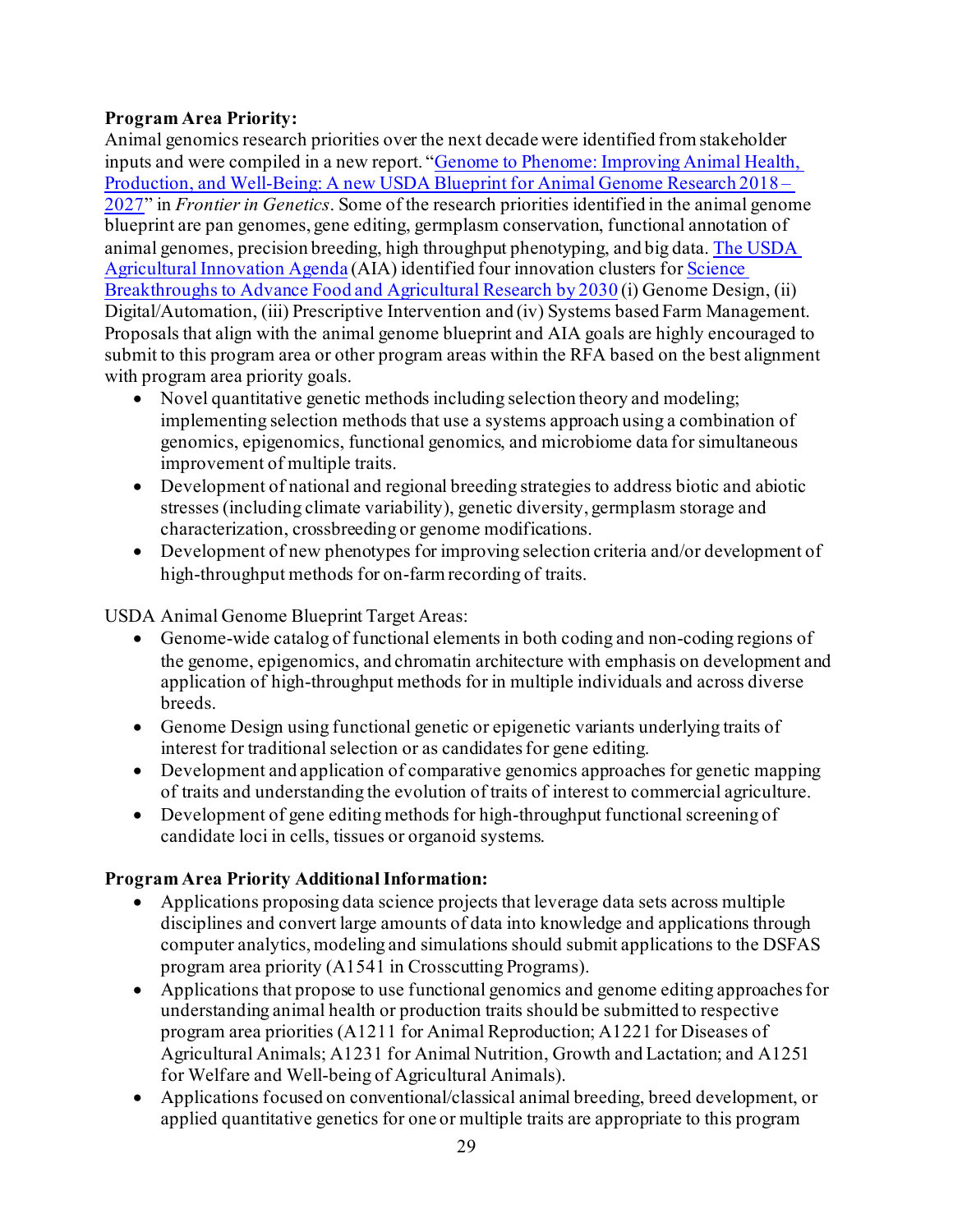A1201 (e.g., selecting within a breed for a specific trait of interest).

• Projects should demonstrate strong community support and coordination with domestic and international partners, commodity groups and/or consortia.

## **Food Safety, Nutrition, and Health**

## **Background**

Safe, high quality, and nutritious foods are essential for human health and well-being, and their production is critical to the domestic and global competitiveness of American agricultural products, fostering consumer trust and the long-term sustainability of the U.S. agricultural industries. Our nation's population is more diverse than ever and consumers continue to demand foods that are nutritious and safe, including those that have not been common in the typical American diet. Consumer interest in novel foods has risen, and to address this need, industry is responding with novel technologies for engineering, manufacturing, packaging, and delivery of foods and food ingredients. Implementation strategies to address obesity and related chronic diseases include increasing physical activity, improving fruit and vegetable consumption, and strengthening communities with behaviors and policies that encourage healthy lifestyles. As the nation's food systems become more global, vertically integrated and specialized, the use of data science approaches and advanced analytics will be critical to safeguard foods from intentional or accidental contamination. The Food Safety, Nutrition, and Health program area seeks to provide the scientific foundation for addressing public demands for safe and nutritious foods, using a transdisciplinary approach, and to define previously unrealized opportunities for improving food safety, quality and nutrition along the value chain.

**Total Program Funds** – Approximately **\$39** million for each review cycle

#### **Program Area Key Information applicable to ALL Food Safety, Nutrition, and Health Program Area Priories:**

- All applications must adhere to the requirements in Part IV of this RFA.
- Applications from and collaborations with minority-serving institutions, small to midsized institutions, and/or institutions within the EPSCoR states are welcome in this program area.
- Applications that include collaborations with international partners may also be submitted. Th[e AFRI International Partnerships webpage](https://nifa.usda.gov/resource/afri-international-partnerships) contains additional information on international partnerships.
- Use of trans-disciplinary teams, including social and behavioral scientists and economists, is encouraged, where appropriate.
- Applications with highly complex, large scale, transdisciplinary, and integrated research, education, and extension projects that incorporate foundational knowledge from this program area should be submitted to th[e AFRI Sustainable Agricultural Systems](https://nifa.usda.gov/program/afri-sas)  [program](https://nifa.usda.gov/program/afri-sas) (A9201) described in the AFRI SAS RFA.
- An applicant may submit a Conference Grant application anytime during the year. A Letter of Intent (LOI) is required for Conference Grant applications. The LOI must be submitted at least 195 days before the start of the conference. The full Conference Grant application must be submitted, at minimum, 150 days before the start of the conference.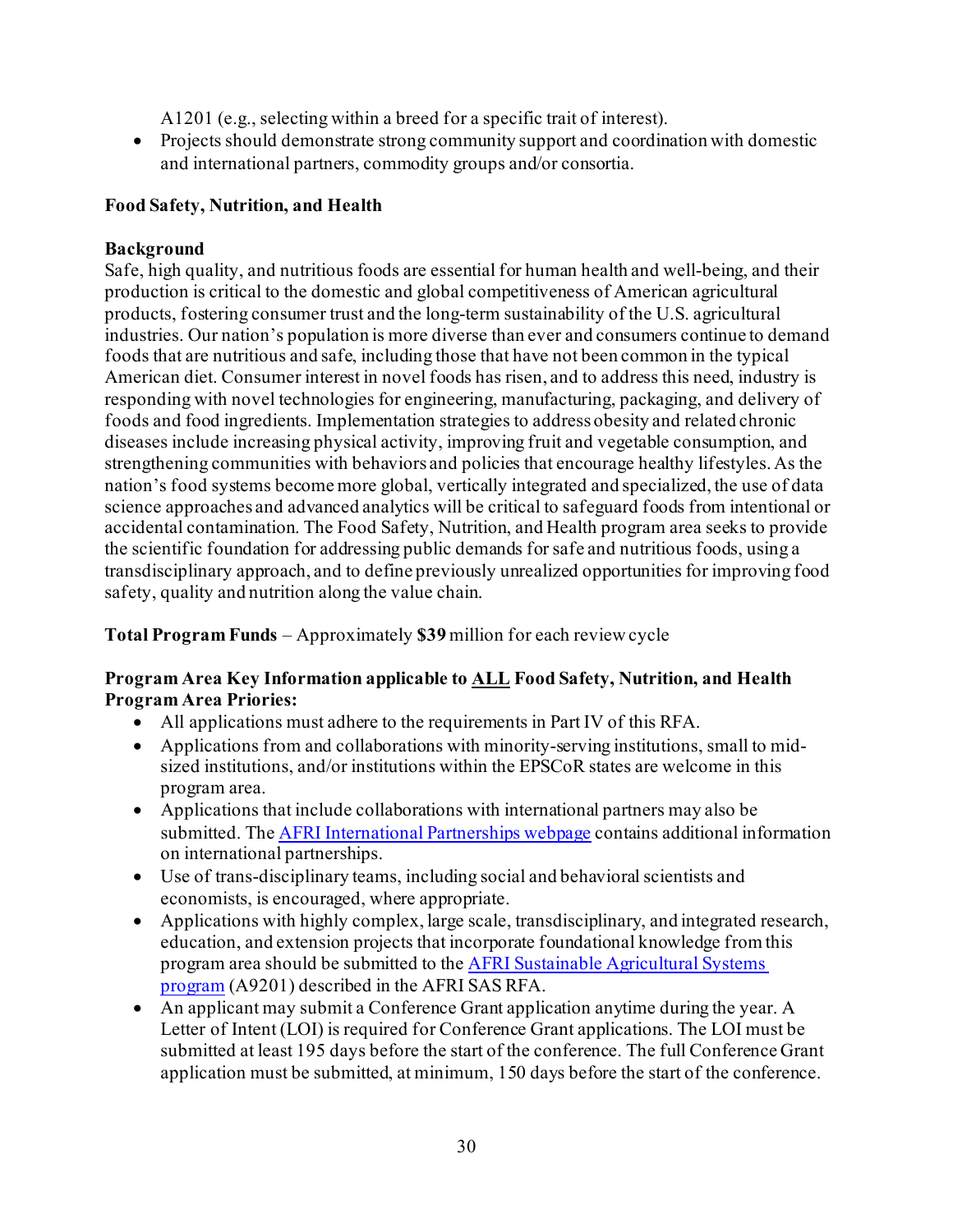**Program Area Priorities** – Each application must address at least one of the five program area priorities listed below. Details about each of the Food Safety, Nutrition, and Health program area priorities are provided later in this section.

- a. Food Safety and Defense
- b. Novel Foods and Innovative Manufacturing Technologies
- c. Diet, Nutrition and the Prevention of Chronic Diseases
- d. Food and Human Health
- e. Mitigating Antimicrobial Resistance across the Food Chain

## **a. Food Safety and Defense**

#### **Program Area Priority Code:** A1332 **Proposed Budget Requests:**

- Budgets for Standard Grants, Strengthening Standard Grants, and New Investigator Grants must not exceed **\$650,000** total per project (including indirect costs) for project periods of three to five years. See "Program Area Priority Additional Information" for opportunity to request **\$800,000** for applications that include specific types of partnerships for this priority only.
- Conference and FASE Grants must adhere to the guidelines outlined in Part II,  $C(2)$  of this RFA.
- Requests exceeding budgetary guidelines will not be reviewed.

**Requested Project Types:** Research Projects only

**Requested Grant Types:** Standard, Conference, and FASE (Strengthening Standard, New Investigator, Strengthening Conference, Seed, Equipment, and Sabbatical) Grants only

**Letter of Intent:** required only for Conference Grant applications. The LOI must be submitted a minimum of 195 days before the conference begins.

## **Application Deadlines:**

- **2021:** Thursday, May 27, 2021 (5:00 p.m. Eastern Time)
- **2022:** Thursday, August 25, 2022 (5:00 p.m. Eastern Time)
- **Conference Grants:** submitted after LOI decision response and a minimum of 150 days before the conference begins

#### **Program Area Priority Contact:**

• Dr. Hongda Chen,  $(816)$  926-2525 o[r hongda.chen@usda.gov](mailto:hongda.chen@usda.gov)

## **Program Area Priority:**

NIFA requests proposals for basic and applied research that will reduce the risk of intentional or unintentional contamination of foods.

Applications must address one or more of the following:

- Develop microbiological methods for enumerating enteric pathogens, specifically *Salmonella*, *Campylobacter*, and STEC, in large representative food samples designed to represent a food production lot;
- Develop microbiological procedures designed to alleviate the need for enrichment in the detection of very small numbers of pathogens in large food samples collected to represent a food production lot;
- Develop and validate advanced and innovative technologies or processes for food processing, manufacturing, packaging, and cleaning and sanitation to effectively reduce the presence of surviving enteric pathogens, including in low moisture foods and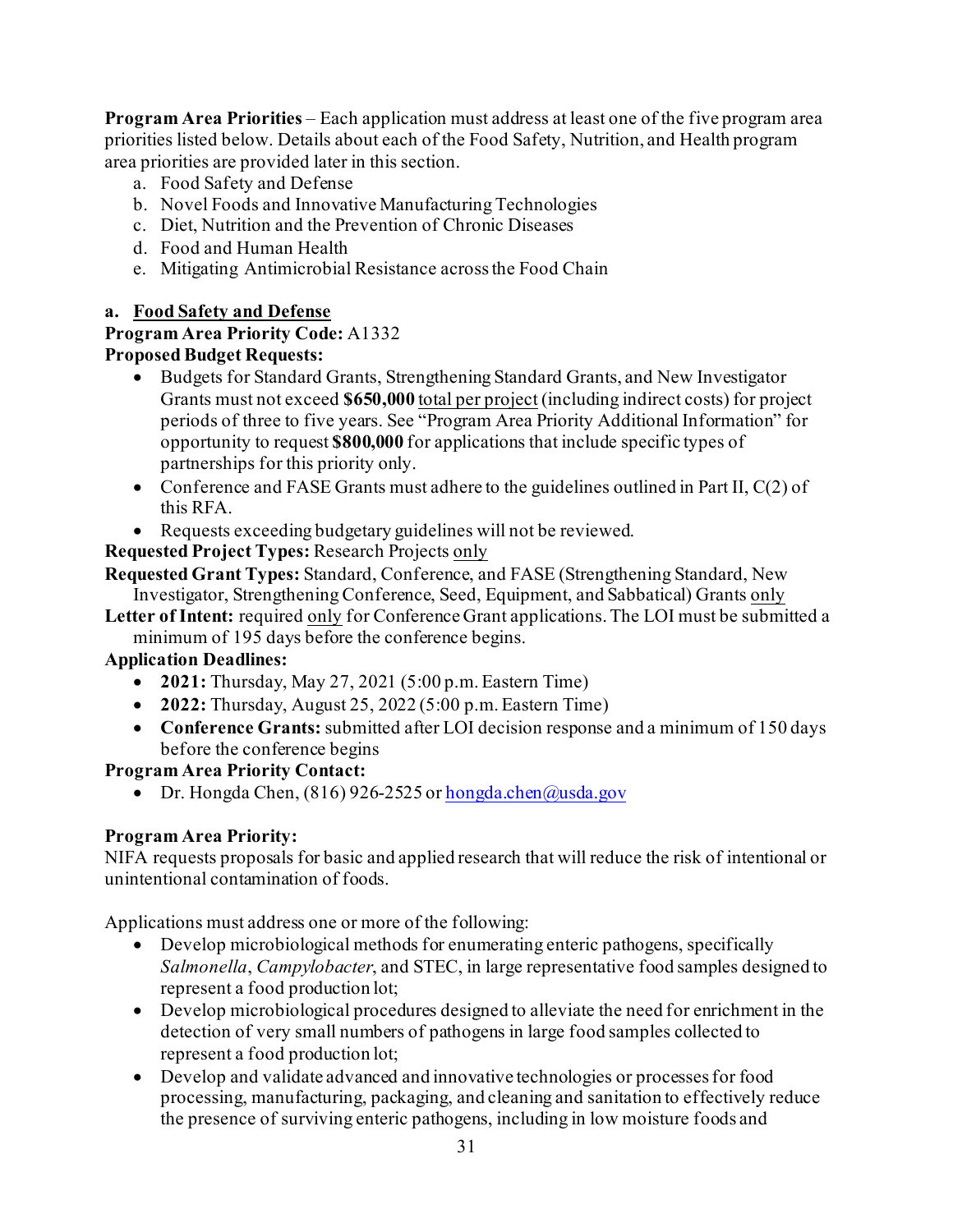processing facilities; or

• Develop and validate novel strategies for the effective control of persistent reservoirs of foodborne pathogens

## **Program Area Priority Additional Information:**

- The project narrative must include discussion and justification of the foodborne contaminants to be studied as a food safety threat.
- Studies on emerging pathogens or underfunded hazards, such as *Listeria monocytogenes*, are encouraged.
- Control strategies may include plant or animal breeding to improve food safety.
- Opportunity to request **\$800,000** for applications that includes specific types of partnerships. An application that includes significant collaboration with minority-serving institutions, small- to mid-sized institutions, EPSCoR state institutions, and/or international partners will be funded up to \$150,000 above the listed budget maximum of \$650,000 (i.e., up to \$800,000). Applications that include such partnerships must begin their title as **"PARTNERSHIP: [full title…]"** The partnership team MUST BE reflected among the listed Project Director and Co-Project Director(s). A minimum of \$150,000 of the budget MUST BE allocated to the institution(s) included as partner(s).
- Applications addressing antimicrobial resistance should be submitted to the Mitigating Antimicrobial Resistance across the Food Chain program area priority (A1366).
- Projects focused on Nano-based sensing mechanisms and smart sensors for accurate, reliable and cost-effective early and rapid detection of pathogens, allergens, chemicals and contaminants in foods, plant and animal production systems, water and soil and the agricultural production environment should be submitted to the Nanotechnology for Agricultural and Food systems program area priority (A1511).
- Applications to develop or improve advanced data analytical methods or tools for utilizing the emerging science of big data to aid food traceability, safety, quality and nutrition decision making should be submitted to the Data Science for Food and Agricultural Systems (DSFAS) program area priority (A1541 in Crosscutting Programs).

## **b. Novel Foods and Innovative Manufacturing Technologies**

## **Program Area Priority Code:** A1364

## **Proposed Budget Requests:**

- Budgets for Standard Grants, Strengthening Standard Grants, and New Investigator Grants must not exceed **\$650,000** total per project (including indirect costs) for project periods of three to five years. See "Program Area Priority Additional Information" for opportunity to request **\$800,000** for applications that include specific types of partnerships for this priority only.
- Conference and FASE Grants must adhere to the guidelines outlined in Part II, C(2) of this RFA.
- Requests exceeding budgetary guidelines will not be reviewed.
- **Requested Project Types:** Research Projects only

**Requested Grant Types:** Standard, Conference, and FASE (Strengthening Standard, New Investigator, Strengthening Conference, Seed, Equipment, and Sabbatical) Grants only

**Letter of Intent:** required only for Conference Grant applications. The LOI must be submitted a minimum of 195 days before the conference begins.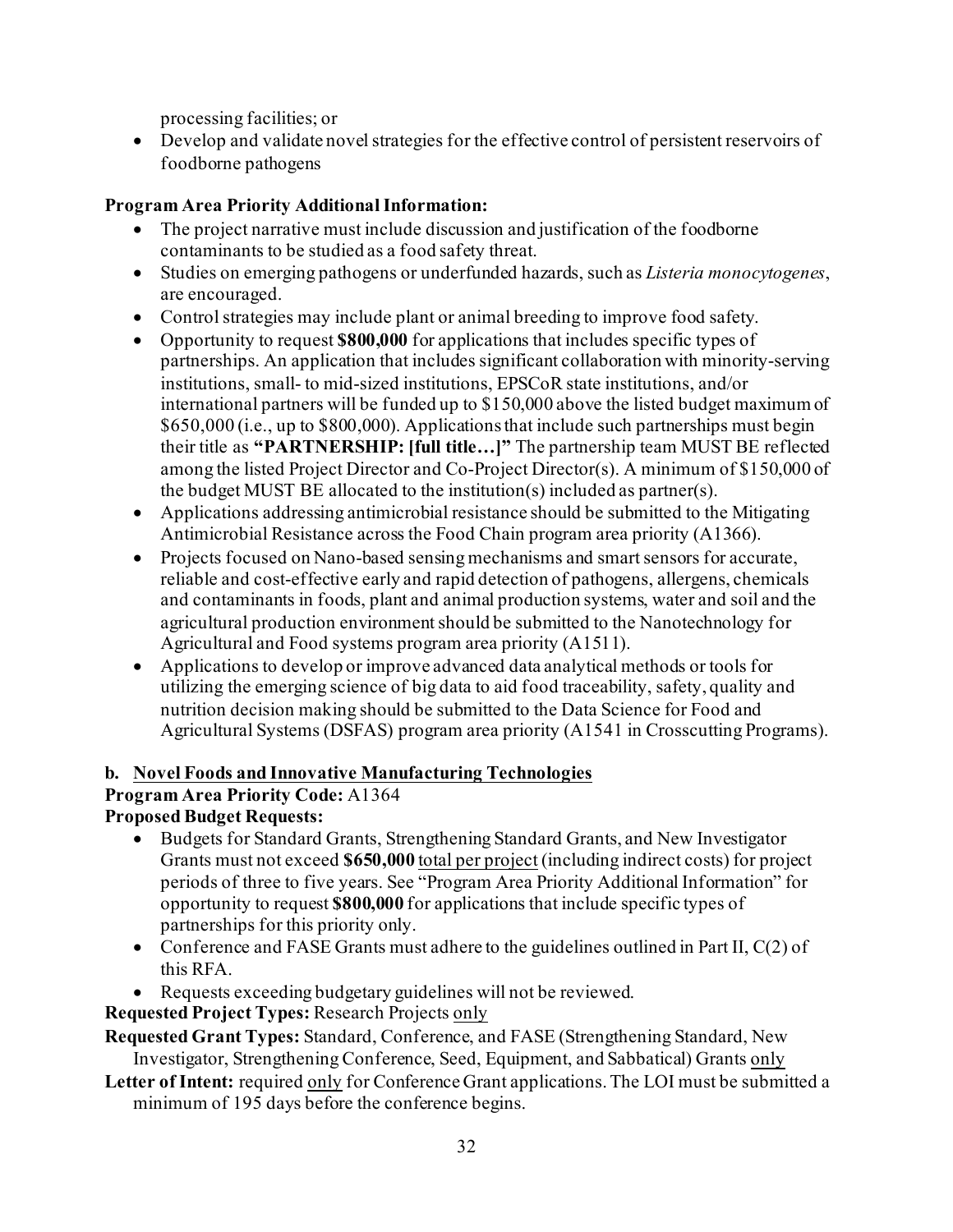## **Application Deadlines:**

- **2021:** Thursday, June 10, 2021 (5:00 p.m. Eastern Time)
- **2022:** Thursday, September 1, 2022 (5:00 p.m. Eastern Time)
- **Conference Grants:** submitted after LOI decision response and a minimum of 150 days before the conference begins

## **Program Area Priority Contact:**

• Dr. Hongda Chen, (816) 926-2525 o[r hongda.chen@usda.gov](mailto:hongda.chen@usda.gov)

## **Program Area Priority:**

NIFA requests proposals for research that develop risk-based approaches to ensure the quality, safety and nutrition of novel foods and food ingredients, including products from pulses. This priority area also seeks to advance food manufacturing competitiveness to ensure a more sustainable, resilient and healthy food supply.

Applications must address one or more of the following:

- Improve our knowledge and understanding of the chemical, physical, and biological properties of novel foods and food ingredients;
- Improve the safety, quality, shelf-life, convenience, nutrient profile or sensory attributes of novel foods and food ingredients;
- Develop innovative manufacturing technologies that increase productivity, improve food quality and/or nutritional value of foods and food ingredients that are more energy, water and resource efficient; or
- Advance sciences and develop technologies to improve shelf life and minimize food waste and loss throughout the food supply chain including consumer empowering tools.

- Novel foods considered for this priority are those foods or food ingredients that can be newly developed, produced or preserved using new technologies or processes.
- Advanced food manufacturing encompasses engineering, processing technologies, packaging, cleaning and sanitation, robotics, high-speed automation, artificial intelligence, machine learning, data science, nanotechnology, sensors, and quality/safety inspections of food and food products.
- Opportunity to request **\$800,000** for applications that includes specific types of partnerships. An application that includes significant collaboration with minority-serving institutions, small- to mid-sized institutions, EPSCoR state institutions, and/or international partners will be funded up to \$150,000 above the listed budget maximum of \$650,000 (i.e., up to \$800,000). Applications that include such partnerships must begin their title as **"PARTNERSHIP: [full title…]"** The partnership team MUST BE reflected among the listed Project Director and Co-Project Director(s). A minimum of \$150,000 of the budget MUST BE allocated to the institution(s) included as partner(s).
- Applications with specific interest in data science, artificial intelligence, machine learning, or integrated or research Coordinated Innovation Networks (CIN) for advanced food manufacturing should be submitted to the Data Science for Food and Agricultural Systems (DSFAS) program area priority (A1541 in Crosscutting Programs).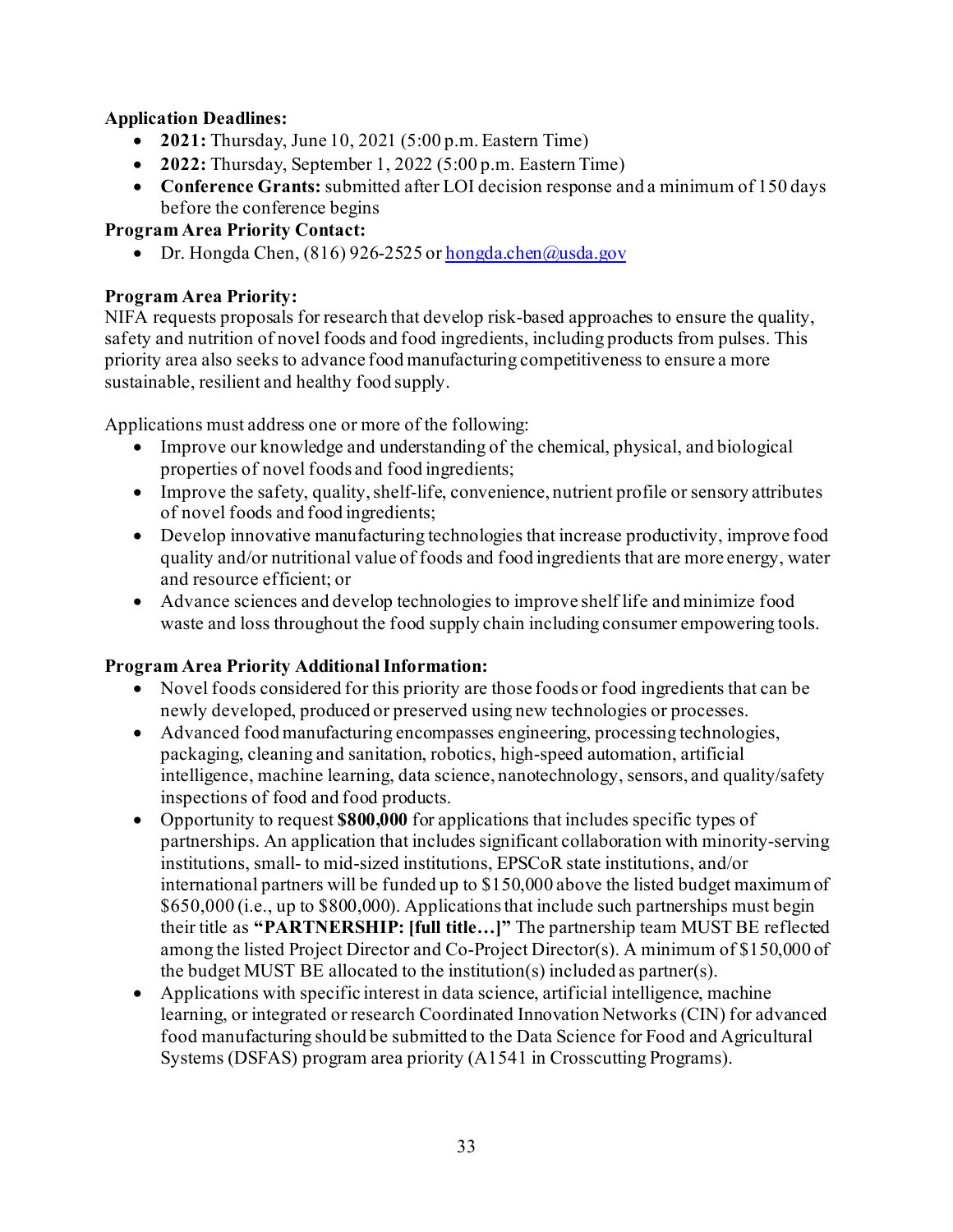## **c. Diet, Nutrition and the Prevention of Chronic Diseases**

## **Program Area Priority Code:** A1344

## **Proposed Budget Requests:**

- Budgets for Standard Grants, Strengthening Standard Grants, and New Investigator Grants must not exceed **\$1,000,000** total per project (including indirect costs) for project periods of three to five years.
- Conference and FASE Grants must adhere to the guidelines outlined in Part II,  $C(2)$  of this RFA.
- Requests exceeding budgetary guidelines will not be reviewed.

**Requested Project Types:** Integrated Projects only

**Requested Grant Types:** Standard, Conference, and FASE (Strengthening Standard, New

Investigator, Strengthening Conference, Seed, Equipment, and Sabbatical) Grants only

- **Letter of Intent:** required only for Conference Grant applications. The LOI must be submitted a
	- minimum of 195 days before the conference begins.

## **Application Deadlines:**

- **2021:** Thursday, May 27, 2021 (5:00 p.m. Eastern Time)
- **2022:** Thursday, August 25, 2022 (5:00 p.m. Eastern Time)
- **Conference Grants:** submitted after LOI decision response and a minimum of 150 days before the conference begins

## **Program Area Priority Contact:**

• Dr. Mallory Koenings, (202) 604-1985 o[r mallory.koenings@usda.gov](mailto:mallory.koenings@usda.gov)

## **Program Area Priority:**

NIFA requests proposals for integrated projects that help prevent and manage chronic disease. Applicants must address at least one of the following:

- Develop, implement, and evaluate innovative research, educational, and outreach strategies to improve eating patterns that support the prevention of chronic disease;
- Investigate, assess, and recommend food and nutrition research and program interventions with the goal to improve and sustain health; or
- Improve food security and nutritional health outcomes for low-income people through an evidence-based approach to healthy eating and active living lifestyle programs, thereby supporting a pathway to self-sufficiency.

- Projects must reflect understanding of the multifaceted and interactive nature of research, education, and extension-outreach.
- Projects must also reflect knowledge of food availability and access, healthy lifestyles, and better food and nutrition choices.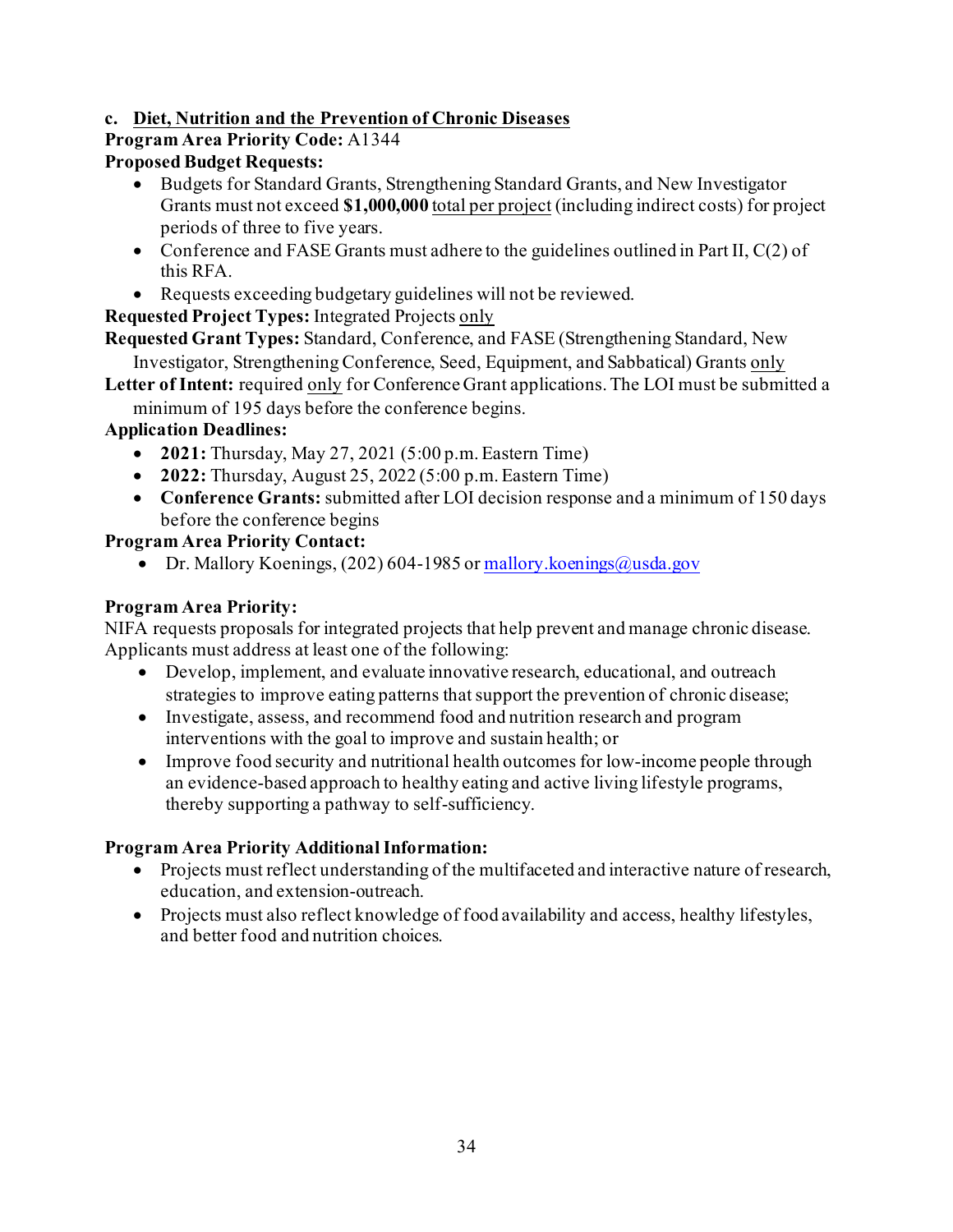## **d. Food and Human Health**

## **Program Area Priority Code:** A1343

## **Proposed Budget Requests:**

- Budgets for Standard Grants, Strengthening Standard Grants, and New Investigator Grants must not exceed **\$650,000** total per project (including indirect costs) for project periods of three to five years. See "Program Area Priority Additional Information" for opportunity to request **\$800,000** for applications that include specific types of partnerships for this priority only.
- Conference and FASE Grants must adhere to the guidelines outlined in Part II, C(2) of this RFA.
- Requests exceeding budgetary guidelines will not be reviewed.

## **Requested Project Types:** Research Projects only

**Requested Grant Types:** Standard, Conference, and FASE (Strengthening Standard, New Investigator, Strengthening Conference, Seed, Equipment, and Sabbatical) Grants only

**Letter of Intent:** required only for Conference Grant applications. The LOI must be submitted a minimum of 195 days before the conference begins.

## **Application Deadlines:**

- **2021:** Thursday, June 10, 2021 (5:00 p.m. Eastern Time)
- **2022:** Thursday, September 1, 2022 (5:00 p.m. Eastern Time)
- **Conference Grants:** submitted after LOI decision response and a minimum of 150 days before the conference begins

## **Program Area Priority Contact:**

• Dr. Lisa Jahns[, lisa.jahns@usda.gov](mailto:lisa.jahns@usda.gov)

## **Program Area Priority:**

NIFA requests proposals that investigates the nutrients and contaminants in food and their impact on the gut microbiota in an effort to improve human health.

Applicants must address at least one of the following:

- Enhance the nutritional value of foods through improved bioavailability of vitamins, minerals, and bioactive components and improved absorption of vitamins, minerals, and bioactive components including nanoscale delivery;
- Investigate the multi-directional impact of food composition and structure (including micro- and nano-structures) on human gut health (i.e., nutrient absorption rates, secondary metabolites, pathogen interaction, physiological indications, sensory signaling, etc.) to assess the safety, quality, and nutritional value of foods; and/or
- Investigate the role of the food components or contaminants on the human gut microbiome and its metabolites, and the subsequent impact on human health.

- Justification must be provided for the relationship of the bioactive component(s) being studied to human health outcomes and/or the health of the human gut microbiome.
- Priority will be given to applications that use a whole food approach or that address health effects of a combination of two or more bioactive components found in food. The whole food approach may also be one that adds enrichment, fortification or micro- and nano-encapsulation to enhance bioavailability of bioactive components in food.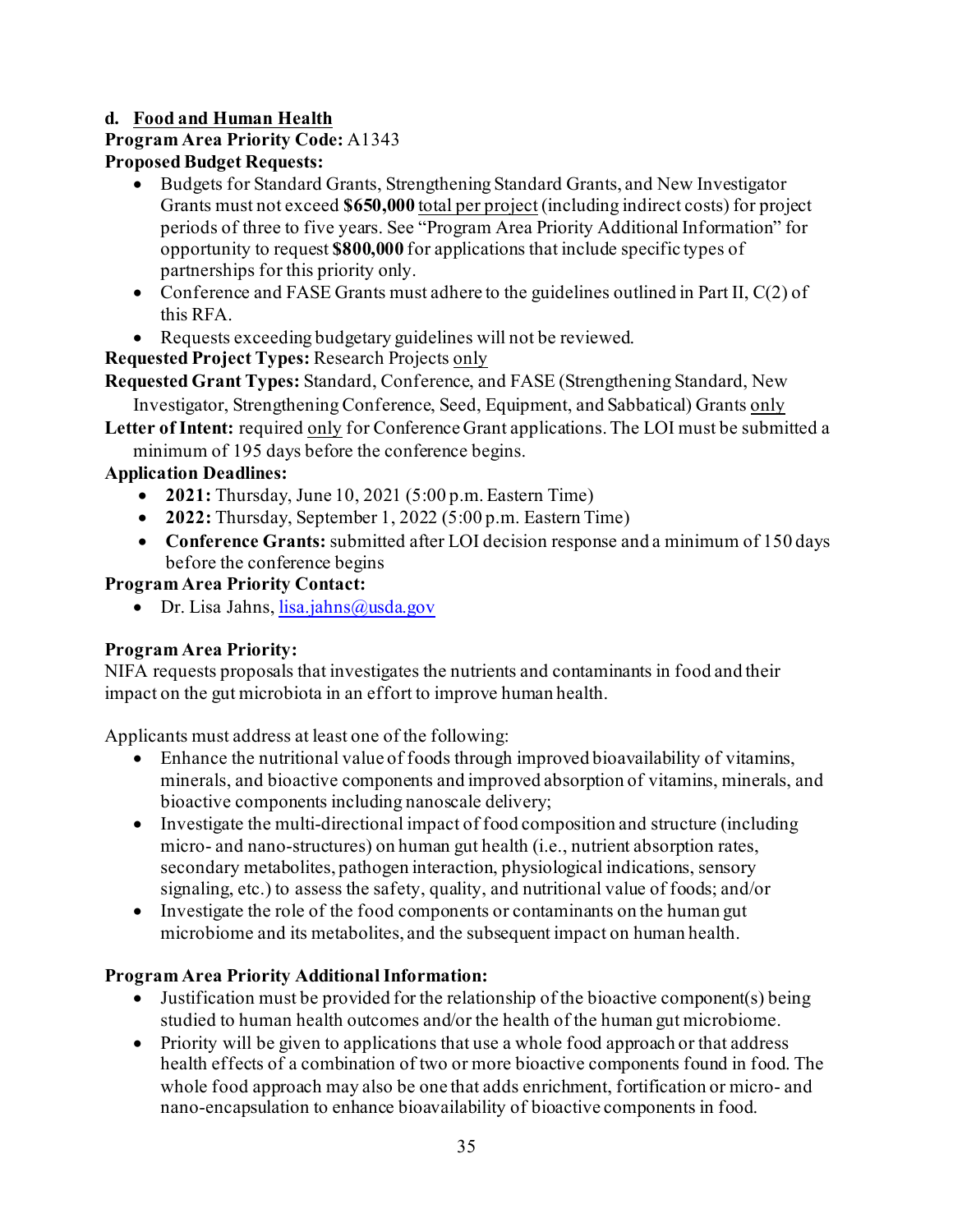- This program area priority does not support research on the development of dietary supplements, research on dietary therapies for existing disease, or for the establishment, expansion, or maintenance of dietary databases.
- Opportunity to request **\$800,000** for applications that includes specific types of partnerships. An application that includes significant collaboration with minority-serving institutions, small- to mid-sized institutions, EPSCoR state institutions, and/or international partners will be funded up to \$150,000 above the listed budget maximum of \$650,000 (i.e., up to \$800,000). Applications that include such partnerships must begin their title as **"PARTNERSHIP: [full title…]"** The partnership team MUST BE reflected among the listed Project Director and Co-Project Director(s). A minimum of \$150,000 of the budget MUST BE allocated to the institution(s) included as partner(s).

## **e. Mitigating Antimicrobial Resistance Across the Food Chain**

## **Program Area Priority Code:** A1366

## **Proposed Budget Requests:**

- Budgets for Standard Grants, Strengthening Standard Grants, and New Investigator Grants must not exceed **\$1,000,000** total per project (including indirect costs) for project periods of up to five years.
- Conference and FASE Grants must adhere to the guidelines outlined in Part II, C(2) of this RFA.
- Requests exceeding budgetary guidelines will not be reviewed.

**Requested Project Types:** Integrated Projects only

**Requested Grant Types:** Standard, Conference, and FASE (Strengthening Standard, New

Investigator, Strengthening Conference, Seed, Equipment, and Sabbatical) Grants

**Letter of Intent:** required only for Conference Grant applications. The LOI must be submitted a minimum of 195 days before the conference begins.

## **Application Deadlines:**

- **2021:** Thursday, June 10, 2021 (5:00 p.m. Eastern Time)
- **2022:** Thursday, September 1, 2022 (5:00 p.m. Eastern Time)
- **Conference Grants:** submitted after LOI decision response and a minimum of 150 days before the conference begins

## **Program Area Priority Contacts:**

• Dr. Helen Chipman, (202) 701-3524 o[r helen.chipman@usda.gov](mailto:helen.chipman@usda.gov)

## **Program Area Priority:**

Innovative solutions to the complex problem of AMR in food and agriculture are most effectively addressed by inter-disciplinary teams of experts using a systems approach. This systems-based integrated program will empower inter-disciplinary teams to develop, refine, and disseminate science-based knowledge about food and agricultural management and production practices that can mitigate or reduce the risk of antimicrobial resistance along the food chain. Approaches can span AMR knowledge gaps to include but not limited to stewardship and behavioral changes in food and agriculture. The goal is to ensure safe, nutritious and abundant food supply while conserving and protecting responsible use of antimicrobials across the food and agriculture domain.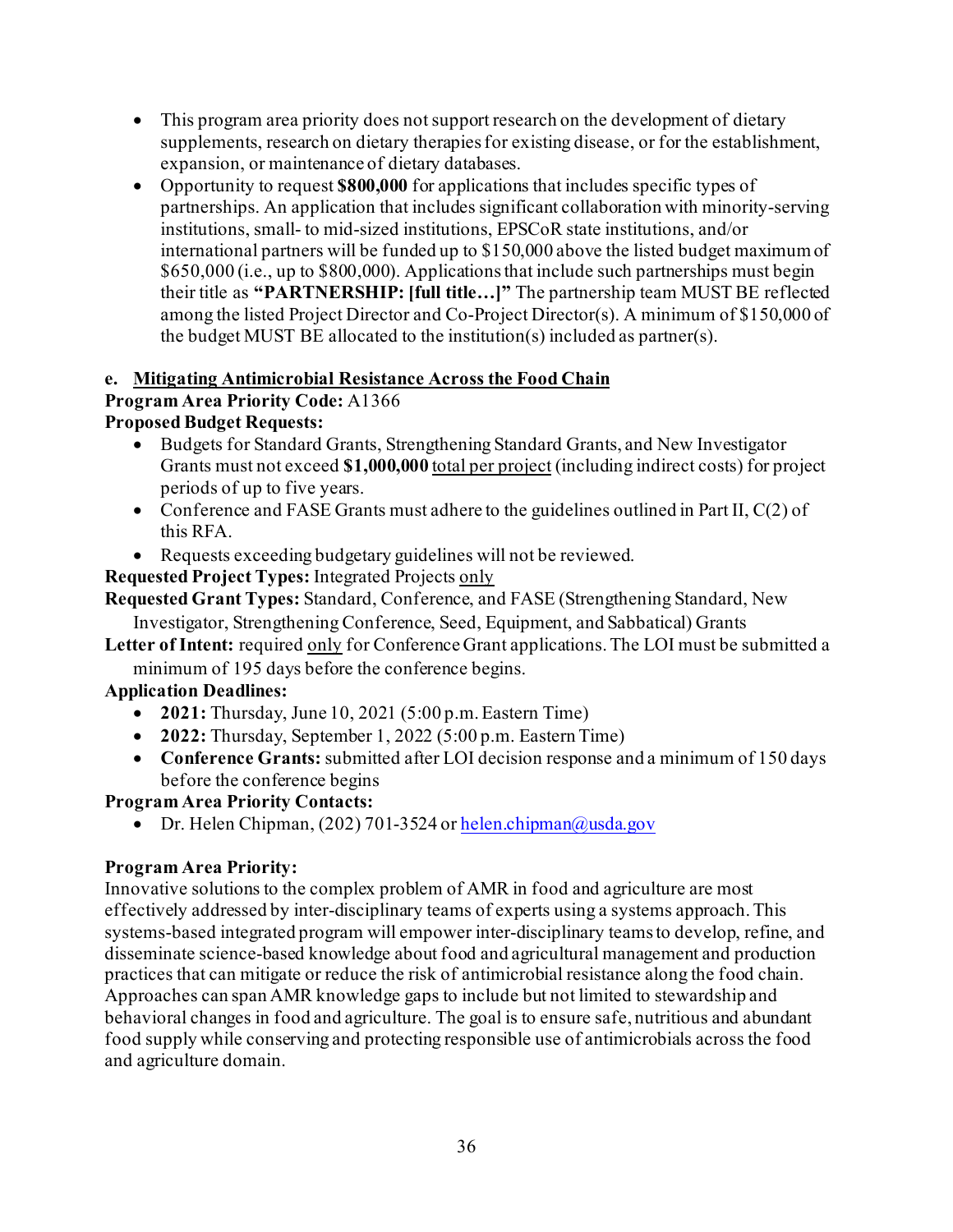Research project applications must address at least one of the following:

- Describe, quantify and assess the risk to human health from the presence of AMR pathogens or genes persisting at various critical control points along the food chain from production through processing to retail, and human consumption;
- Investigate and assess important factors, such as fitness and virulence associated with foodborne AMR pathogens that contribute to AMR development and persistence leading to foodborne illness;
- Identify risk associated with antimicrobial use (AMU) in food animals or crops, AMR development, and public health consequences;
- Assess AMR in food and agriculture: challenges for small-scale or disadvantaged producers; and/or
- Determine improved best management practices and approaches in antibiotic stewardship and trusted resources for communicating and dispensing antibiotic stewardship information and guidance.

### **Program Area Priority Additional Information:**

- Applicants interested in identifying international collaborators or partnerships for the AMR program may refer to the Joint Programming Initiative on Antimicrobial Resistanc[e supported projects website](http://www.jpiamr.eu/supportedprojects/).
- While development of vaccines that prevent certain diseases can be one way to decrease antimicrobial resistance, the AMR program does notsupport research on the development of vaccines for controlling animal diseases. Applications that address vaccine development for animal diseases should be submitted to the Diseases of Agricultural Animals program area priority (A1221).

### **Bioenergy, Natural Resources, and Environment**

### **Background**

The Bioenergy, Natural Resources, and Environment (BNRE) program area supports foundational and applied research and integrated projects to promote, improve, and maintain healthy agroecosystems and the natural resources that are essential to the sustained long-term production of agricultural goods and services.

Sustainable management of agroecosystems requires the maintenance of the supporting natural resources and ecosystem services. Ecosystem services, defined as the benefits people obtain from ecosystems, fall into four categories of supporting services, provisioning services, regulating services and cultural services, with examples that include genetic resources; water quality; air quality; pollinator, wildlife and fisheries habitats; carbon sequestration; nutrient cycling and recreation.

Development and deployment of sustainable agroecological practices require an understanding of the interactions among physical, chemical, biological, socioeconomic, and human factors and their response to natural and anthropogenic changes. Science-based information that integrates these complex interactions is needed to make decisions that support sustainable expansion of agricultural production while maintaining associated natural resources and ecosystem services, and to avoid critical thresholds of irreversible damage or loss. At the same time, applications to this program area must develop approaches that will contribute to the quantifiable reduction of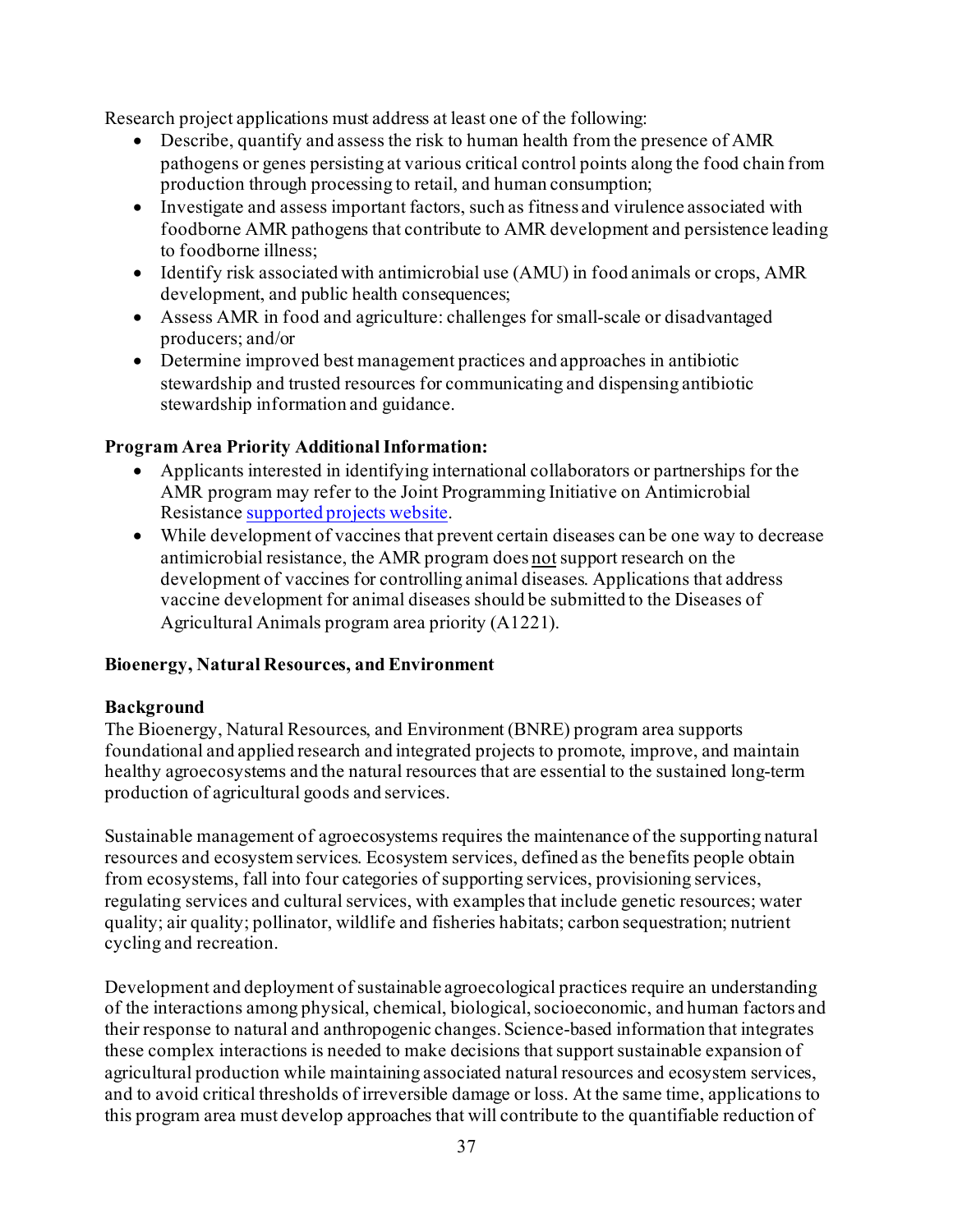the overall footprint of agriculture.

USDA-supported agricultural and forest biomass production systems provide raw biomass for transformation into interchangeable feedstock to produce biopower, biofuels, chemicals, and other biobased products. These systems must be integrated into existing agricultural landscapes in ways that enhance or do not degrade the natural resource base or other production systems. Research, development, and outreach to producers, processors, consumers, and the public are needed to build a synthesizable portfolio of agricultural and natural resource research and technologies integrated with sustainable biomass systems.

**Total Program Funds –** Approximately **\$33** million for each review cycle

### **Program Area Key Information applicable to ALL Bioenergy, Natural Resources and Environment priority areas:**

- All applications must adhere to the requirements in Part IV of this RFA.
- Applications from and collaborations with minority-serving institutions, small to midsized institutions, and/or institutions within the EPSCoR states are welcome in this program area.
- All applications should justify the choice of the systems under study in terms of importance to sustainability and conservation of agroecosystems.
- Projects with available long-term research data are encouraged to partner with research programs and institutions with existing networks such as the USDA Long-Term Agroecosystem Research Network (LTAR), NSF Long Term Ecological Research (LTER), USDA Forest Service Experimental Forests and Ranges, USDA Forest Service Forest Inventory and Analysis[, USDA National Agricultural Library Ag Data Commons,](https://data.nal.usda.gov/about-ag-data-commons) USDA Climate Hubs, or others.
- Applications may include international collaboration that will help achieve U.S. program objectives. Applicants are welcome to identify potential foreign collaborators using their own networks or contacts, or utilize partnerships that NIFA has developed (see th[e AFRI](https://nifa.usda.gov/resource/afri-international-partnerships)  [International Partnerships webpage\)](https://nifa.usda.gov/resource/afri-international-partnerships).
- Projects focused on data integration for decision making such as organizing and managing large data sets that include sustainability factors, and their interactions to assess risk, valuation of biodiversity and ecosystem services for landscape planning, and management or to make key policy and on farm decisions are encouraged to include reference sources from the Millennium Ecosystem Assessment, LTAR/LTER databanks, USDA Climate Hubs, and/or th[e USDA Life Cycle Assessment \(LCA\) Digital](http://www.lcacommons.gov/)  [Commons.](http://www.lcacommons.gov/)
- Where appropriate, projects may focus on developing, combining and accessing models and approaches for applying adaptive management strategies for more efficient and faster responses to shifting climate and other unforeseen natural or man-made events that affect agriculture and food production.
- The BNRE program area invites applications for conferences and workshops that consider the three pillars of sustainability and interactions among the components. An applicant may submit a Conference Grant application anytime during the year. A Letter of Intent (LOI) is required for Conference Grant applications. The LOI must be submitted at least 195 days before the start of the conference. The full Conference Grant application must be submitted, at minimum, 150 days before the start of the conference.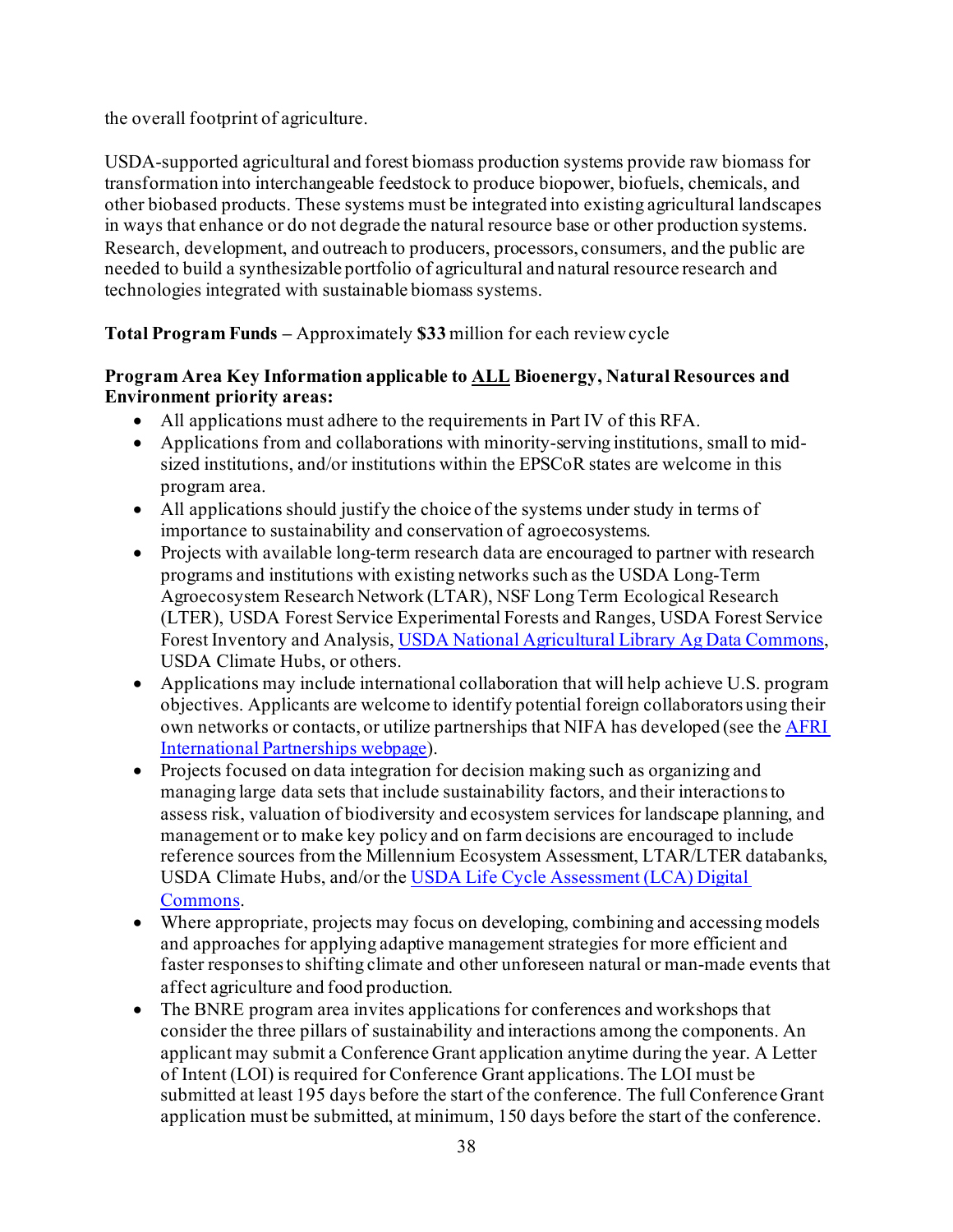• Applications with highly complex, large scale, transdisciplinary, and integrated research, education, and extension projects that incorporate foundational knowledge from this program area should be submitted to th[e AFRI Sustainable Agricultural Systems](https://nifa.usda.gov/program/afri-sas)  [program](https://nifa.usda.gov/program/afri-sas) (A9201) described in the AFRI SAS RFA.

**Program Area Priorities** – Each application must address at least one of the four program area priorities listed below. Details about each of the BNRE program area priorities are provided later in this section.

- a. Soil Health
- b. Water Quantity and Quality
- c. Sustainable Bioeconomy through Biobased Products
- d. Sustainable Agroecosystems: Health, Functions, Processes and Management

### **a. Soil Health**

#### **Program Area Priority Code:** A1401 **Proposed Budget Requests:**

- Budgets for Standard Grants, Strengthening Standard Grants, and New Investigator Grants must not exceed **\$750,000** total per project (including indirect costs) for project periods of three to four years.
- Conference and FASE Grants must adhere to the guidelines outlined in Part II, C(2) of this RFA.
- Requests exceeding budgetary guidelines will not be reviewed.

### **Requested Project Types:** Research Projects only

**Requested Grant Types:** Standard, Conference, and FASE (Strengthening Standard, New

Investigator, Strengthening Conference, Seed, Equipment, and Sabbatical) Grants only

**Letter of Intent:** required only for Conference Grant applications. The LOI must be submitted a minimum of 195 days before the conference begins.

### **Application Deadline:**

- **2021:** Thursday, June 10, 2021 (5:00 p.m. Eastern Time)
- **2022:** Thursday, September 1, 2022 (5:00 p.m. Eastern Time)
- **Conference Grants:** submitted after LOI decision response and a minimum of 150 days before the conference begins

### **Program Area Priority Contact:**

• Dr. James Dobrowolski, (202) 420-8918 o[r james.dobrowolski@usda.gov](mailto:james.dobrowolski@usda.gov)

### **Program Area Priority:**

Healthy soils function as a living system and sustain plant and animal productivity while maintaining or enhancing water and air quality and promoting plant, animal and human health. Soils are the foundation of a healthy ecosystem and, hence, it is imperative to improve our understanding of the physical and biogeochemical interactions and processes within and between the soil and the environment. This will lead to the development of tools, practices, techniques and/or innovations for improving soil health and the resilience and sustainability of agricultural production systems and ecosystem services. Practices include soil-based enhancement of nutrient and water efficiencies, reduced inputs, and a reduction in chemicals of environmental concern. The goal of the Soil Health program area priority is to support research projects that will contribute to: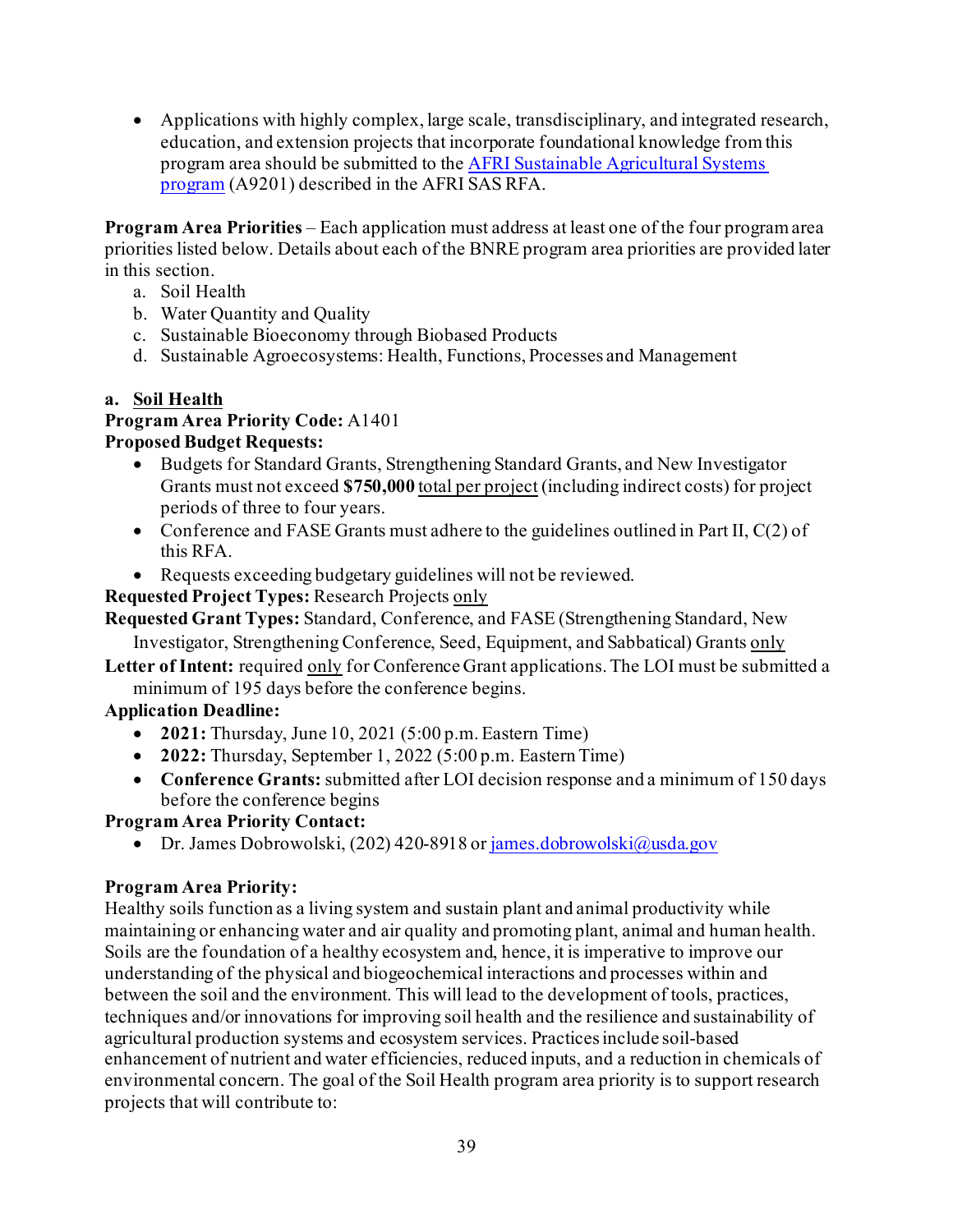- a) foundational and applied research to advance scientific understanding of soil physical and biogeochemical processes and interactions;
- b) the assessment, development and adoption of models, decision support tools and new management/conservation practices and/or processes that will lead to improving or maintaining soil health and productivity while maintaining or improving environmental health and sustainability of our natural resource base;
- c) a focus on the interactions between the social and human dimensions with environmental and economic dimensions is encouraged. Proposed projects that are primarily fundamental science must explain how a better understanding of the fundamental processes will lead to strategies to improve overall soil health and the resilience and sustainability of agricultural production systems and ecosystem services.

Applications may address one or more of the following:

- Evaluation of the effects of management practices on soil microbial community's function and their contribution to healthy soils and sustainable agroecosystems; or
- Assessment and/or development of innovative and/or appropriate (in the environmental, cultural and economic context) approaches, practices, techniques, tools and technologies that enhance the understanding and/or management of the physical and biogeochemical processes that contribute to soil health and agricultural resilience and sustainability.

### **Program Area Priority Additional Information:**

- Please refer to the USDA Soil Health Technical Note No[. NRCS-2018-0006](https://go.usa.gov/xUFJE) for recommended soil health indicators and associated laboratory procedures.
- Applications that investigate how changes to cropping systems affect crop performance, soil health and other outcomes beneficial to system resilience should apply to the Foundational Knowledge of Agricultural Production Systems program area (A1102).
- Applications that involve the interactions between the host, environment, and microbiome with the end-goal of improving and sustaining agricultural productivity and quality in plant systems and associated natural resources should apply to the Agricultural Microbiomes in Plant Systems and Natural Resources program area priority (A1402 in Crosscutting Programs). Research projects interested in only soil microbiomes should apply to the Soil Health program area priority (A1401).
- Applications focused on the development of soil sensors and/or innovative manufacturing processes of sensors for measuring key physical, chemical, and biological components across time and space should consider the Signals in the Soil (SitS) program from NSF. The [SitS program](https://www.nifa.usda.gov/funding-opportunity/signals-soil-sits) is jointly administered by NIFA and NSF.
- Applications that will synthesize or analyze existing data and resources on soil health (e.g., microbiome data, soil health indicators, soil metrics, etc.) should apply to the Data Science for Food and Agricultural Systems (DSFAS) program area priority (A1541 in Crosscutting Programs).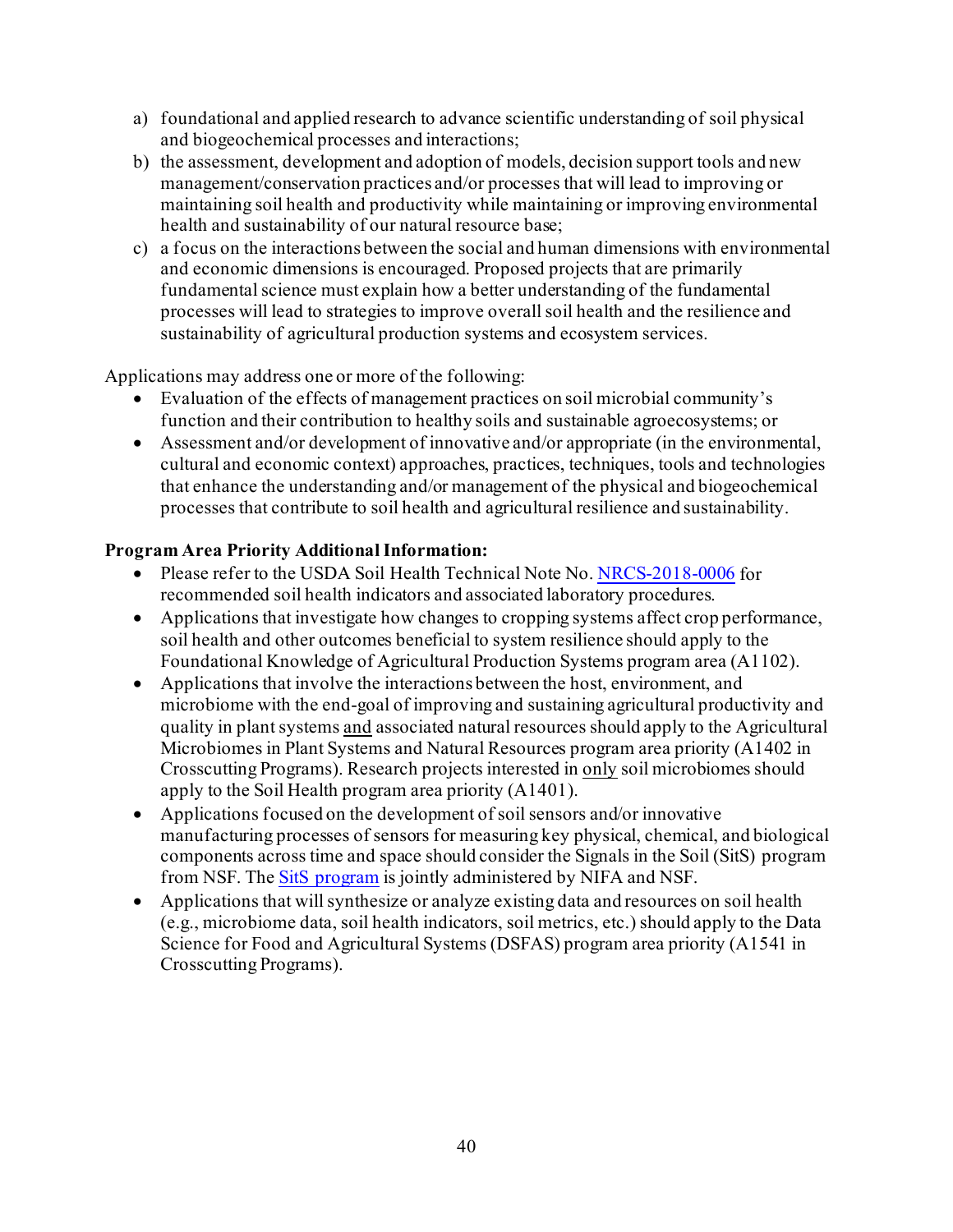## **b. Water Quantity and Quality**

## **Program Area Priority Code:** A1411

## **Proposed Budget Requests:**

- Budgets for Standard Grants, Strengthening Standard Grants, and New Investigator Grants must not exceed **\$750,000** total per project (including indirect costs) for project periods of three to four years.
- Conference and FASE Grants must adhere to the guidelines outlined in Part II,  $C(2)$  of this RFA.
- Requests exceeding budgetary guidelines will not be reviewed.

**Requested Project Types:** Research Projects only

**Requested Grant Types:** Standard, Conference, and FASE (Strengthening Standard, New

Investigator, Strengthening Conference, Seed, Equipment, and Sabbatical) Grants only

- **Letter of Intent:** required only for Conference Grant applications. The LOI must be submitted a
	- minimum of 195 days before the conference begins.

## **Application Deadlines:**

- **2021:** Thursday, June 10, 2021 (5:00 p.m. Eastern Time)
- **2022:** Thursday, September 1, 2022 (5:00 p.m. Eastern Time)
- **Conference Grants:** submitted after LOI decision response and a minimum of 150 days before the conference begins

## **Program Area Priority Contact:**

• Dr. James Dobrowolski, (202) 420-8918 o[r james.dobrowolski@usda.gov](mailto:james.dobrowolski@usda.gov)

## **Program Area Priority:**

The U.S. is committed to the proper management of agricultural practices and improved efficiency of agricultural water use to protect water quality and increase water and food security (U.S. Global Water Strategy, 2017). USDA-NIFA will provide competitive support to improve water science, management and technologies, water conservation and water use efficiency; promote common data exchange formats and access to data for decision-making, improve forecasting and model water related systems. Practically, USDA-NIFA seeks applications to:

- 1) reduce the freshwater demand (both groundwater and surface water) for irrigation and the nutrient demand for maximum crop production by substituting the use of other technologies, management practices and/or other water sources (recycled wastewater, brackish groundwater, agricultural return flow and produced water from industry) while retaining appropriate soil health (managed salinity, adequate infiltration) and eliminating accelerated erosion from farm fields and
- 2) improve nutrient management and reduce nutrient load to surface or groundwater.

Applications **MUST** address at least one of the following:

- Reduction of the use of freshwater and improve agricultural resilience/sustainability by innovative approaches, tools and technologies.
- Evaluation of the physical and biogeochemical interactions, fluxes, fate and transport, transformation, and storage of single or multiple nutrients, pathogens or chemicals of environmental concern (CEC) of a variety of sources as it relates to agroecosystem productivity and on associated natural resources and environment. Applications to this priority should include: 1) Predictive and/or hindcasting tools to assess control technologies to mitigate excess nutrient, pathogens, and/or CEC movement; or 2)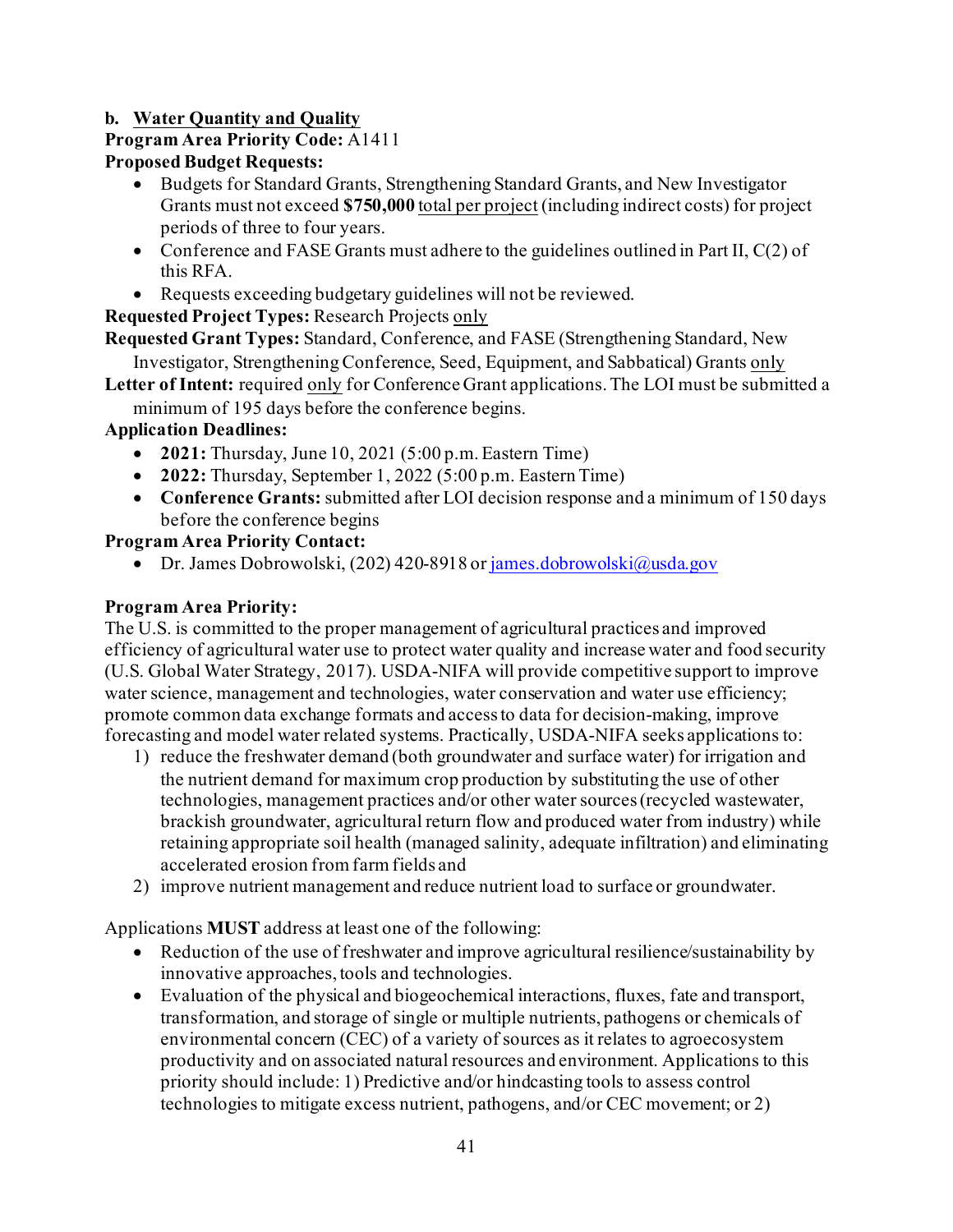Improve process-based models to analyze nutrient, and/or CEC life cycles in agroecosystems, rangelands, grasslands and forests.

- Mitigation of soil salinity from the use of lower quality water sources in agriculture through: 1) The application of novel technologies involving plants, animals, soil and/or water; and 2) Improve our knowledge of the benefits and costs of treating water sources for irrigation of crops and other water uses in agriculture.
- Conservation of surface and groundwater quantity through research of agroecosystems. How do we ensure the right crop in the right place with the right water (e.g., availability of nontraditional water sources)? What are the key farming decisions that improve water use under irrigation (e.g., whole farm multipliers, legacy effects and providing a stepchange in farm management that manages variable climate risks)?
- Mitigation and/or measurement of soil erodibility and erosion to sustain agroecosystems. Given the demand for greater agricultural production to 2050 coupled with a reduced water footprint, what are the key elements to conserve our natural resource base while farming more marginal landscapes?

## **Program Area Priority Additional Information:**

- Applications focused on engineering devices, technologies for water, and tools to improve agriculturally relevant plant, animal, forestry and natural resource systems should consider applying to the Engineering for Agricultural Production Systems program area priority (A1521).
- Applications involving the development of nanotechnology solutions should consider applying to the Nanotechnology for Agriculture and Food Systems program area priority (A1511).

## **c. Sustainable Bioeconomy through Biobased Products**

#### **Program Area Priority Code:** A1414 **Proposed Budget Requests:**

- Budgets for Standard Grants, Strengthening Standard Grants, and New Investigator Grants must not exceed **\$1,000,000** total per project (including indirect costs) for project periods of up to four years.
- Conference and FASE Grants must adhere to the guidelines outlined in Part II,  $C(2)$  of this RFA.
- Requests exceeding budgetary guidelines will not be reviewed.

**Requested Project Types:** Integrated (research, and education and/or extension) Projects only **Requested Grant Types:** Standard, Conference, and FASE (Strengthening Standard, New

Investigator, Strengthening Conference, Seed, Equipment, and Sabbatical) Grants only

**Letter of Intent:** required only for Conference Grant applications. The LOI must be submitted a minimum of 195 days before the conference begins.

## **Application Deadlines:**

- **2021:** Thursday, June 10, 2021 (5:00 p.m. Eastern Time)
- **2022:** Thursday, September 1, 2022 (5:00 p.m. Eastern Time)
- **Conference Grants:** submitted after LOI decision response and a minimum of 150 days before the conference begins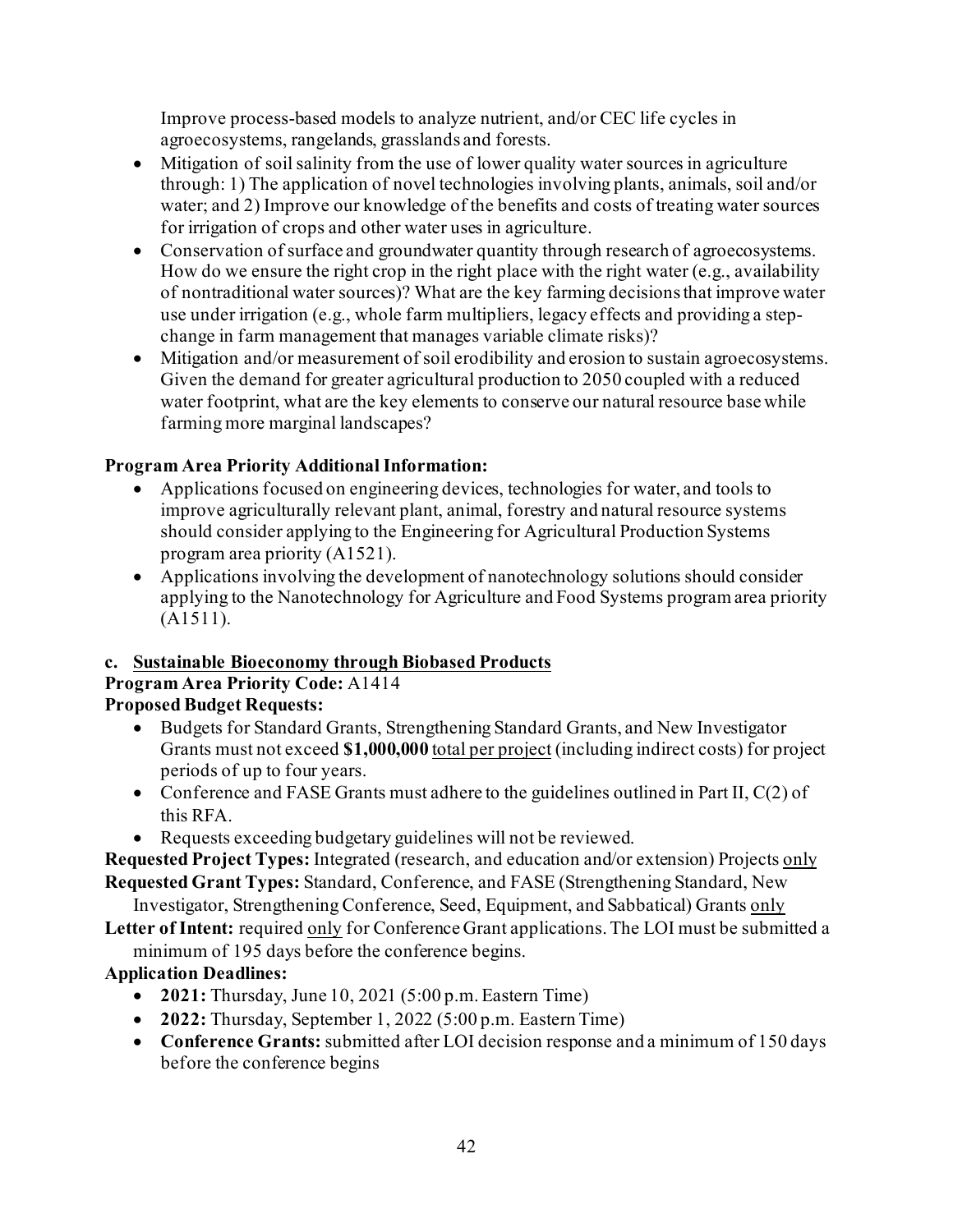### **Program Area Priority Contacts:**

- Dr. Daniel Cassidy, (202) 906-0614 o[r patrick.cassidy@usda.gov](mailto:patrick.cassidy@usda.gov)
- Dr. James Dobrowolski, (202) 420-8918 o[r james.dobrowolski@usda.gov](mailto:james.dobrowolski@usda.gov)

### **Program Area Priority:**

This program area priority focuses on developing biomass systems, and producing biobased products or biomass generated power to enable the bioeconomy, and in a manner, which reduces adverse impacts to the environment. The sustainable bioeconomy encompasses the development of bio-based products that promote human health, economic prosperity, energy security, and ecosystem resources. The development of bio-based products can complement existing agricultural production systems and industrialized processes by creating opportunities to improve overall system profitability and productivity. Projects should address one or more of the following:

- New and/or improved strategies to develop bio-based products that improve product functionality, increase potential revenues and/or reduce cost over incumbent products; this includes addressing supply chain challenges for the production systems for feedstock/germplasm improvement, product formulation or end-user market demand;
- Strategies and approaches for scalable biomass systems that provide beneficial ecosystem services, such as improved water availability and quality, improved life cycle emissions, nutrient use reduction, or wildlife and pollinator habitat enhancements; and
- Strategies to alleviate technical, and economic barriers leading to adoption resulting in improved consumer attitudes toward the bioeconomy and strengthening the rural economy through development of new bioproducts and employment opportunities.

## **Program Area Priority Additional Information:**

• Applicants should identify and partner with industry, government, communities and nongovernment organizations critical for system deployment.

## **d. Sustainable Agroecosystems: Health, Functions, Processes and Management Program Area Priority Code:** A1451

## **Proposed Budget Requests:**

- Budgets for Standard Grants, Strengthening Standard Grants, and New Investigator Grants must not exceed **\$650,000** total per project (including indirect costs) for project periods of three to four years.
- Conference and FASE Grants must adhere to the guidelines outlined in Part II,  $C(2)$  of this RFA.
- Requests exceeding budgetary guidelines will not be reviewed.

## **Requested Project Types:** Research Projects only

- **Requested Grant Types:** Standard, Conference, and FASE (Strengthening Standard, New Investigator, Strengthening Conference, Seed, Equipment, and Sabbatical) Grants only
- **Letter of Intent:** required only for Conference Grant applications.The LOI must be submitted a minimum of 195 days before the conference begins.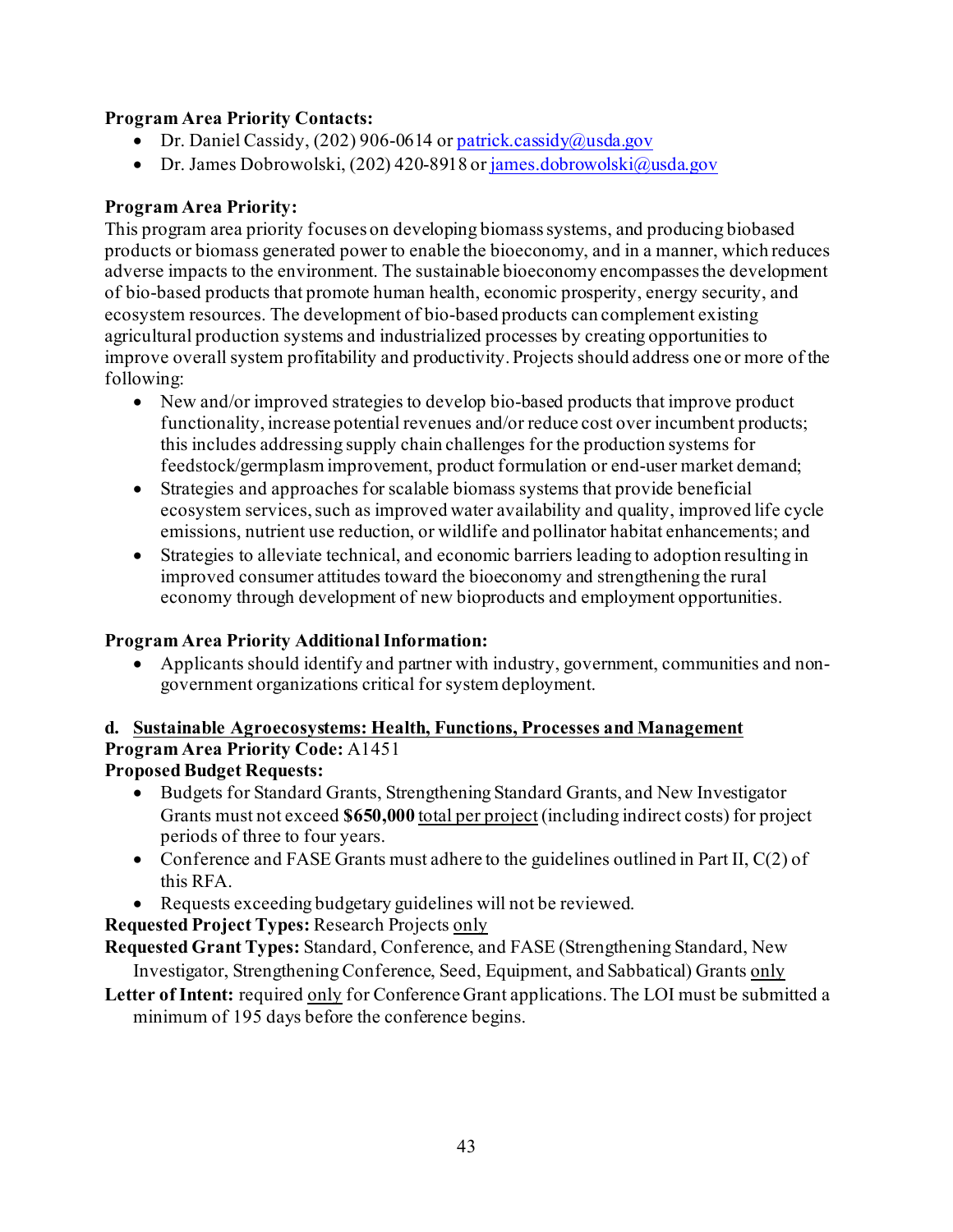### **Application Deadlines:**

- **2021:** Thursday, June 17, 2021 (5:00 p.m. Eastern Time)
- **2022:** Thursday, September 15, 2022 (5:00 p.m. Eastern Time)
- **Conference Grants:** submitted after LOI decision response and a minimum of 150 days before the conference begins

### **Program Area Priority Contact:**

- Dr. Megan O'Rourke[, megan.orourke@usda.gov](mailto:megan.orourke@usda.gov)
- Dr. James Dobrowolski, (202) 420-8918 o[r james.dobrowolski@usda.gov](mailto:james.dobrowolski@usda.gov)

### **Program Area Priority:**

This program area priority calls for research projects that focus on improvement of ecosystem health and productivity in managed systems (croplands, forests, grasslands and rangelands) that are currently under stress and at risk from variable climates, pests, pathogens, invasive plants, and increased environmental pressures. This priority area calls for research projects that will lead to one or more of the specific program goals listed:

- Foundational and/or applied research to advance scientific understanding of processes and interactions, and/or
- The assessment and development of new management or conservation practices with a focus on ecosystem services and/or processes. The project should lead to substantial improvements in ecosystem services in extensively managed and agricultural systems by addressing the impacts of changes in management practices on croplands, forest, grasslands, and rangelands at local and landscape scales. Applicants may focus on the interactions between the social and human dimensions with environmental and economic dimensions. Proposed projects that are primarily fundamental science must explain how a better understanding of the fundamental processes will help sustain ecosystem services or help inform actions to achieve improved efficiencies and diminished negative impacts on natural resources.

To enable development and evaluation of innovative management practices and novel systems to maintain or improve productivity while enhancing ecosystem services, applications may address one of the following:

- Connection of ecosystem health to production system functionality, productivity, socioeconomic viability, sustainability, biodiversity and the production of other ecosystem services; or
- New approaches that significantly increase ecosystem health and resilience along with the output or value of more than one ecosystem service, each compared with the current management system for the region.

## **Agriculture Systems and Technology**

### **Background**

The Agriculture Systems and Technology (AST) program area emphasizes the interrelationships between agricultural systems components to develop the next generation of engineered systems, products, processes, and technologies. AST blends biological, physical, and social sciences, thus, leading to sustainable, competitive, and innovative solutions for United States and global agriculture and food systems, encompassing both conventional and organic production. To the extent possible, applicants are encouraged to incorporate interdisciplinary sciences. By doing so,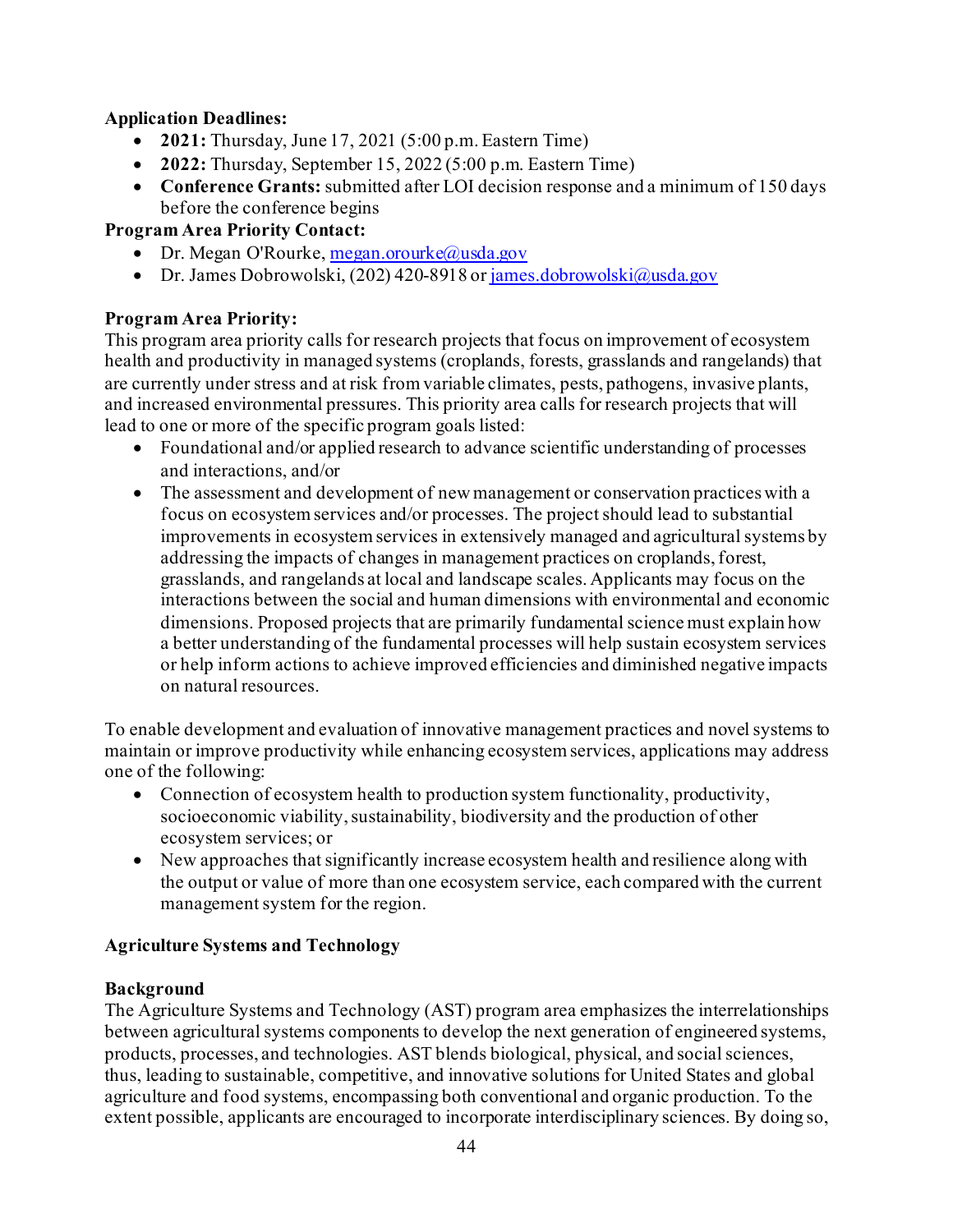projects are more likely to incorporate varying dimensions of sustainability (economic, environmental, and social) and have a greater impact on agricultural problems. The broad list of topics encompassed by this program area includes, but is not limited to, new uses and products from traditional and nontraditional crops, animals, mixed animal and plant production systems, byproducts, and natural resources; robotics, automation, precision and geospatial technologies, energy efficiency, computing, and expert systems; new hazard and risk assessment and mitigation measures; and water quality, irrigation, and management.

**Total Program Funds** – Approximately **\$29** million for each review cycle

### **Program Area Key Information applicable to ALL Agriculture Systems and Technology priority areas:**

- All applications must adhere to the requirements in Part IV of this RFA.
- Applications from, and collaborations with, minority-serving institutions, small to midsized institutions, and/or institutions within the EPSCoR states are welcome in this program area.
- Applications that include collaborations with international partners may also be submitted. Th[e AFRI International Partnerships webpage](https://nifa.usda.gov/resource/afri-international-partnerships) contains additional information on international partnerships.
- While this program area encourages conference grant applications on any topic related to the program area priorities below, this program area is particularly interested in conference or workshop applications that bring together stakeholders, researchers, extension specialists, educators, and technology providers to:
	- o Create a roadmap for developing and delivering the next generation of agricultural technologies, including but not limited to precision agriculture, cyber-physical systems, information management, and nanotechnology. These technologies should be smarter, more user-friendly, and readily adaptable to a wide variety of crops and producers (including small-scale or limited-resource) and their unique needs (with little modification) in support of sustainable production practices and systems; or
	- o Advance the understanding and application of transformative systems approaches to enhance agricultural and food system sustainability. By "transformative systems" we mean those that offer major and synergistic advances toward the multiple goals of sustainability—productivity, profitability, environmental, and social dimensions. A conference or workshop should bring together state-of-the-art knowledge on how to identify and assess transformative systems, advance the science involved, and produce a summary of its conclusions for publication and other distribution. This program area encourages applicants to draw from knowledge of systems science and transformational change in fields outside of agriculture including the social and policy sciences, law, and humanities, but with a focus on their application to agricultural and food systems.
- Applicants must describe the potential of the proposed work to support or achieve substantial gains in efficiencies of production; the probability that the application of technology will resolve constraints or result in positive impacts; and potential outcomes in terms of expected social and environmental benefits of research (see Part I, B of this RFA). Both transformative and incremental solutions are encouraged.
- Applicants also are encouraged to consider th[e National Robotics Initiative](https://www.nsf.gov/funding/pgm_summ.jsp?pims_id=503641), th[e Cyber-](https://www.nsf.gov/funding/pgm_summ.jsp?pims_id=503286)[Physical Systems,](https://www.nsf.gov/funding/pgm_summ.jsp?pims_id=503286) and the Critical Techniques, Technologies and Methodologies for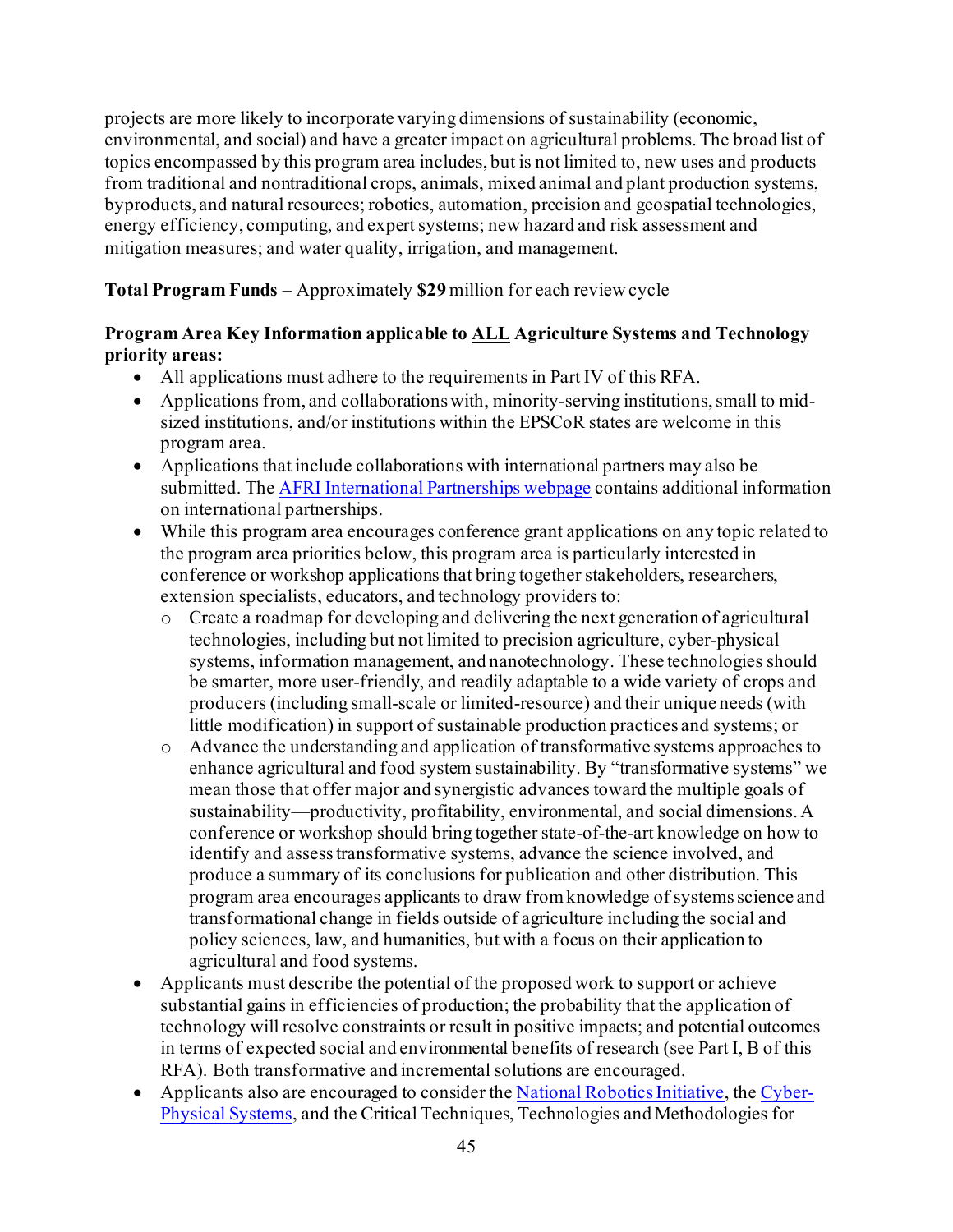Advancing Foundations and Applications of Big Data Sciences and Engineering (BIGDATA) interagency programs.

- Applications with highly complex, large scale, transdisciplinary, and integrated research, education, and extension projects that incorporate foundational knowledge from this program area should be submitted to th[e AFRI Sustainable Agricultural Systems](https://nifa.usda.gov/program/afri-sas)  [program](https://nifa.usda.gov/program/afri-sas) (A9201) described in the AFRI SAS RFA.
- An applicant may submit a Conference Grant application anytime during the year. A Letter of Intent (LOI) is required for Conference Grant applications. The LOI must be submitted at least 195 days before the start of the conference. The full Conference Grant application must be submitted, at minimum, 150 days before the start of the conference.

**Program Area Priorities** – Each application must address at least one of the four program area priorities listed below. Details about each of the AST program area priorities are provided later in this section.

- a. Engineering for Agricultural Production Systems
- b. Bioprocessing and Bioengineering
- c. Nanotechnology for Agricultural and Food Systems

### **a. Engineering for Agricultural Production Systems**

## **Program Area Priority Code:** A1521

## **Proposed Budget Requests:**

- Budgets for Standard Grants, Strengthening Standard Grants, and New Investigator Grants must not exceed **\$650,000** total per project (including indirect costs) for project periods of three to four years.
- Conference and FASE Grants must adhere to the guidelines outlined in Part II, C(2) of this RFA.
- Requests exceeding budgetary guidelines will not be reviewed.

**Requested Project Types:** Research Projects or Integrated (research, and education and/or extension) Projects only

**Requested Grant Types:** Standard, Conference, and FASE (Strengthening Standard, New Investigator, Strengthening Conference, Seed, Equipment, and Sabbatical) Grants only

**Letter of Intent:** required only for Conference Grant applications. The LOI must be submitted a minimum of 195 days before the conference begins.

## **Application Deadlines:**

- **2021:** Thursday, July 15, 2021 (5:00 p.m. Eastern Time)
- **2022:** Thursday, October 6, 2022 (5:00 p.m. Eastern Time)
- **Conference Grants:** submitted after LOI decision response and a minimum of 150 days before the conference begins

### **Program Area Priority Contacts:**

- Dr. Steven Thomson, (202) 603-1053 o[r steven.j.thomson@usda.gov](mailto:steven.j.thomson@usda.gov)
- Mr. Brad Rein,  $(202)$  445-5442 o[r brein@usda.gov](mailto:brein@usda.gov)

## **Program Area Priority:**

This program area priority focuses on engineered devices, technologies, and tools to improve agriculturally relevant plant, animal, forestry, and natural resource systems. Applications must have a significant engineering component. Engineering is defined as *the application of scientific*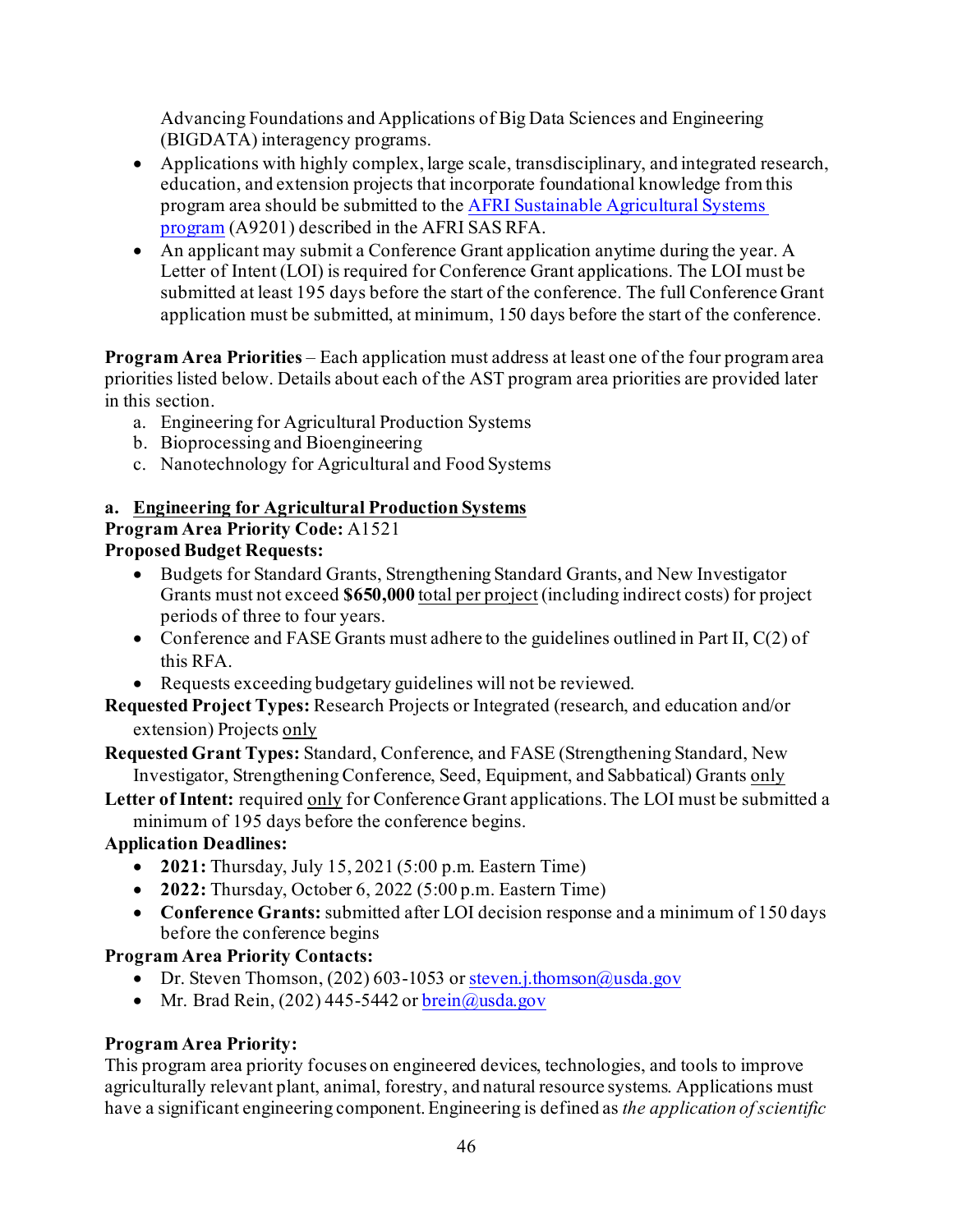*and mathematical principles to practical ends such as the design, manufacture, and operation of efficient and sustainable structures, technologies, machines, processes, and systems*. Some broad emphasis areas include, but are not limited to:

- Enable engineering, sensing, computing, modeling, automation, and information systems for: forestry and natural resources; plant and animal production and protection; and postharvest inspection, handling, processing, packaging, and distribution.
- Develop systems for automation and mechanization of labor-intensive tasks in crop and animal production.
- Develop and test the implementation of tools and precision technologies for monitoring, measurement, and detection in agricultural systems that may incorporate both drone and unmanned ground vehicle (UGV) technologies.
- Explore the use or development of advanced computational or engineering methods and technologies for navigation, mining, management, visualization, understanding, and communication of agricultural systems data that enable more effective use of big data.
- Develop and improve engineering technologies that prevent disease spread/pathogens in agricultural systems.
- Develop and test risk assessment and mitigation measures applicable to agriculture (in particular, reduce hazards to agricultural workers that can include assistive technologies).
- For integrated projects that provide engineering solutions for conservation of energy and water resources in irrigation, emphasis areas (that can be combined) include, but are not limited to:
	- o Packaged irrigation management solutions using smart sensing and model-based decision support systems that can be readily adopted by farmers on both small and large scales;
	- o Variable-rate and deficit irrigation management solutions that provide adaptive prescriptions and consider limitations of the water delivery system;
	- o Innovative sensing and control schemes for furrow irrigation;
	- o Combined water and nutrient management systems;
	- o Micro-irrigation designs and management practices that can be appropriately scaled to site-specific characteristics and end-user capabilities; and/or
	- o Decision support tools into easy-to-use irrigation mobile apps that integrate sitespecific weather, sensor, and/or model-based data for decision-making.

### **Program Area Priority Additional Information:**

- Opportunity to request **\$800,000** for applications that includes specific types of partnerships. An application that includes significant collaboration with minority-serving institutions, small- to mid-sized institutions, EPSCoR state institutions, and/or international partners will be funded up to \$150,000 above the listed budget maximum of \$650,000 (i.e., up to \$800,000). Applications that include such partnerships must begin their title as **"Program Name PARTNERSHIP: [full title…]."** The partnership team SHOULD BE reflected among the listed Project Director, and co-Project Director(s). A minimum of \$150,000 of the budget MUST BE allocated to the institution(s) included as partner(s).
- Applications that deal with improving food quality, safety, or nutritional value should be submitted to the Food Safety, Nutrition, and Health program area described in this RFA.
- All applications dealing with nano-scale science and technology should be submitted to the Nanotechnology for Agricultural and Food Systems program area priority (A1511).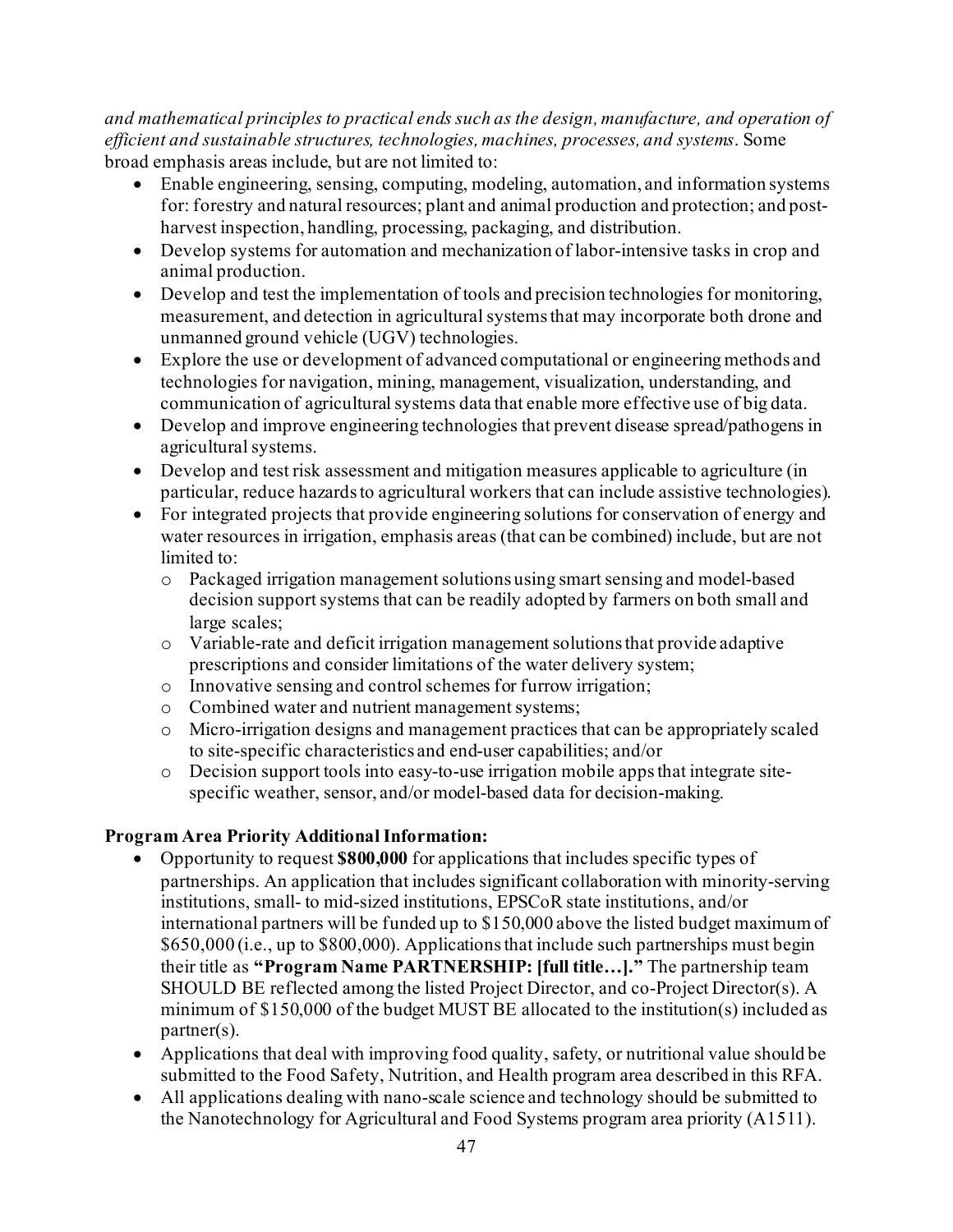• Research-only project applications that focus on improvement of water use under irrigation and that focus on non-traditional water sources used for irrigation (wastewater, etc.) should consider applying to Water Quantity and Quality program area priority (A1411).

## **b. Bioprocessing and Bioengineering**

### **Program Area Priority Code:** A1531

### **Proposed Budget Requests:**

- Budgets for Standard Grants, Strengthening Standard Grants, and New Investigator Grants must not exceed **\$650,000** total per project (including indirect costs) for project periods of three to four years.
- Conference and FASE Grants must adhere to the guidelines outlined in Part II, C(2) of this RFA.
- Requests exceeding budgetary guidelines will not be reviewed.

**Requested Project Types:** Research Projects only

**Requested Grant Types:** Standard, Conference, and FASE (Strengthening Standard, New Investigator, Strengthening Conference, Seed, Equipment, and Sabbatical) Grants only

Letter of Intent: required only for Conference Grant applications. The LOI must be submitted a minimum of 195 days before the conference begins.

## **Application Deadlines:**

- **2021:** Thursday, July 1, 2021 (5:00 p.m. Eastern Time)
- **2022:** Thursday, September 29, 2022 (5:00 p.m. Eastern Time)
- **Conference Grants:** submitted after LOI decision response and a minimum of 150 days before the conference begins

## **Program Area Priority Contacts:**

- Mr. Brad Rein,  $(202)$  445-5442 or  $brein@u$ usda.gov
- Dr. Steven Thomson, (202) 603-1053 o[r steven.j.thomson@usda.gov](mailto:steven.j.thomson@usda.gov)

## **Program Area Priority:**

This program area priority focuses on engineered products and processes to improve agriculturally relevant plant, animal, forestry, and natural resource systems. Applications must have a significant engineering component. Engineering, in the context of this program area priority, is defined as *the application of engineering principles and tools to biological materials or systems to create usable, tangible, economically viable products and processes*. Some broad research emphasis areas include, but are not limited to:

- Improve the production efficiency and capacity of biomass, biofuels, feedstock, bioenergy, and bio-based products;
- Advance or expand utilization of waste and byproducts generated in agricultural and food systems;
- Engineer new or improved products and processes that make use of materials from agricultural origin (including, but are not limited to, bioplastics and biocomposites);
- Refine the long-term sustainability of agricultural and forestry processing systems that balance productivity along with economic, environmental, and social outcomes; and
- Identify the factors that either constrain or encourage the adoption and diffusion of agriculturally relevant engineered products and processes.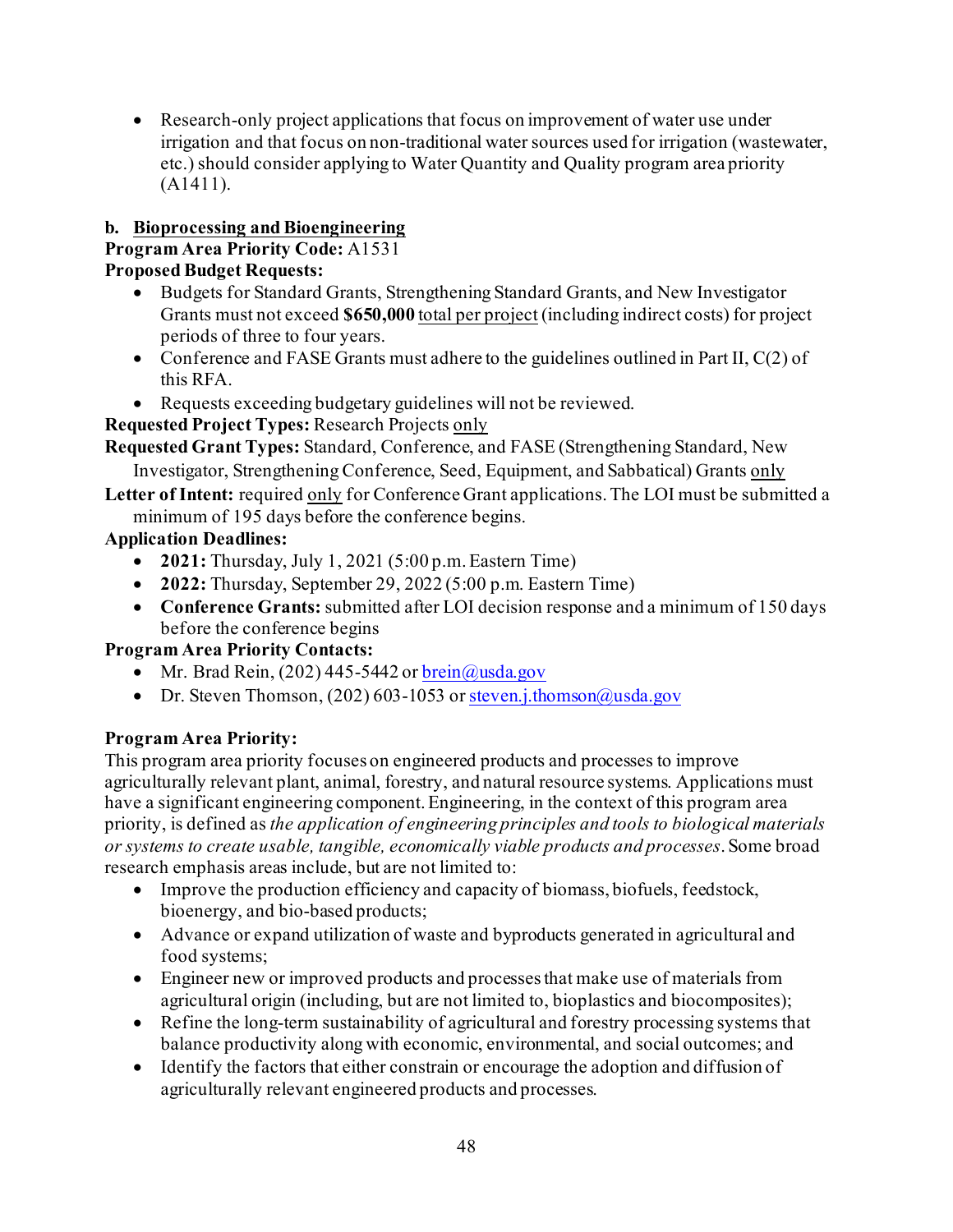## **Program Area Priority Additional Information:**

- Opportunity to request **\$800,000** for applications that includes specific types of partnerships. An application that includes significant collaboration with minority-serving institutions, small- to mid-sized institutions, EPSCoR state institutions, and/or international partners will be funded up to \$150,000 above the listed budget maximum of \$650,000 (i.e., up to \$8000,000). Applications that include such partnerships must begin their title as **"Program Name PARTNERSHIP: [full title…]"** The partnership team SHOULD BE reflected among the listed Project Director, and co-Project Director(s). A minimum of \$150,000 of the budget MUST BE allocated to the institution(s) included as partner(s).
- Applications that deal with improving food quality, safety, or nutritional value should be submitted to the Food Safety, Nutrition, and Health program area in this RFA.
- All applications dealing with nano-scale science and technology should be submitted to the Nanotechnology for Agricultural and Food Systems program area priority (A1511).
- Applications dealing with feedstock improvements for bioproducts (e.g., improvements to plants for production of bioproducts, including '-omics' approaches) should be submitted to the Plant Health and Production and Plant Products program area of this RFA. Microbial approaches can be submitted to this program area priority (A1531).

## **c. Nanotechnology for Agricultural and Food Systems**

## **Program Area Priority Code:** A1511

## **Proposed Budget Requests:**

- Budgets for Standard Grants, Strengthening Standard Grants, and New Investigator Grants must not exceed **\$650,000** total per project (including indirect costs) for project periods of three to four years.
- Conference and FASE Grants must adhere to the guidelines outlined in Part II, C(2) of this RFA.
- Requests exceeding budgetary guidelines will not be reviewed.

**Requested Project Types:** Research Projects only

**Requested Grant Types:** Standard, Conference, and FASE (Strengthening Standard, New Investigator, Strengthening Conference, Seed, Equipment, and Sabbatical) Grants only

Letter of Intent: required only for Conference Grant applications. The LOI must be submitted a minimum of 195 days before the conference begins.

## **Application Deadlines:**

- **2021:** Thursday, May 27, 2021 (5:00 p.m. Eastern Time)
- **2022:** Thursday, August 25, 2022 (5:00 p.m. Eastern Time)
- **Conference Grants:** submitted after LOI decision response and a minimum of 150 days before the conference begins

## **Program Area Priority Contacts:**

- Dr. Hongda Chen,  $(816)$  926-2525 o[r hongda.chen@usda.gov](mailto:hongda.chen@usda.gov)
- Dr. James Dobrowolski, (202) 420-8918 o[r james.dobrowolski@usda.gov](mailto:james.dobrowolski@usda.gov)

## **Program Area Priority:**

Nanoscale science, engineering, and technology embrace opportunities in a wide range of critical challenges facing agriculture and food systems. The program encourages applications in the following broad areas: innovative ideas and fundamental sciences to develop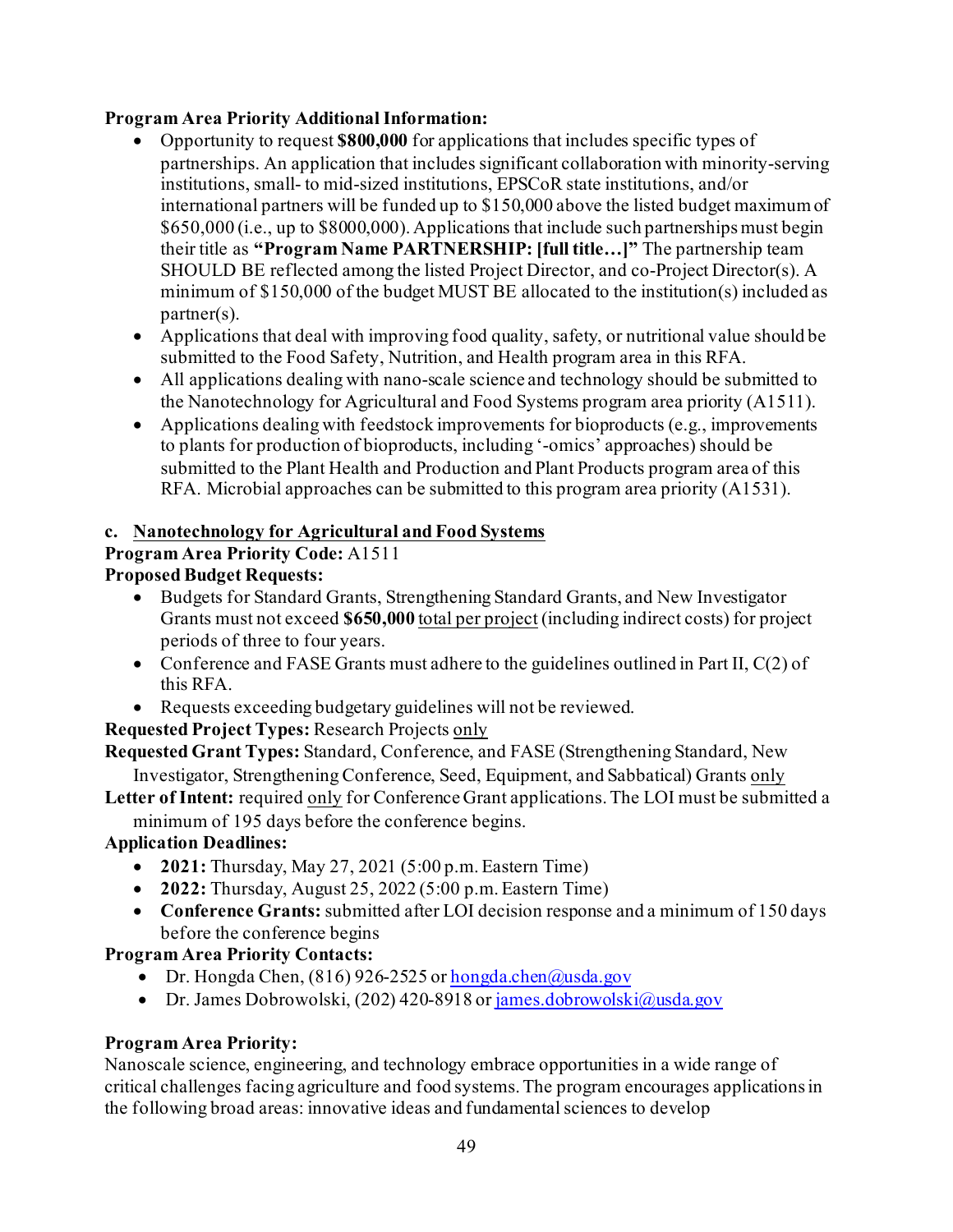nanotechnology enabled solutions for food and nutrition security through improved productivity, quality, and reducing food waste/loss; improved nutritional value of food and feed products, and more effective therapies that significantly impact animal health and wellness; enhanced food safety and biosecurity; increased protection for natural resources, the environment, and agricultural ecosystems; and improved sustainability, health, safety and joy of living. This program area priority includes, but is not limited to:

- Novel uses and high value-added products of nano-biomaterials from agricultural and forest origins for food and non-food applications. Note: Applications primarily addressing packaging, food contact surfaces, food safety, agrochemicals, environment, health, or other aspects of agriculture and food production will be acceptable, whereas applications addressing how engineered nanomaterials affect nutritional or quality attributes of food are not solicited in this program.
- Environmental, health and safety assessments of engineered nanoparticles applied in food and agricultural systems, including detection and quantification of engineered nanoparticles, characterization of hazards, exposure levels, transport and fate of the engineered nanoparticles or nanomaterials in foods, crops, soils (and soil biota), water, and livestock, or to agricultural and allied industry workers. This may also include animal feed formulations and processes that utilize novel nanomaterials or develop new nanostructured materials or nanoparticles that are bio-persistent in digestive pathways.
- Nanotechnology-enabled smart sensors for accurate, reliable and cost-effective early and rapid detection of pathogens, allergens, insects, diseases, chemicals, and contaminants in foods, plant and animal production systems, water, soil and the agricultural production environment. Portable, field-deployable and agriculturally affordable sensors and devices for real-time detection and screening to identify targets requiring no additional laboratory analyses are encouraged.
- Cost-effective distributed sensing networks for intelligent and precise application of agricultural inputs (e.g., fertilizer, water, and chemicals) with the Internet of Agricultural Things (i.e., cyber-physical systems) and the science and tools of big data.
- Monitoring physiological biomarkers for optimal crop or animal productivity and health.
- Discovery and characterization of nanoscale phenomena, processes, and structures relevant and important to agriculture and food.

## **Program Area Priority Additional Information:**

- Opportunity to request **\$800,000** for applications that includes specific types of partnerships. An application that includes significant collaboration with minority-serving institutions, small- to mid-sized institutions, EPSCoR state institutions, and/or international partners will be funded up to \$150,000 above the listed budget maximum of \$650,000 (i.e., up to \$800,000). Applications that include such partnerships must begin their title as **"Program Name PARTNERSHIP: [full title…]"** The partnership team SHOULD BE reflected among the listed Project Director, and co-Project Director(s). A minimum of \$150,000 of the budget MUST BE allocated to the institution(s) included as partner(s).
- Nanotechnology is defined by th[e National Nanotechnology Initiative](http://nano.gov/) (NNI) as "...the understanding and control of matter at dimensions between approximately 1 and 100 nanometers, where unique phenomena enable applications. Encompassing nanoscale science, engineering and technology, nanotechnology involves imaging, measuring, modeling and manipulating matter at this length scale." Applications should contain a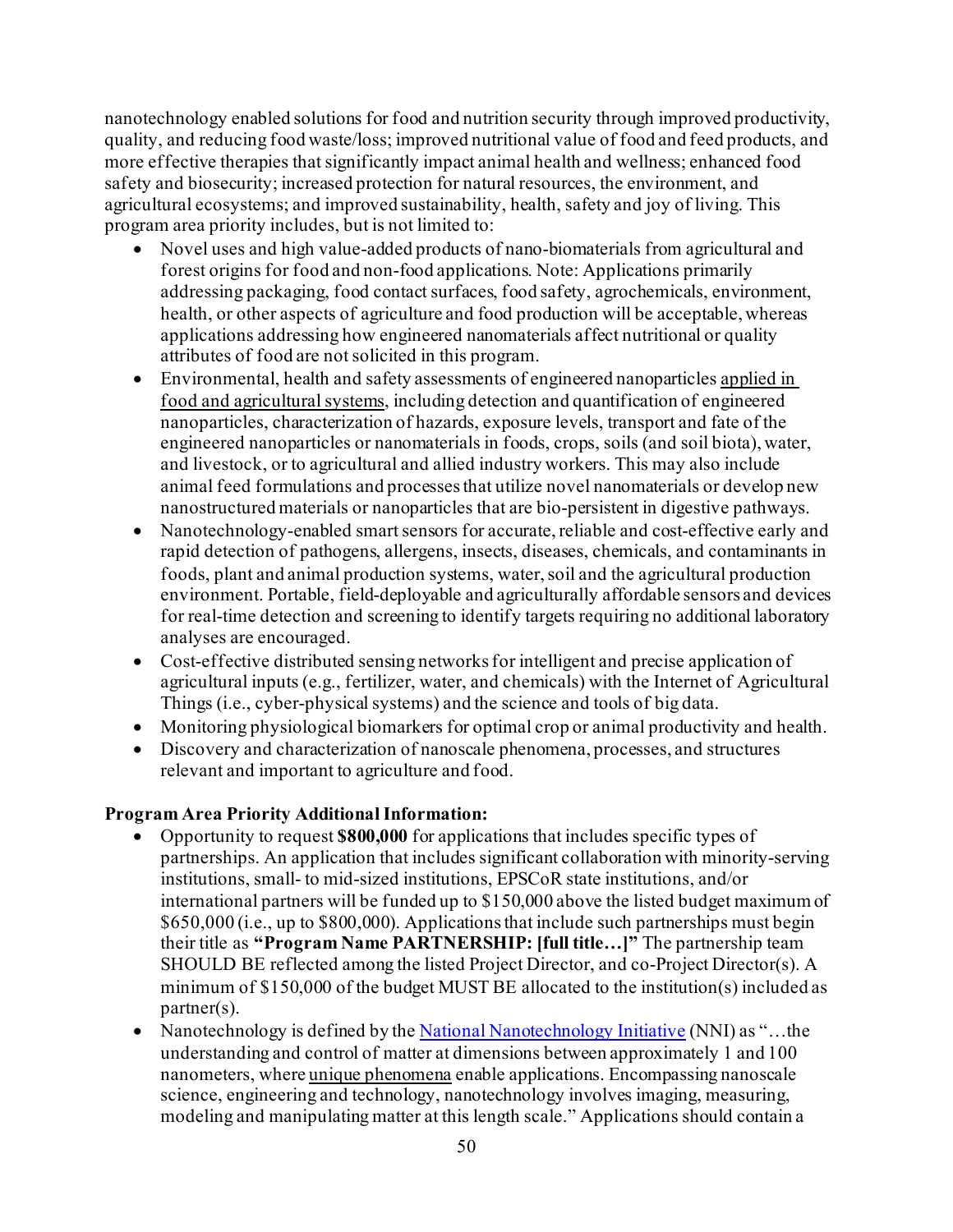clear statement about how the work proposed uses nanotechnology as defined by the NNI. A proposed study working at the scale of atoms or molecules does not necessarily meet the criteria of nanotechnology. Rather, the work proposed should be based on one or more of the unique phenomena, properties, and processes that occur at the nanoscale and are dimensionally dependent. Typical examples include quantum phenomena (e.g., size quantization of electron states), dominance of surfaces, or self-assembly of atoms or molecules into new materials (e.g., single wall carbon nanotubes, graphene, borophene), or collective phenomena (e.g., plasmons, phonons, because of the material being at the nanoscale). The proposed work should be based on the fundamental differences in physical, chemical, and biological behavior of materials at the nanoscale compared to bulk materials or individual atoms/molecules.

- This program area priority encourages novel platforms of nanotechnology in the area of higher order assembled systems that include the exploitation of bio-nano interfaces, hybrid bio-inorganic systems, systems biology, synthetic biology, and additive manufacturing technology.
- Applications, especially those with potential near-term commercial impact, are encouraged to include socioeconomic analyses of anticipated benefits to agriculture, food, and society and to identify the factors that may contribute to, or hinder, adoption.
- Applications dealing with public deliberation, social acceptability, and risk perception, management, and communication about nanotechnology and nano-based food or nonfood products by agricultural stakeholders (including consumers), using appropriate social science tools should be submitted to Economic and Social Implications of Food and Agricultural Technologies program area priority (A1642).

### **Agriculture Economics and Rural Communities**

#### **Background**

The Agriculture Economics and Rural Communities (AERC) program area supports rigorous economic and social science research that informs decision making, policy design, and implementation to enhance the sustainability of agricultural production systems and natural resources, promote rural economic development and prosperity, enhance quality of life, and alleviate poverty. Topical issues include, but are not limited to, examining agricultural markets and international trade; social implications of food and agricultural technology; commodity policy, crop insurance, and policy design and impact; market structure and performance in the food system and value chain; interactions between agriculture and the environment; rural economic development and well-being; food security; consumer preferences, behavior and market development; and decision-making under uncertainty. An important topic for this RFA is the effects of COVID-19, especially on domestic and international markets, food supply chain, farmers, youth and rural communities. The AERC program area supports social and behavioral science disciplines. Interdisciplinary efforts involving social, biophysical, and natural science disciplines are also invited. Applicants are encouraged to consult the challenges and research topics defined in the report from the Council on Food, Agriculture and Resource Economics: "Agriculture and Applied Economics Priorities and Solutions."

**Total Program Funds:** Approximately **\$34** million for each review cycle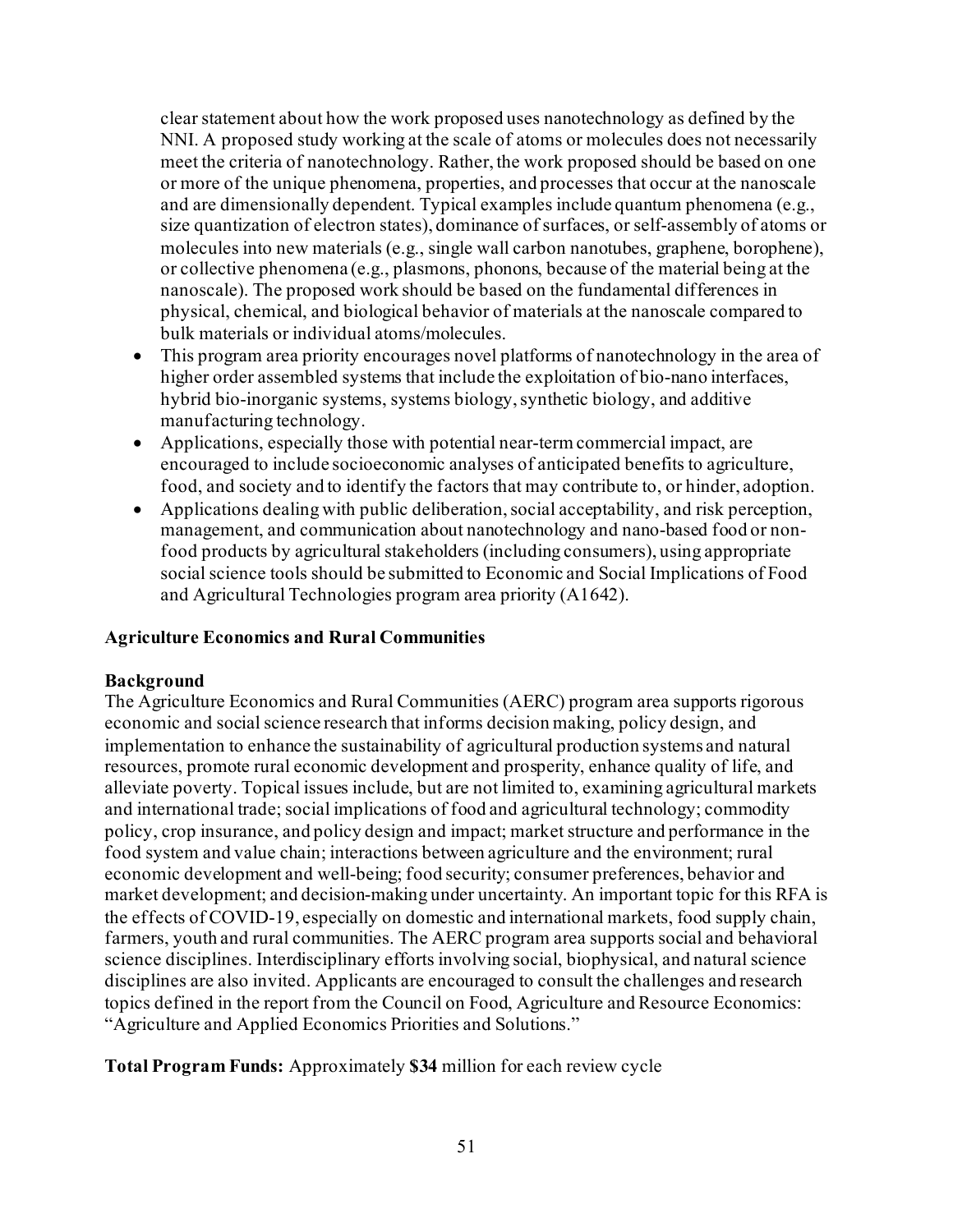### **Program Area Key Information applicable to ALL Agriculture Economics and Rural Communities Program Area Priorities:**

- All applications must adhere to the requirements in Part IV of this RFA.
- Applications from, and collaborations with, small to mid-sized institutions, minorityserving institutions, and/or institutions within the EPSCoR states are welcome in this program area.
- Applications that include collaborations with international partners may also be submitted. Th[e AFRI International Partnerships webpage](https://nifa.usda.gov/resource/afri-international-partnerships) contains additional information on international partnerships.
- Applications must include a section providing a justification for the system studied relevant to improving economic, social, and environmental sustainability of agriculture or rural communities.
- Applications that propose to develop, test, and/or apply decision-support aids or tools are welcome.
- This program area funds the study of entrepreneurship and business development, but it will not fund the development of new business start-ups or the research and development of new technologies and tools for specific businesses to use[. The NIFA Small Business](https://nifa.usda.gov/program/small-business-innovation-research-program-sbir)  [Innovation Research \(SBIR\) program](https://nifa.usda.gov/program/small-business-innovation-research-program-sbir) will entertain applications for new technologies and business development.
- Applications with highly complex, large scale, transdisciplinary, and integrated research, education, and extension projects that incorporate foundational knowledge from this program area should be submitted to th[e AFRI Sustainable Agricultural Systems](https://nifa.usda.gov/program/afri-sas)  [program](https://nifa.usda.gov/program/afri-sas) (A9201) described in the AFRI SAS RFA.
- An applicant may submit a Conference Grant application anytime during the year. A Letter of Intent (LOI) is required for Conference Grant applications. The LOI must be submitted at least 195 days before the start of the conference. The full Conference Grant application must be submitted, at minimum, 150 days before the start of the conference.

**Program Area Priorities** – Each application must address at least one of the four program area priorities listed below. Details about each of the AERC program areas are provided later in this section.

- a. Small and Medium-sized Farms
- b. Economics, Markets and Trade
- c. Economic and Social Implications of Food and Agricultural Technologies
- d. Rural Economic Development

## **a. Small and Medium-Sized Farms**

**Program Area Priority Code:** A1601

- Standard Grants, Strengthening Standard Grants and New Investigator Grants must not exceed **\$650,000** total per project (including indirect costs) for project periods of three to five years.
- Conference and FASE Grants must adhere to the guidelines outlined in Part II,  $C(2)$  of this RFA.
- Requests exceeding the budgetary guidelines will not be reviewed.

**Requested Project Types:** Research Projects or Integrated (research with education and/or

extension) Projects only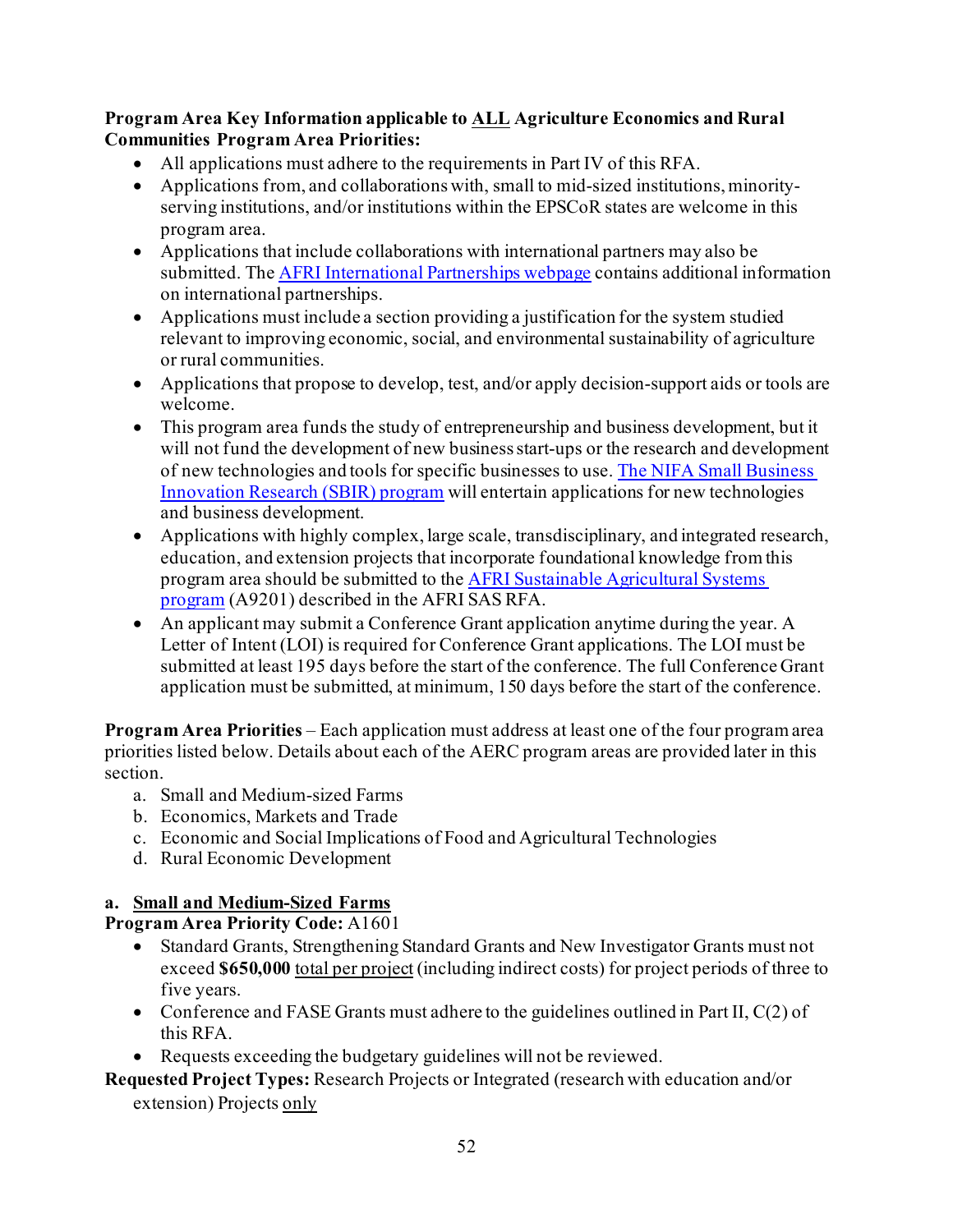**Requested Grant Types:** Standard, Conference, and FASE (Strengthening Standard, New Investigator, Strengthening Conference, Seed, Equipment, and Sabbatical) Grants only

**Letter of Intent:** required only for Conference Grant applications. The LOI must be submitted a minimum of 195 days before the conference begins.

## **Application Deadlines:**

- **2021:** Thursday, June 24, 2021 (5:00 p.m. Eastern Time)
- **2022:** Thursday, September 22, 2022 (5:00 p.m. Eastern Time)
- **Conference Grants:** submitted after LOI decision response and a minimum of 150 days before the conference begins

## **Program Area Priority Contact:**

• Dr. Denis Ebodaghe,  $(202)$  445-5460 o[r denis.ebodaghe@usda.gov](mailto:denis.ebodaghe@usda.gov)

## **Program Area Priority:**

This program area priority focuses on the development and/or adoption of new models to assist agricultural (farm, forest, or ranch) landowner/manager decision making with respect to appropriate scale management strategies and technologies to enhance economic efficiency and sustainability, including the viability and competitiveness of small and medium-sized dairy, poultry, livestock, crop, forestry, aquaculture, and other operations. The scope of this program area priority includes, but is not limited to projects that:

- Advance the production, profitability and post-harvest handling of specialty crops including high value-niche market crops such as hemp (if approved in your state), medicinal, aromatic, and essential oils.
- Develop effective strategies to aid in the development of research, education and extension/outreach programs to meet the needs of socially disadvantaged small and medium-sized farmers.
- Examine the impacts of COVID-19 on small farm profitability, especially related to new costs related to direct delivery models, new markets and changing demand.
- Identify and develop affordable small farm appropriate digital agriculture tools that improve production, labor management and farm profitability.
- Outreach efforts that create opportunities for entry and farm viability for young, beginning, socially-disadvantaged, veteran, or immigrant farmers and ranchers. Such efforts should address issues such as farm succession, transition, entry, and profitability through tools that ensure that the next generation of small and medium-sized farmers has access to the information and resources they need to operate their farms on a sustainable and profitable basis.
- Examine the varying forms of land tenure, including issues related to heir property, especially among aging and beginning farmers, and identify the opportunities and obstacles to land access and land transfer for younger farmers.
- The feasibility of small to mid-scale processing for fresh fruits and vegetables, frozen fruits and vegetables, value added processing for institutional buyers, or small-scale meat processing. Such efforts could also include direct to consumer markets.
- Develop effective strategies and tools to assist small and medium-sized forest/woodland owners in managing and sustaining their timberland.
- Research and develop effective strategies and tools to assist small and medium-sized farmers in making decisions about participating in livestock or crop production contracts.
- Research and develop effective strategies to aid in the development of efficient local and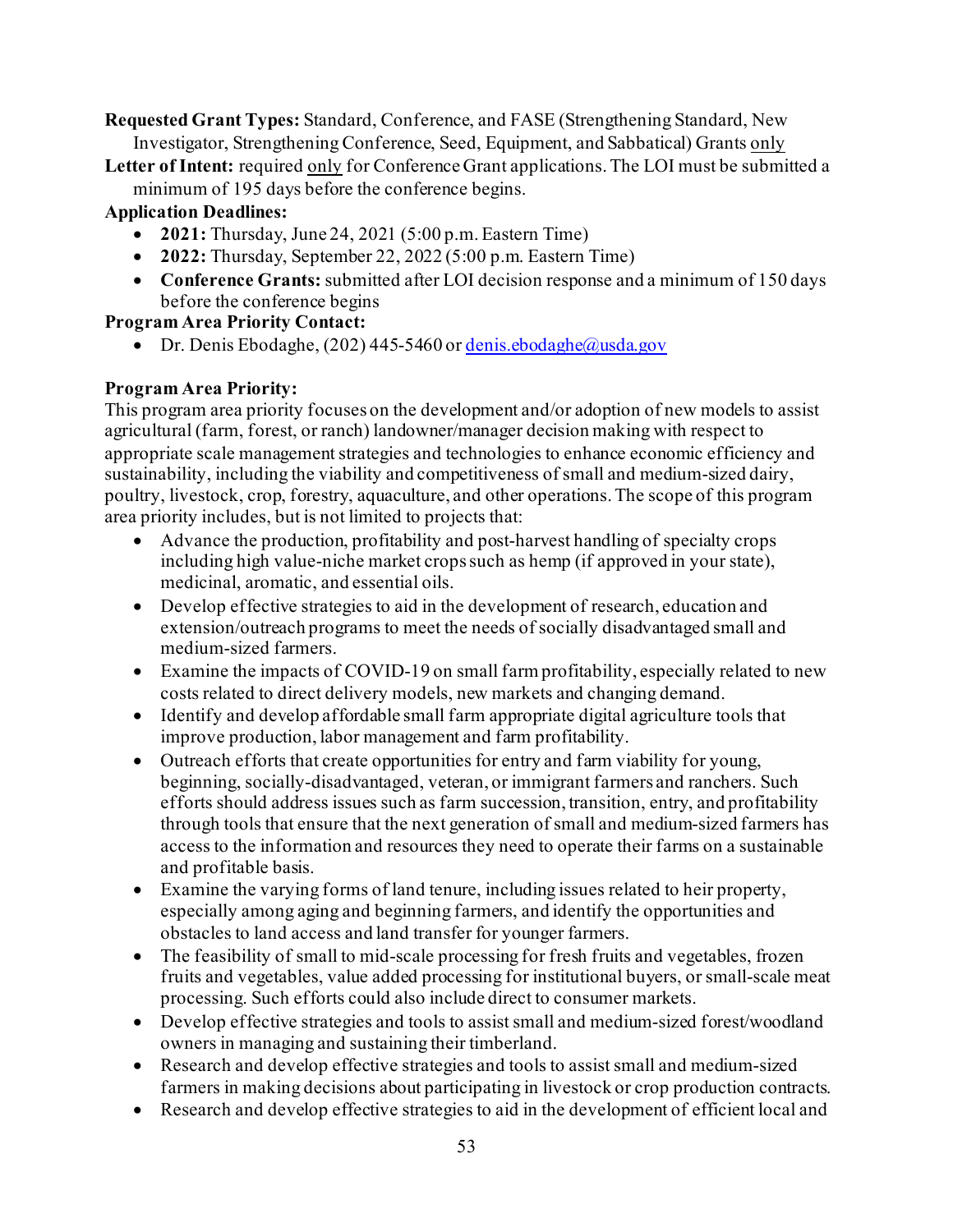regional food systems.

- Evaluate and implement strategies to enhance access to markets by small and mediumsized farms.
- Research and outreach efforts that develop new tools to ensure that the next generation of small and medium-sized farmers have access to the information and resources they need to operate their farms on a sustainable and profitable basis.
- Examine the challenges of small and medium-sized farms to increase profitability, sustain farming as a livelihood, and transition to the next generation. Efforts could address issues such as production diversification and sustainability; barriers to markets and effects of social media; farmer savings behavior, financial decision-making and retirement; farm family resource allocation; and intrafamily succession.

## **Program Area Priority Additional Information:**

• Applicants must address the Program Area Priority with a Research Project or an Integrated Project that integrates research with extension and/or education: (NOTE: Refer to Part II, C and Part III, A for Integrated Project definitions and eligibility information)

## **b. Economics, Markets and Trade**

**Program Area Priority Code:** A1641

## **Proposed Budget Requests:**

- Standard Grants, Strengthening Standard Grants and New Investigator Grants must not exceed **\$650,000** total per project (including indirect costs) for project periods of three to five years. See "Program Area Priority Additional Information" for opportunity to request **\$800,000** for applications that include specific types of partnerships for this priority only.
- Conference and FASE Grants must adhere to the guidelines outlined in Part II, C(2) of this RFA.
- Requests exceeding the budgetary guidelines will not be reviewed.

**Requested Project Types:** Research Projects only

**Requested Grant Types:** Standard, Conference, and FASE (Strengthening Standard, New Investigator, Strengthening Conference, Seed, Equipment, and Sabbatical) Grants only

**Letter of Intent:** required only for Conference Grant applications. The LOI must be submitted a

# minimum of 195 days before the conference begins.

## **Application Deadlines:**

- **2021:** Thursday, July 15, 2021 (5:00 p.m. Eastern Time)
- **2022:** Thursday, October 6, 2022 (5:00 p.m. Eastern Time)
- **Conference Grants:** submitted after LOI decision response and a minimum of 150 days before the conference begins

## **Program Area Priority Contact:**

• Dr. Denis Ebodaghe, (202) 445-5460 o[r denis.ebodaghe@usda.gov](mailto:denis.ebodaghe@usda.gov)

## **Program Area Priority:**

This program area priority supports research on development of theories, methods and applications of agricultural economics. It encourages applications in the following broad areas: agricultural market structure and performance; competitiveness in international trade and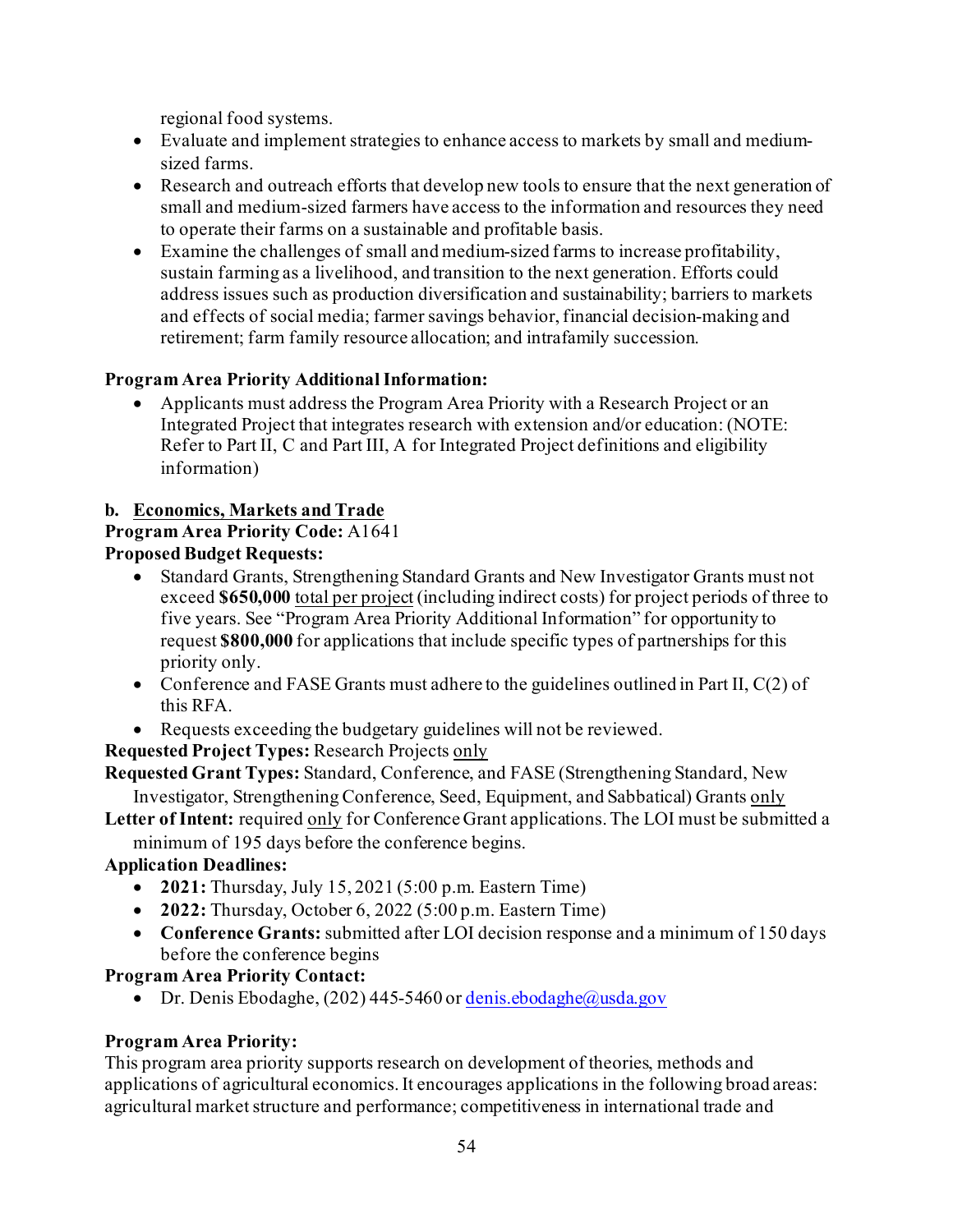domestic markets; agricultural production and resource use; consumer behavior; farm labor and immigration and policy; agricultural policy design and impacts; technology development and adoption; and science and innovation policy.

The program area priority scope includes, but is not limited to:

- Examine the economics of agriculture and food policy, including changes in trade, immigration, crop insurance, price stabilization and income support.
- Factors addressing farm labor shortages, contributing to development and adoption of labor saving or substituting technology; implications for farmer and farm labor economic welfare.
- Economic and behavioral aspects of consumption or savings behavior, consumer financial decision making; agricultural production and technology adoption, and the design and implementation of policy intended to affect those behaviors.
- Examine the economic impacts of farming on the environment and natural resources and methods to enhance sustainability.
- What are the causes and consequences of food insecurity?
- Examine the economic implications of big data on agricultural markets, industry structure, and agricultural and food value chains, how big data informs decision making by agricultural producers, policy makers, and consumers and enhances market efficiency and performance.
- Examine the economics of the bio-economy. Assess the economic and environmental impact of policies and regulations designed to advance the bio-economy. Address issues of acceptance and perception by consumers and producers. Examine the economics and performance of the supply chains that emerge to implement new technologies, how they are affected by various policies, and their competitiveness and trade implications.
- Examine the impact of disasters on food supply chains, agricultural production, and consumer behavior.

## **Program Area Priority Additional Information:**

• Opportunity to request **\$800,000** for applications that includes specific types of partnerships. An application that includes significant collaboration with minority-serving institutions, small- to mid-sized institutions, EPSCoR state institutions, and/or international partners will be funded up to \$150,000 above the listed budget maximum of \$650,000 (i.e., up to \$800,000). Applications that include such partnerships must begin their title as **"PARTNERSHIP: [full title…]"** The partnership team MUST BE reflected among the listed Project Director and Co-Project Director(s). A minimum of \$150,000 of the budget MUST BE allocated to the institution(s) included as partner(s).

#### **c. Economic and Social Implications of Food and Agricultural Technologies Program Area Priority Code:** A1642 **Proposed Budget Requests:**

- Standard Grants, Strengthening Standard Grants and New Investigator Grants must not exceed **\$650,000** total per project (including indirect costs) for project periods of three to five years.
- Conference and FASE Grants must adhere to the guidelines outlined in Part II, C(2) of this RFA.
- Requests exceeding the budgetary guidelines will not be reviewed.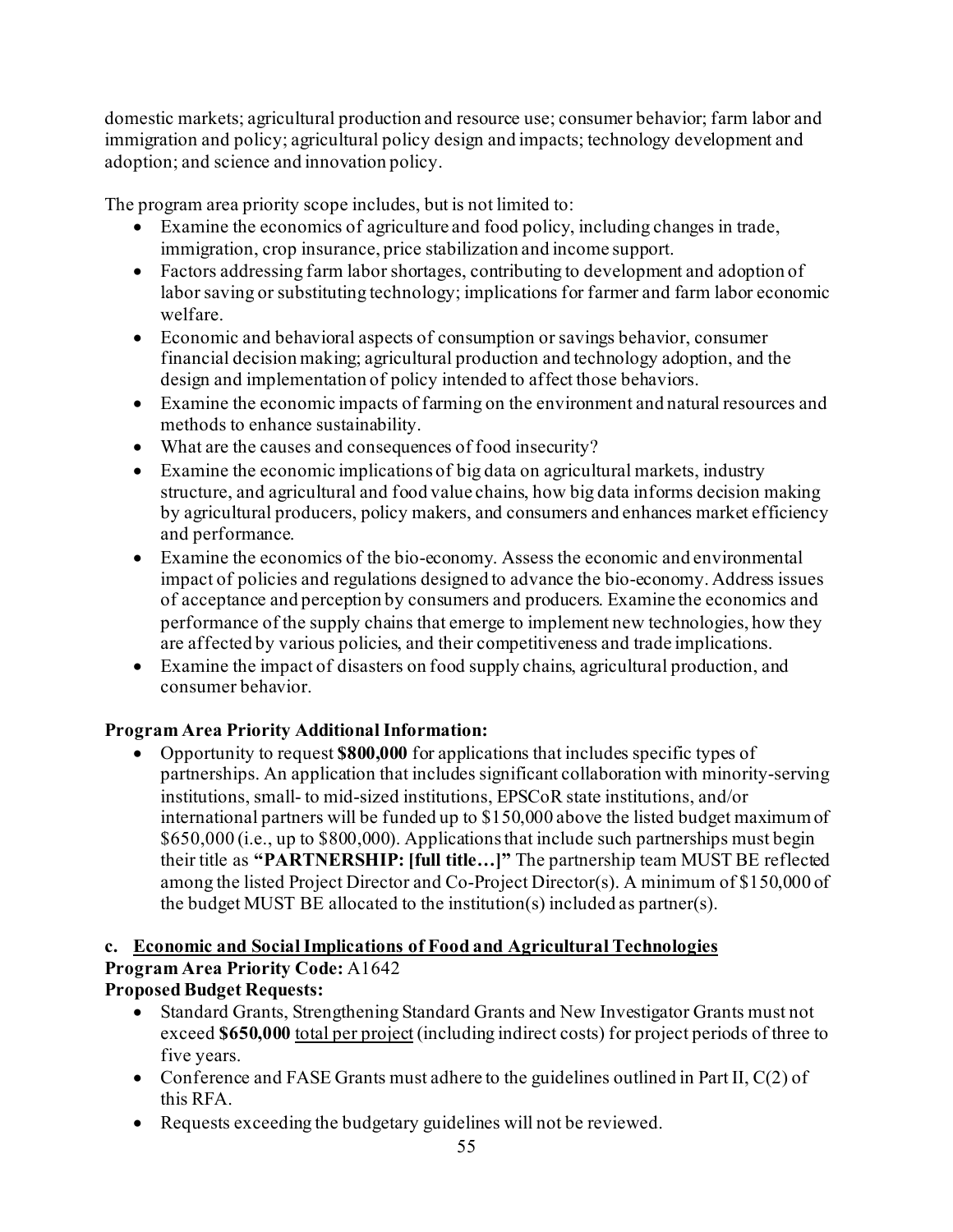- **Requested Project Types:** Research Projects or Integrated (research with education and /or extension) Projects only
- **Requested Grant Types:** Standard, Conference, and FASE (Strengthening Standard, New Investigator, Strengthening Conference, Seed, Equipment, and Sabbatical) Grants only
- **Letter of Intent:** required only for Conference Grant applications. The LOI must be submitted a minimum of 195 days before the conference begins.

## **Application Deadlines:**

- **2021:** Thursday, July 15, 2021 (5:00 p.m. Eastern Time)
- **2022:** Thursday, October 6, 2022 (5:00 p.m. Eastern Time)
- **Conference Grants:** submitted after LOI decision response and a minimum of 150 days before the conference begins

### **Program Area Priority Contacts:**

- Dr. Steven Thomson, (202) 603-1053 o[r steven.j.thomson@usda.gov](mailto:steven.j.thomson@usda.gov)
- Mr. Brad Rein,  $(202)$  445-5442 or  $brein@u$ usda.gov

### **Program Area Priority:**

Examining the economic and social implications of technology is a form of technology assessment that anticipates the unforeseen and unintended consequences of technological innovation, including cultural, health, welfare, equity, ethical, and environmental impacts. A critical lesson learned from past experiences with the application of scientific discoveries and technological innovations to agricultural production is that public trust in science begins with and requires ongoing transparency and open deliberation. Technologies such as gene drives and genome editing, big data, nanotechnology, autonomous technologies and novel foods have tremendous capability in shaping the future of agriculture, requiring the scientific community to develop effective means of communicating and engaging with the public. The National [Academies of Sciences, Engineering, and Medicine](https://www.nap.edu/catalog/23405/gene-drives-on-the-horizon-advancing-science-navigating-uncertainty-and) recommended that for these innovations to become applicable to agriculture, there should be a dialogue between scientists, legal scholars, bioethicists, social scientists, the public, and other stakeholders to assess the merits and risks of new technologies and scientific discoveries, and pursue an open and effective means to credibly engage with the public about these issues.

Research project applications must address the following:

- Assess the broad social, ethical, cultural, legal, and other potential impacts that a broad range of emerging and disruptive technologies, including breakthrough scientific discoveries, may pose for society, agricultural markets, agricultural communities and rural prosperity, food manufacturing industry, consumer preferences, and other domains and consider models for ameliorating challenge to the technologies; and
- Involve a range of individuals including scientists, legal scholars, bioethicists, social scientists, and researchers from the humanities, the public, and other stakeholders to assess the technology's merits and risks and/or examine issues and modes of communication that can result in open and effective means to involve the public in deliberation over these issues.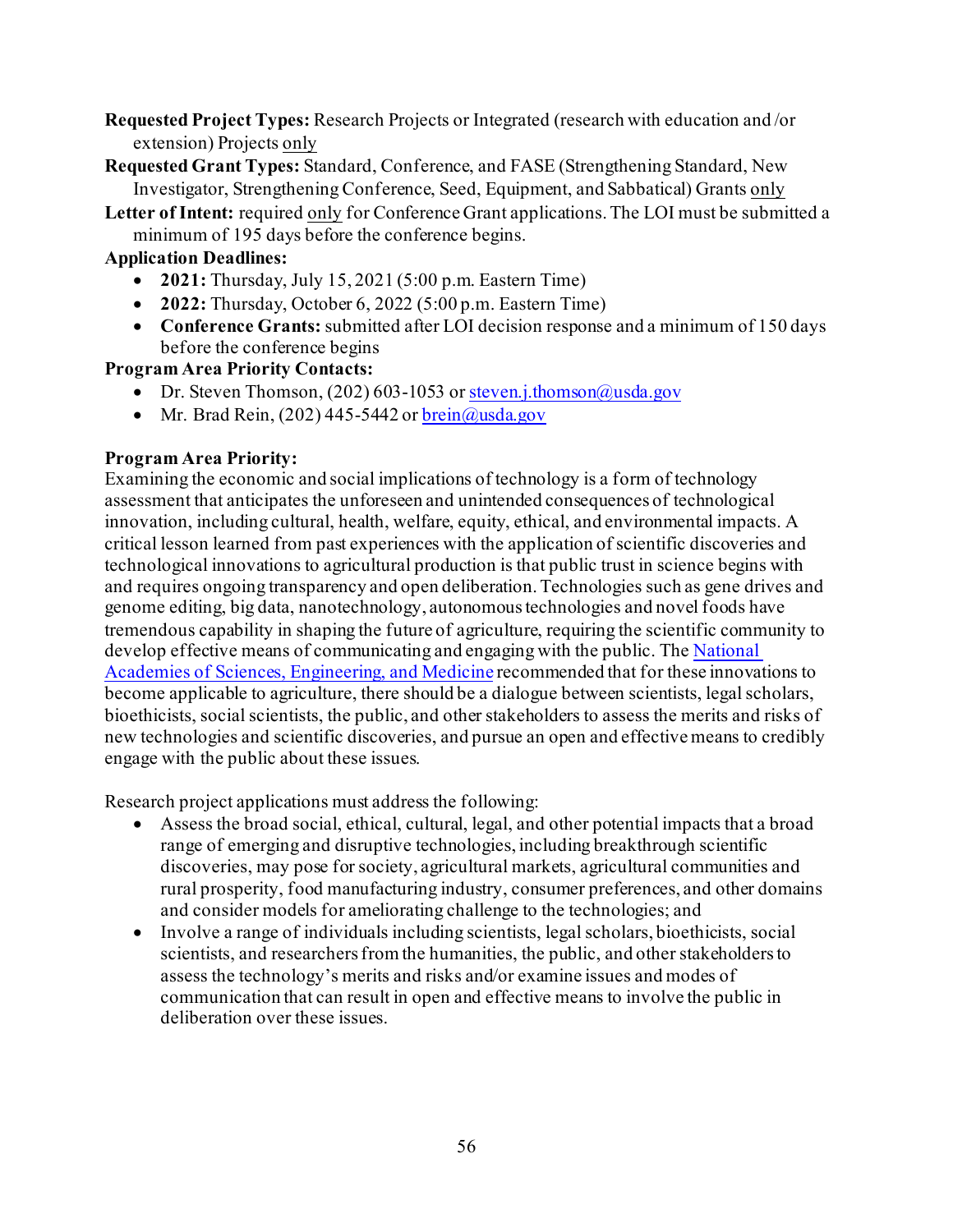Technologies and scientific advancements of interest include:

- Application of gene editing and gene drives in agricultural systems;
- Application of nanotechnology in agriculture and food systems:
- Analysis of big data, and tools and approaches for collecting big data from agricultural producers; privacy and security implications for the collection, storage, availability and sharing of Big Data on individuals, technologies, businesses, and/or communities;
- Implications of artificial intelligence, machine learning and predictive decision making to society and agriculture and food systems; and
- Implementation of autonomous technologies and systems within the agricultural production, food manufacturing, and supply chains.

## **Program Area Priority Additional Information:**

- Conference applications are encouraged under this program area priority.
- Projects must include trans/multi/interdisciplinary components and/or disciplinary specialists.
- Projects are encouraged to develop new models of collaboration and idea generation to engage in active transdisciplinary exchange and efforts.
- Applications on the adoption and diffusion of agricultural technologies should be submitted to the Engineering for Agricultural Production Systems (A1521 in Agriculture Systems and Technology), Economics, Markets and Trade (A1641), or the Critical Agricultural Research and Extension (CARE, A1701 in Crosscutting Programs) program area priorities.

## **d. Rural Economic Development**

## **Program Area Priority Code:** A1661

- Standard Grants, Strengthening Standard Grants and New Investigator Grants must not exceed **\$650,000** total per project (including indirect costs) for project periods of three to five years.
- Conference and FASE Grants must adhere to the guidelines outlined in Part II, C(2) of this RFA.
- Requests exceeding the budgetary guidelines will not be reviewed.

**Requested Project Types:** Research Projects or Integrated (research with education and/or extension) Projects only

**Requested Grant Types:** Standard, Conference, and FASE (Strengthening Standard, New Investigator, Strengthening Conference, Seed, Equipment, and Sabbatical) Grants only

Letter of Intent: required only for Conference Grant applications. The LOI must be submitted a minimum of 195 days before the conference begins.

## **Application Deadlines:**

- **2021:** Thursday, June 17, 2021 (5:00 p.m. Eastern Time)
- **2022:** Thursday, September 15, 2022 (5:00 p.m. Eastern Time)
- **Conference Grants:** submitted after LOI decision response and a minimum of 150 days before the conference begins

## **Program Area Priority Contact:**

• Mr. R. Brent Elrod,  $(816)$  926-2535 o[r richard.elrod@usda.gov](mailto:richard.elrod@usda.gov)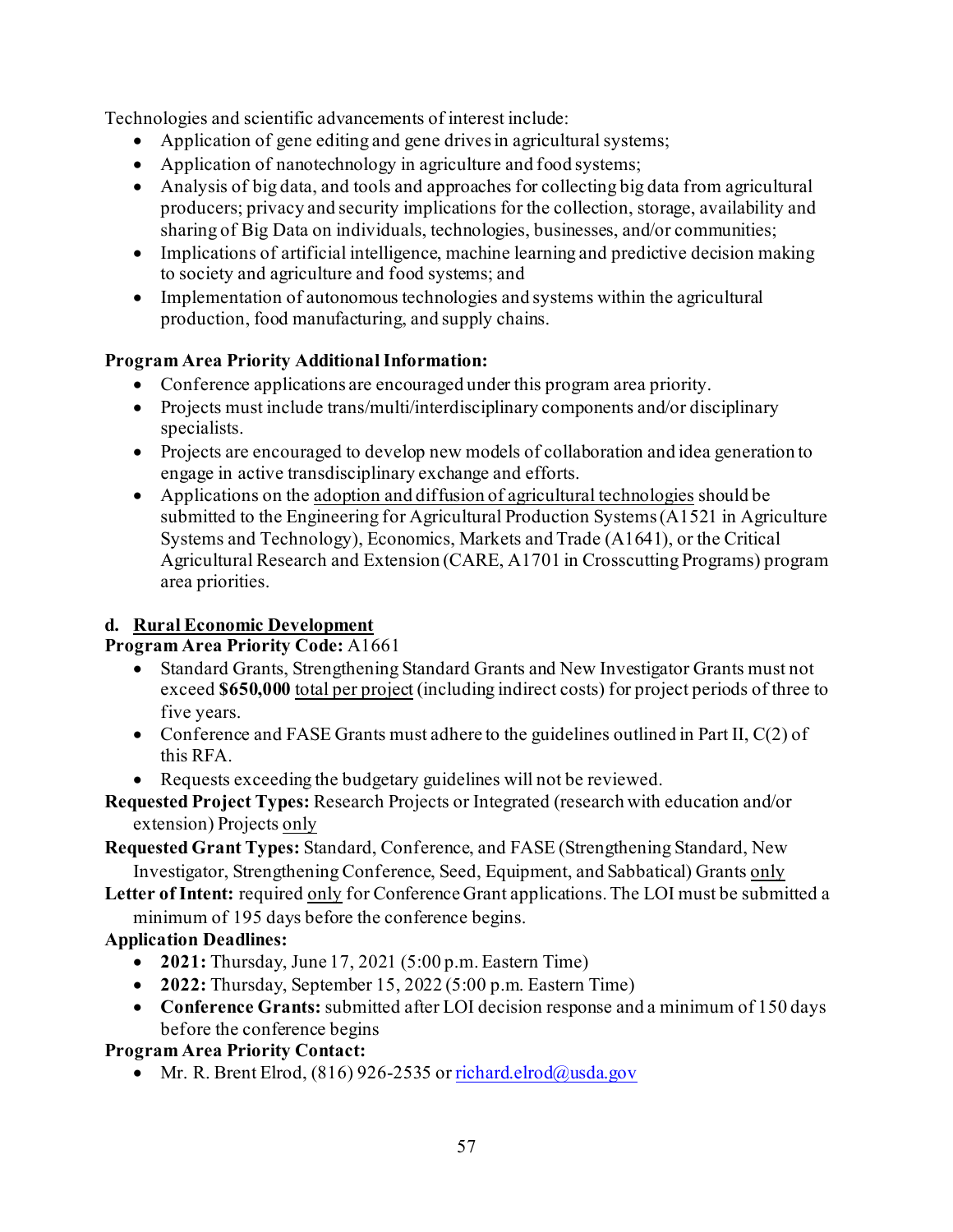### **Program Area Priority:**

This program area priority supports rigorous theoretical and empirical efforts to create and examine innovative approaches for advancing economic opportunities for rural entrepreneurs and communities, with an aim to promote rural prosperity and well-being. The intent of the program area priority is to improve the understanding of the factors and conditions that enhance economic opportunities for food, agricultural and rural businesses through tools and methods from the various social sciences, (i.e., sociology, demography, economics, geography, etc.). Studies that focus on women, and ethnic and/or racial minority groups are of interest. This RFA will give priority to projects that focus on the impacts of COVID-19 on rural youth, families, communities and entrepreneurs.

Projects can be either integrated (to include extension and/or education, along with research) or research only. Projects may evaluate the institutional, social, or economic factors affecting decision making and policy development to enhance the economic growth and well-being of rural communities.

This program area priority focuses mainly on entrepreneurs, small businesses, and other locallevel employers and services who are important sources of employment, and/or on other issues "beyond the farm gate."

The emphasis of this program area priority includes, but are not limited to:

- Examine the impacts of COVID-19 on household and community food security.
- Explore place-making assets, including cultural amenities, performing arts and the aesthetic character of rural communities, and their importance and impacts on rural livability, new resident attraction and retention, and economic development and prosperity.
- Identify strategies for economic growth in regions of persistent extreme poverty that can directly or indirectly impact public-health crises including COVID-19, opioid abuse and suicide.
- Examine the private and public returns to expanding broadband infrastructure into rural areas, the barriers to broadband deployment and adoption and the mechanisms that might ameliorate those factors. Examine the potential relationship between access to broadband and health outcomes, educational attainment, entrepreneurship, and job growth. Examine how broadband availability can directly or indirectly impact public-health crises including COVID-19, opioid abuse and suicide.

## **Program Area Priority Additional Information:**

- Integrated project applications must include research and at least one other function (i.e., education, extension, or both)
- For projects that focus mainly on farms, see the Small and Medium-Sized Farms program area priority (A1601)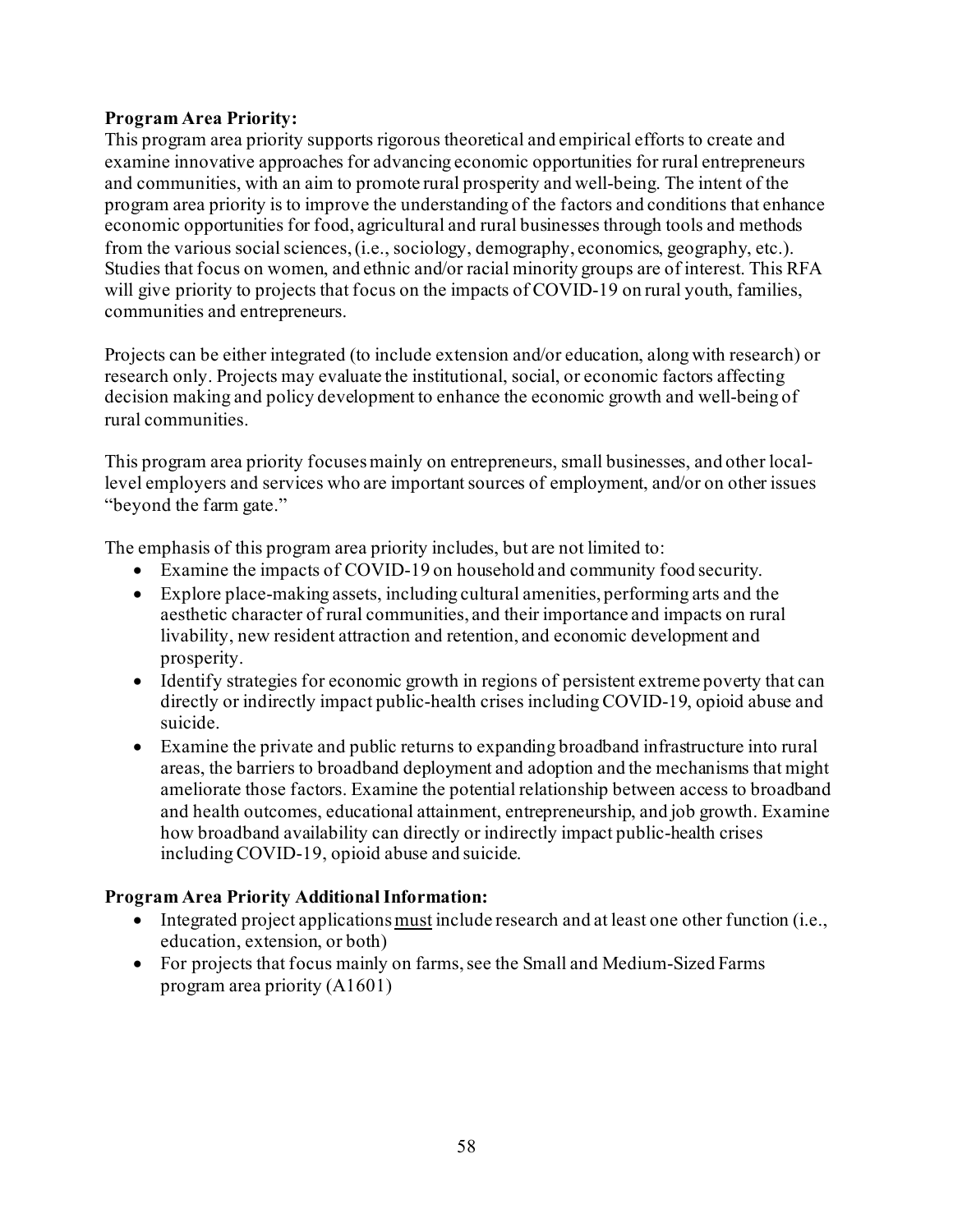## **Crosscutting Programs**

### **Background**

Crosscutting programs address two or more of the following six priority areas:

- Plant health and production and plant products;
- Animal health and production and animal products;
- Food safety, nutrition, and health;
- Bioenergy, natural resources, and environment;
- Agriculture systems and technology; and
- Agriculture economics and rural communities.

**Total program funds** – Approximately **\$32** million for each review cycle

### **Program Area Key Information:**

• For program area priorities soliciting Conference Grant applications (i.e., A1181, A1402, and A1541 only), Conference Grant applications may be submitted any time throughout the year. A Letter of Intent is required for a Conference Grant application, and it must be submitted a minimum of 195 days before conference begins. The full Conference Grant application must be submitted a minimum of 150 days before the conference begins.

**Program Area Priorities** – Each application must address at least one of the six program area priorities listed below. Details about each of the Crosscutting program area priorities are provided later in this section.

- a. Agricultural Microbiomes in Plant Systems and Natural Resources
- b. Critical Agricultural Research and Extension (CARE)
- c. Data Science for Food and Agriculture Systems (DSFAS)
- d. Inter-Disciplinary Engagement in Animal Systems (IDEAS)
- e. Tactical Sciences for Agricultural Biosecurity

#### **a. Agricultural Microbiomes in Plant Systems and Natural Resources Program Area Priority Code:** A1402 **Proposed Budget Requests:**

- Budgets for Standard Grants, Strengthening Standard Grants, and New Investigator Grants must not exceed **\$850,000** total per project (including indirect costs) for project periods of up to five years.
- Conference and FASE Grants must adhere to the guidelines outlined in Part II,  $C(2)$  of this RFA.
- Requests exceeding budgetary guidelines will not be reviewed.

**Requested Project Types:** Research Projects only

**Requested Grant Types:** Standard, Conference, and FASE (Strengthening Standard, New Investigator, Strengthening Conference, Seed, Equipment, and Sabbatical) Grants only

Letter of Intent: required only for Conference Grant applications. The LOI must be submitted a minimum of 195 days before the conference begins.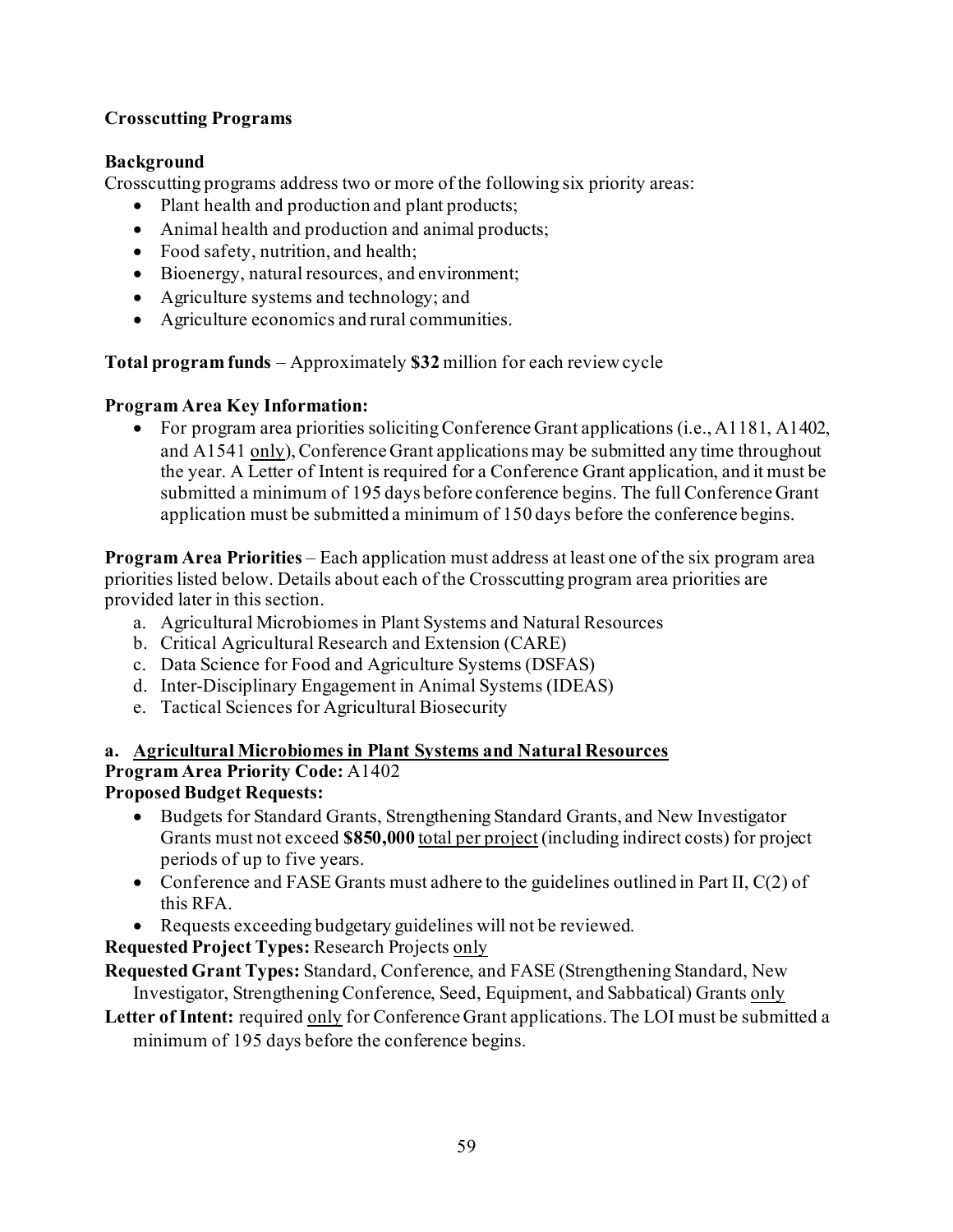### **Application Deadline:**

- **2021:** Thursday, July 15, 2021 (5:00 p.m. Eastern Time)
- **2022:** Thursday, October 6, 2022 (5:00 p.m. Eastern Time)
- **Conference Grants:** submitted after LOI decision response and a minimum of 150 days before the conference begins

### **Program Area Priority Contact:**

• Dr. Ann Lichens-Park, (202) 445-5483 o[r ann.park@usda.gov](mailto:ann.park@usda.gov)

### **Program Area Priority:**

Microbiomes have profound impacts on agricultural production systems as well as human, animal, plant, and environmental health. Microbiome research is critical for improving agricultural productivity, sustainability of agricultural ecosystems, safety of the food supply and meeting the challenge of feeding a rapidly growing world population. Better understanding of microbiomes will help reduce use of chemicals (pesticides, antibiotics, and biocides) in food production, lead to the development of safer alternatives for the management of agriculturallyimportant pests and diseases, optimize nutrient utilization efficiency, and reduce environmental footprints of agriculture and food systems. Understanding the multipartite interactions among the host, environment, and the microbiome is critical for improving and sustaining agricultural productivity and quality in plant systems, associated natural resources, human nutrition and health. Plant productivity includes biotic factors affecting plant health such as either pests, diseases or vectors as well as abiotic factors (water, soil health). Research supported by this program area priority will help fill major knowledge gaps in characterizing agricultural microbiomes and microbiome functions across agricultural production systems, and natural resources through crosscutting projects. Projects focusing on microbiomes associated with livestock, aquacultured animal species, or any animals other than vectors (e.g., insect or nematode) of plant-associated microbes are beyond the scope of this program area priority. Also, beyond the scope of this program are studies that do not have a strong focus on the **community of microorganisms** associated with the plant, such as studies of interactions between a single microbial species and its plant host. This research will capitalize on the convergence of low-cost sequencing and "omics" technologies, manipulation of microbiome composition and of phage and microbial genes (transposons, integrons), genome editing tools, and other novel tools for studying microbiota's structure and function. Development of tools to expand the use of gene editing in agriculturally relevant microbes is encouraged.

Applications must address one of the following:

- Characterize molecular mechanisms and signal exchange involved in microbiome assembly and interactions in various environments or physiological states such as stress, diseases or growth stages.
- Functionally characterize microbiomes and microbiome metabolites in conferring specific host phenotypes (such as disease resistance or drought tolerance), optimization of environmental processes (such as water uptake, nutrient cycling or carbon sequestration), and/or host-microbiome interactions (such as host influences on microbiome composition).
- Define genomic elements that shape functional diversity, virulence and resistance to sanitation and/or antimicrobial treatment of foodborne pathogens associated with plant foods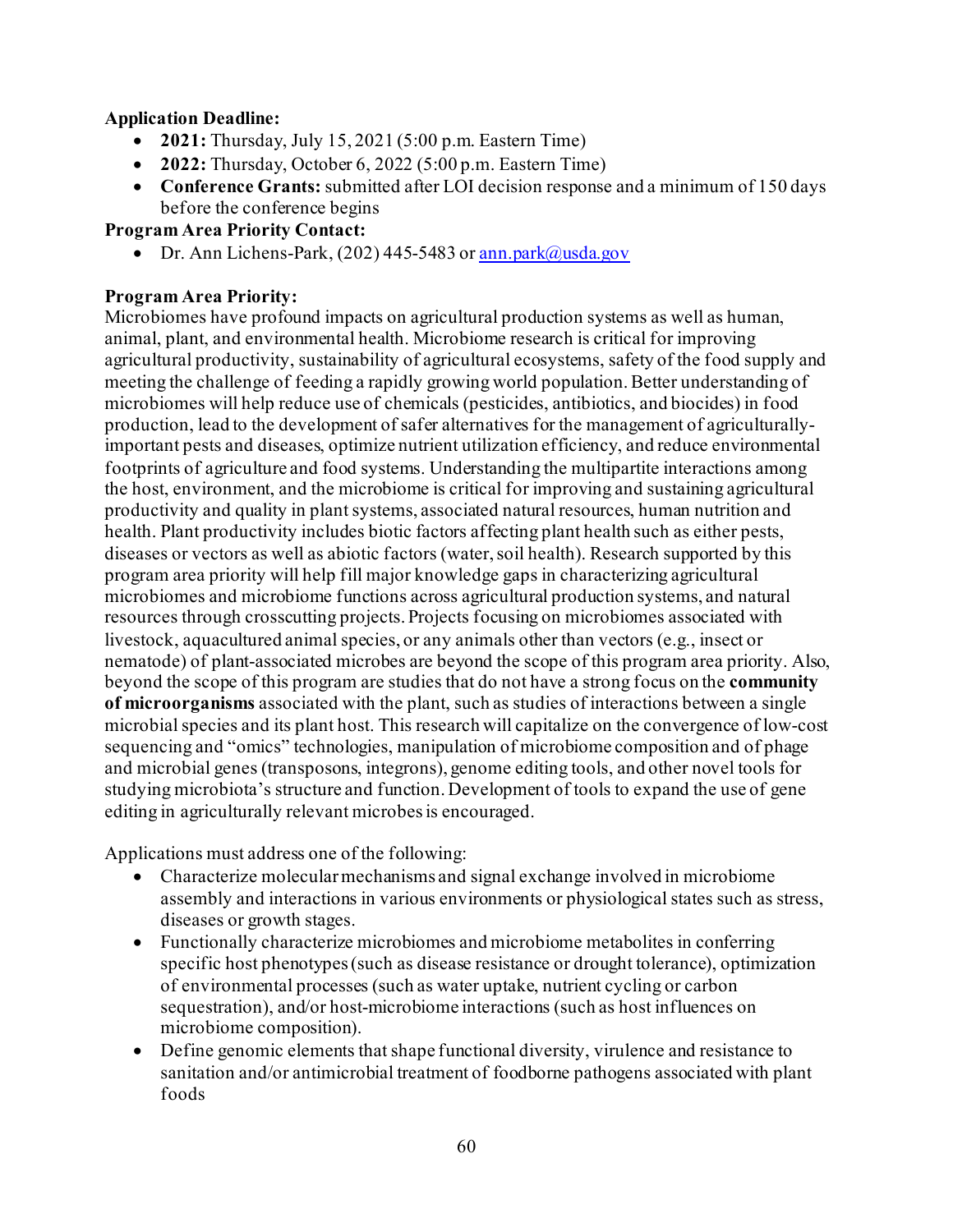## **Program Area Priority Additional Information:**

Projects focusing on microbiomes associated with livestock or aquacultured food-fish should be submitted to the most relevant program area priority within the Animal Health and Production and Animal Products program area in this RFA.

### **b. Critical Agricultural Research and Extension (CARE)**

**Program Area Priority Code:** A1701

**Program Area Code Name:** Critical Agricultural Research and Extension

### **Proposed Budget Requests:**

- Standard Grants, Strengthening Standard Grants and New Investigator Grants must not exceed **\$300,000** total per project (including indirect costs) for project periods of one to three years and are not renewable.
- FASE Grants must adhere to the guidelines outlined in Part II, C(2) of this RFA.
- Requests exceeding the budgetary guidelines will not be reviewed.

**Requested Project Types:** Integrated (research and extension) Projects only

**Requested Grant Types:** Standard and FASE (Strengthening Standard and New Investigator) Grants only

### **Application Deadline:**

- **2021:** Thursday, June 17, 2021 (5:00 p.m. Eastern Time)
- **2022:** Thursday, September 15, 2022 (5:00 p.m. Eastern Time)

## **Program Area Priority Contacts:**

- Dr. James Dobrowolski, (202) 420-8918 o[r james.dobrowolski@usda.gov](mailto:james.dobrowolski@usda.gov)
- Dr. Ray Ali,  $(816)$  926-1453 or ray.ali $@$ usda.gov

## **Program Area Priority:**

This program area addresses critical challenges and opportunities that research and extension, together, can address to improve our nation's agricultural and food systems. Despite prior investments in basic and applied research, critical problems continue to impede the efficient production of agriculturally-important plants and animals, for producing safe and nutritious foods, and to meet environmental challenges for agriculture. These problems may be local, regional, or national, and may call for work focused on one or more scientific disciplines. However, all need immediate attention to meet producer and consumer needs. Finding and implementing solutions to these critical problems require partnership and close coordination among researchers, extension experts, and practitioners in food and agricultural enterprises. Funded projects are expected to produce results that lead to practices, tools, and technologies that are rapidly adopted by end-users.

This program area priority is designed to support integrated activities based on rigorous research combined with effective extension and involvement of stakeholders to develop and rapidly apply new knowledge or practices resulting in improved well-being of the people, communities, plants, and animals involved in, and affected by, agriculture and food-production systems.

The program area priority seeks applications that:

- Focus on a clear, time-sensitive, stakeholder-identified need or problem for agriculture;
- Explain the magnitude (e.g., unexpected losses of income or employment, acres affected, estimated or actual economic costs to specified agricultural or food system, private industry, land owners, rural communities, adverse effects on the environment, risk of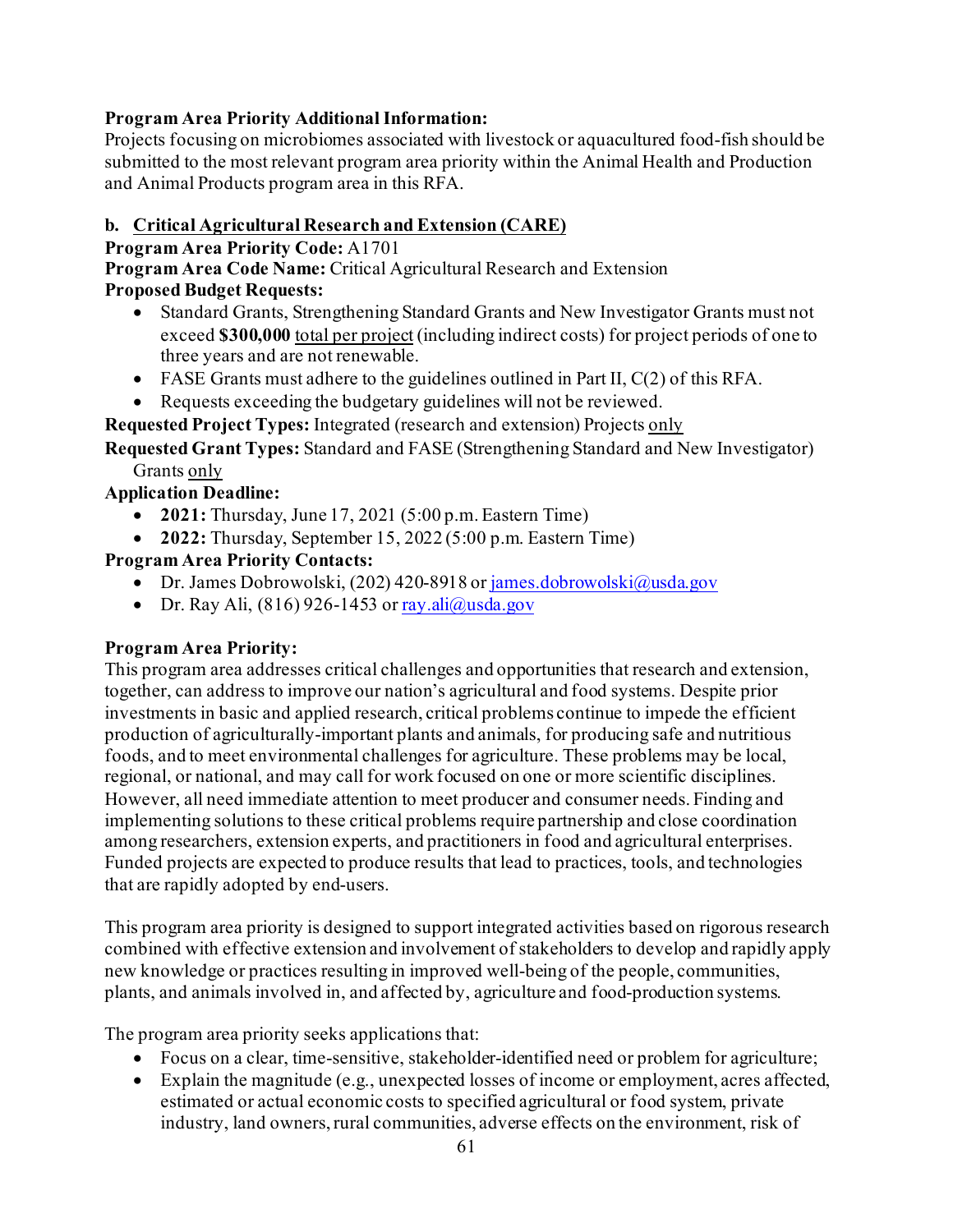disease or illnesses) of the problem and the rationale for targeting it;

- Describe a meaningful approach for blending research and extension expertise and other outreach and implementation approaches throughout the project to address principal objectives;
- Provide evidence that the project is aligned to priorities listed above;
- State expected solutions or improvements and how these will be assessed and measured;
- Address the potential cost of a proposed solution and describe how it can be scaled to be sustainable in the short term and long term; and
- Explain how the project will strengthen agricultural and food-production systems and how results will be adopted or applied at a local, regional, or national level.

Each application must address one or more of the six priorities for AFRI**:**

- **A**. Plant health and Production and Plant Products;
- **B**. Animal Health and Production and Animal Products;
- **C**. Food Safety, Nutrition, and Health;
- **D**. Bioenergy, Natural Resources, and Environment;
- **E**. Agriculture Systems and Technology; and
- **F**. Agriculture Economics and Rural Communities.

### **Program Area Priority Additional Information:**

- All applications must adhere to the requirements in Part IV of this RFA. If submitting an integrated Research and Extension application, please refer to specific content requirements for integrated applications. Applications that do not adhere to these requirements will not be reviewed.
- A justification of how the project addresses a critical stakeholder need must be included in the Project Narrative of the full application.
- Strict focus on short- to medium-term application of results is a requirement of this program area priority.
- Applications must demonstrate that outcomes of the project period can be implemented within 2 years after the grant ends.
- Applications from and collaborations with minority serving institutions, small to midsized institutions, and/or institutions within the EPSCoR states are welcome in this program area priority.
- Applications that include collaborations with international partners may also be submitted. Th[e AFRI International Partnerships webpage](https://nifa.usda.gov/resource/afri-international-partnerships) contains additional information on international partnerships.
- In the full application, a letter of support must be included from the stakeholder(s) which details their role and their degree of interest in implementing projected outcomes.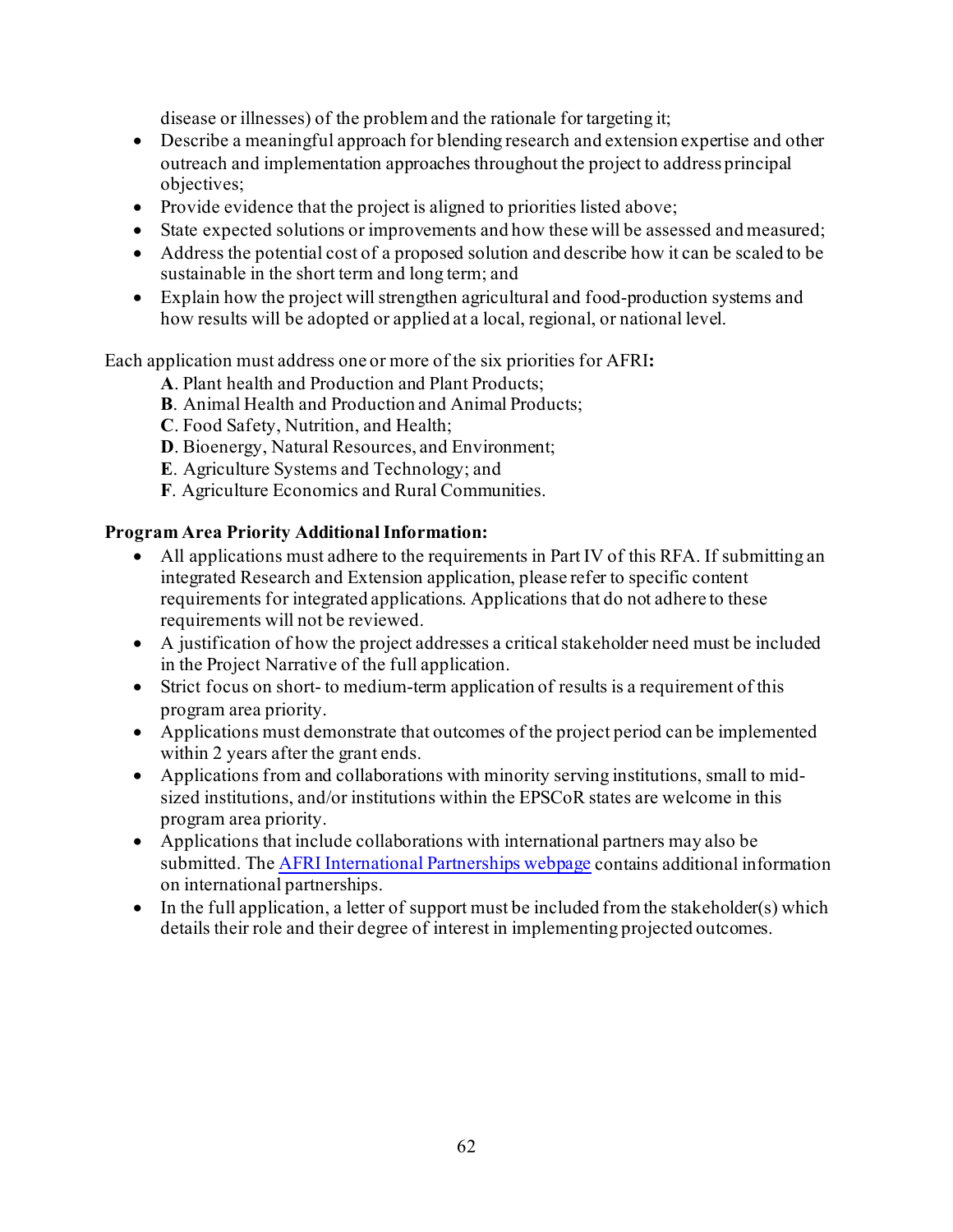## **c. Data Science for Food and Agricultural Systems (DSFAS)**

# **Program Area Priority Code:** A1541

## **Proposed Budget Requests:**

- Budgets for Standard Grants, Strengthening Standard Grants, and New Investigator Grants must not exceed **\$650,000** total per project (including indirect costs) for project periods of three to five years.
- Budgets for Standard Grants, and Strengthening Standard Grants addressing the coordination innovation networks priority below must not exceed **\$1,000,000** total per project (including indirect costs) for project periods of up to five years.
- Conference and FASE Grants must adhere to the guidelines outlined in Part II,  $C(2)$  of this RFA.
- Requests exceeding budgetary guidelines will not be reviewed.

#### **Requested Project Types:** Research Projects or Integrated (research, education and /or extension) Projects only

**Requested Grant Types:** Standard, Conference, and FASE (Strengthening Standard New Investigator, Strengthening Conference, Seed, Equipment, and Sabbatical) Grants only

**Requested Grant Types for Coordination Networks:** Standard and FASE (Strengthening Standard) Grants only

**Letter of Intent:** required only for Conference Grant applications. The LOI must be submitted a minimum of 195 days before the conference begins.

## **Application Deadlines:**

- **2021:** Thursday, July 29, 2021 (5:00 p.m. Eastern Time)
- **2022:** Thursday, October 20, 2022 (5:00 p.m. Eastern Time)
- **Conference Grants:** submitted after LOI decision response and a minimum of 150 days before the conference begins

**Application Title:** The title of the DSFAS project applications must begin with "DSFAS: [full title…]"

## **Program Area Priority Contacts:**

- Dr. Ann Stapleton, [NIFA-DSFAS@usda.gov](mailto:NIFA-DSFAS@usda.gov)
- Dr. Hongda Chen, (816) 926-2525
- Dr. Lakshmi Matukumalli, (816) 926-1189
- Dr. Steven Thomson, (202) 603-1053

## **Program Area Priority:**

This program area priority focuses on data science to enable systems and communities to effectively utilize data, improve resource management, and integrate new technologies and approaches to further U.S. food and agriculture enterprises. The program encourages universitybased research as well as public and private partnerships.

Many challenges are associated with data in agriculture and food production and processing systems. NIFA stakeholders identified at least a dozen issues that are critical to address including: data infrastructure and management; applications and use of data; entities affected by data; creation, collection, provenance, and characteristics of data; training, programs, student, and knowledge needs around data; principles and protocols associated with data; team, community, and public/private aspects of data; data producers, engineers, scientists, and researchers of data; roles of public, corporate, and commercial entities in data; privacy, security,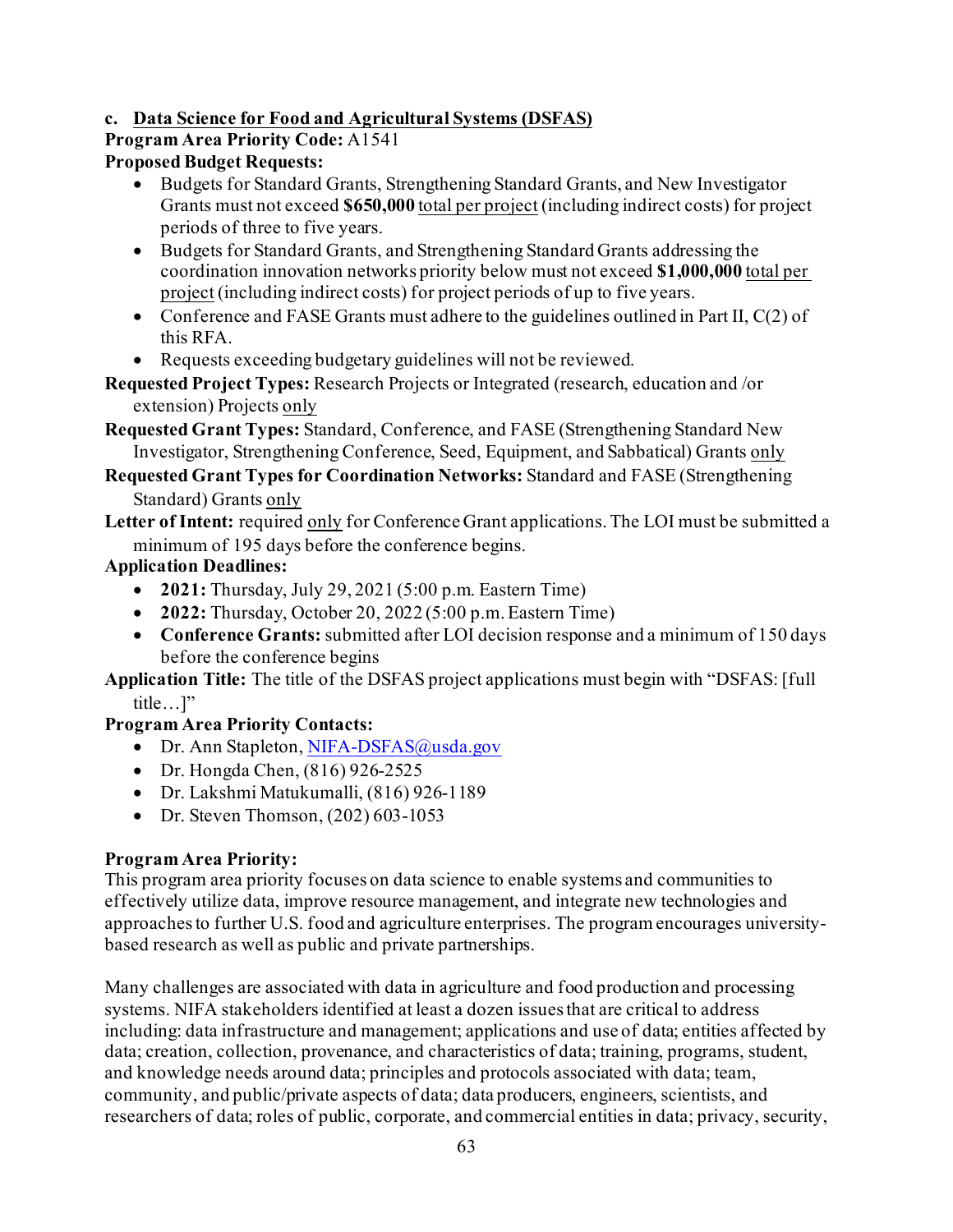confidentiality, and quality data; biological and interoperable data systems; bibliometrics, altmetrics, text and data mining; and data sharing, repositories, and analysis.

This program area priority will support projects that examine the value of data for small and large farmers, as well as the agricultural and food industries, and gain an understanding of how data can impact the agricultural and food supply chain, reduce food waste and loss, improve consumer health, environmental and natural resource management, affect the structure of U.S. food and agriculture sectors, and increase U.S. competitiveness. The most competitive proposals will be equally well grounded in agricultural science and data science.

Applications for research and integrated research projects must address one or more of the following data science priorities in relation to food and agricultural systems:

- Analysis of Agricultural Data
	- o Develop data-integration and data-quality algorithms and tools to improve analytic capability.
	- o Design, validate and implement new algorithms and methods for depicting and leveraging massive data.
- Connect Multi-scale, Multi-domain or Multi-format Agricultural Data
	- o Bridge real-time distributed and parallel data systems;
	- o Create new methodologies and frameworks for tracking and processing data; and/or
	- o Identify new approaches to data archiving and sharing that support Findable, Accessible, Interoperable, and Re-usable (FAIR) standards.
- Agricultural Applications and Human-Technology-Data Interactions
	- o Examine new scientific implications and practical aspects of how agricultural data and computer systems are accessed, designed, and used to improve human-human, human-technology, and human-decision experiences;
	- o Integrate visualization with statistical methods and other analytic techniques in order to support discovery and analysis;
	- o Engage students and professionals, teams, universities, and the public and private sectors; and /or
	- $\circ$  Develop decision-support tools that use diverse data sources and Big Data analytics modeling of short-term impacts of various factors to create best value to the U. S. agricultural enterprise.

Within the project description, all applications must include a sustainability plan explaining how project products and services will be accessible during and after the funding period. Projects that include development of tools and platforms are strongly encouraged to provide a detailed software development plan and build upon existing tools and platforms such as R/Python and the national cyberinfrastructure (e.g. XSEDE, Science Gateways). Proposals that include development of tools and platforms should include details of software development practices such as testing and validation plans, and plans for governance, development and support of user and developer communities. Implementation of innovative and effective methods for participation of stakeholders in tools and platform development priority-setting and testing is strongly encouraged.

Artificial Intelligence (AI) for Precision Agriculture: In support of th[e Executive Order on](https://www.whitehouse.gov/presidential-actions/executive-order-maintaining-american-leadership-artificial-intelligence/)  [Maintaining American Leadership in Artificial Intelligence](https://www.whitehouse.gov/presidential-actions/executive-order-maintaining-american-leadership-artificial-intelligence/)[, USDA Science Blueprint,](https://www.usda.gov/sites/default/files/documents/usda-science-blueprint.pdf) and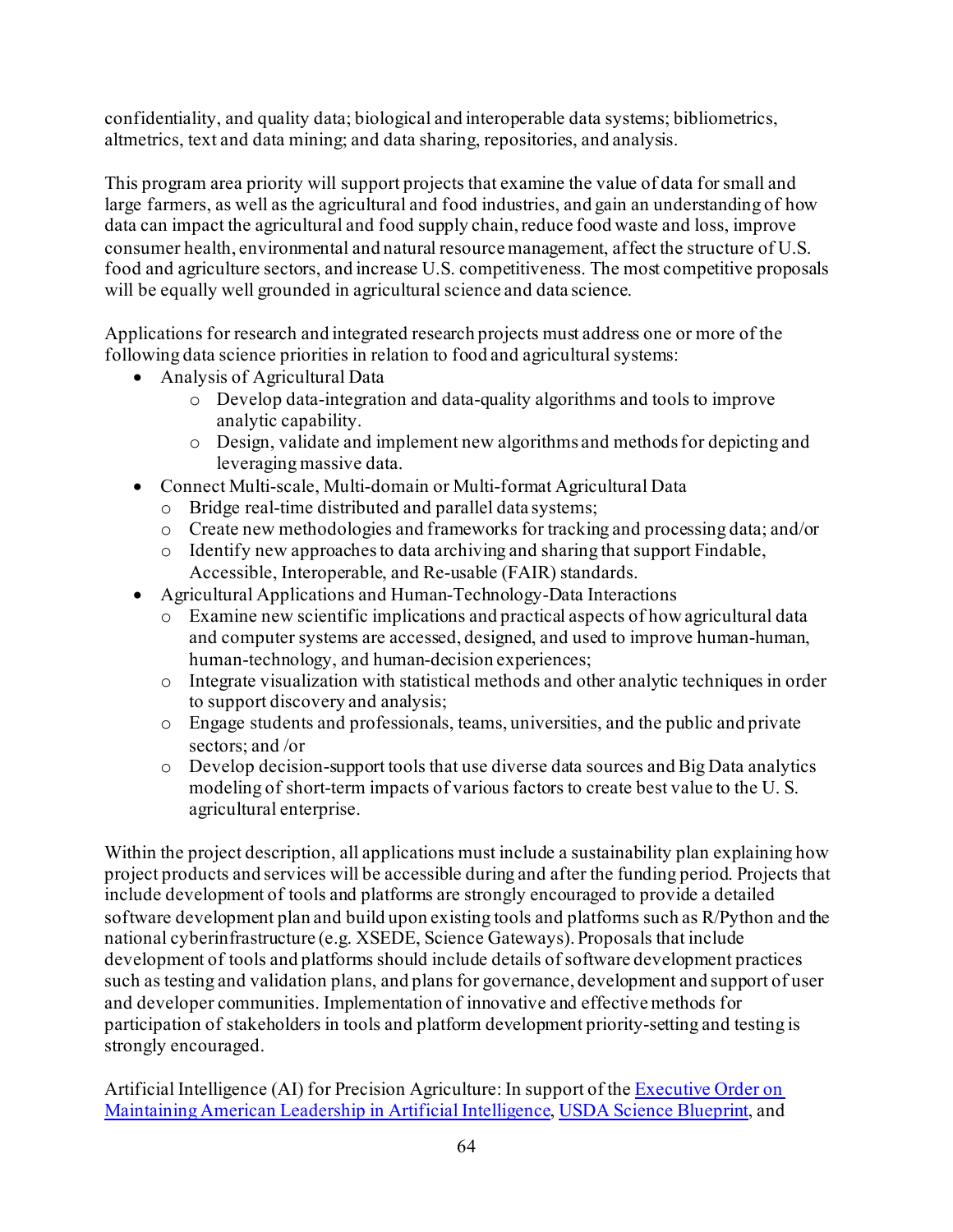[USDA Agriculture Innovation Agenda](https://www.usda.gov/sites/default/files/documents/agriculture-innovation-agenda-vision-statement.pdf), the DSFAS program area priority is particularly seeking projects that apply artificial intelligence and machine learning for monitoring, analytics, and automation in precision crop agriculture, precision livestock farming, and advanced food manufacturing. Such projects should start their titles as "DSFAS-AI: [full title…]" and address research in one or more of the following topic areas:

- Facilitate real-time decision making.
- Provide solutions to AI challenges including testing, validation and effective implementation in agricultural applications.
- Incorporate new testing methods to reduce bias in machine learning methods.
- Develop and scale open-source platforms to improve affordability, adoption and penetration of AI tools and technologies among producers.
- Incorporate new testing methods to reduce bias in machine learning methods.

Applications for integrated or research Coordinated Innovation Networks (CIN) should start their titles as "DSFAS-CIN: [full title…]" and must address at least one of the priorities listed immediately above and the following:

- Synergy: There should be a demonstrable benefit to the existence of a multidisciplinary, multi-sector, or multifunctional CIN that would not otherwise be possible by the participating entities and individuals operating independently.
- Contribution: Each participating individual or entity should have a unique, meaningful, and active contribution to the network that is critical to the network's functioning, performance, and success in addressing bottlenecks in critical areas.
- Continuity: There should be a sustainability plan for network persistence beyond the duration of initial grant support (e.g., identification of additional funding sources and/or more formal organizational arrangements).
- Management: There should be a plan for coordination and oversight including, but not limited to, communication, leadership, advisory boards, milestones, and evolution over time (e.g., new objectives or new participants).

## **Program Area Priority Additional Information:**

• For additional resources on DSFAS including frequently asked questions, see the DSFAS [webpage.](https://nifa.usda.gov/program/dsfas)

## **d. Inter-Disciplinary Engagement in Animal Systems (IDEAS)**

**Program Area Priority Code:** A1261

## **Proposed Budget Requests:**

- Budgets for Standard Grants, Strengthening Standard Grants, and New Investigator Grants must not exceed **\$1,000,000** total per project (including indirect costs) for project periods of up to five years.
- Conference and FASE Grants must adhere to the guidelines outlined in Part II,  $C(2)$  of this RFA.
- Requests exceeding budgetary guidelines will not be reviewed.

**Requested Project Types:** Integrated Projects (Research and Extension or Education) only **Requested Grant Types:** Standard, Conference, and FASE (Strengthening Standard, New

Investigator, Strengthening Conference, Seed, Equipment, and Sabbatical) Grants only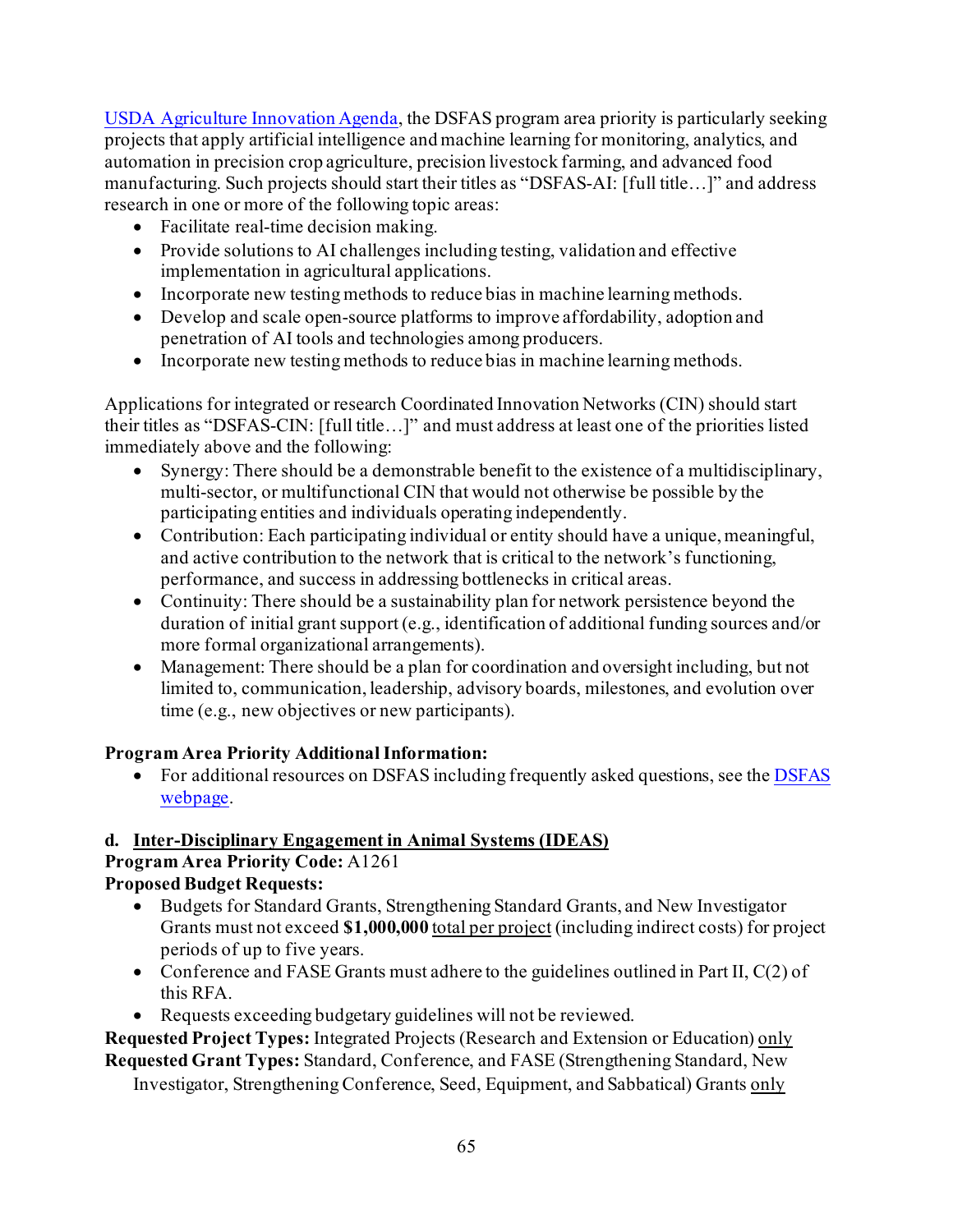Letter of Intent: required only for Conference Grant applications. The LOI must be submitted a minimum of 195 days before the conference begins.

## **Application Deadlines:**

- **2021:** Thursday, July 15, 2021 (5:00 p.m. Eastern Time)
- **2022:** Thursday, October 6, 2022 (5:00 p.m. Eastern Time)
- **Conference Grants:** submitted after LOI decision response and a minimum of 150 days before the conference begins

## **Program Area Priority Contacts:**

- Dr. Mark Mirando, (202) 445-5575 o[r mark.mirando@usda.gov](mailto:mark.mirando@usda.gov)
- Dr. Steven Smith,  $(202)$  445-5480 o[r steven.i.smith@usda.gov](mailto:steven.i.smith@usda.gov)

## **Program Area Priority:**

This program priority area seeks to bridge traditional disciplinary divides and address complex issues in animal agriculture. This will require new interdisciplinary work anchored in animal and veterinary medical sciences to support food and agriculture production. Interdisciplinary is defined as integrating knowledge and methods, using a real synthesis of approaches that bring together diverse backgrounds and disciplines as well as diverse sources of data (information) in novel, integrative ways to solve pressing issues. Given the complexity of social, cultural, environmental, economic, and technologic challenges facing the food and agriculture system in the United States today, broader views at the intersection among multiple disciplines are essential to spur creativity, inspire innovation, and develop solutions.

This program area priority encourages university-based research as well as public and private partnerships. With animal and veterinary medical science at the core, some broad emphasis areas to be supported by this program area priority include, but are not limited to:

- Precision animal management
	- o Developing methods and technologies to enhance animal production and increase productivity: use of spatial and temporal resources; resource-smart feeding and monitoring, breeding, and management; and animal health and animal products to ensure and enhance economic viability.
	- o Optimizing animal management for improved product quality, animal health and human health.
- Environmental synergies of animal production
	- o Managing emissions to the atmosphere and hydrosphere in various production systems to achieve synergy between animal production and environmental quality.
	- o Recycling, reusing co-products of animal agriculture (e.g., manure management for efficient nutrient use).
	- o Optimizing animal management for environmental health.
- Societal aspects of animal welfare
	- o Identifying and resolving factors that influence building trust around animal agriculture across a diversity of communities such as consumers and producers to improve animal welfare and well-being.
	- o Examining consumer life experiences and other factors (e.g., profession, culture, and environment) that influence perceptions of agricultural animal well-being and preferences for how production systems should respond.
	- o Exploring opportunities for greater and meaningful public engagement in the policy and practices of animal agriculture for improved animal welfare.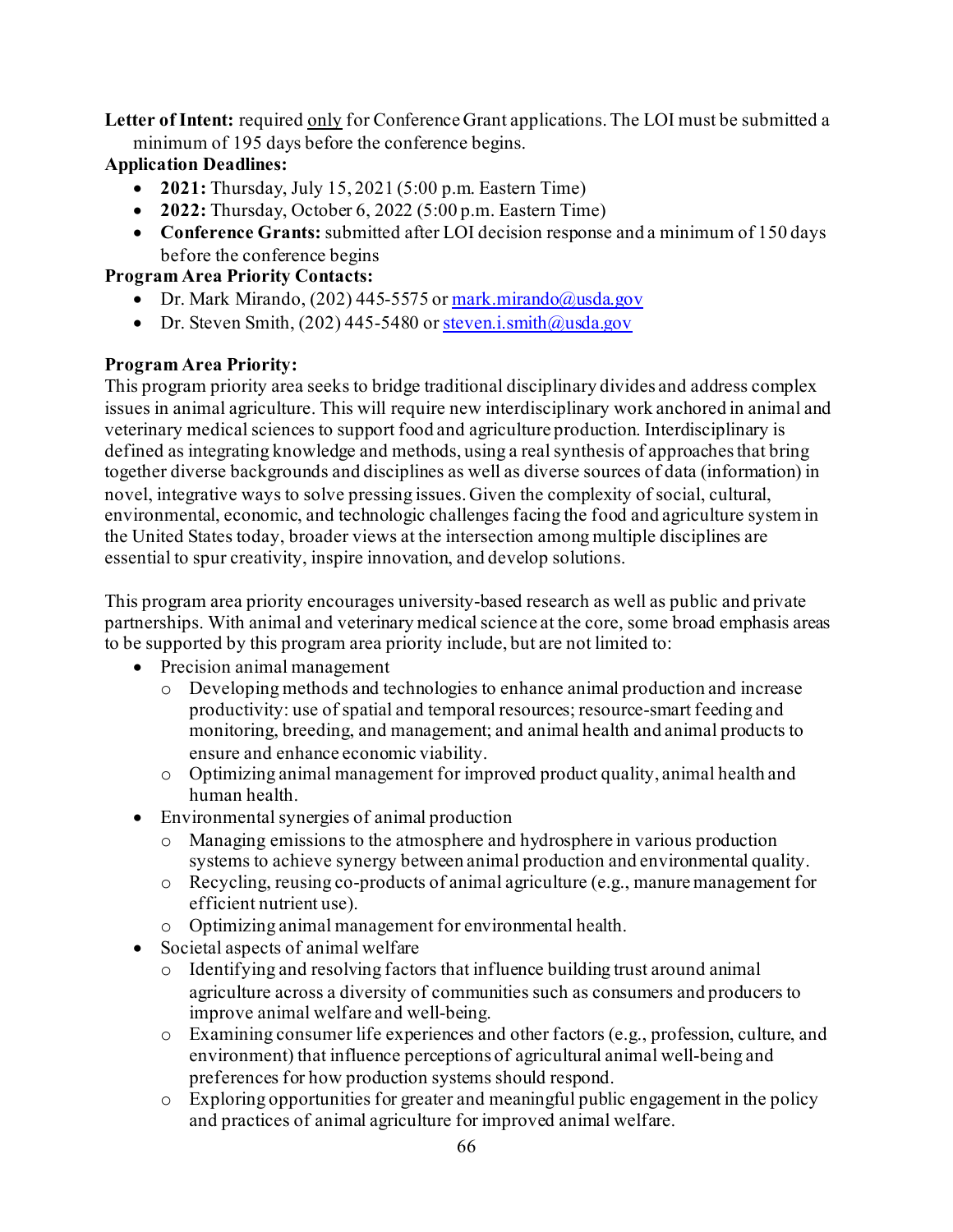## **e. Tactical Sciences for Agricultural Biosecurity**

# **Program Area Priority Code:** A1181

## **Proposed Budget Requests:**

- Budgets for Standard Grants, Strengthening Standard Grants, and New Investigator Grants must not exceed **\$650,000** total per project for single function projects and **\$1,000,000** total per project for integrated projects (including indirect costs) for project periods of three to five years.
- Conference and FASE Grants must adhere to the guidelines outlined in Part II,  $C(2)$  of this RFA.
- Requests exceeding budgetary guidelines will not be reviewed.

**Requested Project Types:** Research, Extension, and Integrated Projects only

**Requested Grant Types:** Standard, Conference, and FASE (Strengthening Standard, New Investigator, Strengthening Conference, Seed, Equipment, and Sabbatical) Grants only

**Letter of Intent:** required only for Conference Grant applications. The LOI must be submitted a minimum of 195 days before the conference begins.

### **Program Area E-mail Address for Submission of Letter of Intent:** [biosecurity@usda.gov](mailto:biosecurity@usda.gov) **Application Deadlines:**

- **2021:** Thursday, July 22, 2021 (5:00 p.m. Eastern Time)
- **2022:** Thursday, October 20, 2022 (5:00 p.m. Eastern Time)
- **Conference Grants:** submitted after LOI decision response and a minimum of 150 days before the conference begins

## **Program Area Priority Contact:**

- Dr. Amer Fayad[, amer.fayad@usda.gov](mailto:amer.fayad@usda.gov)
- Dr. Mathieu Ngouajio, (202) 570-1915 o[r mathieu.ngouajio@usda.gov](mailto:mathieu.ngouajio@usda.gov)

## **Program Area Priority:**

This program area priority focuses on increasing our national capacity to prevent, rapidly detect, and respond to biological threats to the U.S. agriculture and food supply. Supported activities will be aimed at increasing agricultural biosecurity at the regional and national levels, and across the public and private sectors. A well-designed agricultural biosecurity system is supported by resource management, relevant research, balanced regulations, and effective collaboration among scientific experts, policy-makers, and consumers. Addressing the vulnerabilities of our nation's food and agricultural system requires a concerted effort, sustained investment, and a coordinated strategy that protects the U.S. food and agriculture system against threats from pests, diseases, contaminants, and disasters.

Applications must address one or more of the following:

- Detection and diagnostics of transboundary and emerging pests and diseases associated with animal production systems and/or emerging, re-emerging and invasive diseases, insects and weeds associated with plant production systems. Non-traditional detection methodologies such as syndromic surveillance, predictive analysis of satellite imagery, etc. will also be considered; or
- Rapid response to, and recovery from, pests and diseases that pose large-scale biosecurity threats to plant and animal production, including existing and imminent threats to U.S. agricultural production systems.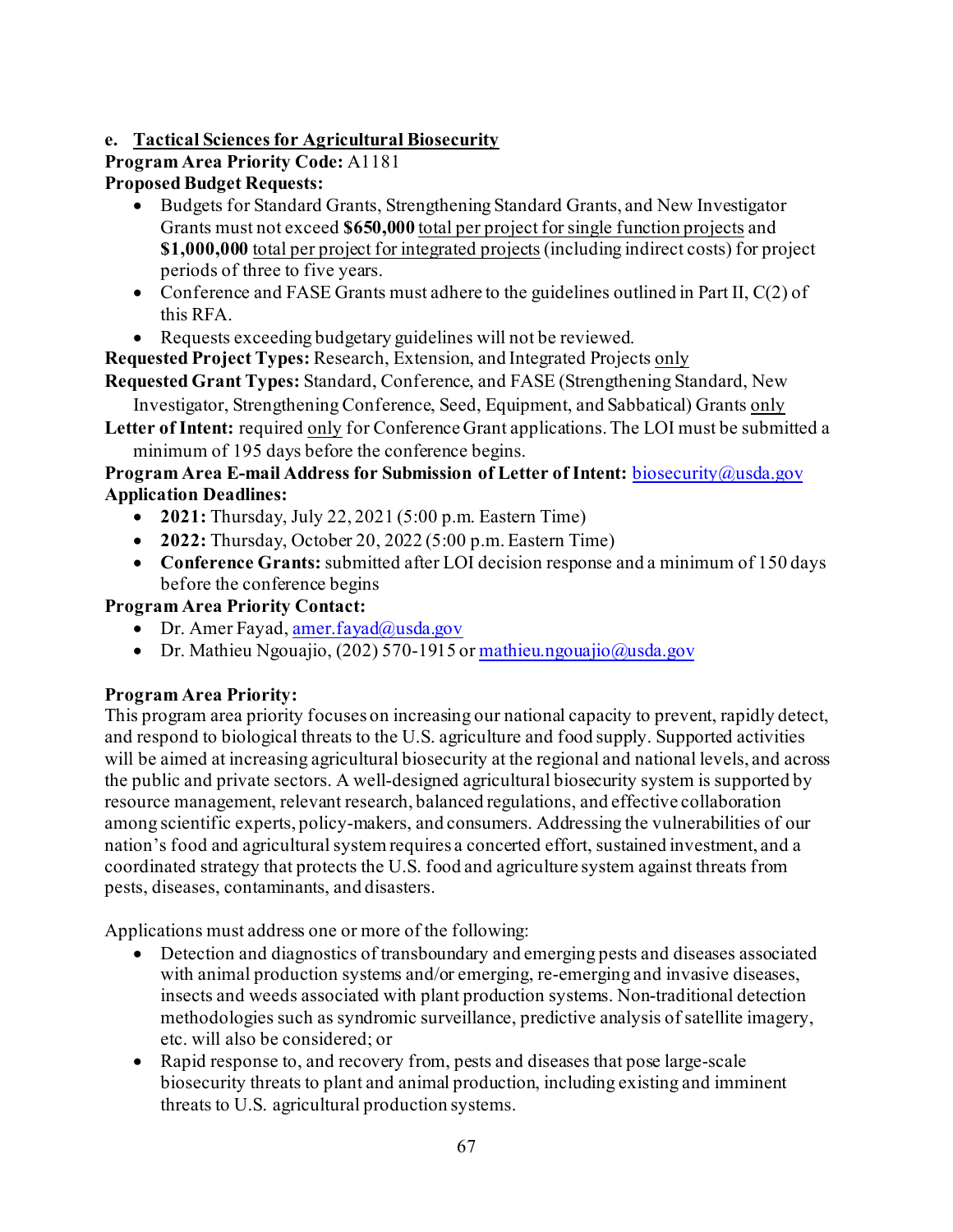### **Program Area Priority Additional Information:**

- Projects focusing on specific pests and/or diseases will be restricted to transboundary and emerging pests and diseases associated with animal production systems and/or emerging, re-emerging and invasive diseases, insects and weeds associated with plant production systems.
- Developing early-stage research methods to reduce the impact of pests and diseases that pose a biosecurity concern is encouraged. Activities associated with the commercialization of patented research are not suitable for this program. Consider applying to the [Small Business Innovation Research \(SBIR\) program](https://nifa.usda.gov/program/small-business-innovation-research-program-sbir) if your project is focused on development or commercialization of instrumentation.
- Proposals must include metrics to justify the project's importance to agricultural biosecurity and identify at least one significant impact that could result from the work being proposed.
- Collaboration with existing national biosecurity framework components including diagnostic and biological containment laboratories such as the National Plant Diagnostic Network (NPDN) and the National Animal Health Laboratory Network (NAHLN), regional IPM centers, IR-4 laboratories, regulatory agencies, and industry (livestock, biopharmaceuticals, and crop protection) is highly encouraged.
- Proposals that address common threats to agricultural biosecurity in both animal and plant systems are encouraged.
- International collaborations that enhance our ability to manage threats and reduce losses to U.S. agriculture are encouraged.
- Inclusion of experiential learning opportunities for students on applied aspects of agricultural biosecurity as part of the proposed extension or research activities is encouraged.
- For Integrated Projects including education, the educational component should not constitute more than one-third of the project budget.
- Applications for projects on foodborne pathogen/contaminant detection should be submitted to the Food Safety and Defense program area priority (A1332).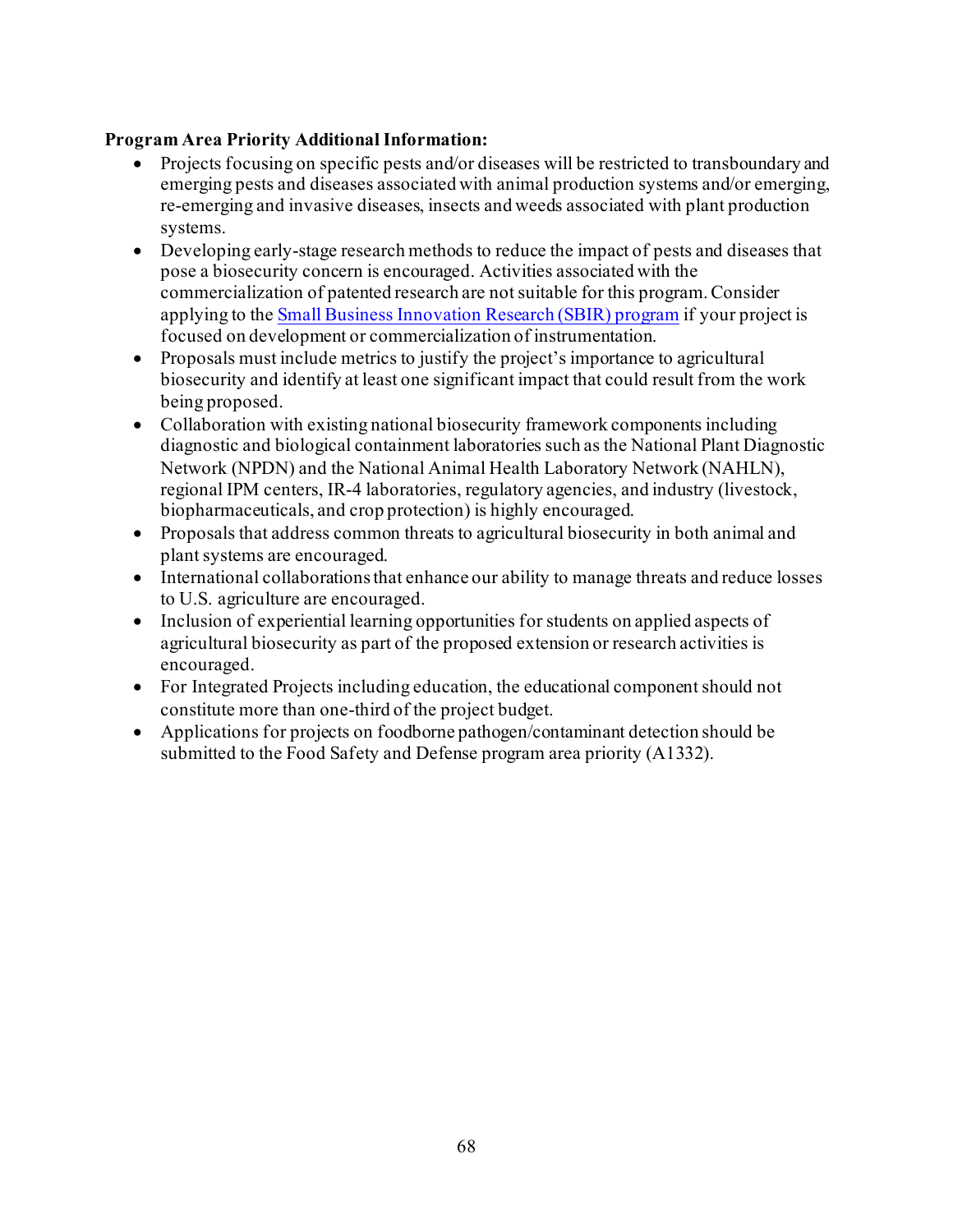### **PART II—AWARD INFORMATION**

### **A. Available Funding**

This RFA solicits applications for two review cycles; one in 2021 and one in 2022. For 2021, funding from FY 2021 and FY 2022 appropriations will be used. For 2022, funding from FY 2022 and FY 2023 appropriations will be used. The anticipated amount available to support the AFRI program is approximately \$425 million for FY 2021, \$425 million for FY 2022, and \$425 million for FY 2023. NIFA anticipates approximately \$193 million will be available to support program areas in this AFRI RFA in each fiscal year's budget. Since the RFA invites applications in two review cycles, NIFA anticipates approximately \$290 million available in each of the two review cycles.

This RFA is being released prior to the passage of an appropriations act for FY 2021, FY 2022, and FY 2023. Enactment of additional continuing resolutions or an appropriations act may affect the availability or level of funding for this program in FY 2021, FY 2022, and FY 2023.

Of the total amount available to make awards for the AFRI program, no less than 30 percent will be made available to fund integrated research, education, and extension projects. Of the AFRI funds allocated to research activities, no less than 60 percent will be directed toward grants for fundamental (or basic) research and 40 percent toward grants for applied research. Of the AFRI funds allocated to fundamental research, not less than 30 percent will be directed toward research by multidisciplinary teams. It is expected that no less than 15 percent of the funds will be made available for Food and Agricultural Science Enhancement (FASE) Grants, and no more than two percent of the funds available for fundamental research will be made available for Equipment Grants (see Part II, C of this RFA for information about FASE Grants including Equipment Grants).

Of the anticipated approximately \$193 million available for each fiscal year FY 2021, FY 2022 and FY 2023 to support the program areas in this RFA, no less than 11.25% will be made available for FASE grant types under the FASE program.

The funds will be awarded through a grant for performance periods of up to five years. NIFA may choose to issue a grant on a continuation basis. A continuation award is an award instrument by which NIFA agrees to support a specified level of effort for a predetermined period of time with a statement of intention to provide additional support at a future date, provided that performance has been satisfactory, appropriations are available for this purpose, and continued support would be in the best interest of the federal government and the public. There is no commitment by NIFA to fund any particular application or to make a specific number of awards.

The Automated Standard Applications for Payment System (ASAP), operated by the Department of Treasury's Bureau of the Fiscal Service, is the designated payment system for awards resulting from this RFA. For more information see the [ASAP website.](https://www.fiscal.treasury.gov/fsservices/gov/pmt/asap/asap_home.htm)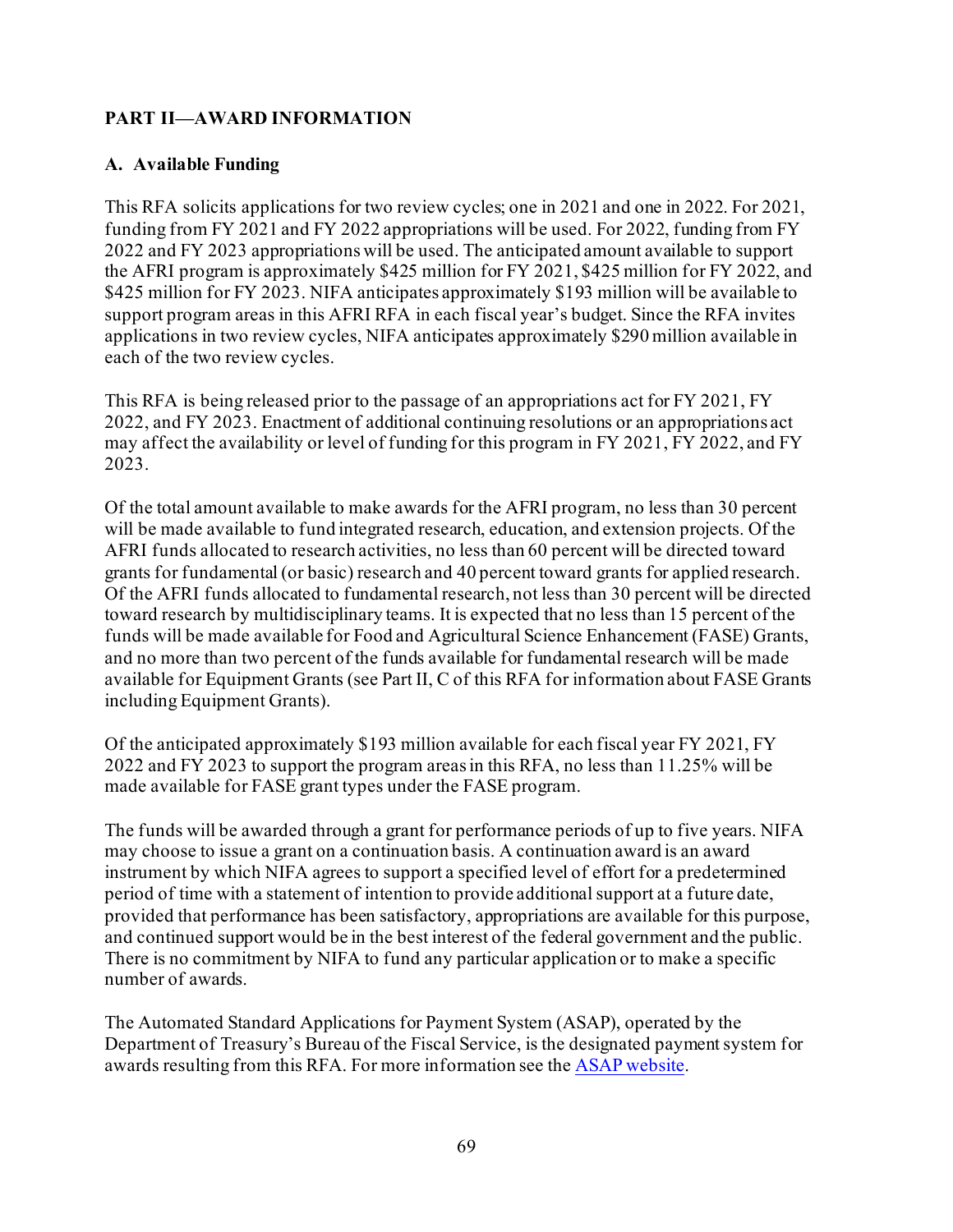### **B. Types of Applications**

In 2021 and 2022, you may submit applications to one of the program areas in this RFA as one of the three types of requests: (1) New Application; (2) Renewal Application; or (3) Resubmitted Application.

- **(1) New application**. This is a project application that has not been previously submitted to NIFA. We will review all new applications to ensure they meet administrative requirements and all applications will be competitively evaluated by a review panel using criteria and selection processes described in Part V of this RFA — Application Review Requirements.
- **(2) Renewal application**. This is a project application that requests additional funding for a project beyond the period that was approved in an original or amended award. Applications for renewed funding must contain the same information as required for new applications; they also must contain a Progress Report (see Project Narrative, Part IV. C of this RFA). We must receive the renewal applications by the relevant due dates. We will evaluate renewal applications in competition with other pending applications in the program area priority to which they are assigned, and they will be reviewed according to the same evaluation criteria (Part V, B of this RFA) as new applications. If you are submitting renewal application, enter the NIFA-assigned award number of the previously-funded application in the Federal Identifier (Field 4.a. of the SF 424 (R&R) form).
- **(3) Resubmitted application**. This is an application that was submitted previously to NIFA but not funded. Project Directors (PDs) must respond to the previous review panel summary (see Response to Previous Review, Part IV, C of this RFA). We must receive resubmitted applications by the relevant due dates. We will evaluate resubmitted applications in competition with other pending applications in the appropriate program priority area to which they are assigned, and they will be reviewed according to the same evaluation criteria (Part V, B of this RFA) as new applications. A renewal application that was submitted previously but not funded and is being resubmitted is also considered as Resubmitted application; however, PDs must include a Progress Report (see "renewal application" above) and a Response to Previous Review. If you are resubmitting an application, enter the NIFA-assigned proposal number of the previously-submitted application in the Federal Identifier (Field 4.a. of the SF 424 (R&R) form).

### **C. Project Types and Grant Types**

1. **Project Types**. Applicants must propose one of the AFRI project types specified within the relevant program area descriptions in Part I, C of this RFA. Only project types specifically solicited under each program area or program area priority described in Part I, C of this RFA will be considered for review. A detailed description of the project types (Research, Education, Extension, and Integrated Research, Education and/or Extension) available across AFRI is located on th[e AFRI RFA Resources page](https://nifa.usda.gov/resource/afri-request-applications-resources) ("AFRI Project Types" in the attachments list).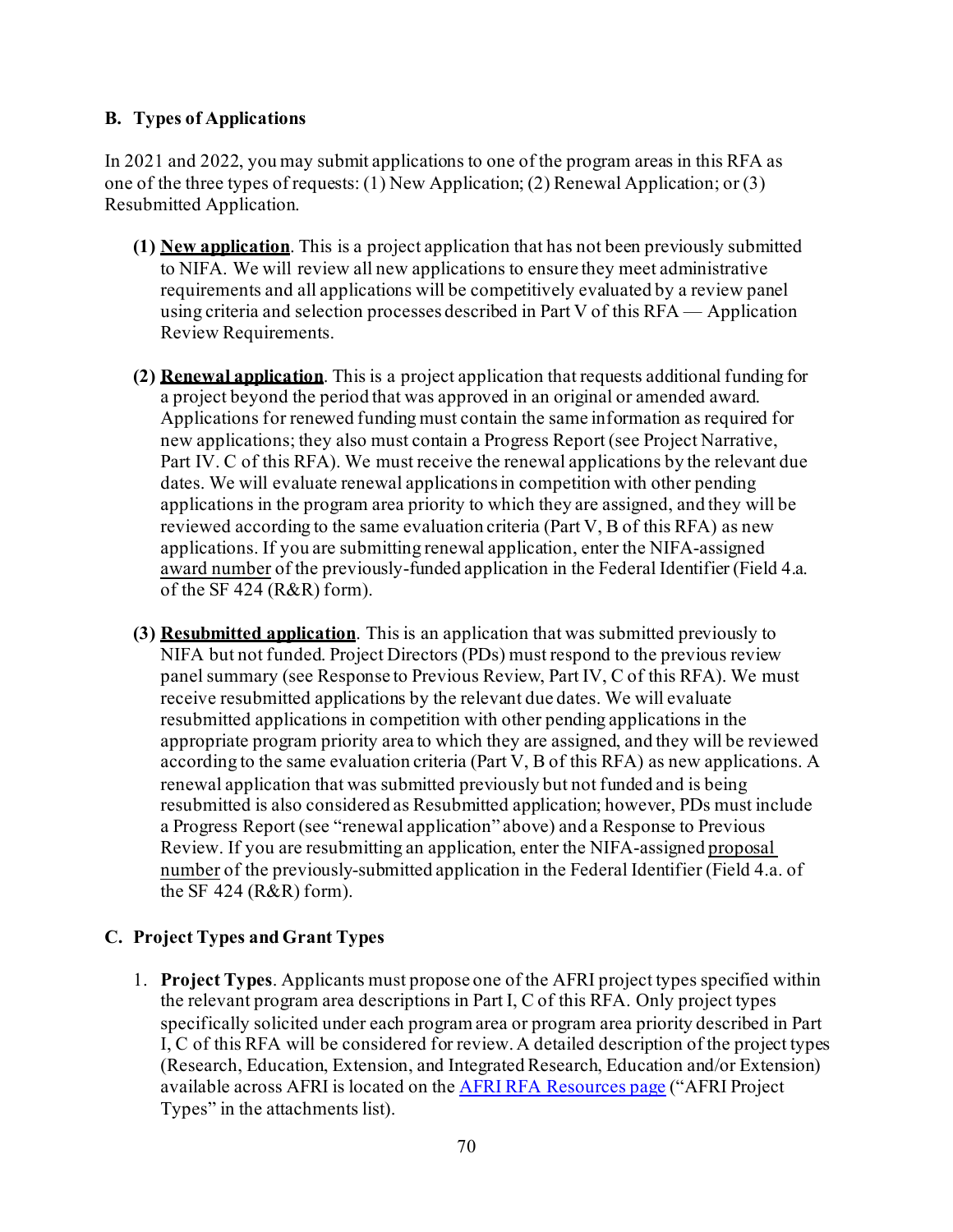**2. Grant Types.** Applicants must select the appropriate AFRI grant type specified within the relevant Program Area Descriptions in Part I, C of this RFA. Only grant types specifically solicited under each program area or program area priority described in Part I, C of this RFA will be considered for review. A detailed description of the grant types (Standard Grants, Coordinated Agricultural Projects, Conference Grants, Collaborative Grants, and FASE Grants) available across AFRI is located on th[e AFRI](https://nifa.usda.gov/resource/afri-request-applications-resources)  [RFA Resources page](https://nifa.usda.gov/resource/afri-request-applications-resources) ("AFRI Grant Types" in the attachments list).

#### **D. Responsible and Ethical Conduct of Research**

In accordance with sections 2, 3, and 8 of 2 CFR Part 422, institutions that conduct USDAfunded extramural research must foster an atmosphere conducive to research integrity, bear primary responsibility for prevention and detection of research misconduct, and maintain and effectively communicate and train their staff regarding policies and procedures.In the event an application to NIFA results in an award, the Authorized Representative (AR) assures, through acceptance of the award that the institution will comply with the above requirements. Award recipients shall, upon request, make available to NIFA the policies, procedures, and documentation to support the conduct of the training. Se[e NIFA's Responsible and Ethical](https://nifa.usda.gov/responsible-and-ethical-conduct-research)  [Conduct of Research page](https://nifa.usda.gov/responsible-and-ethical-conduct-research) for further information.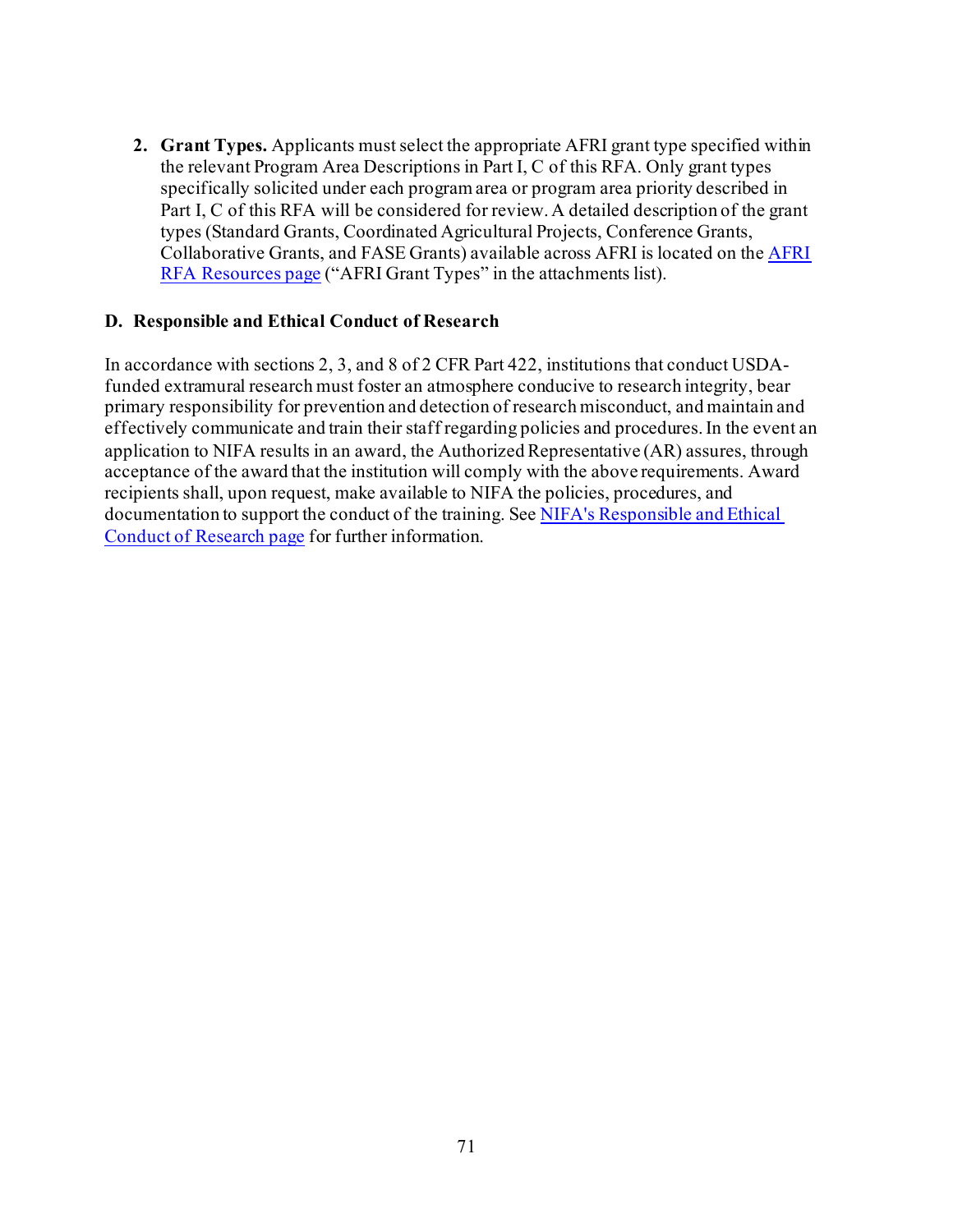## **PART III—ELIGIBILITY INFORMATION**

#### **A. Eligible Applicants**

Applications may only be submitted by eligible entities. Failure to meet an eligibility criterion by the application deadline may result in the application being excluded from consideration or, even though an application may be reviewed, will preclude NIFA from making an award.

Eligibility is linked to the project type as specified below.

#### 1. **Research, Education or Extension Projects**

Eligible applicants for single-function Research, Education or Extension Projects include:

- a) State Agricultural Experiment Station;
- b) colleges and universities (including junior colleges offering associate degrees or higher);
- c) university research foundations;
- d) other research institutions and organizations;
- e) Federal agencies;
- f) national laboratories;
- g) private organizations or corporations;
- h) individuals who are U.S. citizens, nationals, or permanent residents; and
- i) any group consisting of two or more entities identified in a) through h).

Eligible institutions do not include foreign and international organizations.

### 2. **Integrated Projects**

Eligible applicants for Integrated Projects include:

- a) colleges and universities;
- b) 1994 Land-Grant Institutions; and
- c) Hispanic-serving agricultural colleges and universities (se[e NIFA's Hispanic-](https://nifa.usda.gov/hispanic-serving-agricultural-colleges-and-universities-hsacu)[Serving Agricultural Colleges and Universities page](https://nifa.usda.gov/hispanic-serving-agricultural-colleges-and-universities-hsacu)).

For item a) under Integrated Projects, the terms "college" and "university" mean an educational institution in any state which

- i) admits as regular students only persons having a certificate of graduation from a school providing secondary education, or the recognized equivalent of such a certificate;
- ii) is legally authorized within such state to provide a program of education beyond secondary education;
- iii) provides an educational program for which a bachelor's degree or any other higher degree is awarded;
- iv) is a public or other nonprofit institution; and
- v) is accredited by a nationally recognized accrediting agency or association.

A research foundation maintained by a college or university is eligible to receive an award under this program.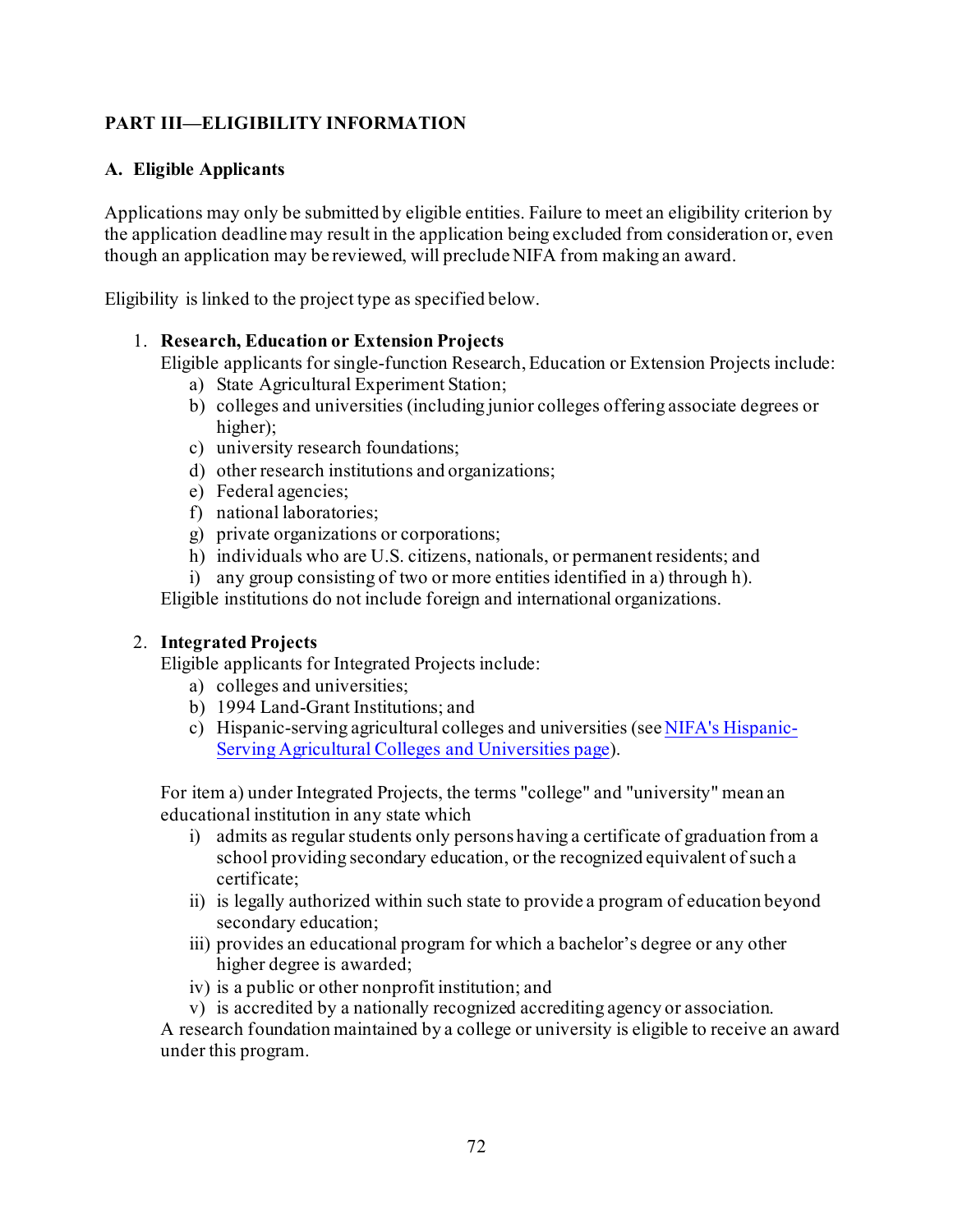#### 3. **Food and Agricultural Science Enhancement Grants**

Part II, C(2) of this RFA contains the eligibility details for Food and Agricultural Science Enhancement (FASE) Grants. Note that under FASE program, New Investigator, Strengthening Standard, Strengthening Conference, Seed, Equipment and Sabbatical Grants are solicited in this RFA.

Applicants must respond to the program area priorities and deadlines found in Part I, C of this RFA. Grant recipients may subcontract to organizations not eligible to apply provided such organizations are necessary for the conduct of the project. Failure to meet an eligibility criterion by the application deadline may result in the application being excluded from consideration or, even though an application may be reviewed, will preclude NIFA from making an award (see Part III, B of this RFA).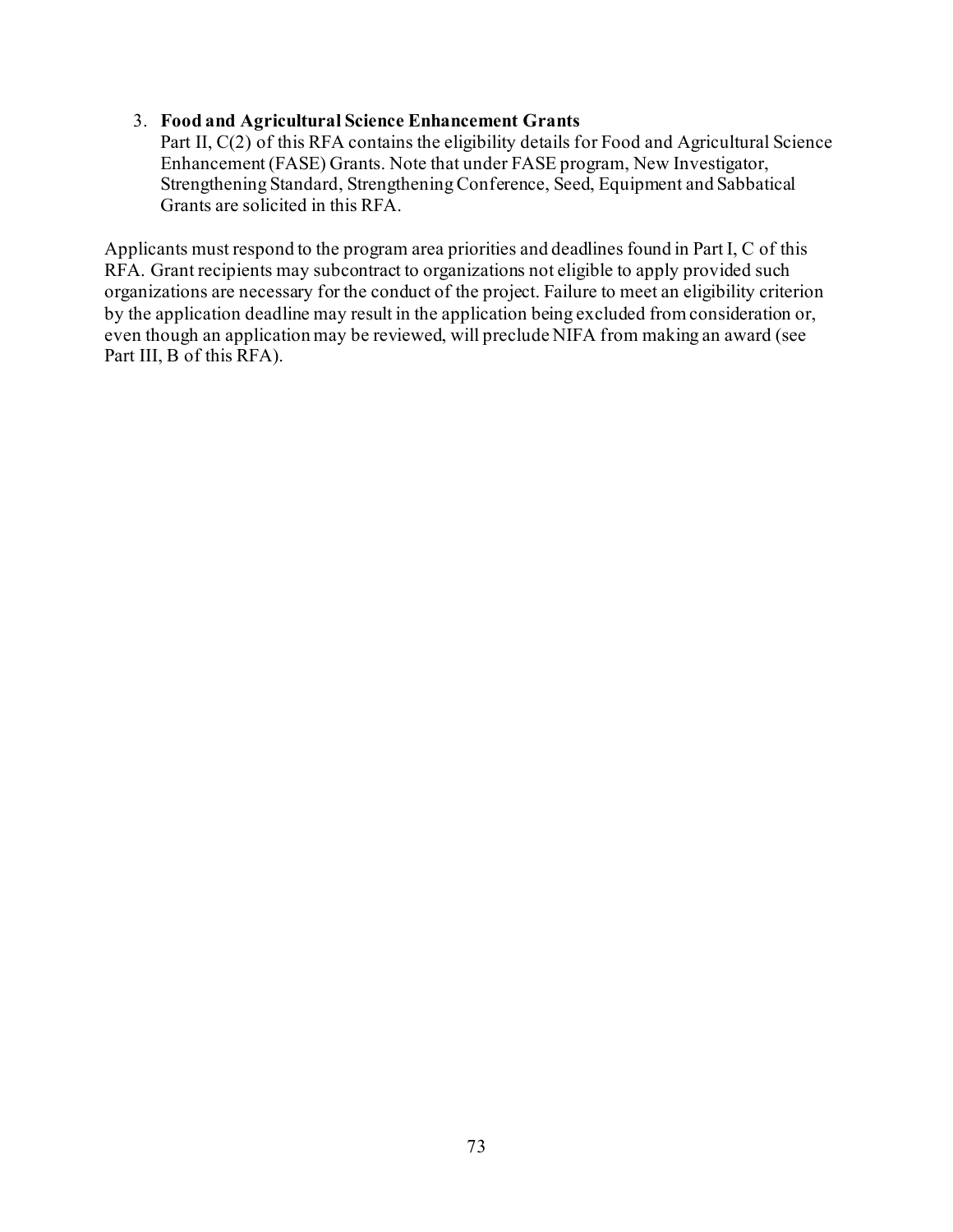### **B. Request for Determination of Status**

### **1.** Minority-Serving Institution

If an institution is applying for a Strengthening Grant (see Part II,  $C(2)$  of this RFA) and wants the Secretary to consider a group, beyond one included in the minority definition (see Part VIII, D of this RFA), then documentation (see below) must be submitted as part of the requestor's LOI (if required) and the full application package (Part IV, C of this RFA) by the applicable program area or program area priority deadline. The Secretary of Agriculture (or designated individual) will use the information in the documentation to determine whether the group or groups identified are qualified as a minority group for the purpose of receiving a Strengthening Grant under the FASE program (for Strengthening Grants information, refer to the [AFRI RFA](https://nifa.usda.gov/resource/afri-request-applications-resources)  [Resources page](https://nifa.usda.gov/resource/afri-request-applications-resources), "AFRI Grant Types" in the attachments list).

Documentation for the request for determination as a minority-serving institution must include the following and be provided in the order specified below:

- a. A description of each minority group being submitted for determination;
- b. Data or studies supporting this group's designation as a minority group; and
- c. Data indicating that enrollment of the minority group(s) exceeds 50 percent of the total enrollment at the academic institution, including graduate and undergraduate and full-and part-time students.

### **2.** Multi-Campus Institution

All institutions grouped under one main campus as listed in Table 1 following Part VIII of this RFA, unless located in an Established Program to Stimulate Competitive Research (EPSCoR) state (listed in Part II, C(2) of this RFA), are excluded from eligibility for all strengthening funds. However, if any campus within a multi-campus listing can provide information demonstrating that it is administratively independent or has an independent accreditation, then the institution may petition for an exemption to this rule and request eligibility for strengthening funds. The LOI (if required) and the application must include a letter indicating how the institution is independent of the main campus, either through accreditation or administration, how the institution is eligible as a small and mid-sized or minority-serving institution due to enrollment, and total federal funds received for science and engineering research and development. The letter must be signed by the Authorized Representative (AR).

# **C. Cost Sharing or Matching**

Matching funds requirements for AFRI programs included in this RFA may be found at 7 U.S.C. 3157 (b)(9)(a-C). If an applied **Research** (see Part VIII, D of this RFA) **or Integrated Project**  with an applied research component, is commodity-specific and not of national scope, the grant recipient is required to match the USDA funds awarded on a dollar-for-dollar basis from nonfederal sources with cash and/or in-kind contributions.

NIFA may waive the matching funds requirement based on submitted document (see Part IV,  $C(6)$  of this RFA), for a grant if we determine that: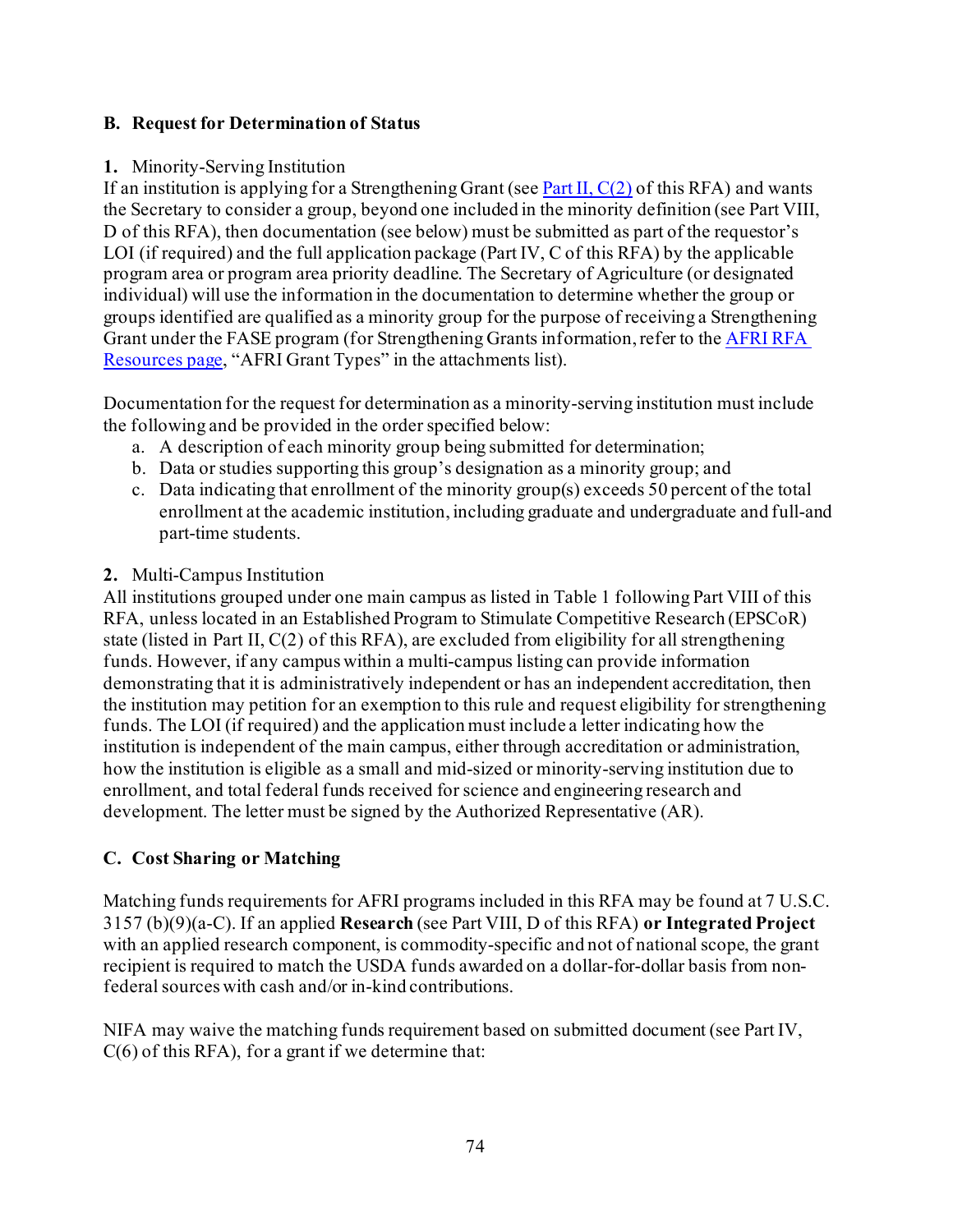- a. The results of the project, while of particular benefit to a specific agricultural commodity, are likely to be applicable to agricultural commodities generally; or
- b. The project involves a minor commodity, the project deals with scientifically important research, and the grant recipient is unable to satisfy the matching funds requirement.

**For Equipment Grants:** The amount of Federal funds provided may not exceed 50 percent of the cost of the equipment acquired using funds from the grant, or \$50,000, whichever is less. Grantees are required to match 100 percent of Federal funds awarded from non-Federal sources. NIFA may waive all or part of the matching requirement if all three of the following criteria are met:

- 1. application is from a college, university, or research foundation maintained by a college or university that ranks in the lowest one third of such colleges, universities, and research foundations on the basis of Federal research funds received (se[e AFRI](https://nifa.usda.gov/resource/afri-request-applications-resources)  [RFA Resources page](https://nifa.usda.gov/resource/afri-request-applications-resources) "Table 2 Least Successful Institutions" in the attachments list, for more information);
- 2. the equipment to be acquired costs no more than \$25,000; and
- 3. the equipment has multiple uses within a single research project or is usable in more than one research project. To be considered for this waiver, the budget justification (see Part IV, C(6) of this RFA) must include a letter signed by the institution's AR addressing the noted criteria.

# **D. Centers of Excellence**

Pursuant to Section 7214 of the Agricultural Act of 2014 (Pub. L. 113-79), NIFA will recognize and provide priority in the receipt of funding to applications from "centers of excellence" that carry out research, extension, and education activities that relate to the food and agricultural sciences. NIFA held listening sessions in July 2014 and accepted written comments from stakeholders to inform NIFA's implementation of the COE provision. Information on COE provision, and frequently asked questions are available at th[e NIFA COE website.](https://nifa.usda.gov/centers-excellence)

A COE is composed of one or more of the following entities that provide financial or in-kind support to the COE.

- a) State agricultural experiment stations;
- b) Colleges and universities;
- c) University research foundations;
- d) Other research institutions and organizations;
- e) Federal agencies;
- f) National laboratories;
- g) Private organizations, foundations, or corporations;
- h) Individuals; or
- i) Any group consisting of two or more of the entities described in a) through h).

COE designation is available only for the **standard grant** and the **Coordinated Agricultural Project (CAP) grant** applications submitted to the program areas or program area priorities in the Foundational and Applied Science, and Sustainable Agricultural Systems RFAs. If applicable, Part IV, C of this RFA contains additional requirements for COE consideration. Note that CAP grants are not solicited in this RFA.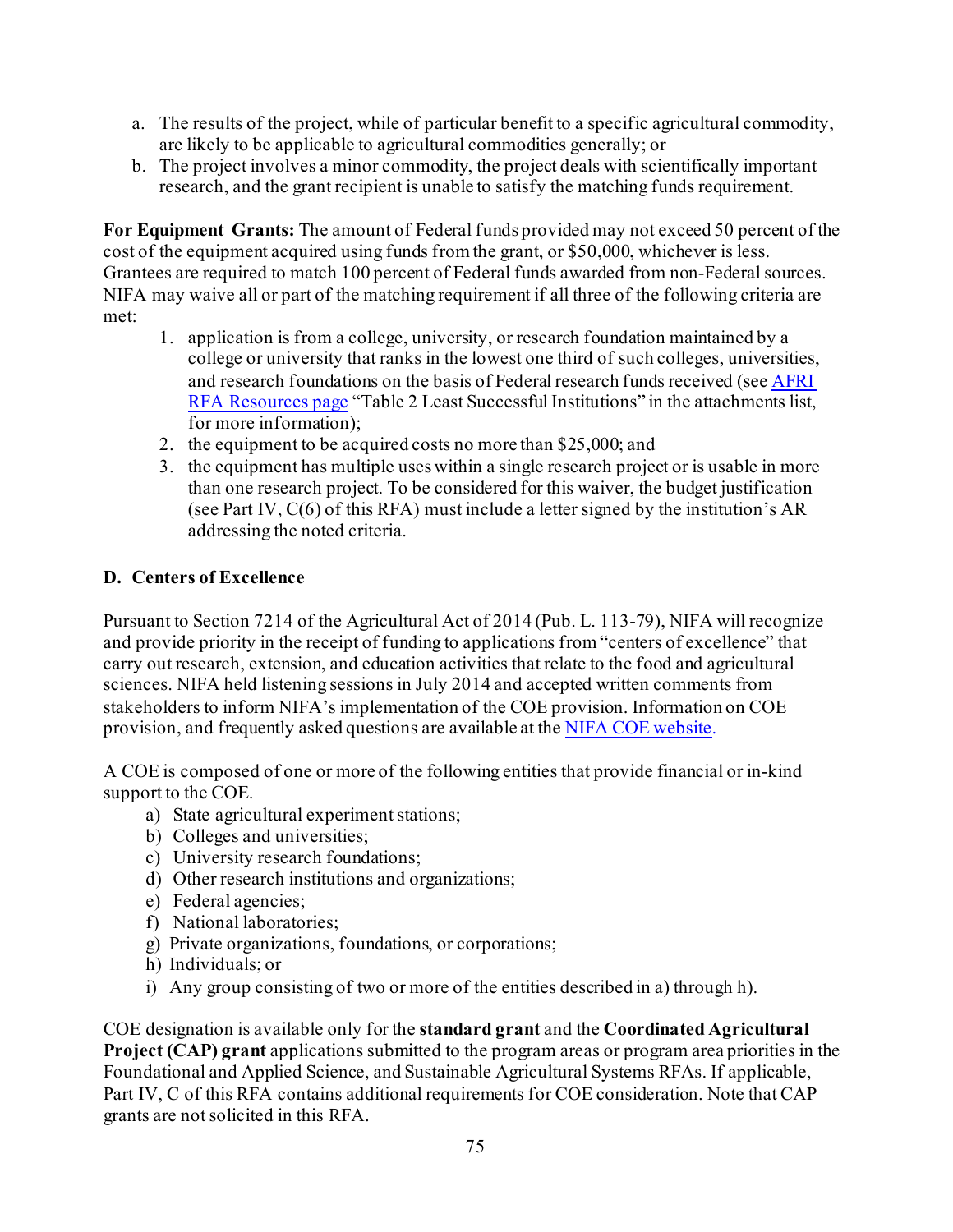# **PART IV—APPLICATION AND SUBMISSION INFORMATION**

### **A. Letter of Intent**

If a program area or program area priority within this RFA requires a LOI (LOI), then a LOI is a prerequisite for submission of an application. Refer to the Program Area Descriptions beginning in Part I, C of this RFA for LOI deadlines for a specific program area or program area priority. For detailed guidance on LOI submission, se[e the AFRI RFA Resources page](https://nifa.usda.gov/sites/default/files/resource/AFRI-Letter-of-Intent-Instructions.pdf) ("AFRI Letter of [Intent Instructions" in the attachments list\).](https://nifa.usda.gov/sites/default/files/resource/AFRI-Letter-of-Intent-Instructions.pdf)

### **B. Electronic Application Package**

Only electronic applications may be submitted via Grants.gov to NIFA in response to this RFA. We urge you to submit early to the Grants.gov system. For information about the pre-award phase of the grant lifecycle see the [Grants.gov Pre-Award Phase page](https://www.grants.gov/web/grants/learn-grants/grants-101/pre-award-phase.html).

### **New Users of Grants.gov**

Prior to preparing an application, we recommend that the Project Director/Principal Investigator (PD/PI) first contact an AR to determine if the organization is prepared to submit electronic applications through Grants.gov. If not (e.g., the institution/organization is new to the electronic grant application process through Grants.gov), then the one-time registration process must be completed **PRIOR** to submitting an application. It can take as long as two weeks to complete the registration process so it is critical to begin as soon as possible. In such situations, the AR should go to **"Register," in the top right corner of the Grants.gov web page (or go to** <https://www.grants.gov/web/grants/register.html>**), for information on registering the institution/organization with Grants.gov.** Part II, 1 of the NIFA Grants.gov Application Guide contains detailed information regarding the registration process. Refer to item 2, below, to locate the "NIFA Grants.gov Application Guide."

### **Steps to Obtain Application Package Materials**

To receive application materials, do the following:

- a. Download and install a version o[f Adobe Reader](https://get.adobe.com/reader/) compatible with Grants.gov to access, complete, and submit applications. For basic system requirements and download instructions, se[e https://www.grants.gov/web/grants/applicants/adobe-software](https://www.grants.gov/web/grants/applicants/adobe-software-compatibility.html)[compatibility.html](https://www.grants.gov/web/grants/applicants/adobe-software-compatibility.html). Grants.gov has a test package that will help you determine whether your current version of Adobe Reader is compatible.
- b. To obtain the application package from Grants.gov, go to <https://www.grants.gov/web/grants/applicants/search-opportunity-package.html> and enter the funding opportunity number where appropriate

**Funding Opportunity Number for 2021: USDA-NIFA-AFRI-007692 Funding Opportunity Number for 2022:** Applicants considering applying to the 2022 review cycle should check the AFRI Foundational Program [RFA webpage](https://www.nifa.usda.gov/funding-opportunity/methyl-bromide-transition) and [www.grants.gov](http://www.grants.gov/) after August 26, 2021 for the 2022 Funding Opportunity Number and Application Kit, as well as for any programmatic change.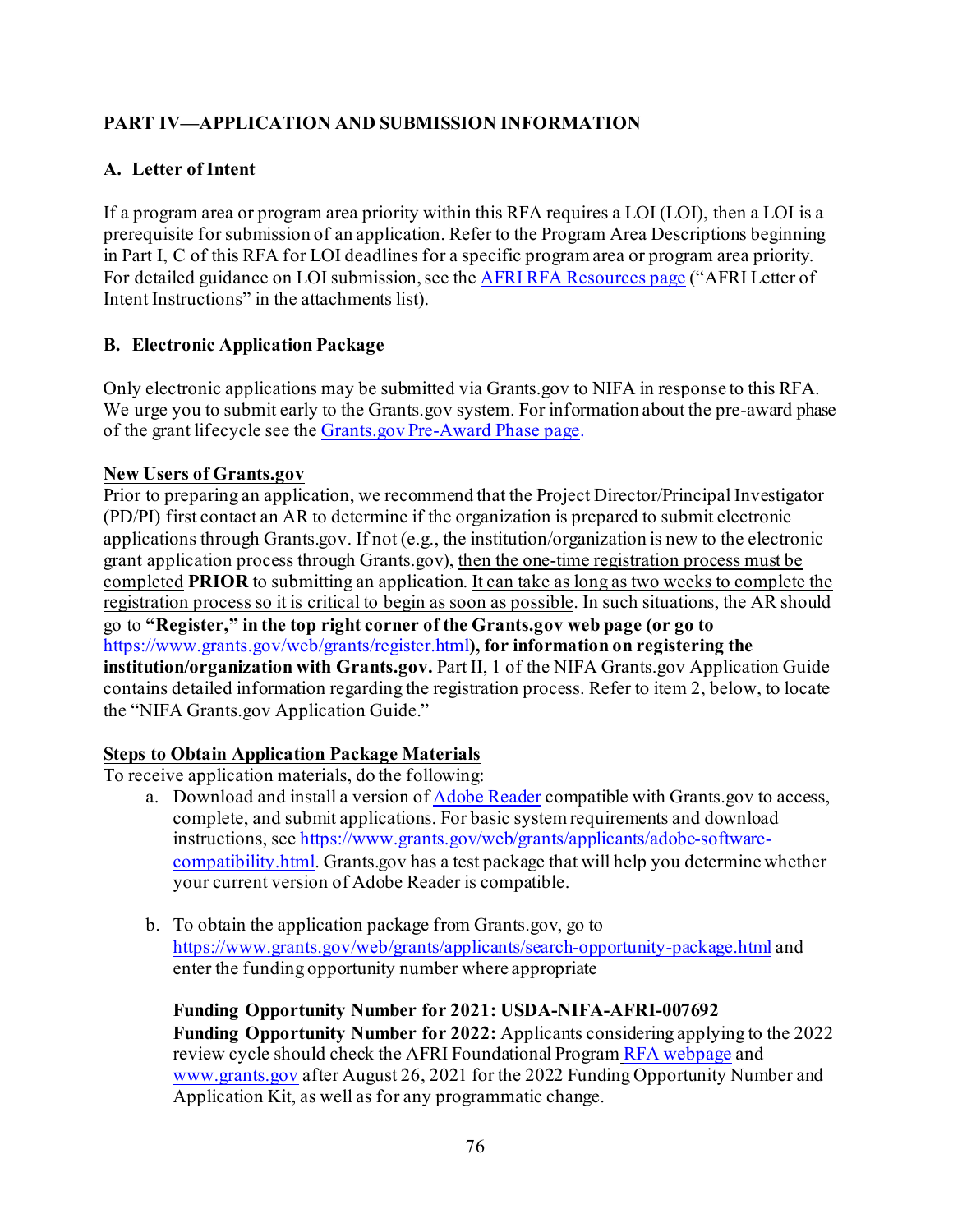Click "Search". On the displayed page, click the corresponding link to continue. A Grant Application Package is tied to a particular funding opportunity. You may move the forms amongst different Grant Application Packages, but you may ONLY submit an application to the particular funding opportunity to which the Grant Application Package is associated.

Contained within the application package is the "NIFA Grants.gov Application Guide." This guide contains an introduction and general Grants.gov instructions, information about how to use a Grant Application Package in Grants.gov, and instructions on how to complete the application forms.

**If you require assistance to access the application package** (e.g., downloading or navigating Adobe forms) **or submitting the application,** refer to resources available on the Grants.gov website [\(https://www.grants.gov/web/grants/support.html](https://www.grants.gov/web/grants/support.html)). Grants.gov assistance is also available at:

Grants.gov customer support [\(https://www.grants.gov/web/grants/support.html](https://www.grants.gov/web/grants/support.html)) 800-518-4726 Toll-Free or 606-545-5035

Business Hours: 24 hours a day, 7 days a week. Closed o[n federal holidays](https://www.opm.gov/policy-data-oversight/snow-dismissal-procedures/federal-holidays/). Email: [support@grants.gov](mailto:support@grants.gov)

Grants.gov iPortal (se[e https://grants-portal.psc.gov/Welcome.aspx?pt=Grants](https://grants-portal.psc.gov/Welcome.aspx?pt=Grants)): Top 10 requested help topics (FAQs), Searchable knowledge base, self-service ticketing and ticket status, and live web chat (available 7:00 a.m. – 9:00 p.m. Eastern Time).

Have the following information available when contacting Grants.gov:

- i. Funding Opportunity Number (FON)
- ii. Name of agency you are applying to
- iii. Specific area of concern

### **C. Content and Form of Application Submission**

Application and submission information including page limits and narrative font sizes for AFRI Foundational and Applied Science RFA applications are available at [AFRI RFA Resources page](https://nifa.usda.gov/resource/afri-request-applications-resources) ("2021-2022 Foundational and Applied Science RFA Additional Information for Part IV, C" in the attachments list).

#### **D. Submission Dates and Times**

A table with the LOI and application deadlines for all 2021 and 2022 program area priorities is available on th[e AFRI Deadlines page](https://nifa.usda.gov/afri-deadlines).

**a. Letter of Intent**

The LOI if applicable, must be received at NIFA by **5:00 p.m. Eastern Time on the dates indicated in the Program Area Descriptions beginning in Part I, C** of this RFA and in the format specified in Part IV, A of this RFA. The LOI (if applicable) is a prerequisite for the submission of a full application.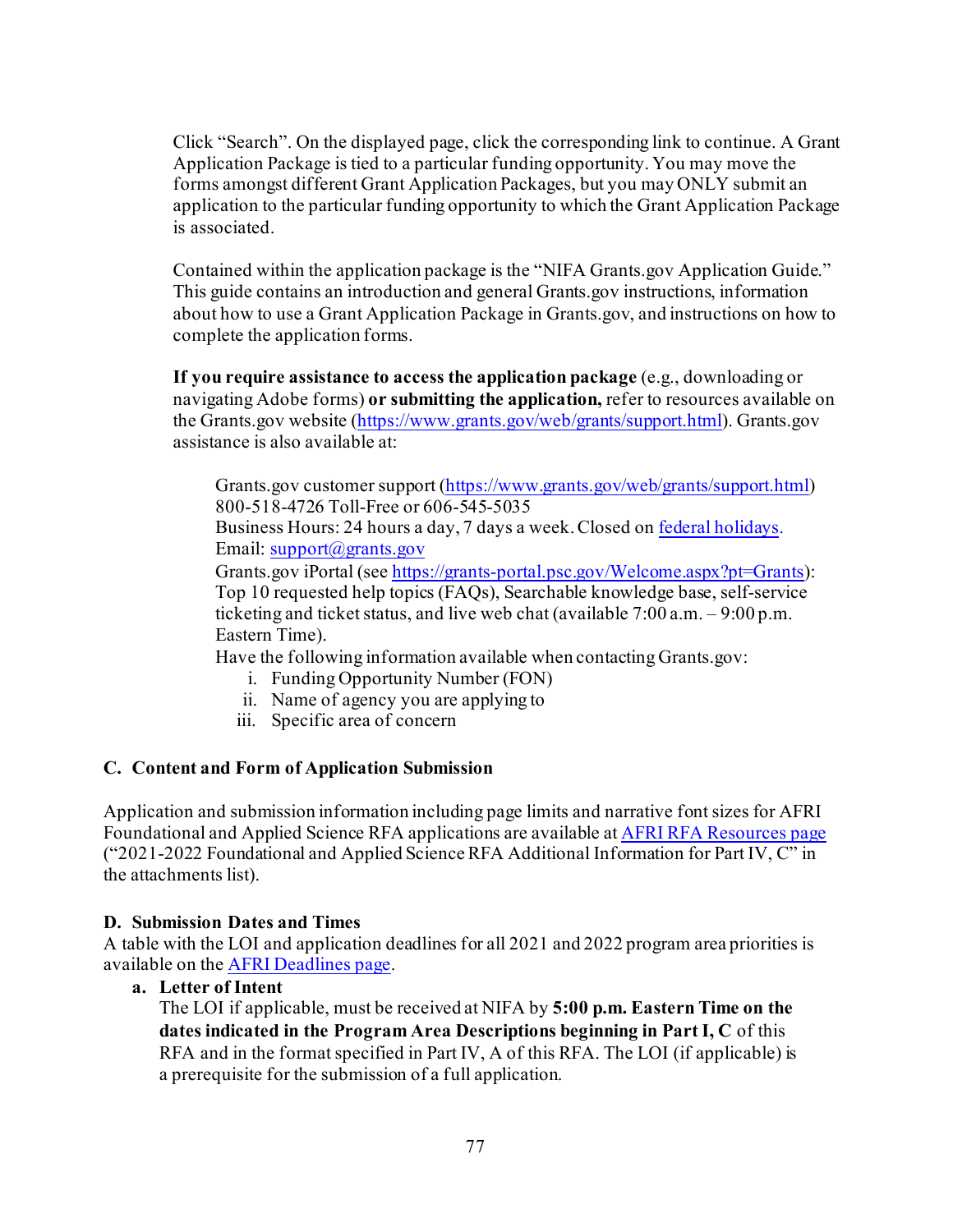### **b. Full Application**

Applications for the 2021 and 2022 reviewcycles must be received by Grants.gov by 5 p.m. Eastern Time on **the dates indicated in the Program Area Descriptions beginning in Part I, C** of this RFA. Applications received after this deadline will normally not be considered for funding.

We recommend that you conduct an administrative review of the application before submission of it via Grants.gov to ensure that it complies with all preparation instructions.

An application checklist is included in Part VII of the NIFA Grants.gov Application Guide to assist with this review.

You should check the application for completeness. The application should be checked for the following required items, which must include:

- Project Summary/Abstract
- Project Narrative
- Bibliography & References Cited
- Logic Model for Integrated Projects (if applicable)
- Management Plan for Integrated Projects (if applicable)
- Data Management Plan
- Facilities & Other Resources
- Curriculum Vitae
- Conflict of Interest Lists
- Current and pending support
- Budget
- Budget Justification
- Felony and Tax Certification Form (if applicable)

This is not an exhaustive list of required items; it only serves to highlight items that may be overlooked. **Failure to include any of the three critical required documents of Project Summary/Abstract, Project Narrative, or Bibliography & References Cited sections as PDF attachment will result in the application not being reviewed or considered for funding by NIFA.**

**Instructions for submitting an application are included in Part IV, Section 1.5 of the NIFA Grants.gov Application Guide.**

**If you have trouble submitting an application to Grants.gov, you should FIRST contact the Grants.gov Help Desk to resolve any problems. Keep a record of any such correspondence. See Part IV, B of this RFA for Grants.gov contact information.**

We send email correspondence to the AR regarding the status of submitted applications. We strongly encourage you to provide accurate email addresses, where designated, on the SF-424 R&R Application for Federal Assistance.

If the AR has not received correspondence **from NIFA** regarding a submitted application within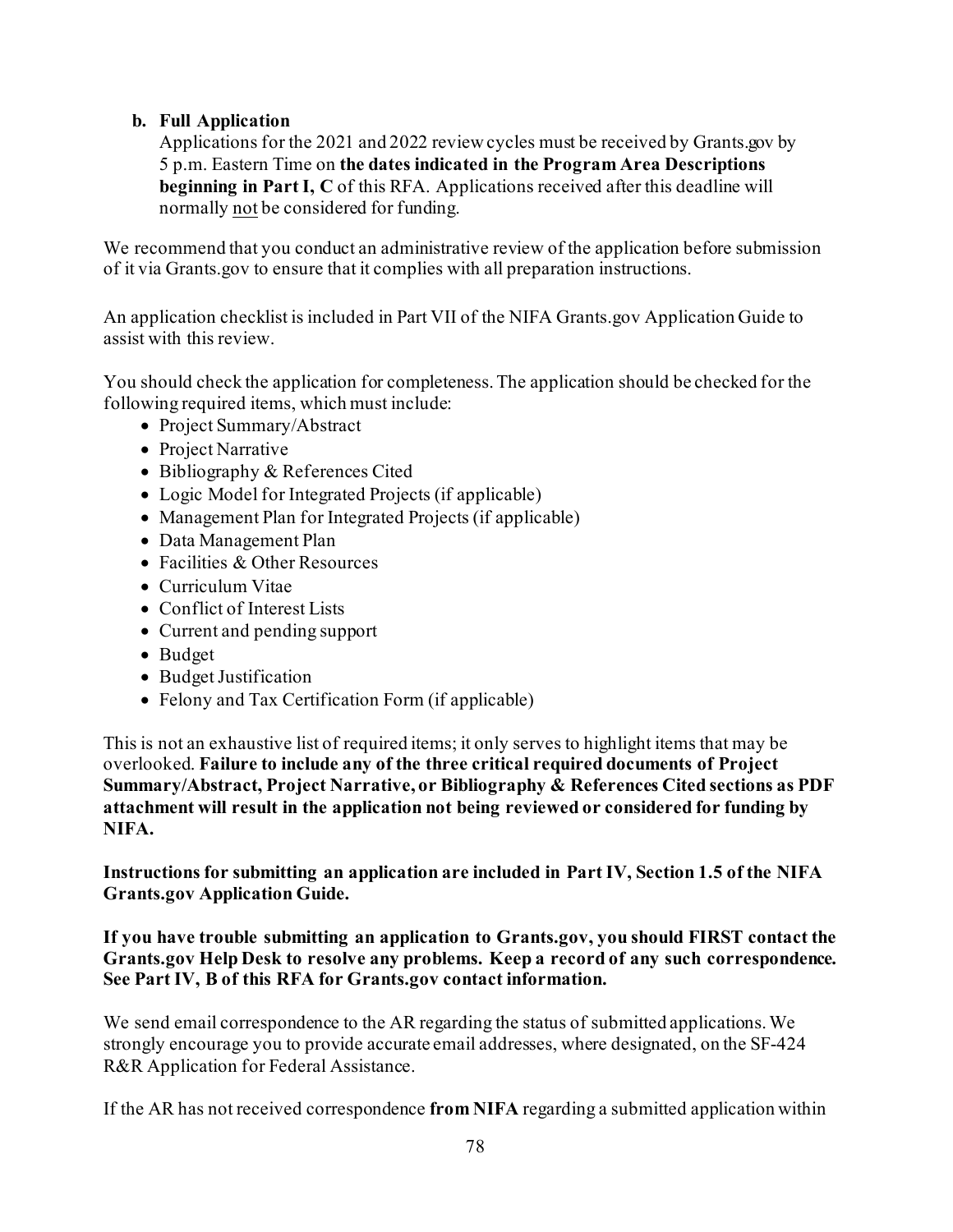30 days of the established deadline, contact the Agency Contact identified in Part VII of this RFA and request the proposal number assigned to the application. **Failure to do so may result in the application not being considered for funding by the peer review panel. Once the application has been assigned a proposal number, you should cite this number on all future correspondence.**

### **E. Funding Restrictions**

7 U.S.C. § 3310 limits indirect costs for the overall award to 30 percent of Total Federal Funds Awarded (TFFA) under a research, education, or extension grant. The maximum indirect cost rate allowed under the award is determined by calculating the amount of indirect costs using:

- 1) the sum of an institution's negotiated indirect cost rate and the indirect cost rate charged by subawardees, if any; or
- 2) 30 percent of TFFA (TFFA = Field K., Total Costs and Fee, on SF-424 R&R Budget).

The maximum allowable indirect cost rate under the award, including the indirect costs charged by the subawardee $(s)$ , if any, is the lesser of the two rates.

If the results of 1), is the lesser of the two, the grant recipient is allowed to charge the negotiated indirect cost rate on the prime award and the subaward(s), if any. Any subawards would be subject to the subawardee's negotiated indirect cost rate. The subawardee may charge its negotiated indirect cost rate on its portion of the award, provided the sum of the indirect cost rate charged under the award by the prime awardee and the subawardee(s) does not exceed 30 percent of the TFFA.

If the result of 2), is the lesser of the two, then the maximum indirect cost rate allowed for the overall award, including any subaward(s), is limited to 30 percent of the TFFA. That is, the indirect costs of the prime awardee plus the sum of the indirect costs charged by the subawardee(s), if any, may not exceed 30 percent of the TFFA.

In the event of an award, the prime awardee is responsible for ensuring the maximum indirect cost allowed for the award is not exceeded when combining indirect costs for the Federal portion (i.e., prime and subawardee(s)) and any applicable cost-sharing (see 7 CFR 3430.52(b)). Amounts exceeding the maximum allowable indirect cost is considered unallowable and will be handled accordingly. See sections 408 and 410 of 2 CFR 200.

Indirect costs are not allowed for equipment or conference grants.

See Part V, section 7.9 of the NIFA Grants.gov Application Guide for further indirect cost information.

You may not use grant funds awarded under this authority to renovate or refurbish research, education, or extension space; purchase or install fixed equipment in such place; or the plan, repair, rehabilitate, acquire, or construction of buildings or facilities.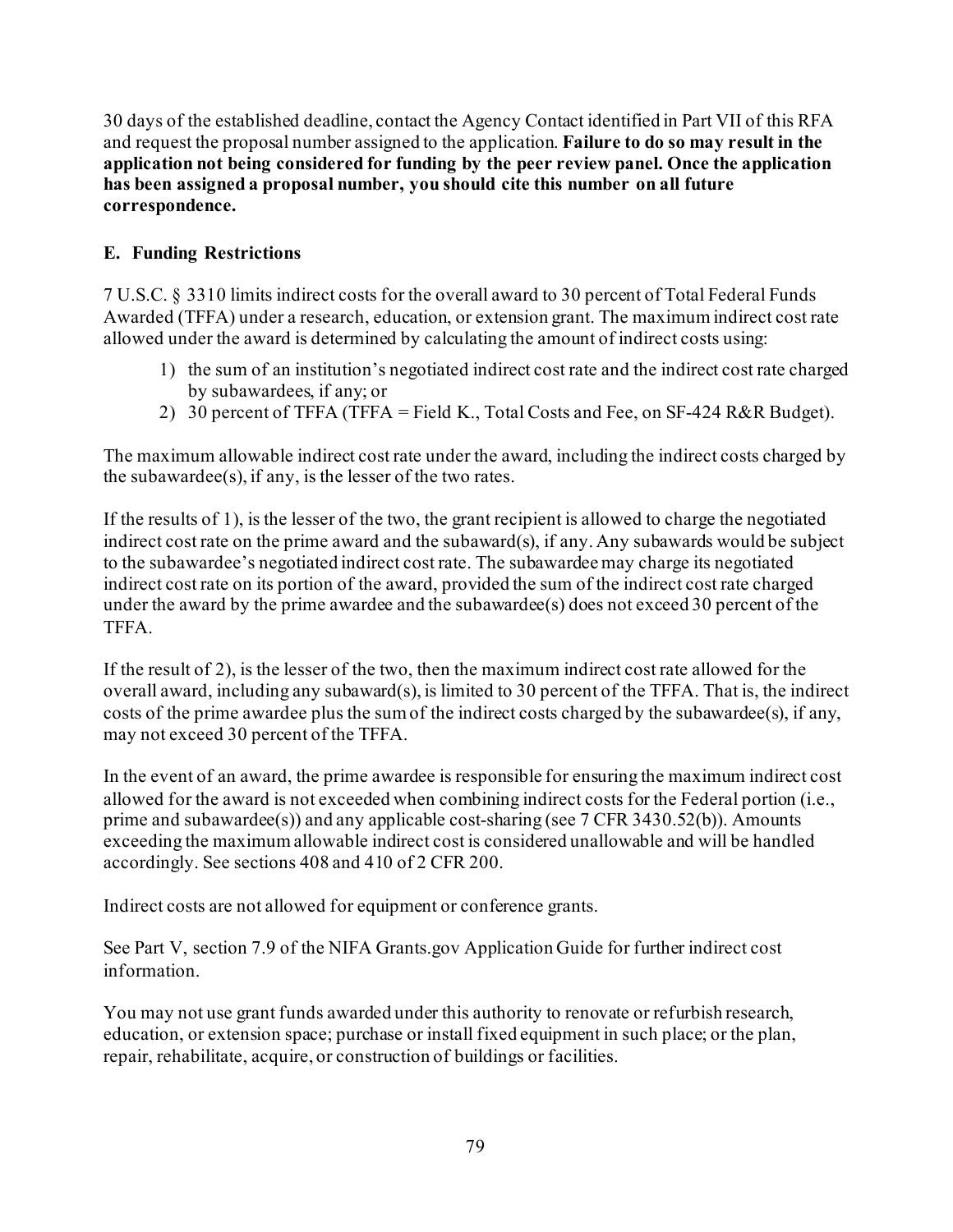#### **F. Other Submission Requirements**

#### **You should follow the submission requirements noted in Part IV, Section 1.5 in the document entitled "NIFA Grants.gov Application Guide."**

For information about the **status of a submitted application**, see Part III, Section 6 of the NIFA Grants.gov Application Guide.

#### **Multiple submissions**

In accordance with Part III, Section 5 of NIFA Grants.gov Application Guide, duplicate, essentially duplicate or predominantly overlapping applications submitted to one or more program areas within AFRI (including FASE Grants) in any one fiscal year will not be reviewed. In addition, applicants may not submit to AFRI an application that is considered duplicate, essentially duplicate, or predominantly overlapping with an application submitted to another NIFA program in the same fiscal year.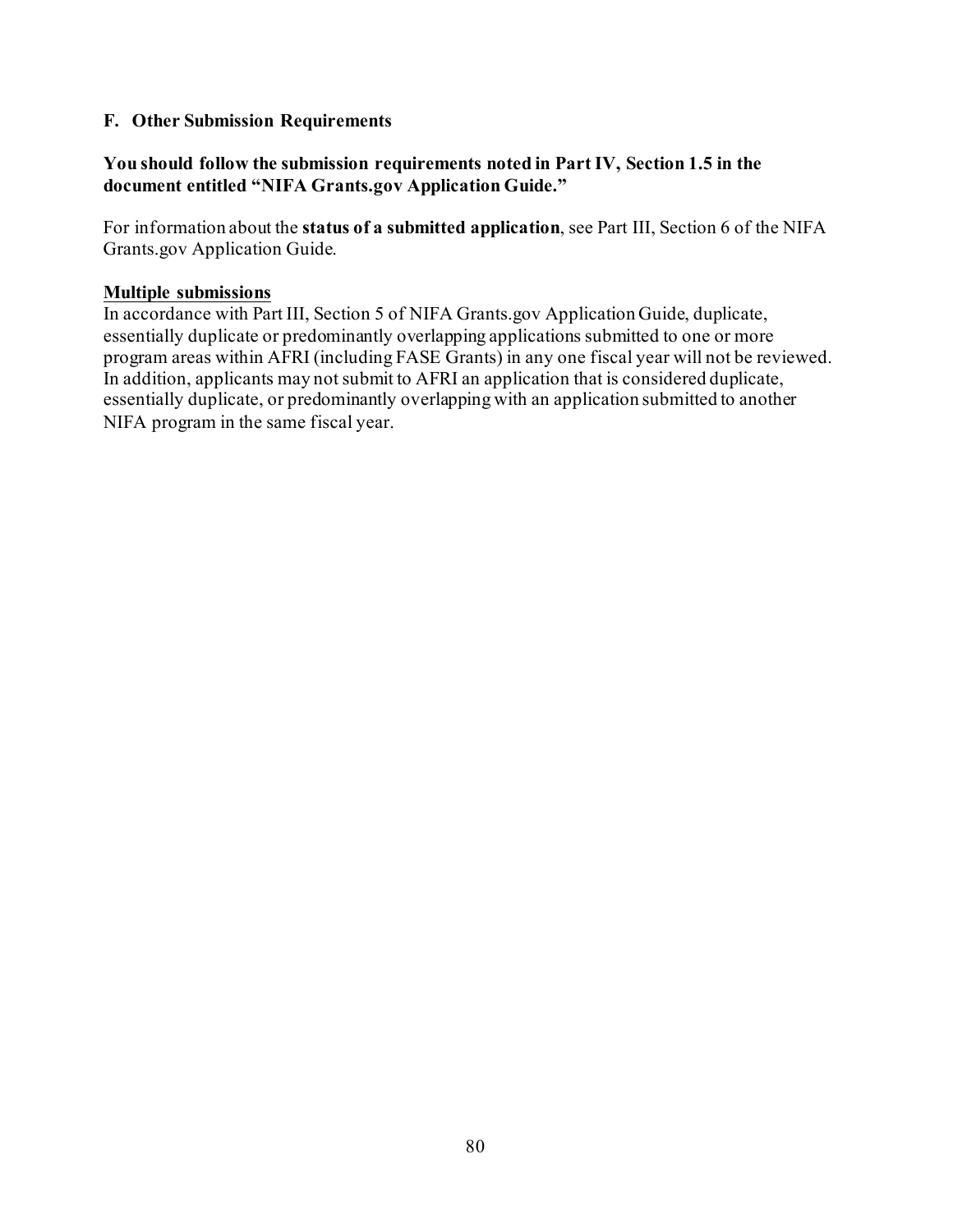# **PART V—APPLICATION REVIEW REQUIREMENTS**

# **A. General**

NIFA evaluates each application in a two-part process. First, we screen each application to ensure that it meets the administrative requirements as set forth in this RFA. Second, a scientific peerreview process will be used to technically evaluate applications that meet the administrative requirements using a review panel (se[e NIFA Peer Review Process](https://nifa.usda.gov/resource/nifa-peer-review-process-competitive-grant-applications)).

### Scientific Peer Review Process:

NIFA selects reviewers for the review panel based upon their training and experience in relevant scientific, extension, or education fields, taking into account the following factors:

- the level of relevant formal scientific, technical education, or extension experience of the individual, as well as the extent to which an individual is engaged in relevant research, education, or extension activities;
- the need to include experts from various areas of specialization within relevant scientific, education, or extension fields;
- the need to include other experts (e.g., producers, range or forest managers/operators, and consumers) who can assess relevance of the applications to targeted audiences and to program needs;
- the need to include experts from a variety of organizational types (e.g., colleges, universities, industry, state and Federal agencies, and private profit and non-profit organizations) and geographic locations;
- the need to maintain a balanced composition with regard to minority and female representation and an equitable age distribution; and
- the need to include reviewers who can judge the effective usefulness of each application to producers and the general public.

After each peer review panel has completed its deliberations, the responsible program staff of NIFA will recommend that your project is either approved for support from currently available funds or declined due to insufficient funds or unfavorable review.

NIFA reserves the right to negotiate with the PD/PI and/or the submitting organization or institution regarding project revisions (e.g., reductions in the scope of work, funding level, period, or method of support) prior to recommending any AFRI project for funding.

After the review process has been completed, NIFA sends copies of reviews, *not* including the identity of reviewers, and a summary (if applicable) of the review panel comments to the PD.

# **B. Evaluation Criteria**

A reviewer's written evaluation entails two levels of assessment. First, the reviewer summarizes how well the application addressed each evaluation criterion. After the application has been assessed for strengths and weaknesses of each criterion, the reviewer then evaluates the overall likelihood that the project will have significant outcome and impact. The written reviews are used to begin panel discussions with other reviewers serving on the peer review panel. Through these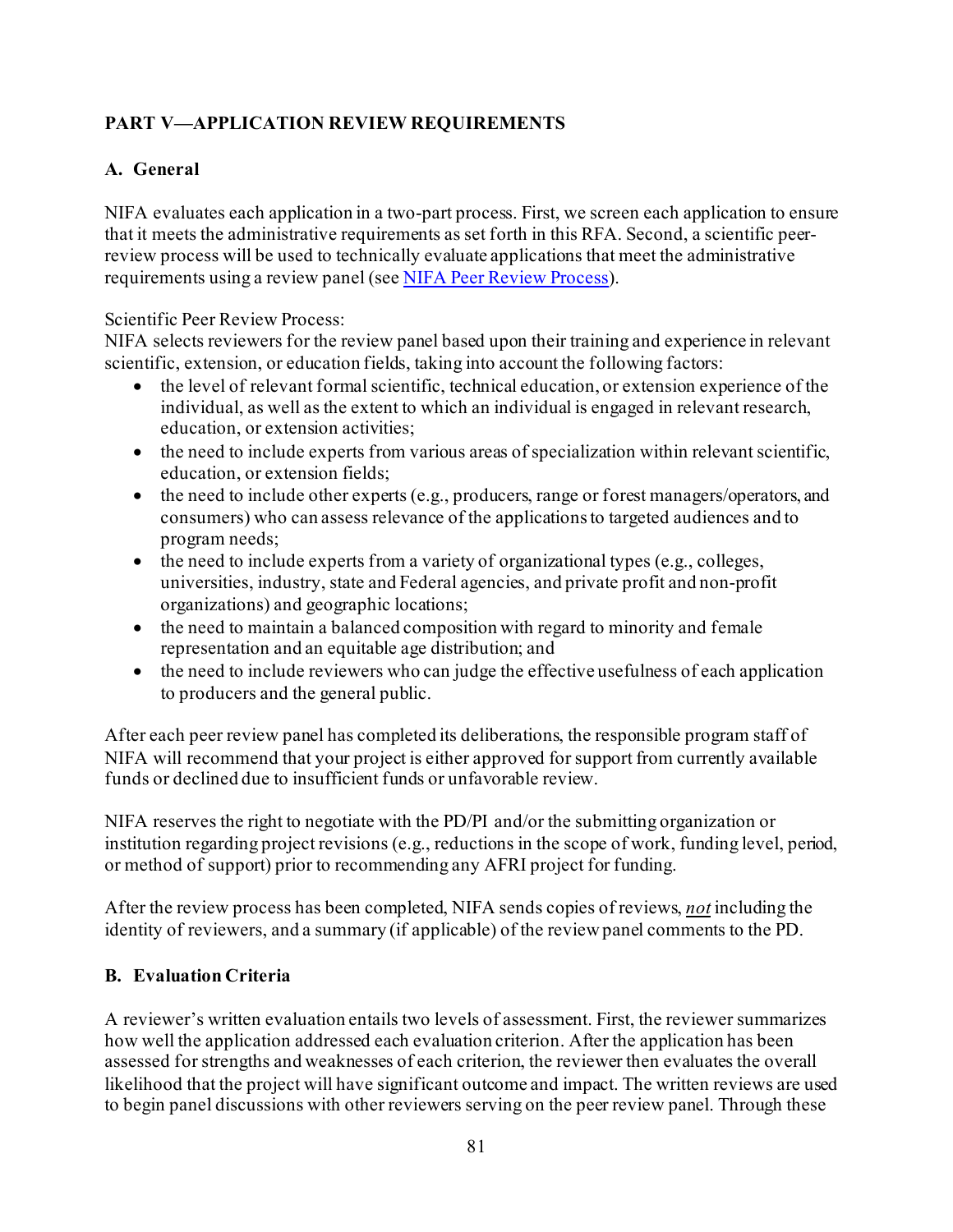discussions, peer review panelists come to consensus on the final ranking of the applications. A complete description of NIFA's peer review process can be found at the NIFA Peer Review [Process for Competitive Grant Applications page.](https://nifa.usda.gov/resource/nifa-peer-review-process-competitive-grant-applications)

Detailed evaluation criteria for each project types, grant types, exploratory research projects and centers of excellence are found at th[e AFRI RFA Resources page](https://nifa.usda.gov/resource/afri-request-applications-resources) ("AFRI Review Criteria" in the attachments list). We will use the appropriate evaluation criteria to review applications submitted in response to this RFA.

# **C. Conflicts of Interest and Confidentiality**

During the peer evaluation process, we take extreme care to prevent any actual or perceived conflicts of interest that may impact review or evaluation. See the NIFA Peer Review Process for [Competitive Grant Applications page](https://nifa.usda.gov/resource/nifa-peer-review-process-competitive-grant-applications) for further information about conflicts of interest and confidentiality as related to the peer review process.

### **D. Organizational Management Information**

Specific management information relating to an applicant shall be submitted one-time, with updates on an as-needed basis. This requirement is part of the responsibility determined prior to the award of a grant identified under this RFA, if such information has not been provided previously under this or another NIFA program. We will provide you copies of forms recommended for use in fulfilling these requirements as part of the pre-award process. Although an applicant may be eligible based on its status as one of these entities, there are factors that may exclude an applicant from receiving federal financial and nonfinancial assistance and benefits under this program (e.g., debarment or suspension of an individual involved or a determination that an applicant is not responsible based on submitted organizational management information).

### **E. Application Disposition**

An application may be withdrawn at any time before a final funding decision is made regarding the application. Each application that is not selected for funding, including those that are withdrawn, will be retained by the agency for a period of three years.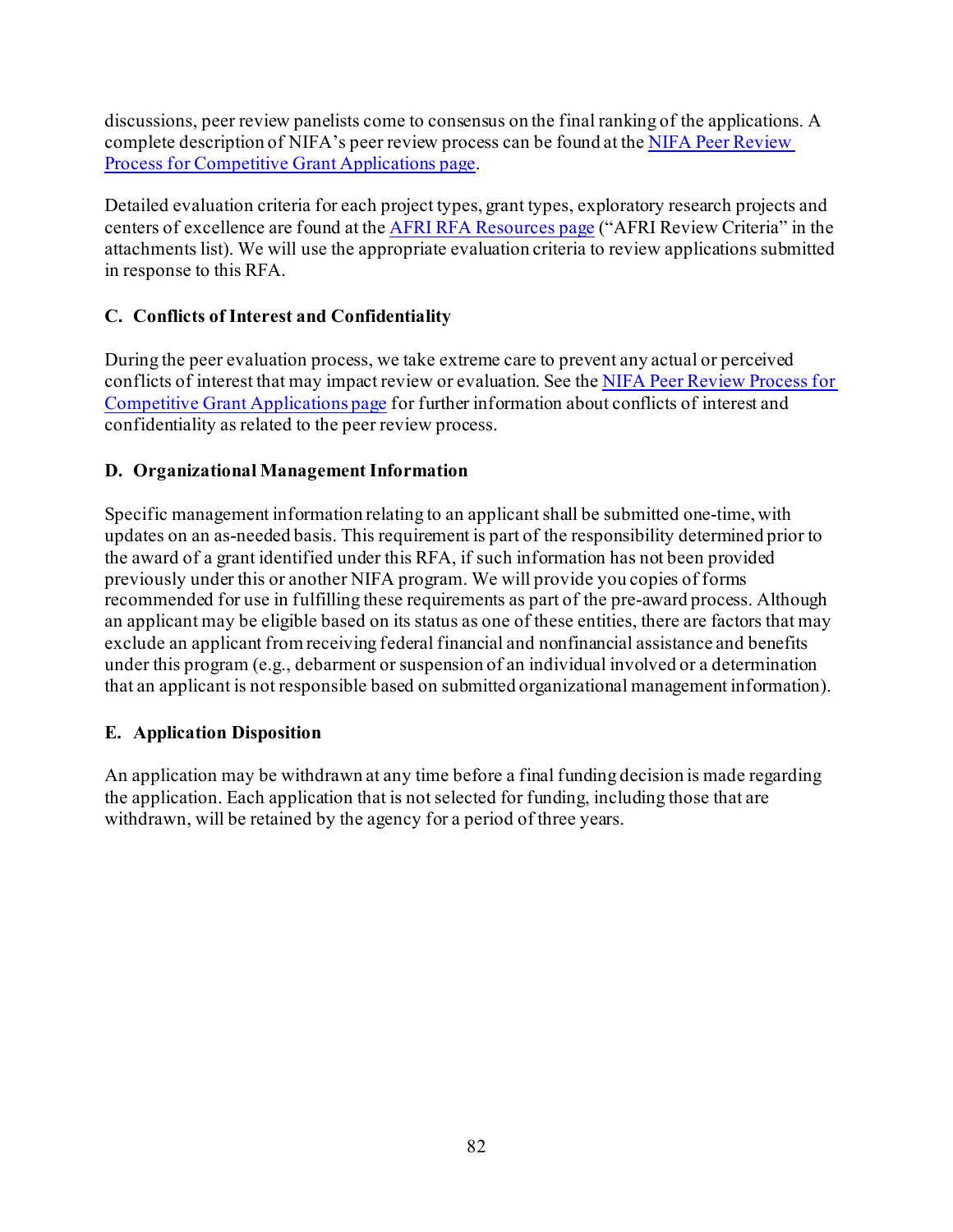# **PART VI—AWARD ADMINISTRATION**

### **A. General**

Within the limit of funds available for such purpose, the NIFA awarding official shall make grants to those responsible, eligible applicants whose applications are judged most meritorious under the procedures set forth in this RFA. The date specified by the NIFA awarding official as the effective date of the grant shall be no later than September 30 of the federal fiscal year in which the project is approved for support and funds are appropriated for such purpose, unless otherwise permitted by law. The project need not be initiated on the grant effective date, but as soon thereafter as practical so that project goals may be attained within the funded project period. All funds granted by NIFA under this RFA may be used only for the purpose for which they are granted in accordance with the approved application and budget, regulations, terms and conditions of the award, applicable federal cost principles, USDA assistance regulations, and NIFA General Awards Administration Provisions at 7 CFR part 3430, subparts A through E.

### **B. Award Notice**

The award document will provide pertinent instructions and information including, at a minimum, the information described i[n 2 CFR 200.210.](http://www.ecfr.gov/cgi-bin/text-idx?SID=70b44cfc44976f4a7742464f7cfbb37e&mc=true&node=se2.1.200_1210&rgn=div8)

See NIFA's [Terms and Conditions page](https://nifa.usda.gov/terms-and-conditions) to view current NIFA award terms and conditions.

### **C. Administrative and National Policy Requirements**

Several federal statutes and regulations apply to grant applications considered for review and to project grants awarded under this program. These may include, but are not limited to, the ones listed on [NIFA's Federal Regulations page.](https://nifa.usda.gov/federal-regulations)

NIFA Federal Assistance Policy Guide**—**a compendium of basic NIFA policies and procedures that apply to all NIFA awards, unless there are statutory, regulatory, or award-specific requirements to the contrary—is available a[t NIFA's Policy Guide page](https://nifa.usda.gov/policy-guide).

### **D. Responsible and Ethical Conduct of Research**

Refer to Part II, D of this RFA for more information.

### **E. Expected Program Outputs and Reporting Requirements**

The output and reporting requirements are included in the award terms and conditions (see [NIFA's Terms and Conditions page](https://nifa.usda.gov/terms-and-conditions) for information about NIFA award terms). If there are any program or award-specific award terms, they will be identified in the award.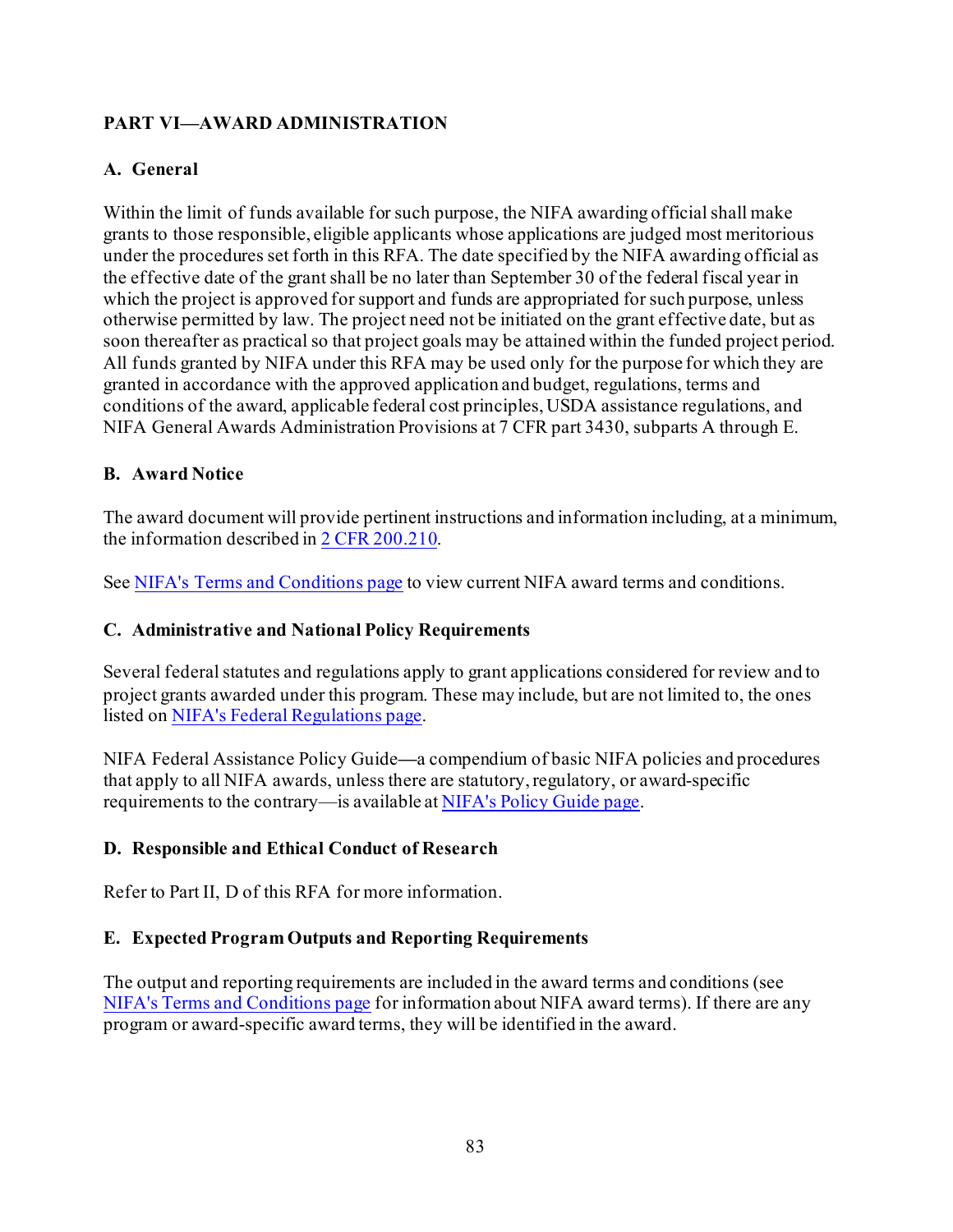# **PART VII—AGENCY CONTACTS**

For general questions related to the AFRI Programs, applicants and other interested parties are encouraged to contact:

AFRI Program Office:

Dr. Parag Chitnis, Associate Director, National Institute of Food and Agriculture

Dr. Michael Fitzner, Acting Deputy Director, Institute of Food Production and Sustainability

Dr. Timothy Conner, Acting Deputy Director, Institute of Food Safety and Nutrition

Dr. Suresh Sureshwaran, Acting Deputy Director, Institute of Youth, Family, and Community

Dr. Timothy Conner, Acting Deputy Director, Institute of Bioenergy, Climate, and Environment Telephone: (816) 926-1604

E-mail: [AFRI@usda.gov](mailto:AFRI@usda.gov)

Specific questions pertaining to technical matters may be directed to the appropriate Program Area Priority Contacts:

| Program Area                                           | <b>Program Area Contacts</b>                                                                                                                                                                                                                                                                                                                                                                                                  |
|--------------------------------------------------------|-------------------------------------------------------------------------------------------------------------------------------------------------------------------------------------------------------------------------------------------------------------------------------------------------------------------------------------------------------------------------------------------------------------------------------|
| Plant Health and<br>Production and Plant<br>Products   | John Erickson; john.erickson@usda.gov<br>Ed Kaleikau (816) 926-1741; edward.kaleikau@usda.gov<br>Erica Kistner-Thomas, erica.kistnerthomas@usda.gov<br>Mathieu Ngouajio (202) 570-1915; mathieu.ngouajio@usda.gov<br>Robert Nowierski (202) 552-9084; robert.nowierski@usda.gov<br>Megan O'Rourke; megan.orourke@usda.gov<br>Shelby Servais (816) 401-7525; shelby servais @usda.gov<br>Ann Stapleton; ann.stapleton@usda.gov |
| Animal Health and<br>Production and Animal<br>Products | Lakshmi Matukumalli (816) 926-1189; lakshmi.matukumalli@usda.gov<br>Mark Mirando (202) 445-5575; mark.mirando@usda.gov<br>Steven Smith (202) 445-5480; steven.i.smith@usda.gov<br>Tim Sullivan; timothy.sullivan@usda.gov                                                                                                                                                                                                     |
| Food Safety, Nutrition,<br>and Health                  | Hongda Chen (816) 926-2525; hongda.chen@usda.gov<br>Helen Chipman (202) 701-3524; helen.chipman@usda.gov<br>Lisa Jahns; lisa.jahns@usda.gov<br>Mallory Koenings (202) 604-1985; mallory koenings@usda.gov                                                                                                                                                                                                                     |
| Bioenergy, Natural<br>Resources, and<br>Environment    | Daniel Cassidy (202) 906-0614; patrick.cassidy@usda.gov<br>James Dobrowolski (202) 420-8918; james.dobrowolski@usda.gov<br>Megan O'Rourke; megan.orourke@usda.gov                                                                                                                                                                                                                                                             |
| Technology                                             | Hongda Chen (816) 926-2525; hongda.chen@usda.gov<br>Agriculture Systems and James Dobrowolski (202) 420-8918; james.dobrowolski@usda.gov<br>Brad Rein (202) 445-5442; brein@usda.gov<br>Steven Thomson (202) 603-1053; steven.j.thomson@usda.gov                                                                                                                                                                              |

**Table 1**: Program Area Priority Contacts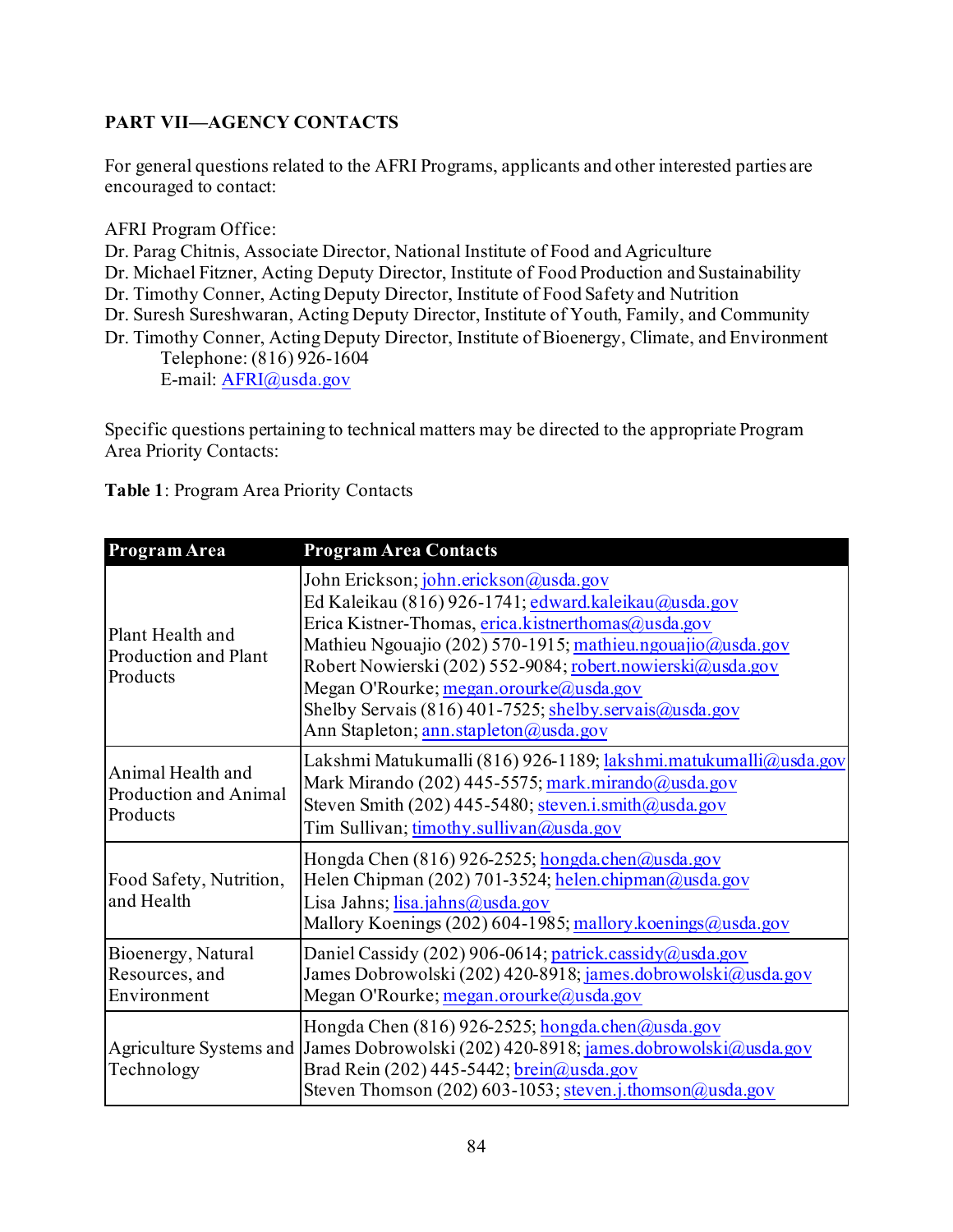| Program Area                                   | <b>Program Area Contacts</b>                                                                                                                                                                                                                                                                                                                                                                                                                                                                                                                                                                                       |
|------------------------------------------------|--------------------------------------------------------------------------------------------------------------------------------------------------------------------------------------------------------------------------------------------------------------------------------------------------------------------------------------------------------------------------------------------------------------------------------------------------------------------------------------------------------------------------------------------------------------------------------------------------------------------|
| Agriculture Economics<br>and Rural Communities | Denis Ebodaghe (202) 445-5460; denis ebodaghe@usda.gov<br>R. Brent Elrod (816) 926-2535; richard.elrod@usda.gov<br>Brad Rein (202) 445-5442; brein@usda.gov<br>Steven Thomson (202) 603-1053; steven.j.thomson@usda.gov                                                                                                                                                                                                                                                                                                                                                                                            |
| <b>Crosscutting Programs</b>                   | Ray Ali $(816)$ 926-1453; ray ali $@$ usda.gov<br>Hongda Chen $(816)$ 926-2525; hongda.chen@usda.gov<br>James Dobrowolski (202) 420-8918; james.dobrowolski@usda.gov<br>Amer Fayad; amer.fayad@usda.gov<br>Lakshmi Matukumalli (816) 926-1189; lakshmi.matukumalli@usda.gov<br>Ann Lichens-Park (202) 445-5483; ann.park@usda.gov<br>Mark Mirando (202) 445-5575; mark.mirando@usda.gov<br>Mathieu Ngouajio (202) 570-1915; mathieu.ngouajio@usda.gov<br>Steven Smith (202) 445-5480; steven.i.smith@usda.gov<br>Ann Stapleton; ann.stapleton@usda.gov<br>Steven Thomson (202) 603-1053; steven.j.thomson@usda.gov |

**Table 2**: Administrative/Business Contacts

Awards Management Division (AMD) Email: [awards@usda.gov.](mailto:awards@usda.gov)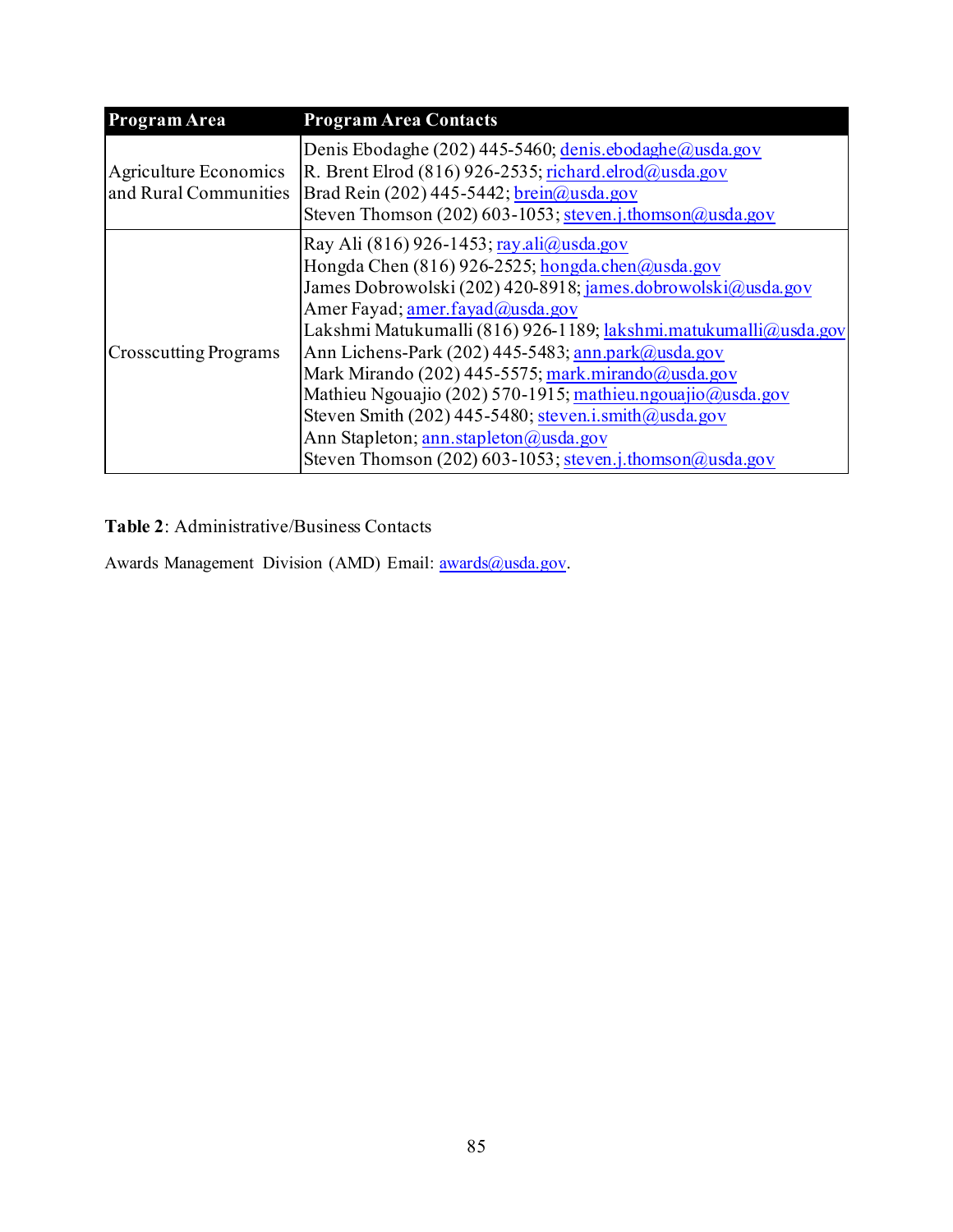# **PART VIII—OTHER INFORMATION**

### **A. Use of Funds; Changes**

### 1. **Delegation of Fiscal Responsibility**

Unless the terms and conditions of the award state otherwise, awardees may not in whole or in part delegate or transfer to another person, institution, or organization the responsibility for use or expenditure of award funds.

### 2. **Changes in Budget or Project Plans**

In accordance with [2 CFR 200.308](http://www.ecfr.gov/cgi-bin/text-idx?SID=3af89506559b05297e7d0334cb283e24&mc=true&node=se2.1.200_1308&rgn=div8), awardees must request prior approval from NIFA for the following program or budget-related reasons:

- (i) Change in the scope or the objective of the project or program (even if there is no associated budget revision requiring prior written approval).
- (ii) Change in a key person specified in the application or the federal award.
- (iii) The disengagement from the project for more than three months, or a 25 percent reduction in time devoted to the project, by the approved project director or principal investigator.
- (iv) The inclusion, unless waived by the federal awarding agency, of costs that require prior approval in accordance with 2 CFR 200 Subpart E—Cost Principles of this part or 45 CFR Part 75 Appendix IX, "Principles for Determining Costs Applicable to Research and Development under Awards and Contracts with Hospitals," or 48 CFR Part 31, "Contract Cost Principles and Procedures," as applicable.
- (v) The transfer of funds budgeted for participant support costs as defined in §200.75 Participant support costs to other categories of expense.
- (vi) Unless described in the application and funded in the approved federal awards, the sub-awarding, transferring or contracting out of any work under a federal award, including fixed amount sub-awards as described in §200.332 Fixed amount sub-awards. This provision does not apply to the acquisition of supplies, material, equipment, or general support services.
- (vii) Changes in the approved cost-sharing or matching provided by the non-federal entity.
- (viii) The need arises for additional Federal funds to complete the project.

The awardee will be subject to the terms and conditions identified in the award. See [NIFA's](https://nifa.usda.gov/terms-and-conditions)  [Terms and Conditions page](https://nifa.usda.gov/terms-and-conditions) for information about NIFA award terms.

# **B. Confidential Aspects of Applications and Awards**

When an application results in an award, it becomes a part of the record of NIFA transactions, available to the public upon specific request. Information that the Secretary of Agriculture determines to be of a confidential, privileged, or proprietary nature will be held in confidence to the extent permitted by law. Therefore, any information that the applicant wishes to have considered as confidential, privileged, or proprietary should be clearly marked within the application. We will retain for three years a copy of an application that does not result in an award. Such an application will be released only with the consent of the applicant or to the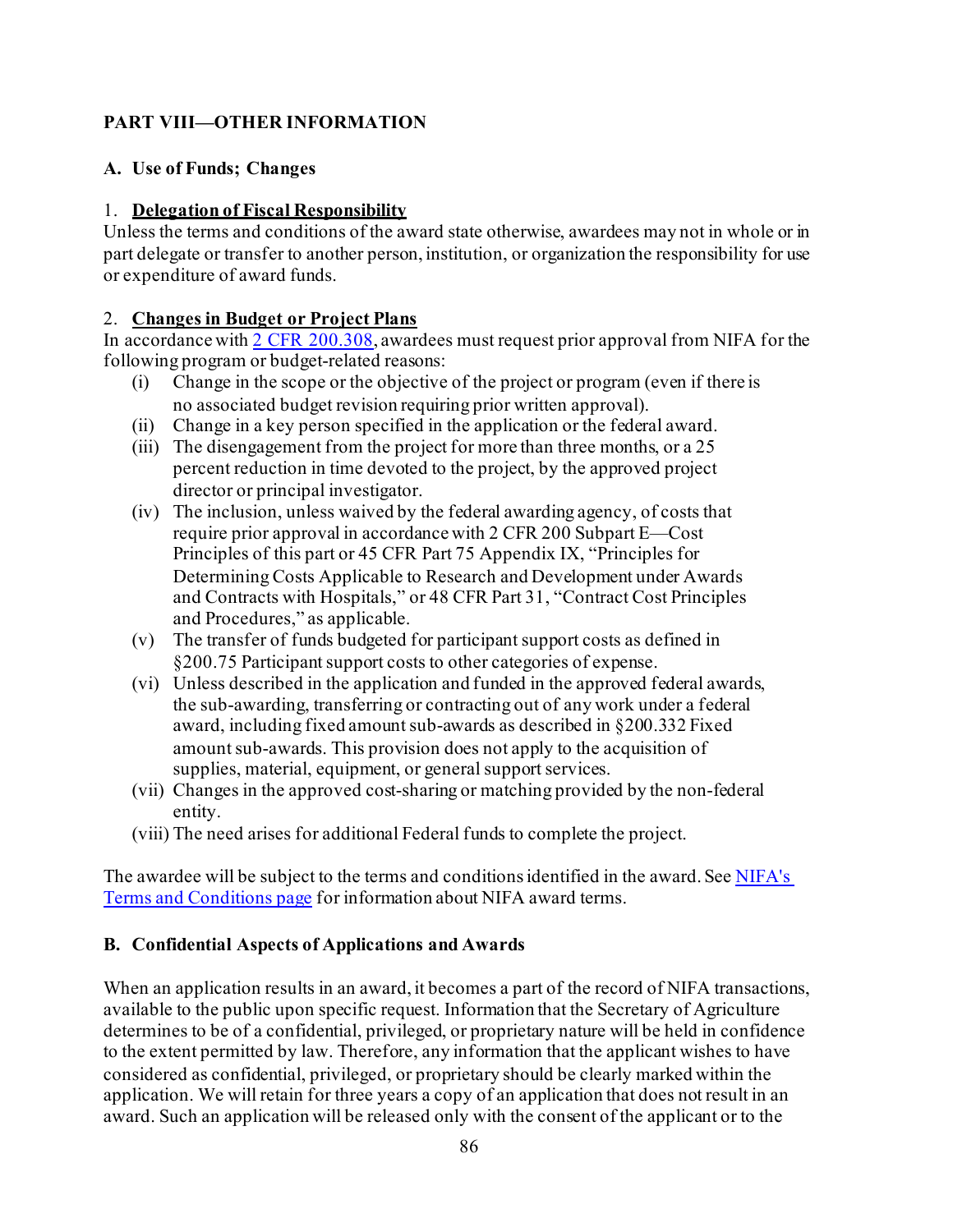extent required by law. An application may be withdrawn at any time prior to the final action thereon.

### **C. Regulatory Information**

This program is not subject to the provisions of the Executive Order 12372, which requires intergovernmental consultation with state and local officials.

Under the provisions of the Paperwork Reduction Act of 1995 (44 U.S.C. Chapter 35), the collection of information requirements contained in this notice have been approved under OMB Document No. 0524-0039.

### **D. Definitions**

Please refer t[o 7 CFR 3430, Competitive and Noncompetitive Non-formula Financial](http://www.ecfr.gov/cgi-bin/text-idx?c=ecfr&SID=2a6f6bfbef4c918616eebe5353d0793c&rgn=div5&view=text&node=7%3A15.1.12.2.13&idno=7&7%3A15.1.12.2.13.1.17.2)  [Assistance](http://www.ecfr.gov/cgi-bin/text-idx?c=ecfr&SID=2a6f6bfbef4c918616eebe5353d0793c&rgn=div5&view=text&node=7%3A15.1.12.2.13&idno=7&7%3A15.1.12.2.13.1.17.2) [Programs--General Award Administrative Provisions](http://www.ecfr.gov/cgi-bin/text-idx?c=ecfr&SID=2a6f6bfbef4c918616eebe5353d0793c&rgn=div5&view=text&node=7%3A15.1.12.2.13&idno=7&7%3A15.1.12.2.13.1.17.2), for applicable definitions for this NIFA grant program.

For the purpose of this program, the following additional definitions are applicable:

Applied Research means research that includes expansion of the findings of fundamental research to uncover practical ways in which new knowledge can be advanced to benefit individuals and society.

Food and Agricultural Science Enhancement (FASE) Grants mean funding awarded to eligible applicants to strengthen science capabilities of Project Directors, to help institutions develop competitive scientific programs, and to attract new scientists into careers in high-priority areas of National need in agriculture, food, and environmental sciences. FASE awards may apply to any of the three agricultural knowledge components (i.e., research, education, and extension). FASE awards include Pre- and Postdoctoral Fellowships, New Investigator grants, and Strengthening grants.

Limited institutional success means institutions that are not among the most successful universities and colleges for receiving Federal funds for science and engineering research. A list of successful institutions is provided o[n AFRI RFA Resources page](https://nifa.usda.gov/resource/afri-request-applications-resources) ("Table 2 Least Successful Institutions" in the attachments list).

Minority-serving institution means an accredited academic institution whose enrollment of a single minority or a combination of minorities exceeds fifty percent of the total enrollment, including graduate and undergraduate and full- and part-time students. An institution in this instance is an organization that is independently accredited as determined by reference to the current version of the *Higher Education Directory*, published by Higher Education Publications, Inc., 6400 Arlington Boulevard, Suite 648, Falls Church, Virginia 22042 (703-532-2300).

Minority means Alaskan Native, American Indian, Asian-American, African-American, Hispanic American, Native Hawaiian, or Pacific Islander. The Secretary will determine on a case-by-case basis whether additional groups qualify under this definition, either at the Secretary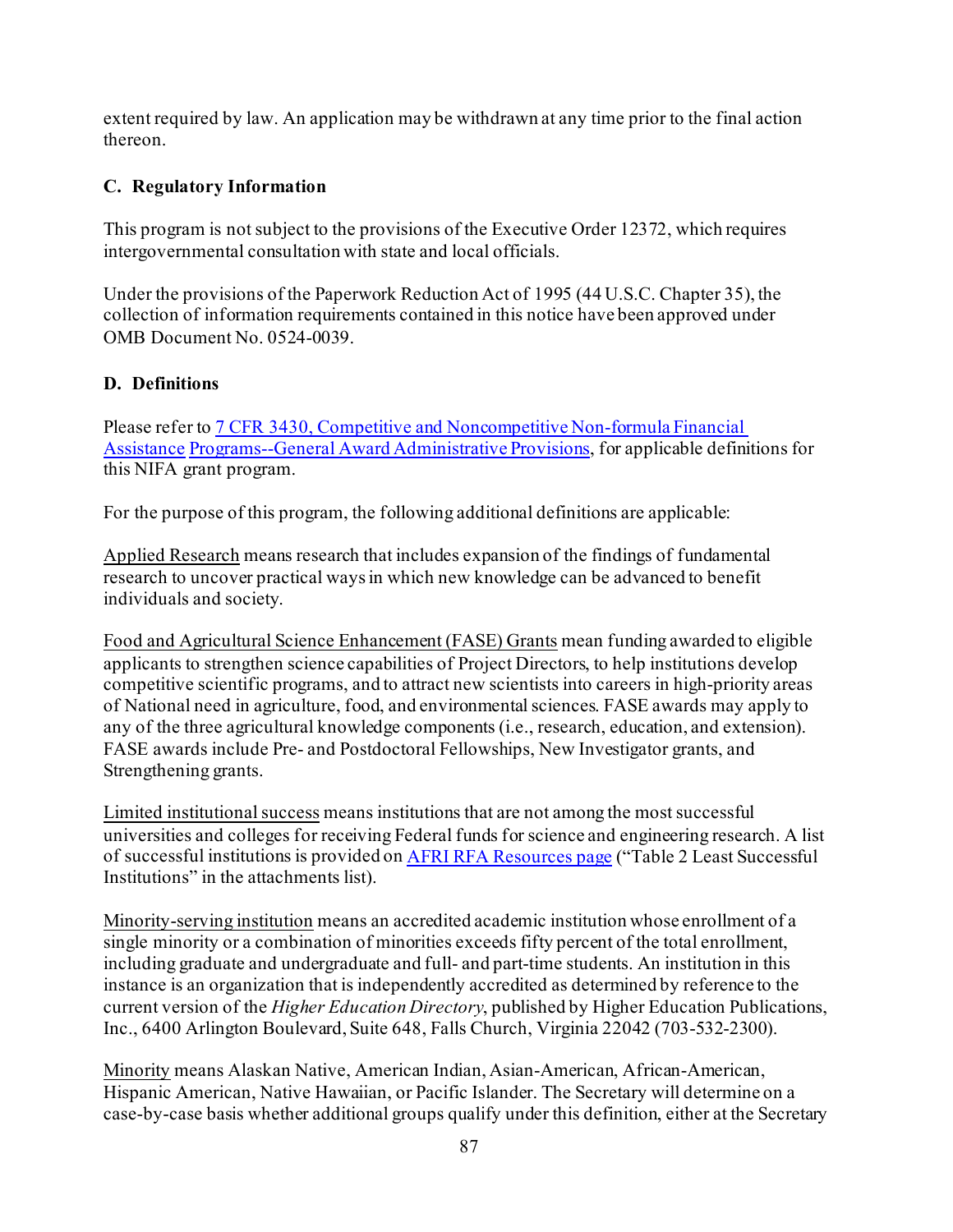of Agriculture's initiative, or in response to a written request with supporting explanation.

Multidisciplinary project means a project on which investigators from two or more disciplines collaborate to address a common problem. These collaborations, where appropriate, may integrate the biological, physical, chemical, or social sciences.

Small and mid-sized institutions are academic institutions with a current total enrollment of 17,500 or less including graduate and undergraduate and full- and part-time students. An institution, in this instance, is an organization that possesses a significant degree of autonomy. Significant degree of autonomy is defined by being independently accredited as determined by reference to the current version of the *Higher Education Directory*, published by Higher Education Publications, Inc., 6400 Arlington Boulevard, Suite 648, Falls Church, Virginia 22042 (703-532-2300).

Strengthening Grants mean funds awarded to institutions eligible for FASE Grants to enhance institutional capacity, with the goal of leading to future funding in the project area, as well as strengthening the competitiveness of the investigator's research, education, and/or extension activities. Strengthening grants consist of Standard, Coordinated Agricultural Project and Conference Grant types as well as Seed Grants, Equipment Grants, and Sabbatical Grants.

Transdisciplinary Team is composed of investigators from multiple disciplines that cross boundaries using holistic approaches to address complex challenges that cannot be solved using single-disciplinary approaches.

USDA EPSCoR States (Established Program to Stimulate Competitive Research) mean States which have been less successful in receiving funding from AFRI, having a funding level no higher than the 38th percentile of all States based on a 3-year average of AFRI funding levels, excluding FASE Strengthening funds granted to state agricultural experiment stations and degree-granting institutions in EPSCoR States and small, mid-sized, and minority-serving degree-granting institutions. The most recent list of USDA EPSCoR States is provided at AFRI [RFA Resources page](https://nifa.usda.gov/resource/afri-request-applications-resources) ("AFRI Grant Types" in the attachments list).

### **E. Materials Available on the Internet**

AFRI program information will be made available on th[e NIFA AFRI website.](https://nifa.usda.gov/program/agriculture-and-food-research-initiative-afri) The following are among the materials available on the NIFA website:

- 1. Stakeholder Input
- 2. Requests for Applications
- 3. AFRI Abstracts of Funded Projects
- 4. AFRI Annual Synopsis
- 5. Frequently Asked Questions
- 6. Interagency Programs